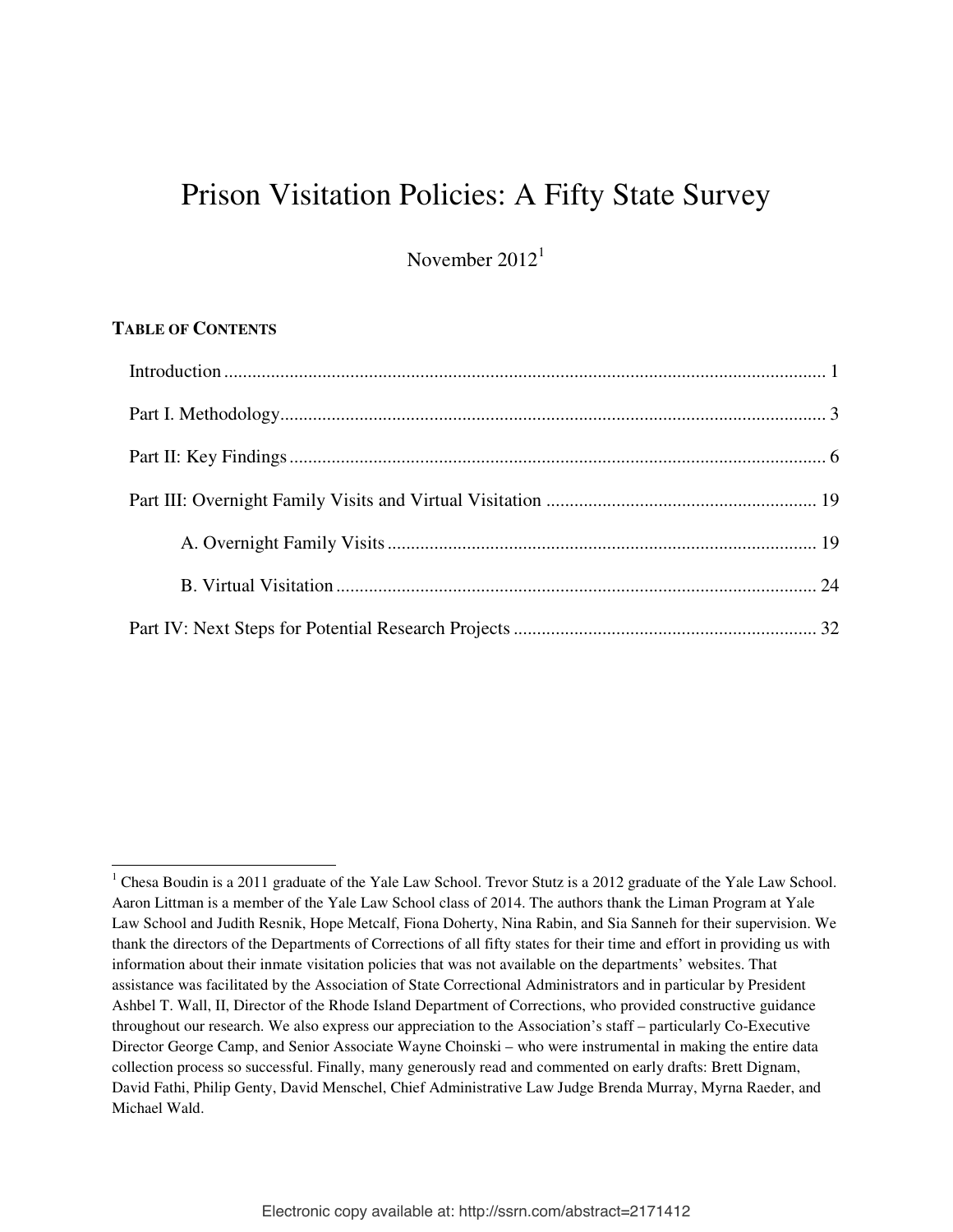# **INTRODUCTION**

l

This memorandum presents a summary of the findings from a survey of prison visitation policies in the fifty states and in the system run by the Federal Bureau of Prisons ("BOP"). We embarked on the project with two primary goals. First, we wanted to provide for relatively easy state-by-state comparisons across a group of common visitation-related categories. Second, we hoped to identify similarities and differences across states in the categories we tracked. In practice, these two goals tended to converge because many of the variations warranted their own categories in the spreadsheet we used to present the data. We also discovered some significant issues that did not lend themselves to neat or easy comparisons. Thus, in addition to the attached spreadsheet, this memo provides a summary of our key findings, analyses, and areas for further research.

The lives of prisoners and their families are deeply affected by visitation policies and, to date, there has been no comprehensive effort to compare these policies across all of the fifty states.<sup>2</sup> We believe the dataset presented here is the first of its kind to explore the contours of how prison administrators use their discretion in prescribing visitation policies. This comparative analysis has many uses, both in identifying best practices and in uncovering policies that warrant concern as a matter of law or policy.

<sup>2</sup> Fifty state surveys exist in related areas. *See, e.g.*, LEGAL ACTION CENTER, AFTER PRISON: ROADBLOCKS TO REENTRY (2004) (comparing barriers to reentry from prison); NAT'L INST. OF CORR., U.S. DEP'T OF JUSTICE, SERVICES FOR FAMILIES OF PRISON INMATES (2002) (surveying the services available for families of prisoners), *available at* http://www.nicic.org/pubs/2002/017272.pdf; BRENDA V. SMITH, FIFTY STATE SURVEY OF STATE CRIMINAL LAWS, PROHIBITING THE SEXUAL ABUSE OF INDIVIDUALS UNDER CUSTODIAL SUPERVISION (2008) (documenting policies preventing sexual abuse in prisons). Note, too, that in 2002 the Department of Justice and the National Institute of Corrections sent out a survey to the Department of Corrections for all fifty states with questions about initiatives related to families of inmates. See Jade S. Laughlin, Bruce A. Arrigo, Kristie R. Blevins & Charisse T. M. Coston, *Incarcerated Mothers and Child Visitation: A Law, Social Science, and Policy Perspective*, 19 CRIM. JUST. POL'Y REV. 215, 225-26 (2008).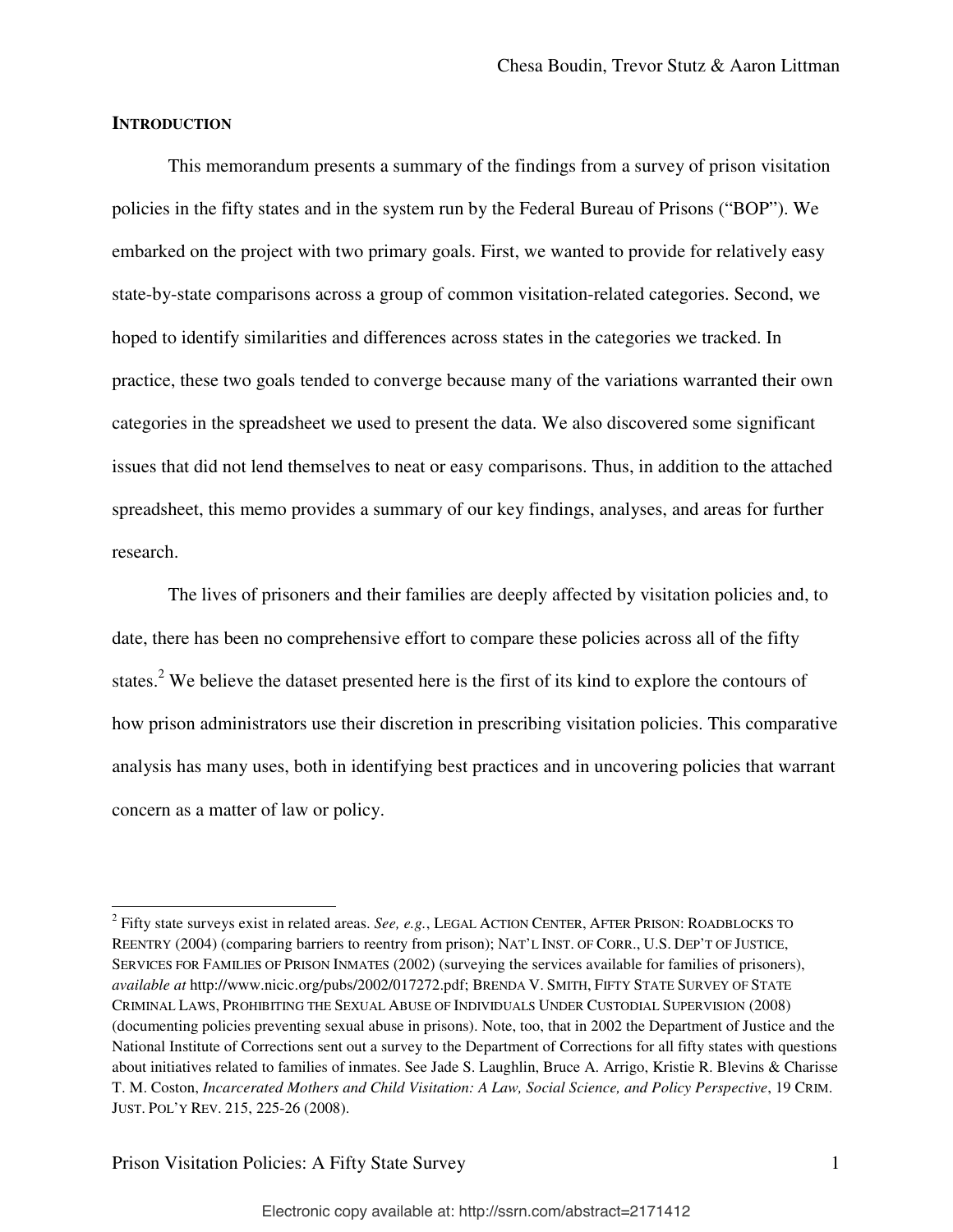Comparative analysis of visiting is particularly important given that the contours of prison visitation are determined almost exclusively by administrative discretion, unconstrained except at the margins by judicial interference. The Supreme Court and other federal courts have been largely deferential to prison administrators, granting them wide latitude generally, and in the realm of visitation regulations specifically. $3$ 

As a result, decisions made by corrections officials are among the primary determinants of whether and how inmates are able to maintain relationships with their parents, spouses, siblings, and children. Recent studies show that visitation is strongly correlated with decreased recidivism and improved penological outcomes.<sup>4</sup> Visitors often represent the only contact inmates have with the world outside the prison walls, to which they will most likely return after serving out their sentences; the strength of the connections inmates maintain with their communities may depend substantially on visitation regulations promulgated by administrators. The nearly unrestrained discretion officials have in crafting and implementing prison visitation regulations makes clear how consequential these policy choices are, both to inmates' experiences of incarceration and to the success of the correctional enterprise.

This memo is organized as follows. Part I describes the methodology we employed and discusses the challenges and limitations of our research. Part II provides our key substantive findings, beginning with broad observations about the similarities and differences across the fifty states, and then discussing specific highlights of the data in several key areas. Part III provides a

<sup>&</sup>lt;sup>3</sup> See Overton v. Bazzetta, 539 U.S. 126 (2003) (holding unanimously that a ban on visits by minors and a restriction on visits for inmates with substance abuse violations violated neither the Fourteenth Amendment due process clause, the Eighth Amendment prohibition on cruel and unusual punishment, or the inmates' right to freedom of association under the First Amendment, on the grounds that both regulations were, as required under the four-part standard for evaluating challenges to conditions of confinement articulated in *Turner v. Saffley*, 482 U.S. 78, 89 (1987), "reasonably related to legitimate penological interests").

<sup>4</sup> *See, e.g.*, Grant Duwe & Valerie Clark, *Blessed be the social tie that binds: The effects of prison visitation on offender recidivism,* 20 CRIM. JUST. POL'Y REV. 1 (2011) (finding that visitation significantly decreased the risk of recidivism).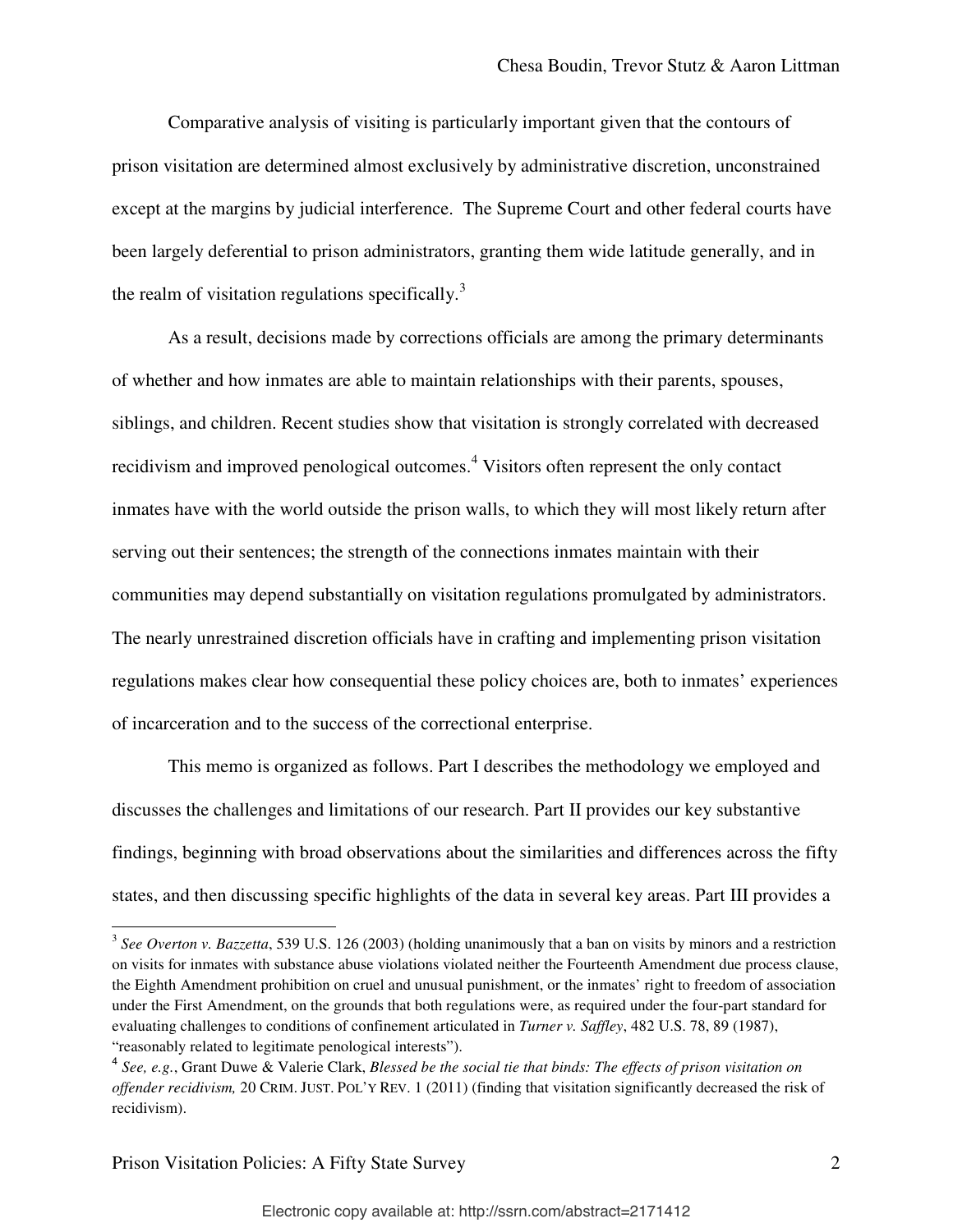detailed description of two sub-policy areas within visitation regulations that raise particularly complex and specialized considerations: virtual visitation and overnight family (also called "conjugal" or "extended") visitation. Finally, Part IV outlines possible next steps for research on this topic.

# **PART I. METHODOLOGY**

## **A. Sources of Data**

l

Three layers of rules govern prison visitation. The first two - administrative regulations (often general grants of rulemaking authority to correctional administrators) and policy directives (more detailed rules promulgated by those administrators) – apply to the state system as a whole. Facility-specific rules, which form the third layer, vary considerably, and are usually the most detailed, although they do not always cover the full scope of visitation policies.<sup>5</sup>

We began by reviewing the websites for the Department of Corrections ("DOC") for each of the fifty states and the federal BOP. We found that some websites contained direct links to the various departmental policy directives, others only gave thumbnail sketches of their visitation policies, and others had little or no information available on topic. Some of these websites also included visitor "handbooks."<sup>6</sup>

 $<sup>5</sup>$  For the purposes of this memo a "regulation" or "administrative regulation" is the code promulgated pursuant to</sup> each state's administrative law procedures. A "policy directive" is a list of policies promulgated and signed by the head of the DOC or his / her designee. Throughout this memo, we differentiate between policy directives and administrative regulations, although this distinction can at times be murky, since jurisdictions do not always use the same terminology when referring to the policies that guide their discretion. Often, the policy directives closely track the language in the regulation.

<sup>&</sup>lt;sup>6</sup> Visitor handbooks or rules on the website are primarily informational, and not binding. Where available, handbooks provide a range of information about visitation policies and procedures in plain English rather than legalese. Often the handbooks closely track the policy directives or the regulations. Handbooks are issued both statewide, for an entire prison system, and by individual facilities. We considered the statewide ones only.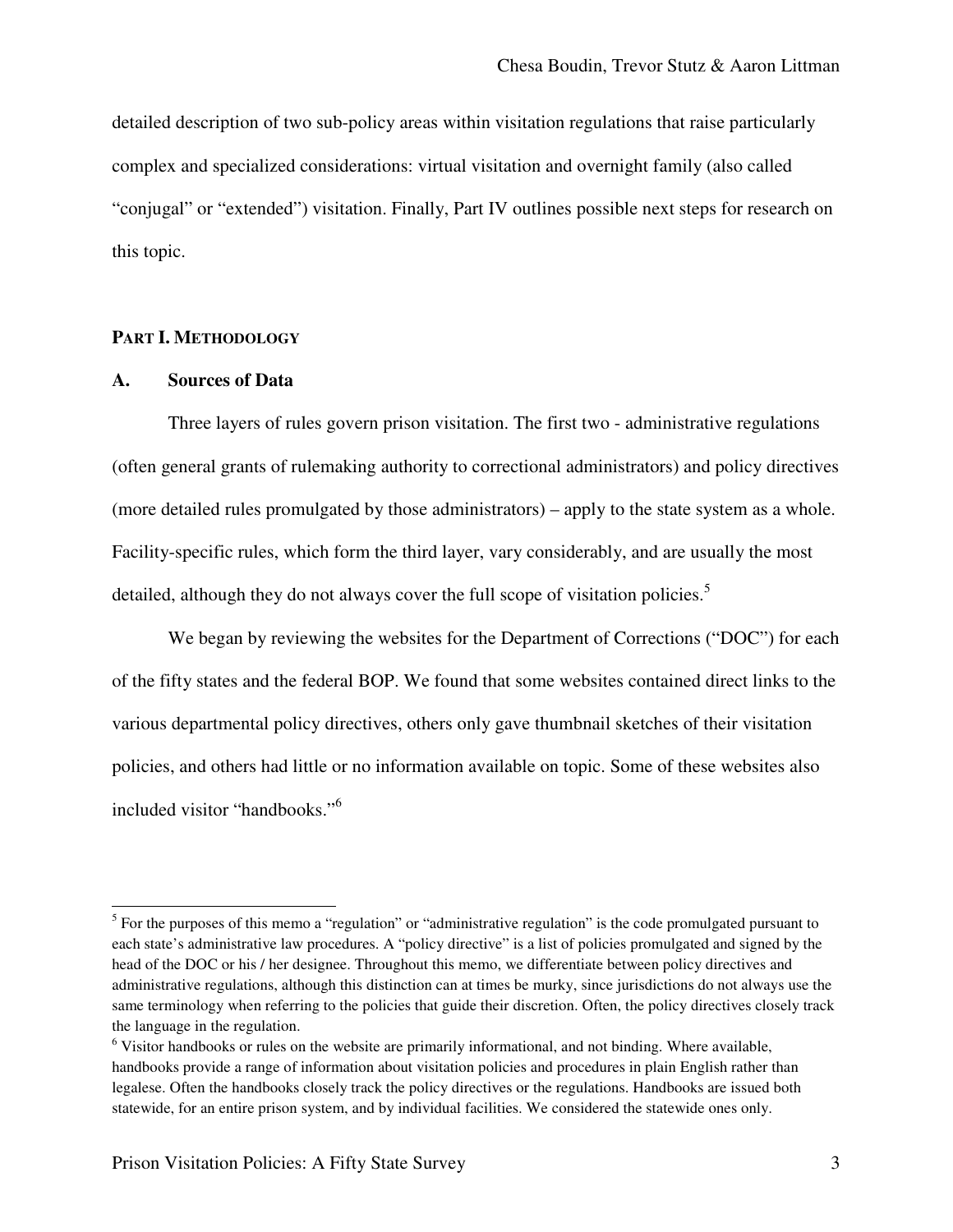We compiled copies of all the available policy directives, regulations, and any other materials directly related to visitation that were available online. Roughly half of the jurisdictions have administrative regulations available on Westlaw;<sup>7</sup> the vast majority of jurisdictions have policy directives.

Where a directive was not available online, we contacted DOCs through the Association of State Corrections Administrators (ASCA), which counts as its members corrections directors from every state. ASCA sent its members a draft of this report, including a spreadsheet, and solicited feedback. We received valuable updates from more than half of the departments; most of the others responded to confirm that we had accurately represented their most recent policies. Through this process, we were able to obtain information about the visitation policies of all fifty state prison systems and the BOP.<sup>8</sup>

We chose to focus our review at the level of policy directives for several reasons.<sup>9</sup> First, the directives articulate policy more comprehensively than institution-specific rules,  $^{10}$  and in much more detail than most regulations. They also contain the DOC's policy rationale for and philosophy of visitation. While we missed out on some variation between facilities within each of the jurisdictions, this approach allowed us to develop an understanding of visitation policies

<sup>7</sup> *See* Prison Visitation Regulations Spreadsheet, Column F (attached). We also acquired some administrative regulations that were not available on Westlaw directly from the DOCs.

 $8$  As of 2005, the last time comprehensive data was collected, there were 1,190 confinement (as opposed to community-based) correctional facilities operated under state authority (including private facilities), and 102 operated under federal authority. JAMES J. STEPHEN, BUREAU OF JUSTICE STATISTICS, CENSUS OF STATE AND FEDERAL CORRECTIONAL FACILITIES, 2005, BUREAU OF JUSTICE STATISTICS 10 tbl.2 (2008). This data set does not map perfectly onto ours, but the match is close, since it excludes facilities like city, county and regional jails, military facilities and immigration detention centers, which are not under the authority of state DOCs. 9

While we relied principally on policy directives, we included information from administrative regulations for states where information was different or more detailed. Although administrative regulations are generally less specific, some are quite detailed, and so we considered these. Five states (FL, IL, OR, UT, VT) rely exclusively on such regulations rather than policy directives.

 $10$  Institution-specific rules proved too numerous, inaccessible, and subject to change for productive study, given our limited time and resources. We do reference institution-specific policies in the more detailed discussions of family and video visitation, *infra* Part III.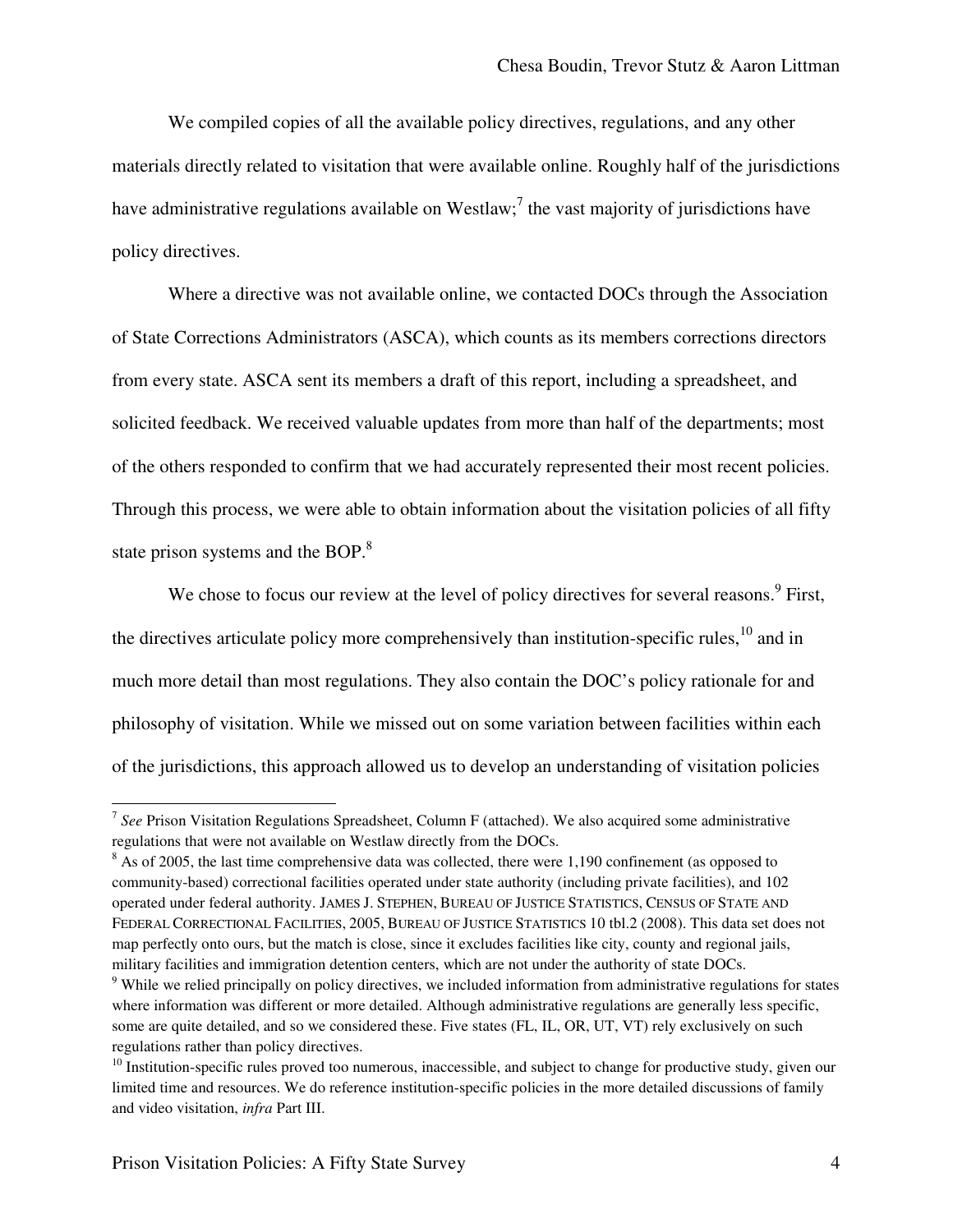across the nation in a manageable way. Second, we focused on policy directives because they are most amenable to systemic assessment, and, if necessary, reform. Policy directives are issued by a single, common entity – the director of the state's DOC. Each policy directive is issued and signed by the state director and governs all facilities, with some amount of discretion left up to each facility's warden. Amending policy directives may be the most pragmatic approach to advancing policy goals, because it is likely easier to amend a policy directive than it is to change state-level regulations. Additionally, amendment or replacement of policy directives would likely have a broader and more lasting impact than changing practices at a single facility.

# **B. Methodological Limitations**

This methodology yields data that are limited in several ways. First, our analysis does not provide a picture of how each of the numerous provisions is actually implemented, institution by institution. Disparities between policy and practice might occur for any number of reasons, including variation in the inmate populations housed within different facilities, locations of the facilities, physical infrastructure and staffing capacity, and attitudes towards visitation held by management and officers. Conducting case studies to see how policies work in practice would add valuable nuance to this study. On-the-ground research will, we hope, be the next stage of our project.

Second, this survey does not account for distinctions among particular prison populations. One key sub-group is female prisoners, who may be affected differently than male prisoners by visitation rules. Security classification also likely has a significant impact on how prisoners are permitted visitation. These key differences, which could be a rich area for future research, are rarely accounted for adequately by the categories we tracked in policy directives.

## Prison Visitation Policies: A Fifty State Survey 5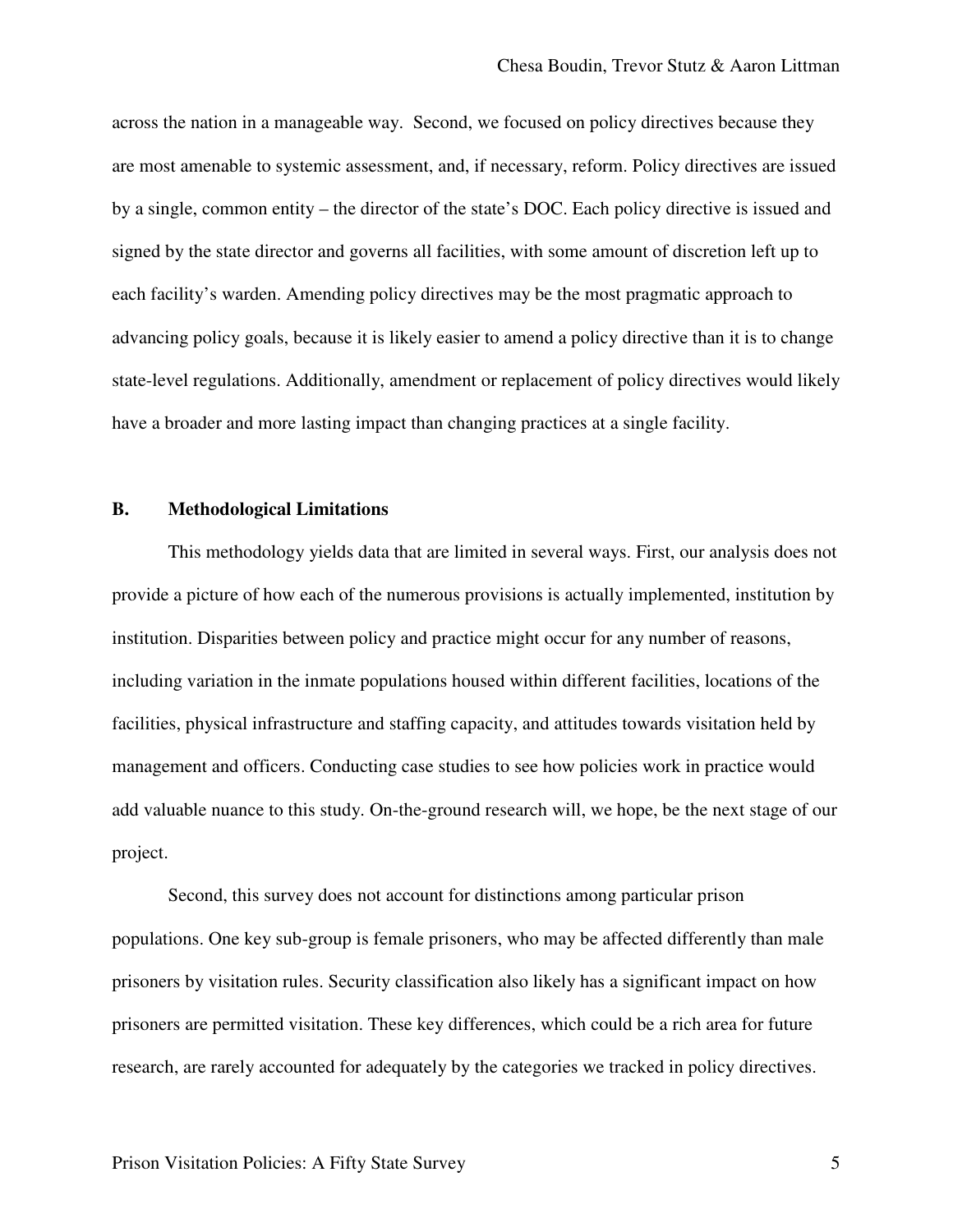Third, in order to create data points for comparison, we organized our review into several categories. The policy directives and regulations, however, range from a few to dozens of pages and contain a disparate breadth and depth of information, and hence did not always fit neatly into the categories we used. Our review necessarily left much more to do.

Based on our initial review of the policy directives, we chose categories to target issues that came up frequently, for which there was a wide range of responses, or that presented important questions. We also chose to delve more deeply into two areas that both potentially provide greater access to and alter the experience of visitation: overnight family visitation and virtual visitation.

## **PART II: KEY FINDINGS**

 In this section, we offer observations about the similarities and differences the data revealed between and across jurisdictions. We then provide a more detailed summary of the key findings on several specific aspects of visitation policies. While most of the factual information in this section is also presented in the spreadsheet, the discussion that follows provides additional analysis and, in synthesizing the data, provides a context in which to place the policies of any particular state.

## **A. Overview of Key Findings**

This Part reviews the main findings from our survey, organized thematically. It includes both summary statistics and illustrative examples.

#### *Institutional Authority Over Visitation*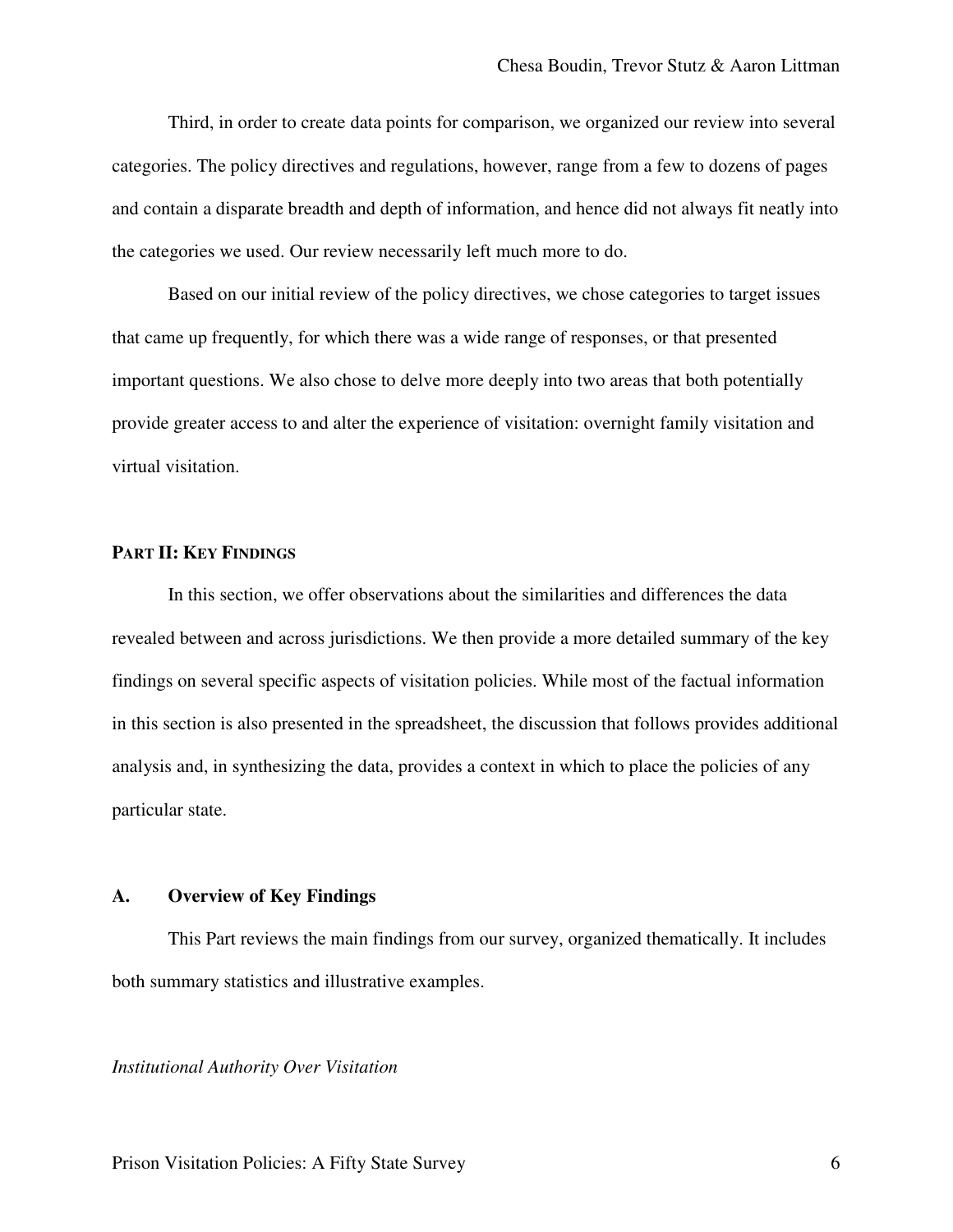Forty-six jurisdictions had DOC policy directives – policies promulgated by the head of the DOC. All of the five states that lacked policy directives (FL, IL, OR, UT, VT) followed an administrative regulation and or had written policies on the department website.

## *Number and Duration of Visits*

 Thirty jurisdictions promote or encourage visitation at the outset of their policy directives or regulations. (BOP, AK, AR, CA, CO, GA, HI, ID, IN, IA, LA, MD, MN, MO, MT, NH, NJ, NM, NY, OH, OK, OR, RI, SC, TX, UT, VT, VA, WA, WY). For example, in Alaska, "[t]he Department encourages prisoner visitation because strong family and community ties increase the likelihood of a prisoner's success after release. Visitation is subject only to the limitations in this policy and as necessary to protect persons and maintain order and security in the institution."<sup>11</sup> However, these states are not necessarily the ones in which visitation is most liberally permitted, and indeed some have policies that severely limit visitation.<sup>12</sup>

Twenty-eight jurisdictions have a floor for the minimum number of days or hours visitation must be made available (AK, AR, CA, CT, FL, GA, KS, KY, LA, MD, MA, MN, MS, MO, NM, NY, NC, ND, OR, PA, RI, SC, TN, TX, UT, VA, WI, WY). For example, in Georgia, "[a] minimum of SIX (6) hours shall be allotted each day for visitation periods on Saturdays, Sundays and holidays. Normally, there will be no restrictions placed on the length of visits during the facility's established visitation periods."<sup>13</sup>

<sup>&</sup>lt;sup>11</sup> Alaska Dep't Corr. Policy 810.02 VI.A.

<sup>&</sup>lt;sup>12</sup> A number of other jurisdictions explained in communication with us that their correctional philosophy does recognize the value of visitation; we have included in this count only those states that articulate this in an official policy document.

<sup>&</sup>lt;sup>13</sup> Ga. Dep't of Corr. Policy IIB01-0005.VI.C.1.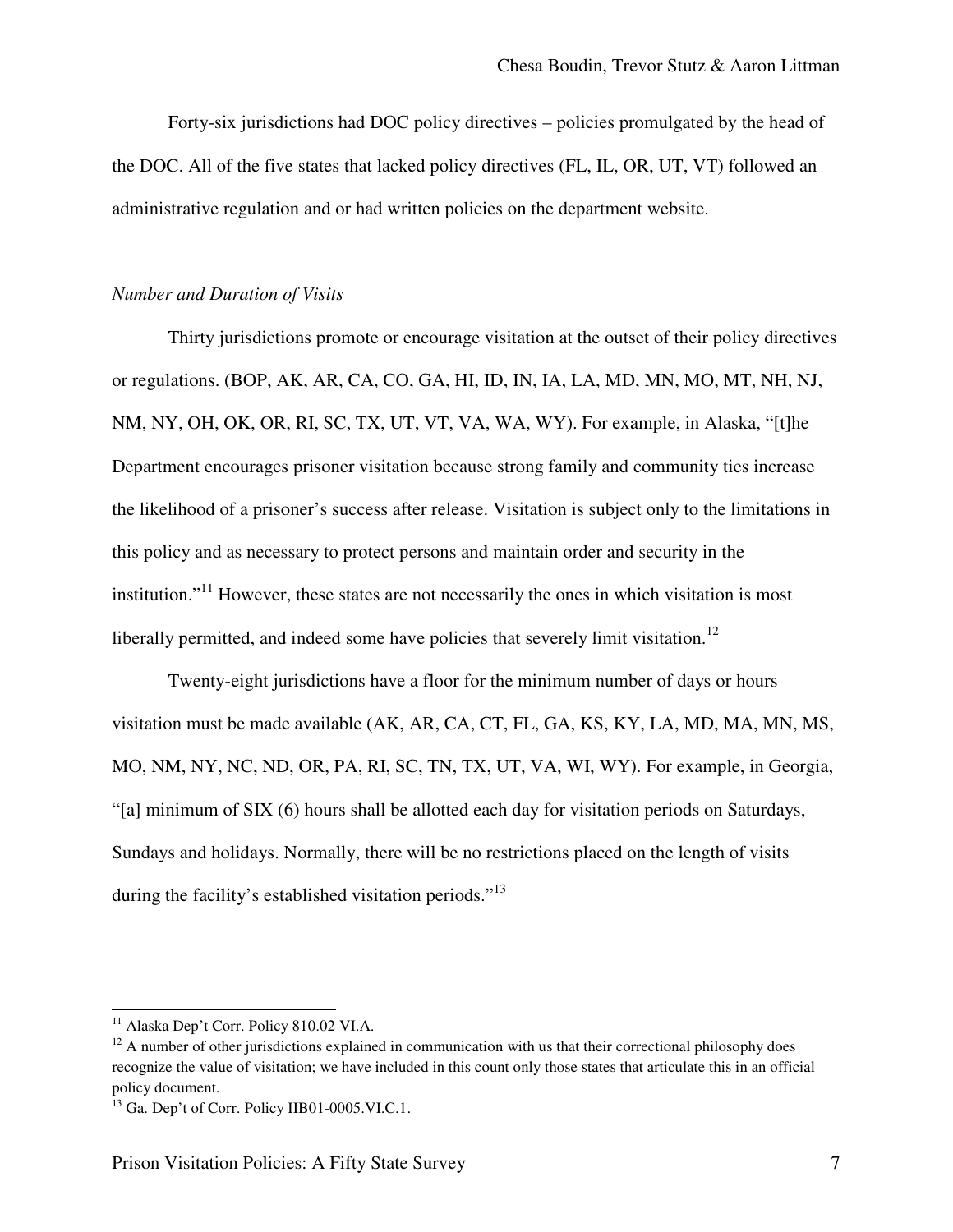Several other states provide for ceilings to visitation hours. Oregon allows only one visit per day per visitor on weekends and holidays;<sup>14</sup> Utah allows no more than two hours per visit per day. Overall, New York State's maximum security prisons provide perhaps the most welcoming visitation policy, allowing for up to six hour visits 365 days per year *and* overnight conjugal visits approximately every two months, while North Carolina is perhaps the most restrictive, establishing a ceiling of no more than one visit per week of up to two hours (plus legal and clergy visits).

## *Inmate Eligibility for Visits*

Twenty-two jurisdictions specify that offenders at different security classifications will be subject to limits on visitation (AR, AZ, CA CT, DE, MA, MN, MS, NH, NJ, NM, NY, NC, OK, PA, SC, TN, TX, UT, VT, VA, WA). In addition to security classification, several states indicate special provisions for sex offenders, limiting the ability of minors to visit. Many jurisdictions note that though the policy directives do not limit visitation based on inmate classifications, individual facilities will determine their own specific rules. In most states that differentiate based on security classification, higher security inmates are allowed fewer visiting opportunities.

In Oklahoma, for example, maximum security inmates are given up to four hours per week of visitation, while minimum security inmates get up to eight hours per week. Likewise, Mississippi's regulations state that Long-Term Administrative Segregation Status offenders are allowed only "[o]ne (1) hour non-contact visit on the 2nd Monday in the last month of each

<sup>&</sup>lt;sup>14</sup> Under this system, inmates are given a number of points per month to spend on visits. Weekend and holiday visits deduct two points per visitor per session (only one session per day is allowed for any given visitor), weekday visits deduct one point per visitor per session (two sessions per day are allowed for any given visitor), and visits with minor children do not deduct any points. Or. Admin. Rule 291-127-0250.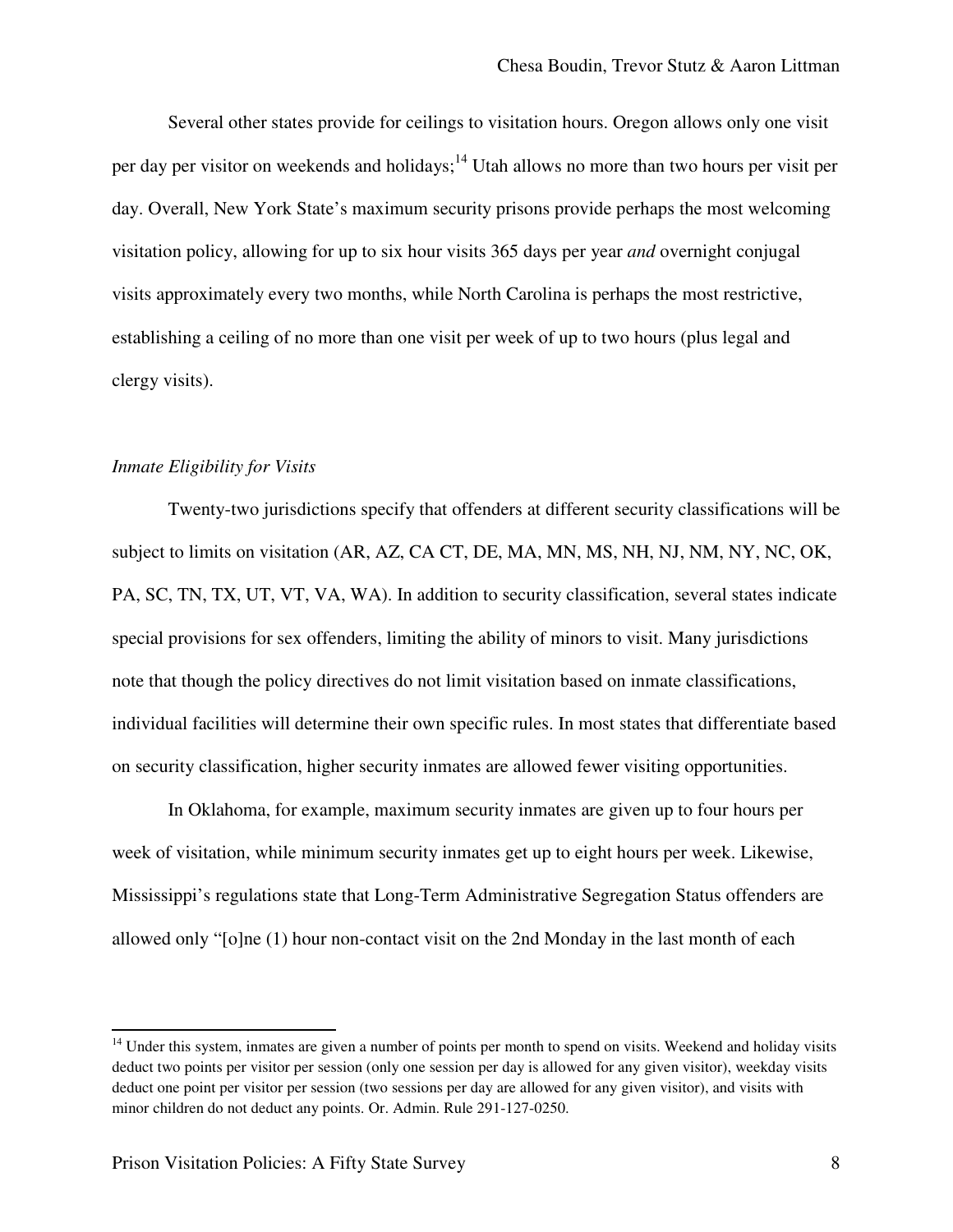quarter with any approved visitor on their visitation list."<sup>15</sup> In contrast, New York is the only state that provides more visitation opportunities, and more flexible timing of visits, to inmates in higher security settings.<sup>16</sup>

In general, higher security inmates and those in segregation within the prison may face additional barriers to visitation, such as requirements of 'no-contact' visits. Georgia, however, has a specific provision to allow visitation to inmates in the most restrictive custody.<sup>17</sup>

Additionally, prisoners may be temporarily or permanently banned from visits for disciplinary

violations. Michigan enforces a mandatory permanent ban on visiting in some circumstances.<sup>18</sup>

and new regulations in New York introduce harsher penalties for inmate misconduct, including a

<sup>&</sup>lt;sup>15</sup> Miss. Dep't of Corr. Policy 31-03-01.

<sup>&</sup>lt;sup>16</sup> "At maximum security facilities, visiting is allowed every day of the year and at hours intended to encourage maximum visitation. At medium and minimum facilities, visiting is allowed on weekends and holidays only. At Work Release facilities, only inmates held in restriction status shall be allowed visitors." N.Y. Dep't of Corr. Policy 4403.III.A.

<sup>&</sup>lt;sup>17</sup> "K. Special Visitation Requirements: 1. Protective custody and administrative segregation inmates shall in general have the same rights to visitation as general population inmates unless this is not feasible. Non-feasibility must be documented. An example would include inmates with documented assaultive and destructive behavior." Ga. Dep't of Corr. Policy IIB01-0005.VI.K.1.

 $18$  These two provisions in combinations seem to effectuate a permanent ban:

<sup>&</sup>quot;Except as set forth in Paragraph AAA, the Director may restrict all of a prisoner's visits if the prisoner is convicted or found guilty of any of the following:

<sup>1.</sup> A felony or misdemeanor that occurred during a visit.

<sup>2.</sup> A major misconduct violation that occurred during a visit or was associated with a visit.

<sup>3.</sup> Escape, attempted escape, or conspiracy to escape.

<sup>4.</sup> Two or more violations of the major misconduct charge of substance abuse for behavior that occurred on or after January 1, 2007, which do not arise from the same incident. This includes failure to submit to substance abuse testing."

Mich. Dep't. of Corr. Policy 5.03.140.XX.

<sup>&</sup>quot;The Director may remove a restriction upon written request of the Warden or the restricted prisoner, subject to the following: 1. The restriction shall not be removed if it is based on a felony or misdemeanor that occurred during a visit or if it is based on an escape, attempted escape, or conspiracy to escape associated with a visit."

Mich. Dep't. of Corr. Policy 5.03.140.BBB.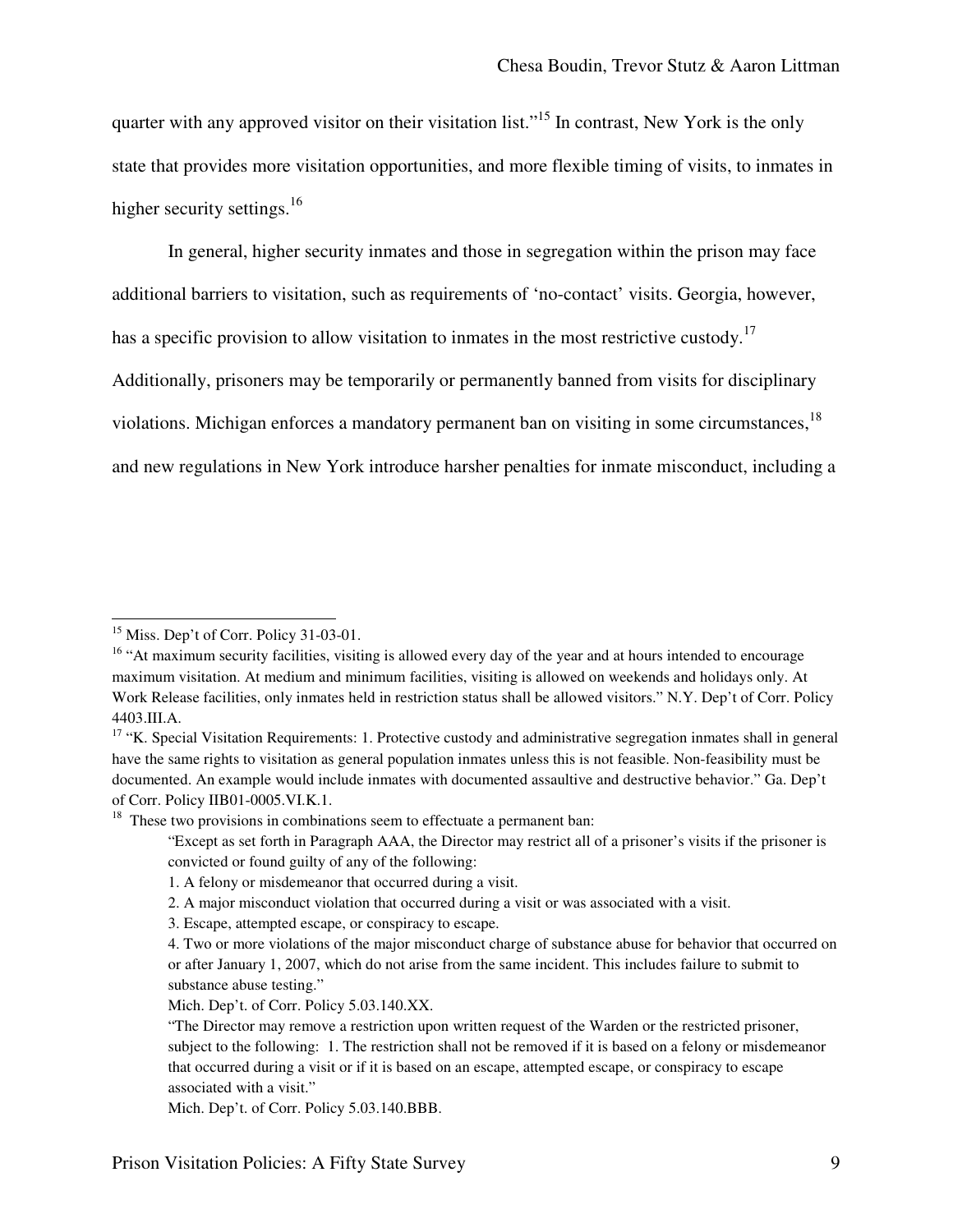six-month to year-long suspension of all visiting privileges for any drug-related charges, whether stemming from a visit or not.<sup>19</sup>

# *Approval of Visitors*

Thirty-two jurisdictions limit the number of visitors an inmate may have on an approved visiting list;20 Pennsylvania allows the longest visitor list (40) and South Dakota the shortest (two plus immediate family). In contrast, California affirmatively places no limit on the number of approved visitors: "Limitations shall not be placed on the number of visitors approved to visit an  $immate.$ <sup>21</sup>

Many states allow a visitor to be on only one inmate's approved visitors list, unless a visitor has multiple immediate family members incarcerated. In Connecticut, "[n]o visitor, except an immediate family member, shall be on more than one (1) inmate's visiting list at the same facility (i.e., to visit two or more inmates at the same facility, the visitor must be an immediate family member to all the inmates on whose list the visitor is on). This requirement may be waived at the discretion of the Unit Administrator."<sup>22</sup> In Maine, "[v]isitors shall not be approved to be placed on the approved visitor list of more than one prisoner within a facility, unless they are members of the immediate family (spouse, natural, foster or adoptive mother, father, son, daughter, grandfather or grandmother, grandchild, brother or sister, or stepmother,

<sup>19</sup> N.Y. DEP'T OF CORR., VISITING PROGRAM GUIDELINES, *available at*

http://www.doccs.ny.gov/PressRel/2012/Visiting\_Program\_Guidelines\_20121001.pdf.<br><sup>20</sup> AL: 8, AR: 20; AZ: 20, CO: 12 plus minor children, CT: 5-10 depending on security classification, FL: 15 plus children under twelve, GA: 12, IN: 10 family and 2 friends, IA: 4 plus immediate family, KS: 20 with restrictions on higher security classifications, KY: 3 plus immediate family, LA: 10, MD: 15, MI: 10 plus immediate family, MN: 24, MS: 10 plus children, MO: 20, NH: 20 plus immediate family, NM: 15, NC: 18, OH: 15, OK: 6 plus immediate family, OR: 20, RI: 9, SC: 15, TN: 8 plus immediate family, TX: 10, WI: 12 plus children, WY: 10 plus children.<br><sup>21</sup> Calif. Dep't of Corr., Operations & Rehabilitation Manual 54020.18.<br><sup>22</sup> Conn. Dep't of Corr. Policy 10.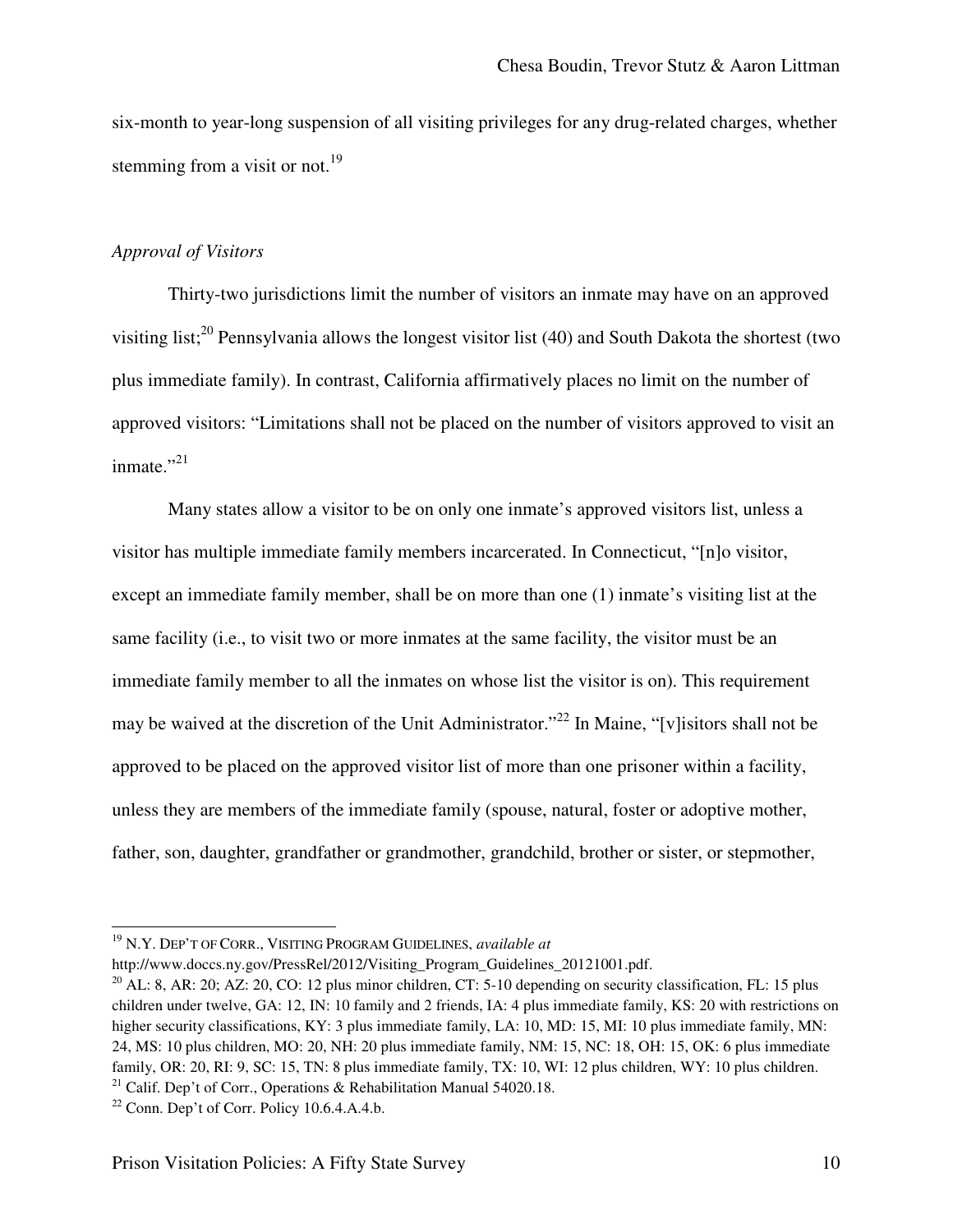stepfather, stepson, stepdaughter, stepgrandfather or stepgrandmother, stepgrandchild or stepbrother or stepsister) of more than one prisoner."<sup>23</sup>

States vary in their policies for adding and removing visitors to the "approved visitors" list. In some cases, such as North Carolina and Wisconsin, they provide opportunities to add or remove visitors from the list only every six months. Tennessee requires a visitor taken off one inmate's list to wait a full year prior to appearing on another inmate's list. Utah requires that all visitors reapply every year to stay on an inmate's visitors list.

# *Exclusion of Visitors*

Almost every jurisdiction excludes some categories of visitors, often former felons. Sometimes these restrictions bar former felons from *ever* visiting. Idaho denies anyone who has a felony conviction, or *arrest* within the last five years or a misdemeanor drug *arrest* within last two years. Michigan restricts from visiting "a prisoner or a former prisoner in any jurisdiction. However, a prisoner or former prisoner who is an immediate family member may be placed on the prisoner's approved visitors list with prior approval of the Warden of the facility where the visit will occur."24 Hawaii, by contrast, specifically allows former felons to visit inmates, as do Massachusetts and Vermont.<sup>25</sup> New Jersey<sup>26</sup> and Nebraska are the only states that explicitly provide for inmate-to-inmate visitation in their written policies. States require various levels of background checks for visitors, ranging from nothing to a detailed criminal history check.

 $23$  Me. Dep't of Corr. Policy 21.4.VI.B.7.

 $^{24}$  Mich. Dep't. of Corr. Policy 5.03.140.J.2.

<sup>&</sup>lt;sup>25</sup> "No group of persons, such as parolees or ex-offenders may be excluded from visiting residents solely because of their status." Vt. Admin. Code 12-8-22:966.

<sup>&</sup>lt;sup>26</sup> "Visits shall be permitted between incarcerated relatives that are incarcerated in facilities under the jurisdiction of the New Jersey Department of Corrections. [Conditions and limitations follow.]" N.J. Admin. Code 10A: 18-6.6.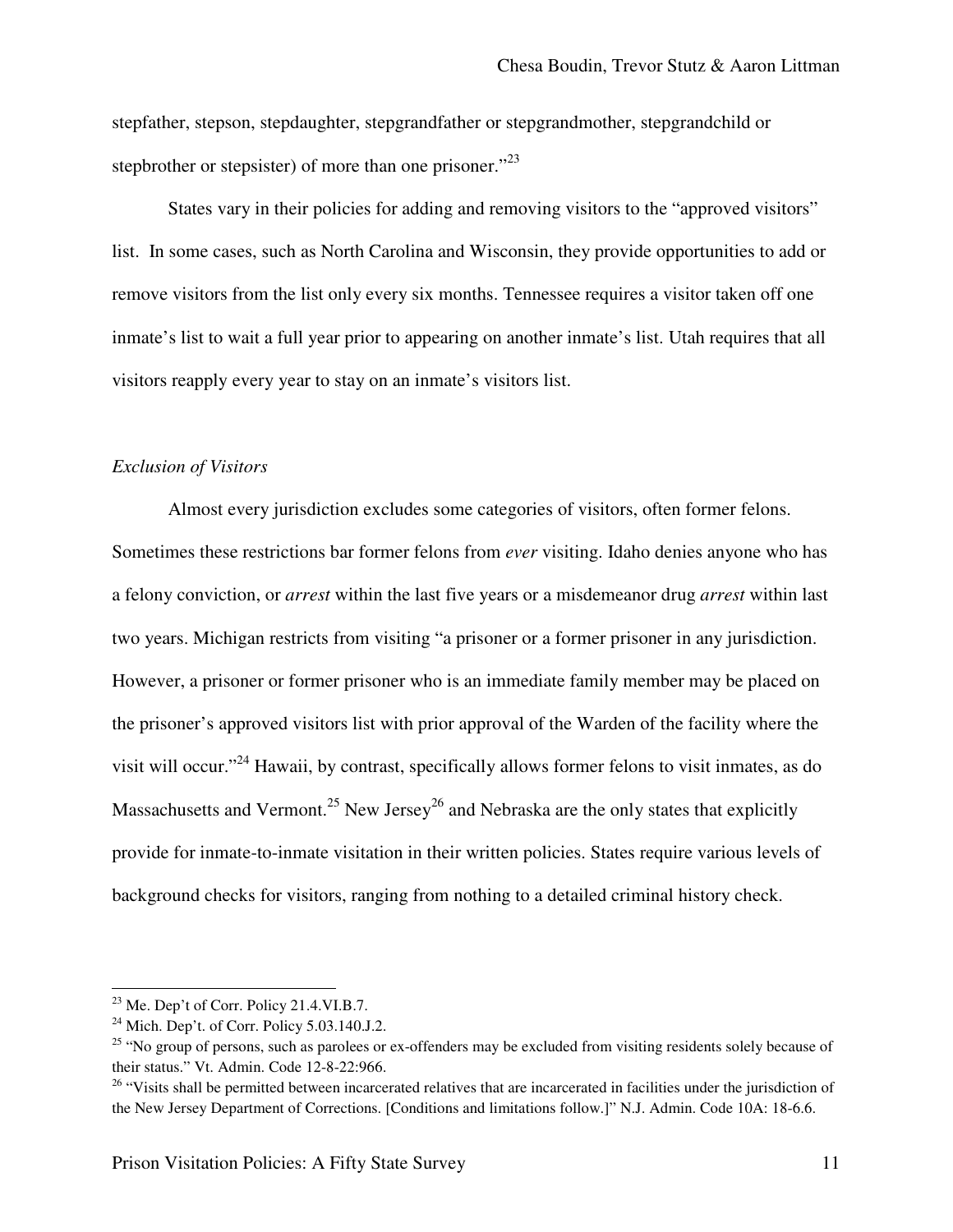Many states do not allow victims to visit inmates. In Indiana, "[v]ictims generally shall not be allowed to visit offenders, unless the visit is for therapeutic reasons and a therapist has requested the visit and will be a part of the visit."<sup>27</sup> Several jurisdictions have highly specific, and sometimes unique, rules excluding other categories of visitors. The BOP only allows visits from people inmates knew prior to their incarceration.<sup>28</sup> Oklahoma prohibits married inmates from receiving visits from friends of the opposite gender.<sup>29</sup> Washington is the only state to explicitly require, in its written policy directive, non-citizens who wish to visit to provide proof of their legal status in the US,<sup>30</sup> although Arkansas and Kentucky require visitors to include a social security number on the visiting information form.<sup>31</sup> Utah prohibits visitors from speaking any language besides English. $^{32}$ 

# *Searches and Behavior of Visitors*

Forty-one jurisdictions specify, with varying levels of detail, the search procedures for visitors (BOP, AL, AK, AR, AZ, CA, CO, CT, DE, FL, GA, ID, IL, IN, KS, LA, MD, MA, MN, MS, MO, MT, NH, NJ, NM, NY, NC, ND, OK, OR, PA, RI, SC, TN, TX, UT, VA, WA, WV, WI, WY). In some cases searches may extend to vehicles and to body cavities of visitors.

 $^{27}$  Ind. Dep't of Corr. Policy 02-01-102.IX.

<sup>&</sup>lt;sup>28</sup> "The visiting privilege ordinarily will be extended to friends and associates having an established relationship with the inmate prior to confinement, unless such visits could reasonably create a threat to the security and good order of the institution. Exceptions to the prior relationship rule may be made, particularly for inmates without other visitors, when it is shown that the proposed visitor is reliable and poses no threat to the security or good order of the institution. Regardless of the institution's security level, the inmate must have known the proposed visitor(s) prior to incarceration. The Warden must approve any exception to this requirement." CFR § 540.44.c.

<sup>&</sup>lt;sup>29</sup> "If the offender is married, no person of the opposite gender may be added as a 'friend' on the approved visiting list." Okla. Dep't of Corr. Policy 030118 add. 01.A.<br><sup>30</sup> "Persons who are not United States (U.S.) citizens must provide proof of legal entry into the U.S. Aliens require

documentation to visit. [List of acceptable documentation follows.]" Wash. Dep't of Corr. Policy 450.300.IH.<br><sup>31</sup> Ark. Dep't of Corr. Policy 11-49. Attach. 1; Ky. Corr. Policy 16.1.II.D.2(b).<br><sup>32</sup> The DOC website provides

*Rules*, UTAH DEP'T OF CORR., http://corrections.utah.gov/visitation\_facilities/visiting\_rules.html (last visited Oct. 10, 2012).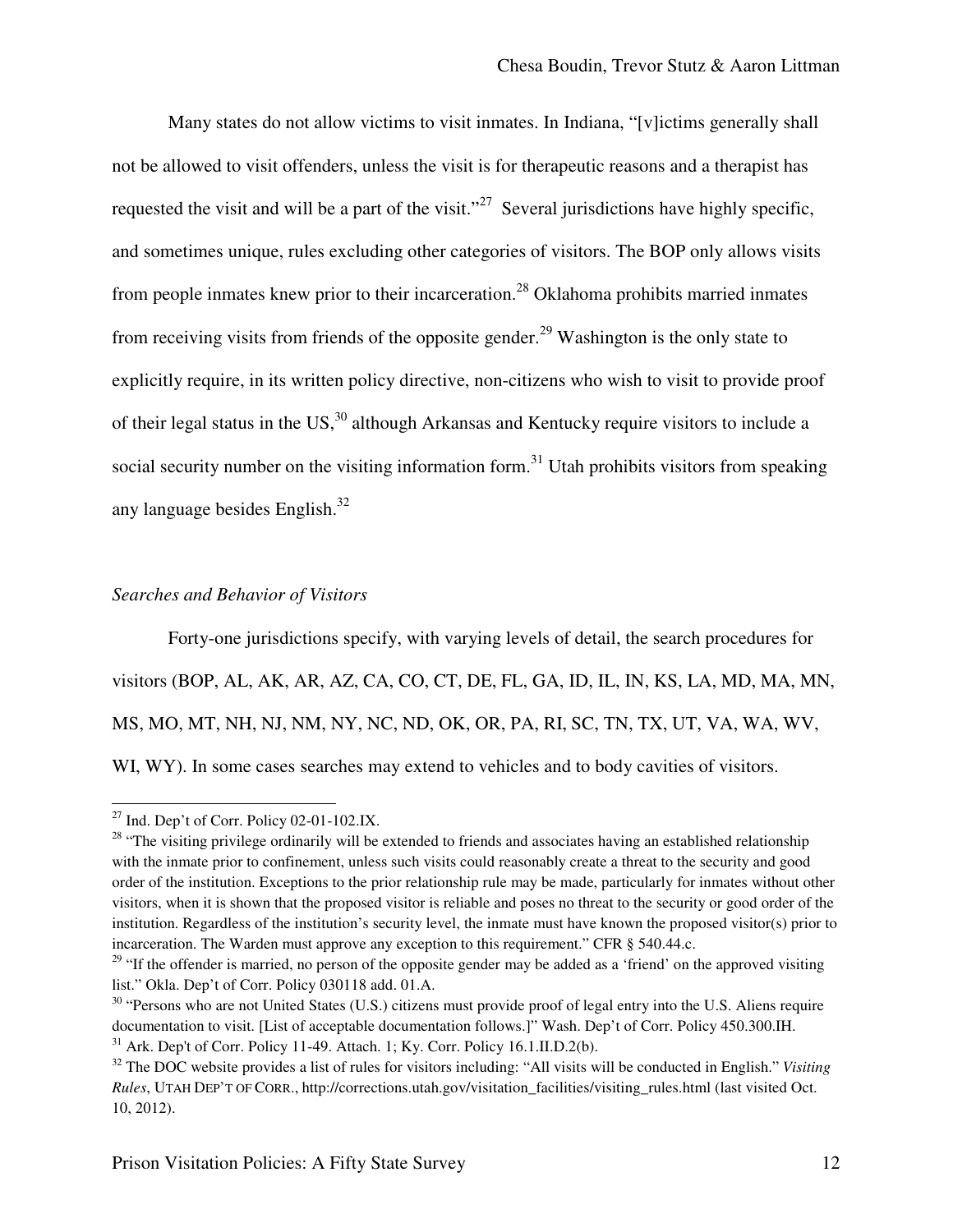Various additional methods of search are specified. For example, in Arizona, "[a]ll visitors and their possessions are subject to physical search by staff, electronic metal detection devices, barrier sniff screening (Narcotics Detection) by a Department Service Dog, and/or Ion Scanning. ... All vehicles on Department property are subject to search."<sup>33</sup>

In some cases, the refusal to submit to a more intrusive search bars entrance to the facility, and can be a cause for sanctions. In Georgia, "[i]f a person refuses to be searched, an incident report will be completed and this could be cause for removal from the inmate's approved visitor list."<sup>34</sup> Pennsylvania, however, prohibits its correctional officers from conducting pat or strip searches of incoming visitors.

Several states also have noteworthy policies controlling what visitors can wear or bring with them into the prison. Tennessee's visitor dress code specifically requires visitors to wear undergarments but prohibits "thong and water brassieres."<sup>35</sup>

Many policy directives limit displays of physical affection. In New Hampshire, "[p]hysical contact and displays of affection will be kept within bounds of decorum with hugging and kissing allowed only at start and end of visits for 15 seconds or less,"<sup>36</sup> and in Kentucky, "[a]n inmate in the regular visiting area shall be allowed brief physical contact (example: holding hands, kissing, and embracing). This contact shall be permitted within the bounds of good taste and only at the beginning and end of the visit. $\cdot^{37}$ 

#### *Children Visiting*

<sup>33</sup> Ariz. Dep't of Corr. Policy 911.03.1.1.1.

<sup>34</sup> Ga. Dep't of Corr. Policy IIB01-0005.VI.J.7.

<sup>35</sup> Tenn. Dep't of Corr. Policy 507.01.VI.M.1.b.

<sup>36</sup> N.H. Dep't of Corr. Policy 7.09.IV.N.1.d.).

<sup>37</sup> Ky. Corr. Policy 16.1.II.H.1.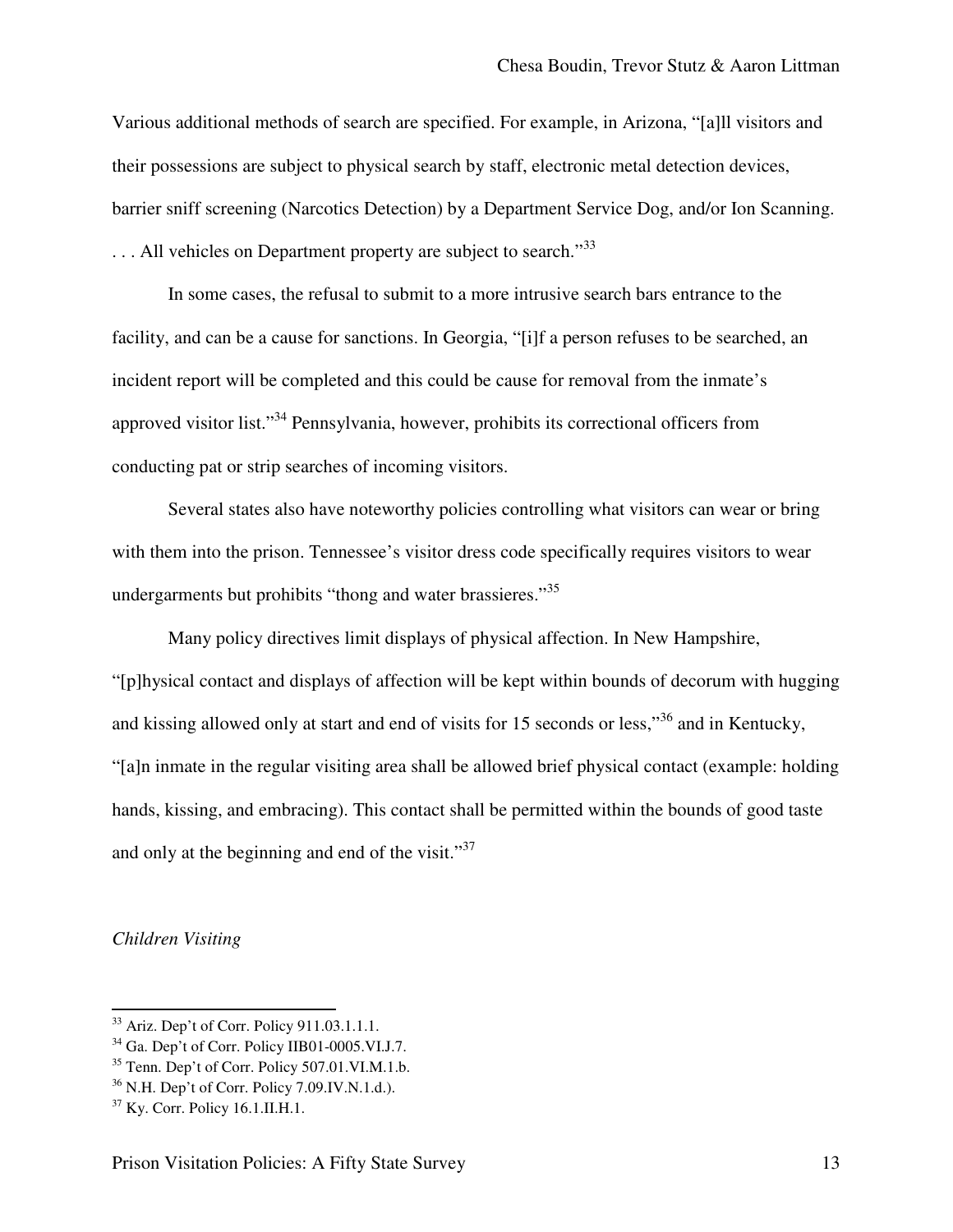Some states have in place policy directives pertaining to minor visitors. Many provide for the termination of visits if children cannot be controlled.<sup>38</sup> New Hampshire prohibits all toys from the visiting room.39 At the opposite end of the spectrum, some states, like Washington, provide for child-friendly visiting rooms, including toys, games and rule enforcement sensitive to children.<sup>40</sup> Maine has a specific provision to ensure that minors can visit.<sup>41</sup>

## *Extended Visits*

l

Nearly all states offer some form of extended daytime visit, and some offer overnight family visits. These visits look different in each jurisdiction, however, as there is no consistent length of time allotted for an "extended" visit, and there is no consistent definition of "family" for the purposes of overnight visit eligibility – in some cases, this category includes only children (of a certain age) or only spouses (and sometimes domestic partners), while in others it includes all immediate family members and legal guardians.

Forty-seven jurisdictions provide for "Special Visitation," which in most instances specifically includes visitors who have traveled a great distance to the prison (BOP, AL, AK, AZ, AR, CA, CO, CT, DE, FL, GA, HI, ID, IL, IN, IA, KS, KY, LA, ME, MD, MA, MI, MN,

<sup>39</sup> "Although children are allowed in the visiting room, no toys are allowed." N.H. Dep't of Corr. Policy 7.09.IV.I.3.  $^{40}$  "Visit rooms will provide toys and games suitable for interaction by family members of all age enforcement will be sensitive to visitors, particularly children." Wash. Dep't of Corr. Policy 450.300.I.A.1(a). Georgia's women's prison also has a separate visiting room for children, called the Children's Center. <sup>41</sup> "Visits by Minors. Each facility shall ensure that minors (persons under 18 years of age, unless married or emancipated by court order) are permitted to visit prisoners, unless the minor is on the prisoner's Prohibited Visitor List. A minor visitor must have an application completed on their behalf and must be accompanied at the visit by an immediate family member or legal guardian who is an adult (persons 18 years of age or older, married, or emancipated by court order). An adult who is not an immediate family member or legal guardian may also be allowed to bring in a minor visitor with the written permission of the parent(s) having legal custody or the legal guardian of the minor and with the prior approval of the Chief Administrative Officer, or designee. A professional visitor from the Department of Health and Human Services may also be allowed to bring in a minor visitor with the prior approval of the Chief Administrative Officer, or designee." Me. Dep't of Corr. Policy 21.4.VI.H.

Prison Visitation Policies: A Fifty State Survey 14

<sup>38</sup> *See, e.g.*, Tex. Dep't of Crim. Just. Policy I-218.3.14.1.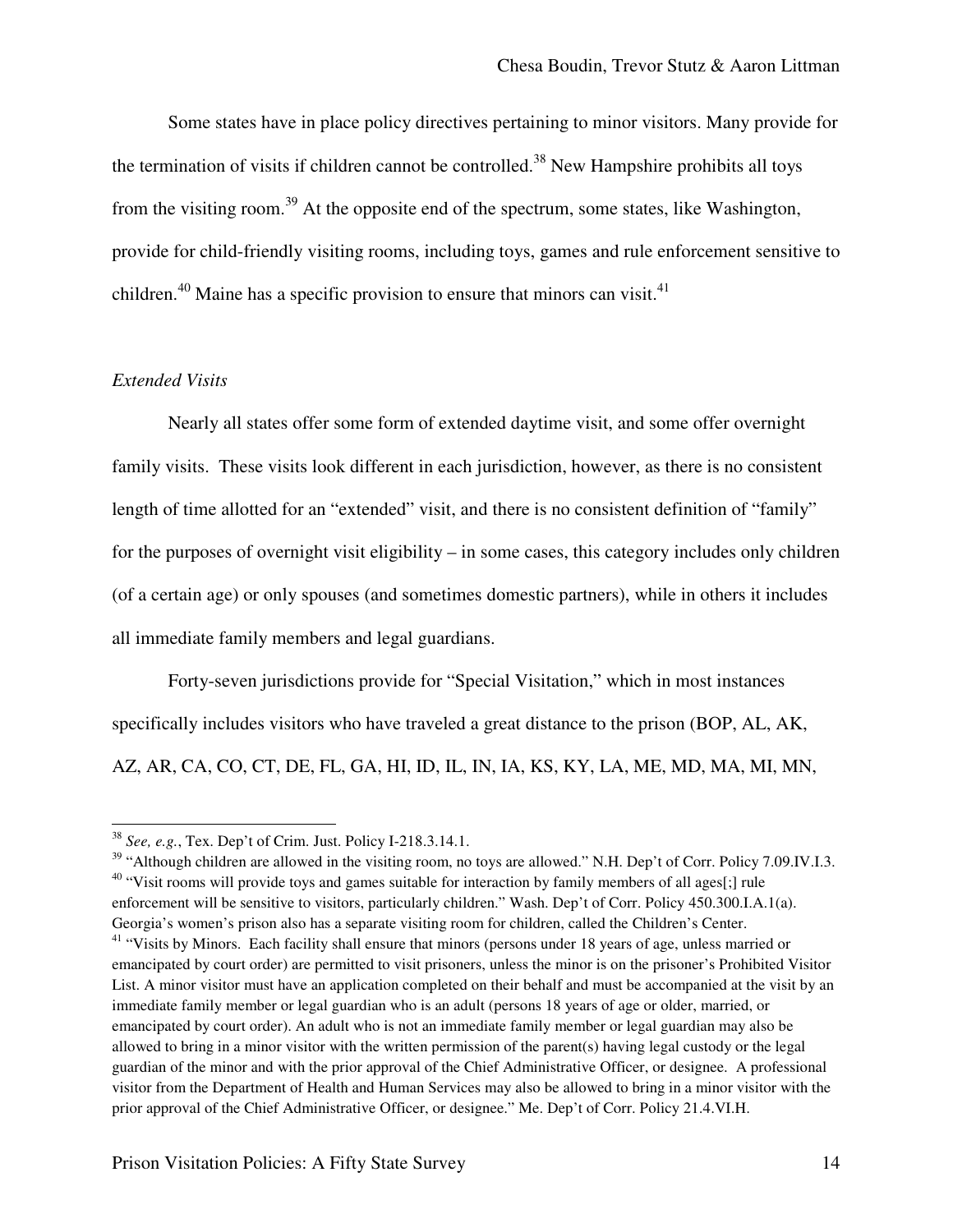MS, MO, MT, NE, NH, NJ, NM, NC, ND, OH, OK, OR, PA, RI, SC, SD, TN, TX, VA, WA, WV, WI, WY). In Iowa, for example, "[t]he Warden/Superintendent or designee may permit special visits not otherwise provided for in this policy. These may include, but are not limited to, extended visits for close family members traveling extended distances, immediate visits for close relatives or friends about to leave the area, visits necessary to straighten out critical personal affairs, and other visits for similar reasons."42 A number of states exempt visitors who have traveled long distances from early visit termination due to overcrowding.

Nine jurisdictions allow for overnight family visits (CA, CO, CT, MS, NB, NM, NY, SD, WA). California provides for "Family Visiting" in great detail. Connecticut offers "Extended Family Visit. A prolonged visit between an inmate and specified immediate family member(s), and/or a legal guardian, in a designated secure area separate from the inmate population.<sup>43</sup> However, family visitation is not currently operational in any Connecticut facilities.<sup>44</sup> Only Mississippi refers to these visits as "conjugal" visits. Nebraska only allows for overnight visits in one women's facility, and only for children under age six.<sup>45</sup> According to communication with the Director of the DOC, Colorado also has overnight visits in its women's prison, though its official policy directives do not mention this. Though not in its formal policy, South Dakota also provides for weekend-long visits for incarcerated mothers and their children, "intended to alleviate some of the familial stress associated with the mother's incarceration, create a better

<sup>42</sup> Iowa Dep't of Corr. Policy 5.IV.J.2.

<sup>&</sup>lt;sup>43</sup> Conn. Dep't of Corr. Policy 10.6.5.E.

<sup>&</sup>lt;sup>44</sup> This information has been confirmed with the director of ASCA and with family members of CT inmates.

<sup>45</sup> *See Nebraska Correctional Center for Women*, NEB. DEP'T OF CORR. SERVS.,

http://www.corrections.nebraska.gov/nccw.html (last visited Oct. 10, 2012).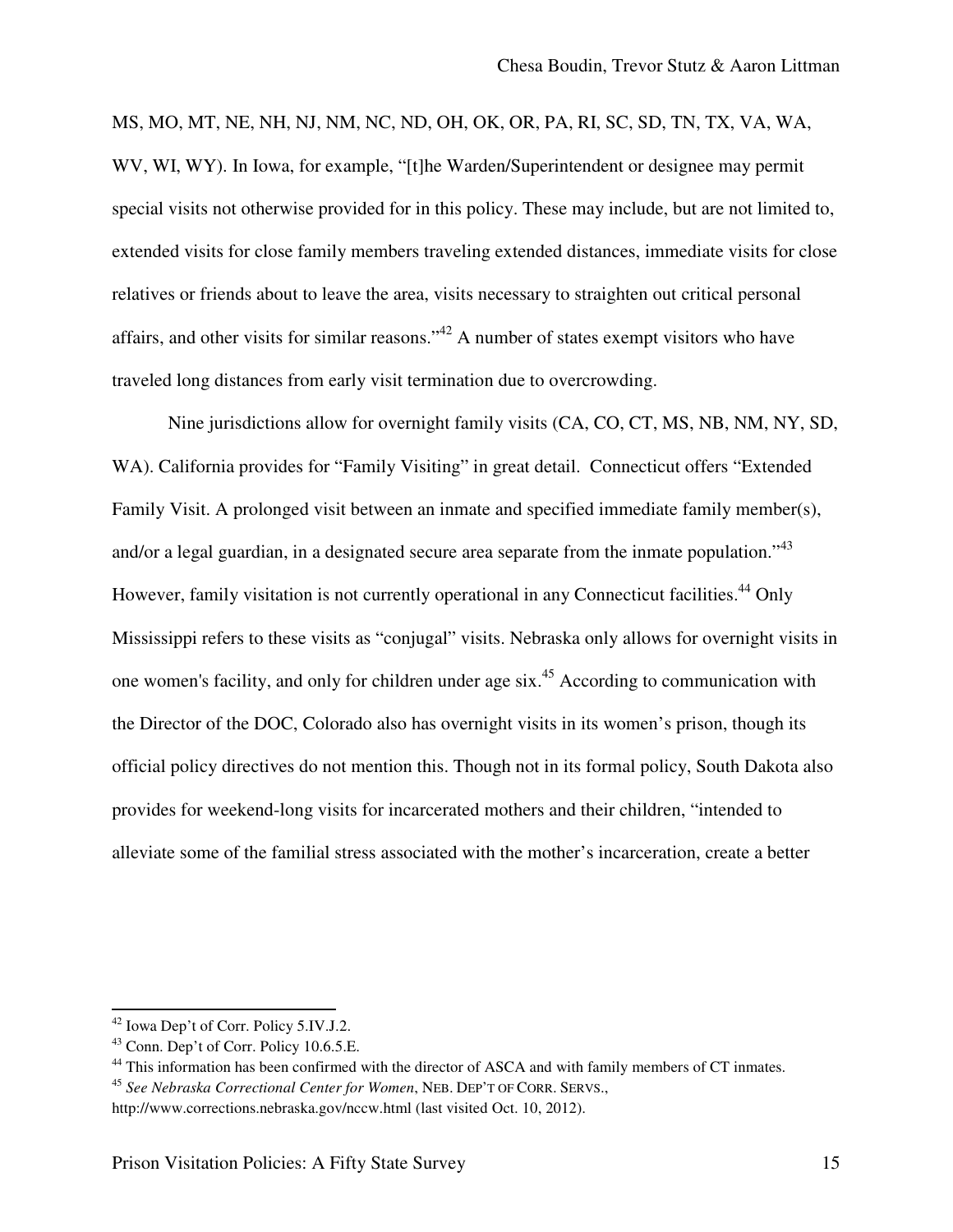understanding of the parent role, and provide the opportunity of the inmate mother to maintain some direct responsibility for the care of her children."<sup>46</sup>

#### *Virtual Visits*

At least eighteen jurisdictions have some form of virtual (video) visitation (AK, CO, FL, GA, ID, IN, LA, MN, MO, NJ, NM, NY, OH, OR, PA, VA, WA, WI). Indiana and Wisconsin allow video visitation where the inmate is not allowed other forms of visitation, on a temporary or permanent basis. New Mexico and Pennsylvania, by contrast, allow for video visitation as a supplement to, rather than a replacement for, other forms of visitation. Alaska, Colorado, Georgia, Louisiana, New Jersey, New York and Ohio reported that they also have programs, many of which are limited in scope and/or privately operated, but these programs do not appear in their policy directives or regulations.

The Alaska program is only for inmates at a contract facility in Colorado, and it is run by that contractor and the Tanana Chiefs Conference; the Colorado program likewise applies to only one facility; the Georgia program is being piloted by JPay in women's facilities; the New York program is facilitated, in part, by the Osborne Association; the Ohio program operates in four facilities; and the Virginia program has recently expanded from one facility to ten and is now incorporated into its official state-level policy. Oregon explicitly permits video visitation in its policy documents but has decided to allow access to video interactive phones and cover the related policy directives as part of their administrative phone rule. Oregon will offer video interactive phone calls at all institutions after piloting the concept at the two located most

<sup>&</sup>lt;sup>46</sup> South Dakota Dep't. of Corr., South Dakota Women's Prison, available at: http://doc.sd.gov/adult/facilities/wp/mip.aspx.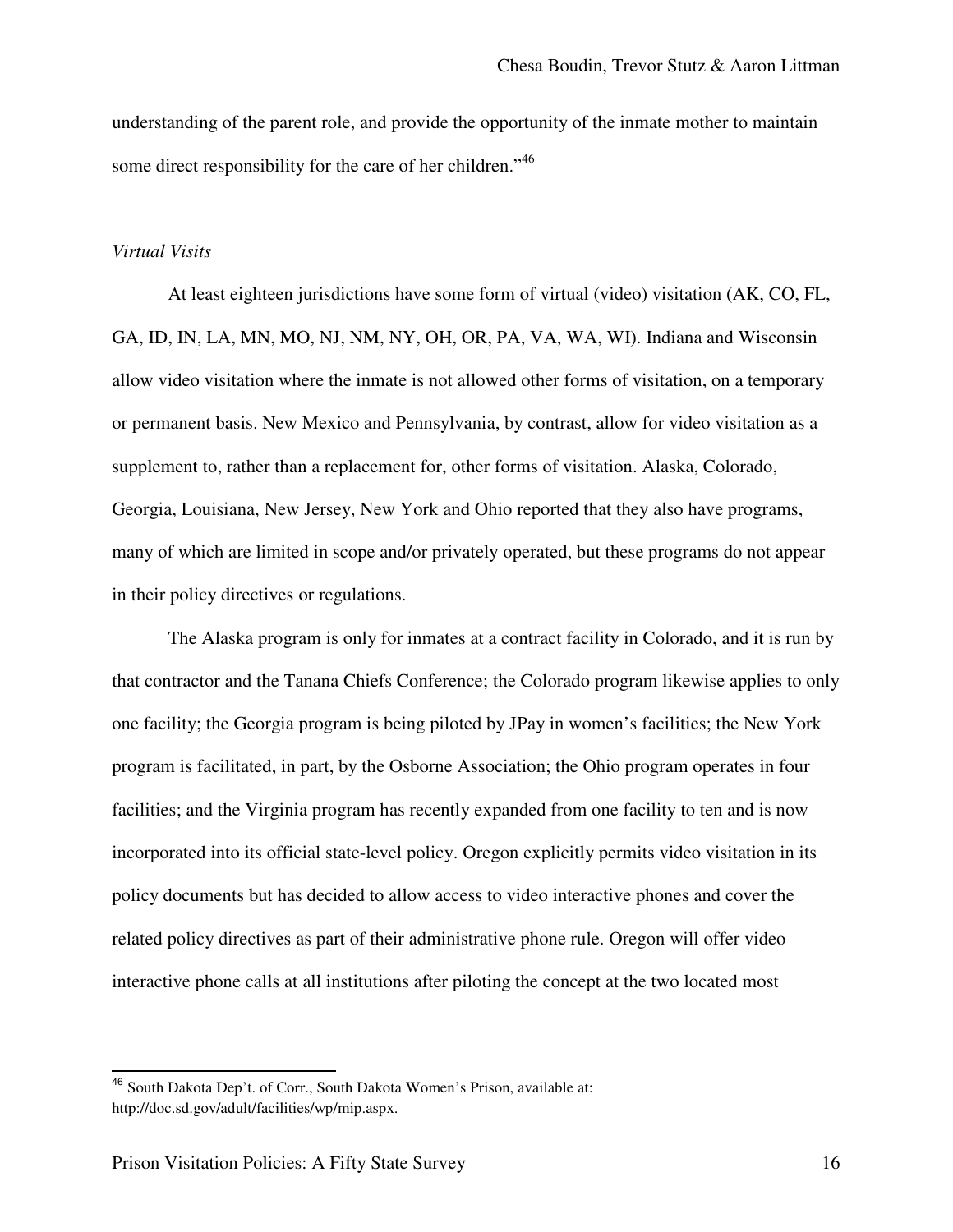remotely from population centers. Florida, Idaho, Missouri and Washington also have limited programs that do not appear in their policy directive or regulations.<sup>47</sup>

# **B. Similarities and Differences Across the Fifty States**

Substantial consistency and significant commonalities exist across all the jurisdictions surveyed. All states have some provisions for prison visitation; all states screen visitors and place limitations on who can visit and when, and all states provide a substantial level of discretion to each prison's warden or superintendent in implementing the policy directives. Reading through the various policy directives, administrative regulations, and visitation codes makes clear that all DOCs treat visitation as a privilege, not a right. In most of the policies reviewed, DOCs note that inmates are not entitled to visits.<sup>48</sup>

However, some jurisdictions generally restrict visitation, while other states specifically encourage and promote visitation as a core part of the rehabilitation process. While the various state policies exist on a continuum, these extremes symbolize divergent policy approaches to visitation and suggest key questions for further exploration: Do states that promote and encourage visitation have better or worse outcomes in terms of institutional security or recidivism rates? To what extent, if any, does the general attitude towards visitation articulated in policy directives correlate with actual visitation policy? Does it correlate with other related policies in the jurisdiction, such as family law provisions preserving or dissolving custodial relationships when parents or children are incarcerated?

<sup>47</sup> *See* PATRICK DOYLE, CAMILLE FORDY & AARON HAIGHT, VERMONT LEGISLATIVE RESEARCH SERVICE, PRISON VIDEO CONFERENCING 3 (2011), *available at*

http://www.uvm.edu/~vlrs/CriminalJusticeandCorrections/prison%20video%20conferencing.pdf. 48 The Supreme Court held in *Overton v. Bazetta*, 539 U.S. 126, 136-37 (2003), that bans on all visitation for two years following an inmate's second substance-abuse violation did not violate the Eighth Amendment, although it noted that "indefinite withdrawal of visitation or dential of procedural safeguards" might not also pass muster.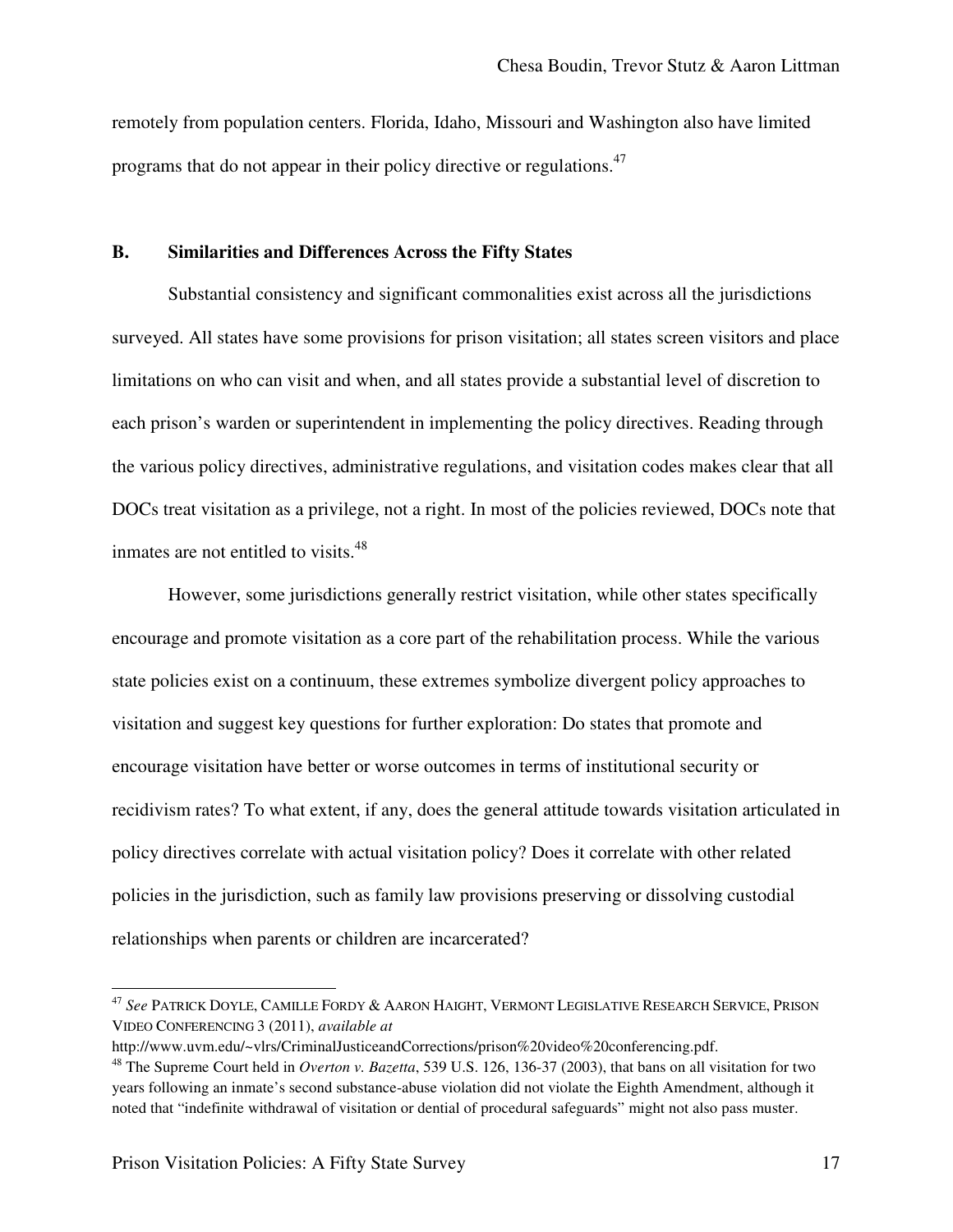The differences between states' visitation policies are also revealing. First, limits on visitation are often justified in terms of security, which may lead one to expect consistent policies across jurisdictions. We do not know why similar security concerns yield widely variant statewide policies. Jurisdictions evaluate security in different ways in different contexts, so we need to learn more about policy in practice in order to understand this variation.

No clear regional, geographic, or political trends appear to explain variation in policies. One might expect that certain policies – for example, overnight family visits – would exist in a state or group of states with certain common characteristics. Instead, the states in each category we examined do not appear to have much in common. The eight states that allow for overnight family visits, for example, are not from any one or even two geographic regions, and it is unclear what else of significance California, Colorado, Connecticut, Mississippi, Nebraska, New Mexico, New York, and Washington have in common.

Further, while the states often serve as laboratories of policy experimentation, one might expect some harmonization of best practices. If there has been such a harmonization or crosspollination process, it is not apparent in several key areas. For example, North Carolina allows just one visit per week for a maximum of two hours, while New York allows its maximumsecurity offenders 365 days of visiting. While South Dakota allows only two people (plus family members) to be placed on an inmate's list of approved visitors, California allows inmates to list an unlimited number of visitors. It would be useful to know more about how these policies are developed and revised, both procedurally and substantively. What resources and which stakeholders are consulted when policy directives are drafted or updated? What prompts the issuance of new policies?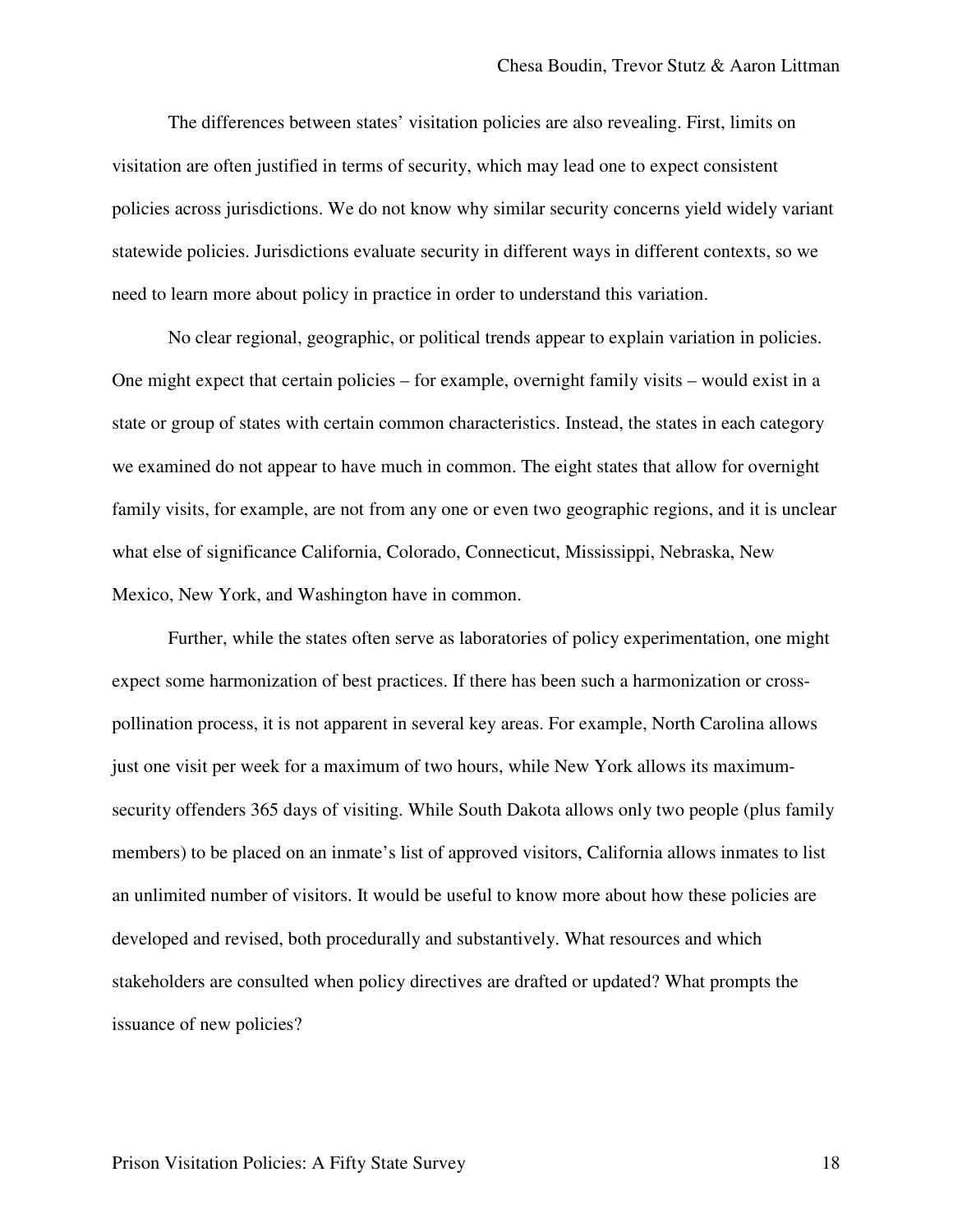### **PART III: OVERNIGHT FAMILY VISITS AND VIRTUAL VISITATION**

Two particular types of visitation stood out in our research as worthy of additional focus: overnight family visits and virtual visits. These forms of visitation are extremes – overnight family visits that allow for the most intimate of human contact, and virtual video visits that allow for secure visitation without contact and across great distances. Both kinds of visits are present in a minority of states. Overnight family visits have existed for approximately 100 years in at least one state, while virtual visitation only became technologically feasible in recent years. Yet both of these forms of visitation present opportunities and risks from the perspective of prison safety on the one hand, and the rights of inmates and their families on the other. In short, these cutting edge topics make for an excellent point of departure for the research that will hopefully flow from our dataset.

These subsections will describe the policies that currently exist, and then discuss some potential costs and benefits of each.

# **A. Overnight Family Visits**

ı

While most prisons limit visiting to specially designated rooms under close supervision by correctional officers, several states allow for overnight family visits. Specifically, the policy directives in six states (CA, CT, MS, NM, NY, WA)<sup>49</sup> allow for some sort of overnight family visit. Some other states, such as Colorado, Nebraska, and South Dakota, provide for extended family visitation in some facilities, even though this program is not mentioned explicitly in their policy directives or regulations. Others, such as Tennessee, allow for outdoor visits including cooking and picnicking in lower security classifications, or longer visits with family in

<sup>49</sup> See also Kacy E. Wiggum, *Defining Family in American Prisons*, 30 WOMEN'S RTS. L. REP. 357, 357 (2009).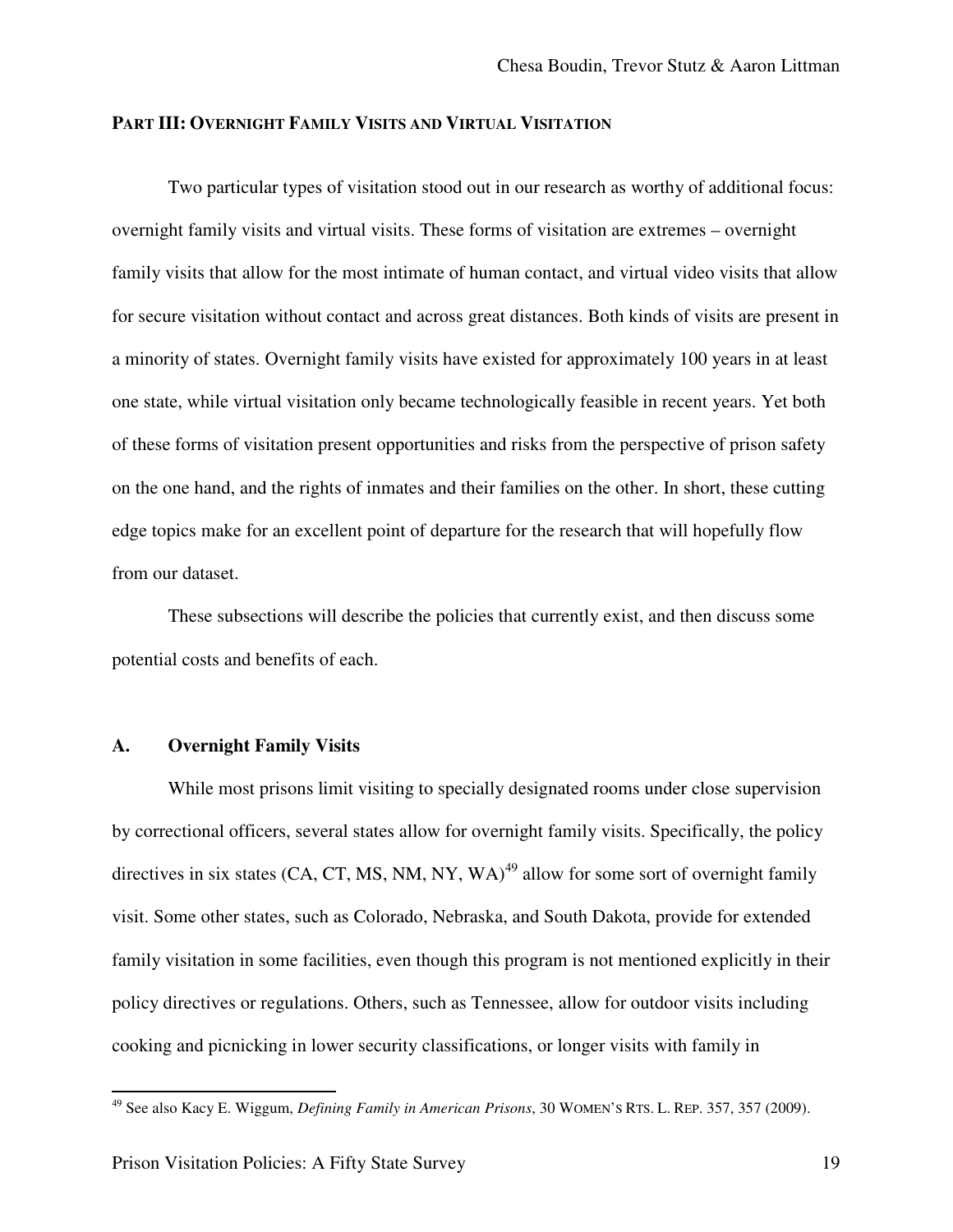supervised visitation rooms, but do not provide for overnight visiting. This section describes the range of policies in those few states that address the issue of overnight visiting in their policy directives, as well as the costs and benefits of these rare programs.

California's "Family Visitation" program is described in the Department of Corrections and Rehabilitation Code.<sup>50</sup> Participating correctional facilities allow for overnight visitation,  $51$ and provide the inmates and their families with all the necessary accommodations, except for food, at no cost. Only those visitors meeting the statutory definition of "immediate family" are allowed to participate in the program.<sup>52</sup> Inmates convicted of sex offenses or violent offenses involving minors are barred from participating in the program, as is a broader class of inmates with extremely long sentences (e.g. life without parole).

Connecticut's "Extended Family Visitation" program is described in the general visitation policy directive. The program is defined as "[a] prolonged visit between an inmate and specified immediate family member(s), and/or a legal guardian, in a designated secure area separate from the inmate population." All inmates wishing to participate in the program must be tested for tuberculosis and other unspecified contagious diseases. The policy directive does not provide many details but allows each facility offering the program to develop local rules.<sup>53</sup>

Mississippi does not have a policy directive, but the DOC website briefly mentions "conjugal visitation" as being available only for married inmates. These visits are not referred to

<sup>50</sup> Title 15, § 3177

 $<sup>51</sup>$  Note that the regulations do not stipulate the length of visits.</sup>

<sup>52</sup> This definition includes domestic partners.

<sup>53</sup> Note that the CT DOC does not, in practice, currently have any facilities that allow for overnight visitation. *See supra* note 43.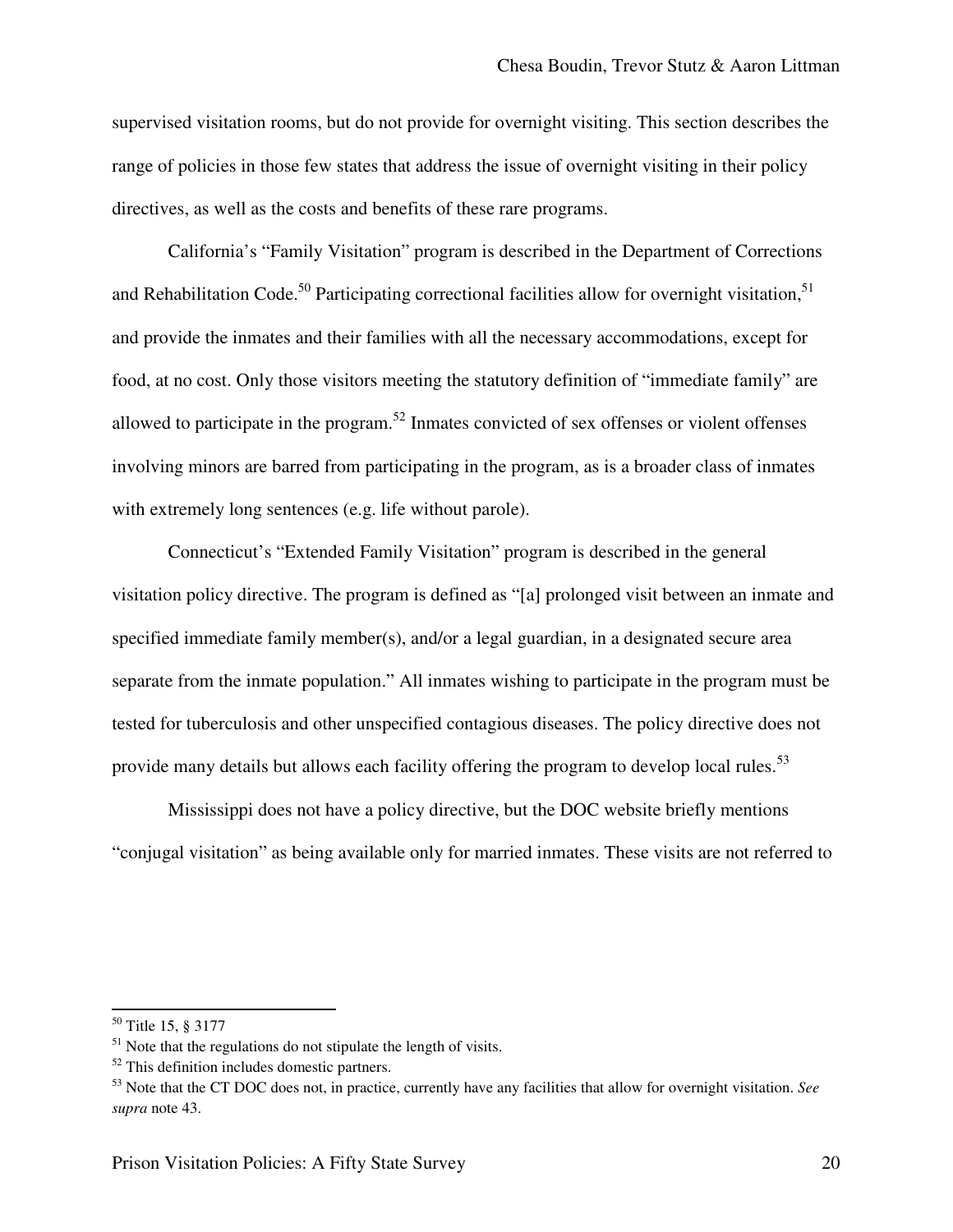either as a "program" or as having any relationship to "family." This form of visitation has been in continual existence for nearly a hundred years.<sup>54</sup>

New Mexico's policy directive provides for "family visits" defined as "extended visit[s] between eligible inmates and their families where physical contact is allowed. Visits are conducted in the Family Visitation units," and the DOC provides all of the necessary accommodations in mobile or modular homes. These visits are generally limited to spouses and children of inmates. The goal of the program is to "promote family stability, encourage participation in programming, and enhance the reintegration/rehabilitation process."<sup>55</sup> The DOC charges a fee to defray all costs associated with the family visit.<sup>56</sup> Access to the program is limited by type of conviction, disciplinary status, and security classification. New Mexico has a detailed list of eligibility requirements that must be met prior to approval of a family visit and varying by the inmate's sentence. For example, all inmates eligible for family visit must request, schedule, and receive a family visit counseling session with medical staff before the family visit is allowed to take place. Information about the inmates' health may be communicated to his or her family prior to a family visit. In addition, inmates and their spouses are encouraged to use prophylactic devices when engaging in sexual activity, and condoms are available upon request.

<sup>54</sup> Christopher Hensley, Sandra Rutland & Phyllis Gray-Ray, *Inmate Attitudes Toward the Conjugal Visitation Program in Mississippi Prisons: An Exploratory Study*, 25 AM. J. CRIM. JUST. 137 (2000); COLUMBUS B. HOPPER, SEX IN PRISON: THE MISSISSIPPI EXPERIMENT WITH CONJUGAL VISITING (1969).

<sup>&</sup>lt;sup>55</sup> Note that New Mexico has two directives on point: one is a general family visit program directive and the other is specific for female inmates. It appears from the language of the directives that there is a female specific program that is designed to allow children of female inmates to visit overnight though a program administered by a contractor. There is also a more general program – though it is unclear if this program is male only – that allows spouses, family, and children to visit overnight. While this gender distinction may accurately reflect the reality of who visits whom and which inmates are likely to be actively engaged in parenting from prison, the gender distinction also raises significant concerns. *Compare* N.M. Dep't of Corr. Policy CD-100205 *with* N.M. Dep't of Corr. Policy CD-100202.

<sup>56</sup> Fees range from \$10 to \$30.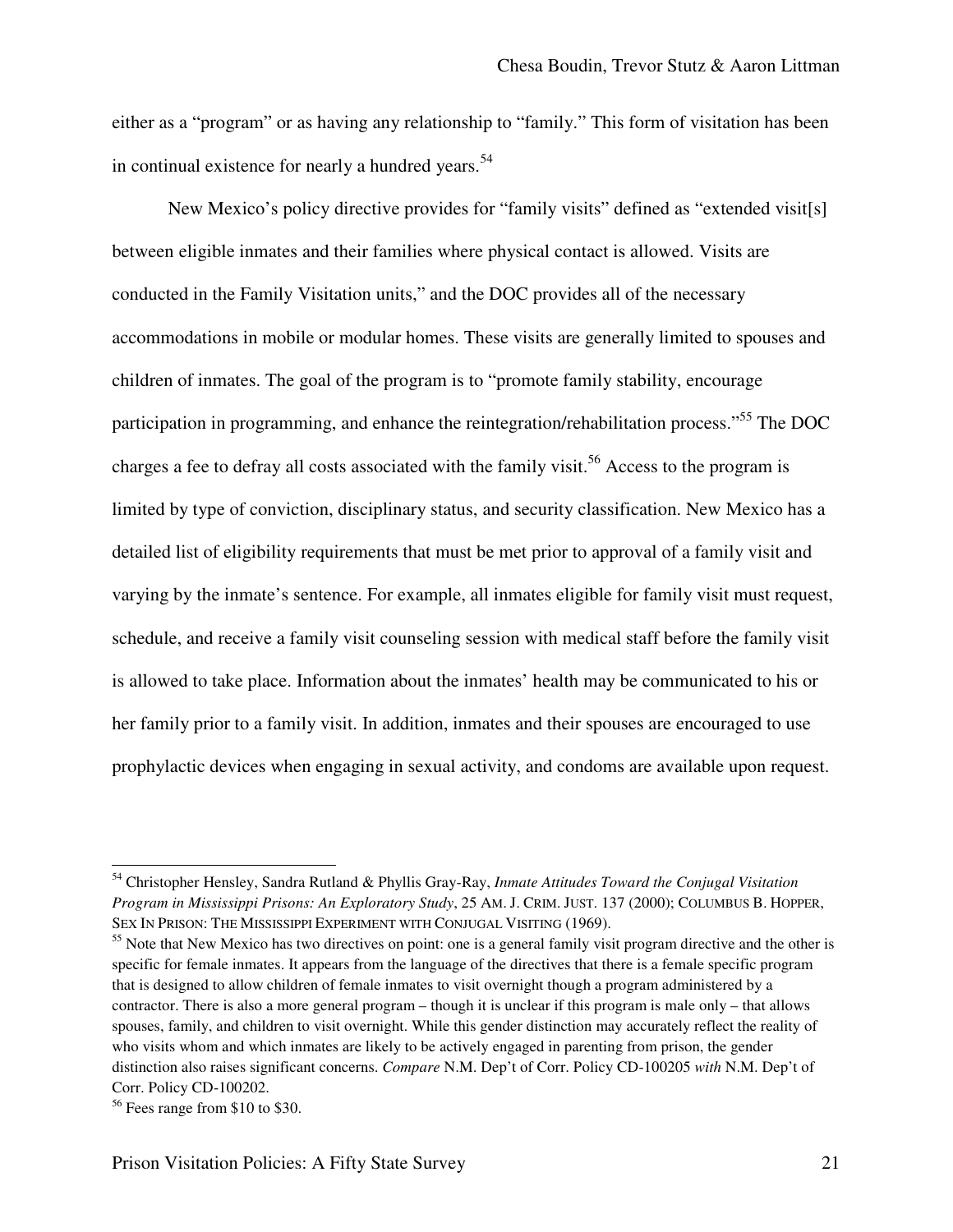The family visit program is highly structured and divided into three phases. Phase I consists of 6-hour family visits. Phase II consists of 12-hour family visits. Finally, Phase III consists of 24-hour family visits, but only those inmates who have successfully completed Phases I and II and are within one year of a projected release or discharge date may apply for Phase III visits.

New York's Family Reunion Program "is designed to provide approved inmates and their families the opportunity to meet for an extended period of time in privacy. The goal of the program is to preserve, enhance, and strengthen family ties that have been disrupted as a result of incarceration."57 Only those inmates on good behavior and with active participation in prison programming will have access to the Family Reunion visits. Some prisoners may be denied the privilege of participating on the basis of their convictions or security statuses. Only immediate family members (including partners in same-sex marriages and civil unions) may visit, and they may only use the Family Reunion Program once they have "established a recent visiting pattern" in regular visiting rooms. The policy directive defines this as at least three regular visits over the preceding twelve months, although this requirement may be waived. The New York policy directive provides explanations of the program, including the application process, the punishment for violations (for example, testing positive for drug use), contagious disease testing and prevention, and the various forms used in administering the program.

Most of the state policy directives do not provide enough detail for a meaningful comparison of overnight family visitation programs. Without knowing how many individual prisons actually offer the overnight visitation programs within each state, and how many inmates are eligible, it is difficult even to compare the sizes of the programs. However, the relative rarity of these programs was, in itself, notable; we wondered why more overnight family visitation

<sup>57</sup> N.Y. Dep't of Corr. Policy 4500.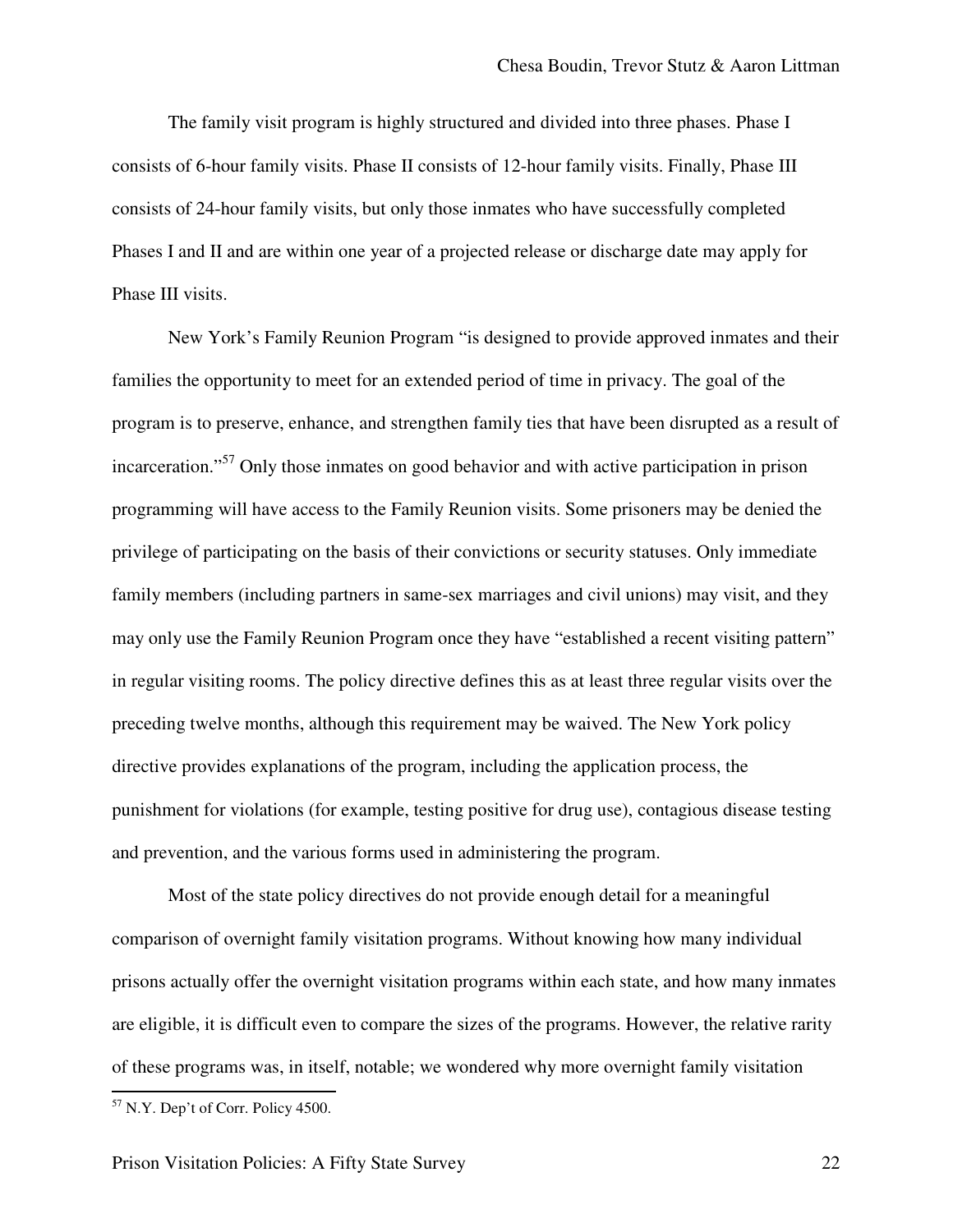programs do not exist around the country. Family visitation programs could be costly, because they would require institutions to construct modular or mobile homes, and secure them within appropriate fencing or walls. Allowing inmates, some of whom may be violent offenders, to have unsupervised visits over extended periods of time may present certain risks, including the potential for physical violence and smuggling of contraband. Contagious diseases may be spread, and female inmates may become pregnant, increasing medical costs for the state.

On the other hand, those states that do have family visitation programs maintain them, and other states might consider making the investment, given their apparent positive impact on offender behavior. As far back as 1980, studies showed positive outcomes from participation in family visitation.<sup>58</sup> Participation in such programs could be a powerful incentive for good inmate behavior (if its revocation effectively disincentives inmate misconduct), and the strengthened family ties that result may ease the transition home upon release.<sup>59</sup> Allowing conjugal visitation may also decrease sexual violence within prisons.<sup>60</sup> Family members and children who visit and

<sup>58</sup> *See, e.g.*, D. G. MACDONALD & D. KELLY, NAT'L INST. OF JUSTICE, FOLLOW-UP SURVEY OF POST-RELEASE CRIMINAL BEHAVIOR OF PARTICIPANTS IN FAMILY REUNION PROGRAM 1 (1980) (finding that inmates who had participated in overnight visiting programs with their families were as much as 67 percent less likely to recidivate).  $59$  Studies evaluating the impact of family connections on recidivism have consistently found a strong positive effect. *See* MINN. DEP'T OF CORR., THE EFFECTS OF PRISON VISITATION ON OFFENDER RECIDIVISM (2011) (noting that visits from former romantic partners were not, however, correlated with reduced recidivism), *available at* http://www.doc.state.mn.us/publications/documents/11-11MNPrisonVisitationStudy.pdf; *see also* NANCY G. LA VIGNE, CHRISTY VISHER & JENNIFER CASTRO, URBAN INSTITUTE, CHICAGO PRISONERS' EXPERIENCES RETURNING HOME 8-9 (2004), *available at* http://www.urban.org/UploadedPDF/311115\_ChicagoPrisoners.pdf; MARTA NELSON, PERRY DEESS & CHARLOTTE ALLEN, VERA INSTITUTE OF JUSTICE, THE FIRST MONTH OUT: POST-INCARCERATION EXPERIENCES IN NEW YORK CITY 8-13 (1999), *available at*

http://www.vera.org/download?file=219/first\_month\_out.pdf; CHRISTY VISHER, VERA KACHNOWSKI, NANCY LA VIGNE & JEREMY TRAVIS, URBAN INSTITUTE, BALTIMORE PRISONERS' EXPERIENCES RETURNING HOME, *available at* http://www.urban.org/UploadedPDF/310946\_BaltimorePrisoners.pdf; William D. Bales & Daniel P. Mears, *Inmate Social Ties and the Transition to Society: Does Visitation Reduce Recidivism?*, 45 J. RES. CRIME & DELINQ. 287 (2008); Rebecca L. Naser & Christy Visher, *Family Members' Experiences with Incarceration and Reentry*, 7 W. CRIMINOLOGY REV. 20 (2006).

<sup>60</sup> *See* Stewart J. D'Alessio, Jamie Flexon & Lisa Stolzenberg, *The Effect of Conjugal Visitation on Sexual Violence in Prison*, AM. J. CRIM. JUST. (2012) (finding that after controlling for a variety of likely determinants of prison rape, the rate of inmate-on-inmate sexual violence was approximately four times lower – a statistically significant finding – in states with conjugal visitation programs than in those without), *available at*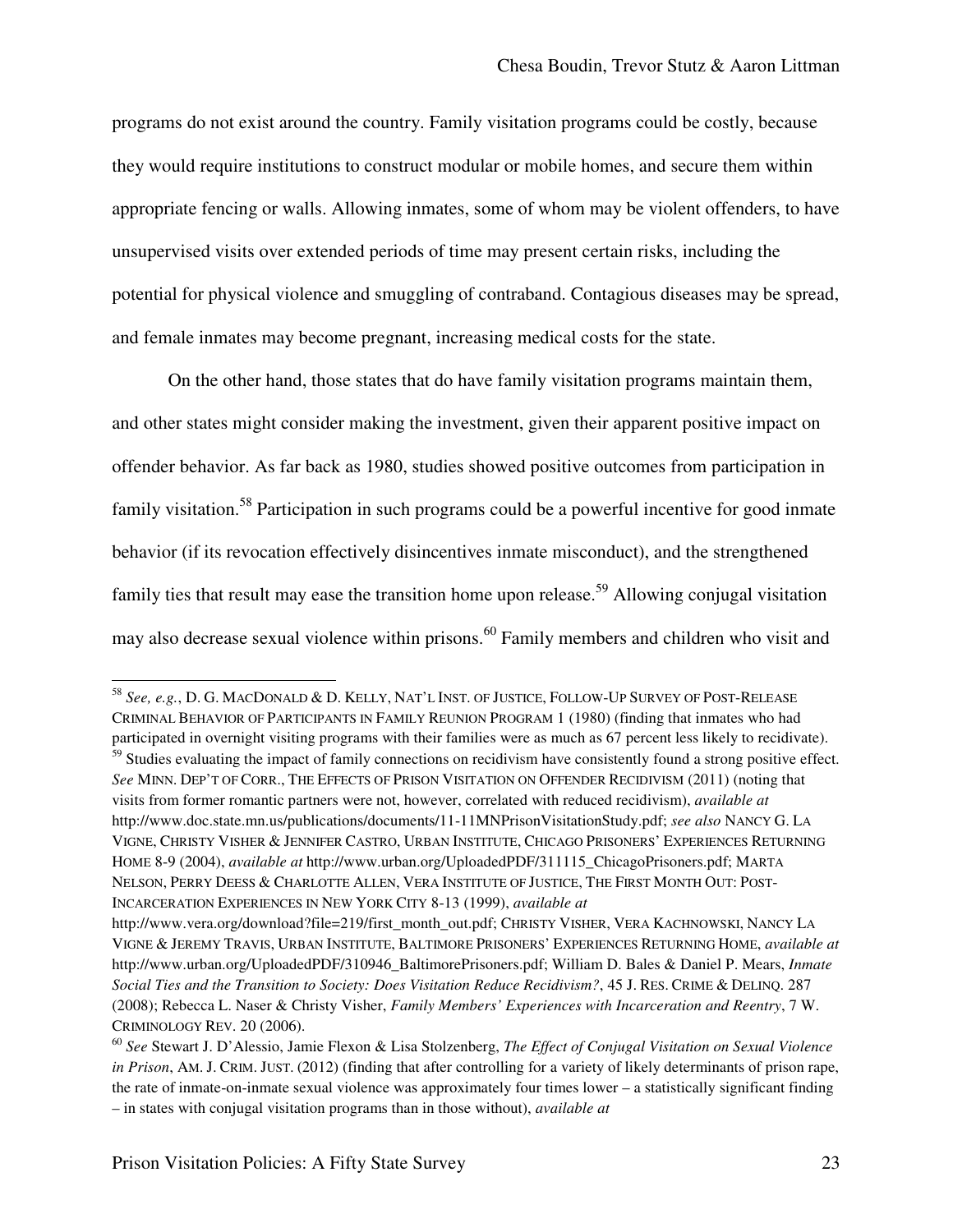are thus able to build and sustain more meaningful relationships with their incarcerated parent or family member may benefit tremendously. Indeed, more generally, the positive impact of visitation on visiting family and on inmates has been well documented.<sup>61</sup> But to reap these benefits, DOCs must be willing to invest the resources to establish, maintain, and administer family visitation programs, and also to take on the liability that inevitably comes with extended, unsupervised visits.

Finally, political obstacles to developing family visitation programs in other states might include the difficulty of appropriating funds for prison programing, especially in times of widespread budget deficits. Overnight visitation programs may be particularly subject to attack as insufficiently punitive. Thus, before arguing for expansion into other jurisdictions, policy advocacy in this area may have to begin by justifying those programs that exist.

# **B. Virtual Visitation**

 $\overline{a}$ 

Virtual visitation has been implemented in a limited number of states, either to enable visitation where long distance is a barrier or to enhance security where a contact visit presents safety concerns. Many inmates are incarcerated far away from friends and family; sheer distance

http://www.prearesourcecenter.org/sites/default/files/library/theeffectofconjugalvisitation.pdf; *see also* Rachel Wyatt, Note, *Male Rape in U.S. Prisons: Are Conjugal Visits the Answer?*, 37 CASE W. RES. J. INT'L L. 579 (2006). <sup>61</sup> *See* CHILDREN WITH PARENTS IN PRISON: CHILD WELFARE POLICY, PROGRAM, & PRACTICE ISSUES 13 (Cynthia Seymour & Creasie Finney Hairston eds., 2001); Denise Johnston, *Parent–Child Visitation in the Jail or Prison*, *in* CHILDREN OF INCARCERATED PARENTS (Katherine Gabel & Denise Johnston eds., 1995) 135; Joseph Murray & David P. Farrington, *The Effects of Parental Imprisonment on Children*, 37 CRIME & JUST. 133 (2008) (reviewing literature and citing studies); Christy Visher & Jeremy Travis, *Transitions from Prison to Community: Understanding Individual Pathways*, 29 ANN. REV. SOC. 89, 100 (2003); Note, *On Prisoners and Parenting: Preserving the Tie That Binds*, 87 YALE L.J. 1408 (1978) (arguing that facilitating child–parent bonds in the context of incarceration is in the interests of the children); *see also* STEVE CHRISTIAN, NAT'L CONFERENCE OF STATE LEGISLATURES, CHILDREN OF INCARCERATED PARENTS 1, 13 (2009) (suggesting that visitation may be a crucial part of breaking intergenerational cycles of incarceration), *available at* http://www.cga.ct.gov/COC/PDFs/fatherhood/NCSL\_ChildrenOfIncarceratedParents\_0309.pdf.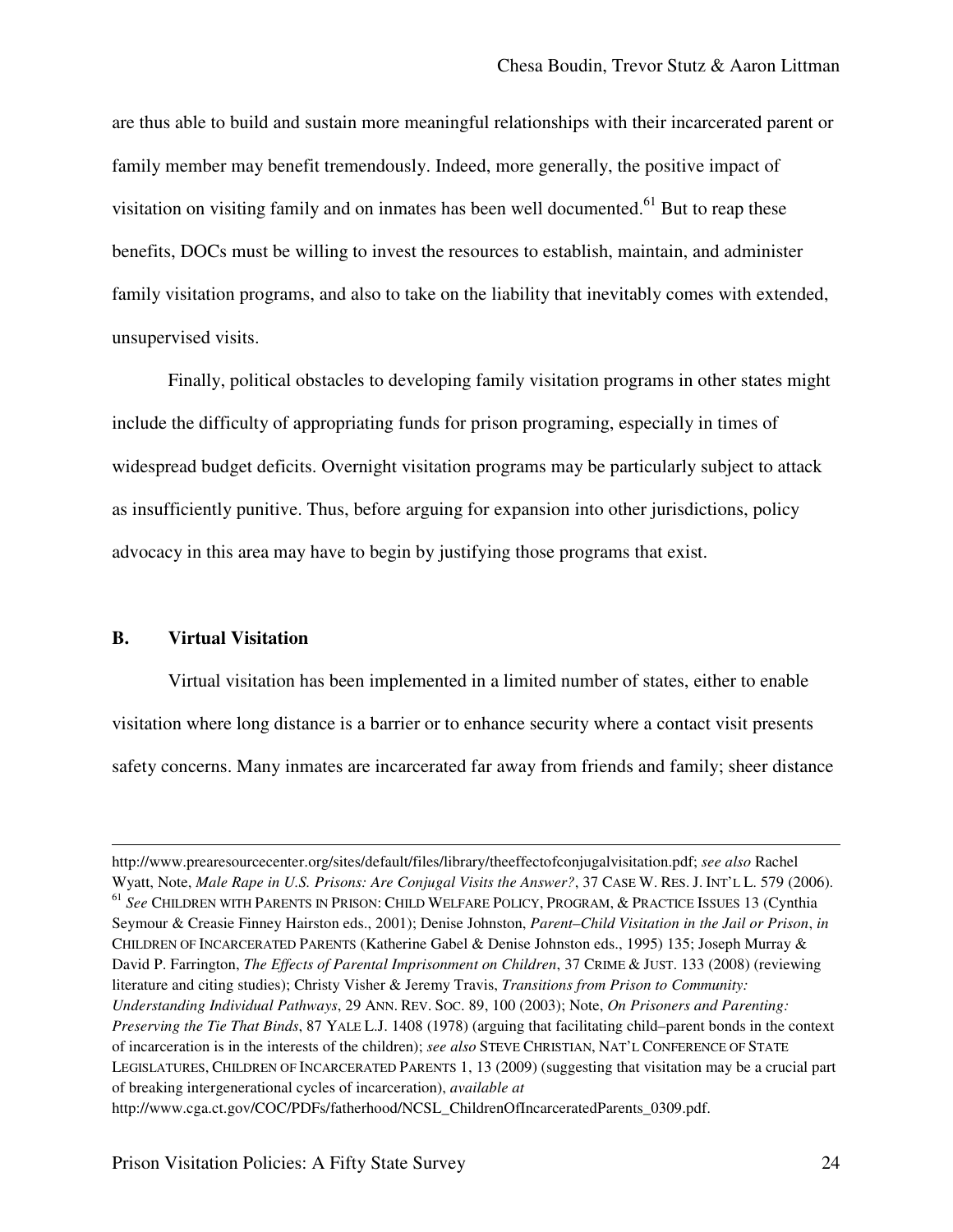serves as a major barrier to visitation.<sup>62</sup> Some inmates are incarcerated out of state due to a lack of prison bed space or inadequate facilities for housing specific offenders, or because out-of-state facilities are more cost-effective than in-state facilities. Other inmates are housed within their home states, but still hundreds of miles from their homes (for example, New York City residents housed in upstate New York). From a security standpoint, in-person visitation presents a number of acknowledged concerns, among them the potential to exchange contraband or to engage in dangerous conduct.

These programs generally, although not always, charge inmates and their visitors money. DOCs may also pay to install and operate virtual visitation facilities, both in correctional institutions and in the centers where visitors come to use the system. In assessing the value of virtual visitation programs for inmates, visitors, and institutions, it will be important to compare the costs of these visits to each party to the costs of contact visits and phone calls. $63$ 

In the last decade, several private vendors have developed technologies that facilitate virtual visits over web-based or closed-circuit cameras.<sup>64</sup> One company, JPay, has developed electronic kiosks installed in prison facilities that allow inmates to participate in video visits with

 $62$  For example, sixty-two percent of parents in state correctional facilities and eighty-four percent of parents in federal facilities were incarcerated more than one hundred miles from their place of residence at arrest; only fifteen percent of parents in state facilities and about five percent of parents in the federal system were within fifty miles of their place of residence at arrest. SARAH SCHIRMER, ASHLEY NELLIS, & MARC MAUER, THE SENTENCING PROJECT, INCARCERATED PARENTS AND THEIR CHILDREN: TRENDS 1991–2007, at 8 (2009), *available at* http://www.sentencingproject.org/doc/publications/publications/inc\_incarceratedparents.pdf. *See also* Susan D.

Phillips, Video Visits for Children Whose Parents Are Incarcerated: In Whose Best Interest? (2012), *available at* http://www.sentencingproject.org/doc/publications/cc\_video\_visitation\_white\_paper.pdf.

 $63$  Phone calls from prisons are often very expensive, as a result of additional security technologies and because facility operators receive revenues from the phone companies that operate these systems. *See* Todd Shields, *Prison Phones Prove Captive Market for Private Equity*, BLOOMBERG, Oct. 4, 2012,

http://www.bloomberg.com/news/2012-10-04/prison-phones-prove-captive-market-for-private-equity.html. <sup>64</sup> In addition to JPay, Primonics, Inc. has created a "TeleCorrections" system to "reduce the need for physical visits" to jail facilities. *See* Press Release, Primonics, Westchester County Department of Corrections Selects Primonics' Televisit Corrections Solution (Mar. 6, 2009) (promoting its product as cost-saving for Westchester County, New York's jail system), http://www.corrections.com/vendor/show\_press/15701.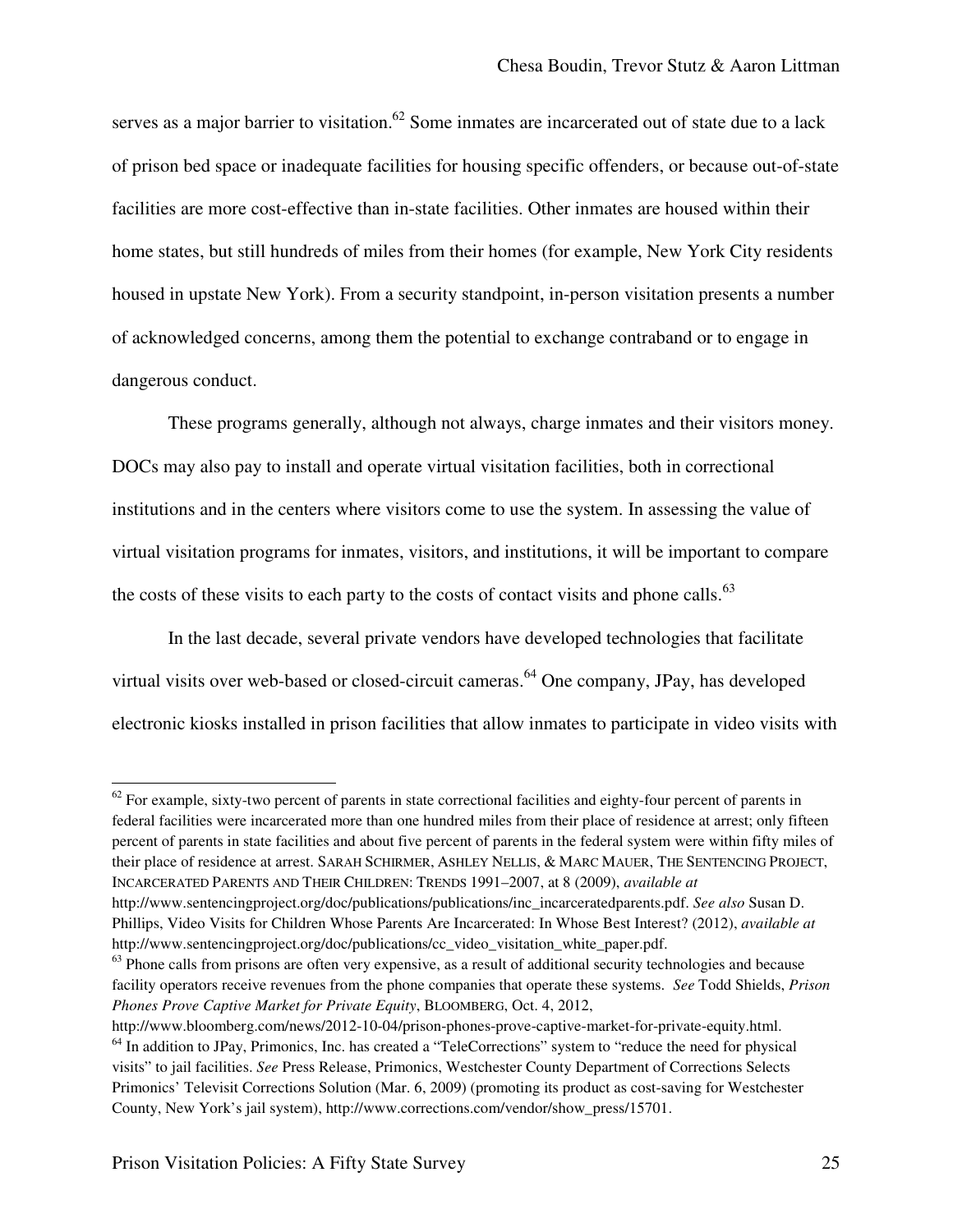friends and family using a personal computer. JPay advertises the service as "reduc[ing] traffic at the facilities and sav[ing] friends and family the cost of traveling to and from the facilities. Video visitation also facilitates a reduction in inmate movement; thereby increasing security within the facility."65 Private industry will likely play a continued role in promoting this form of visitation. Private vendors stand to gain from expanding their market. Companies like JPay will profit from installing access points for inmates, charging visitors and inmates for using the service, and potentially even from including advertising on the video feeds.<sup>66</sup>

The oldest continually running virtual visitation program in the country is in Pennsylvania.<sup>67</sup> In 2001, with a federal grant, <sup>68</sup> the Pennsylvania DOC and the nonprofit Pennsylvania Prison Society entered a partnership to provide inmates at a handful of state prisons the opportunity to visit with their families in Philadelphia via videoconferencing.<sup>69</sup> The goal of the program is to maintain family ties.<sup>70</sup> The initial program received positive feedback from

<sup>65</sup> Lisa Chunovic, *KDOC Contracts for Inmate Banking, Electronic Messaging, Video Visitations*, GOV. SECURITY NEWS, Sept. 23, 2009,

http://www.gsnmagazine.com/article/19246/kdoc\_contracts\_inmate\_banking\_electronic\_messaging.

<sup>66</sup> *Jail Selling Ad Space on Video Visitation Monitors*, NBC2, Oct. 7, 2009 ("A few months ago, the Charlotte County Jail added video visitation for inmates in a separate building so inmates can have video contact with their friends, loved ones, and professionals. Visitors are no longer allowed to go into the main jail building for visitations. Officials with the Bureau of Corrections say the video terminals offer the opportunity to place advertisements that will be seen by both inmates and visitors and say the idea may be the first in the whole country."), http://www.nbc-2.com/Global/story.asp?S=11267954 (last accessed Oct. 10, 2012).

 $67$  Predating the 2001 program, video conferencing for incarcerated inmates had "been used for inmates to attend court hearings, reducing the costs and risks of transporting inmates to court. Video conferencing has [also] been discussed for possible use during inmate medial examinations." Melissa Crabbe, *Virtual Visitation Program Uses Video Conferencing to Strengthen Prisoner Contacts with Families and Children*, 6 OFFENDER PROGRAMS REP. 35 (2002). In Michigan, the Department of Corrections provided video visitation at no cost from 1998 to 1999, while the state temporarily housed prisoners in Virginia.

<sup>68</sup> *Id*. (noting that the "program is funded through a 3-year Federal grant through the Pennsylvania Commission on Crime and Delinquency").

<sup>69</sup> Katy Califa, *Prisoners as Parents: The Importance of Strong Parent-Child Relationships During Parental Incarceration* 21, Stanford U. Criminal Just. Center Working Paper (2006), *available at* http://papers.ssrn.com/sol3/papers.cfm?abstract\_id=977050.<br><sup>70</sup> It appears that the program, while it still exists in a very similar form, is as of November 2011 no longer operated

in partnership with the Pennsylvania Prison Society, "due to a lack of funding." *See Virtual Visitation*, PA. PRISON SOC'Y ("Family Virtual Visitation's goal was to help inmates incarcerated far from home stay connected to their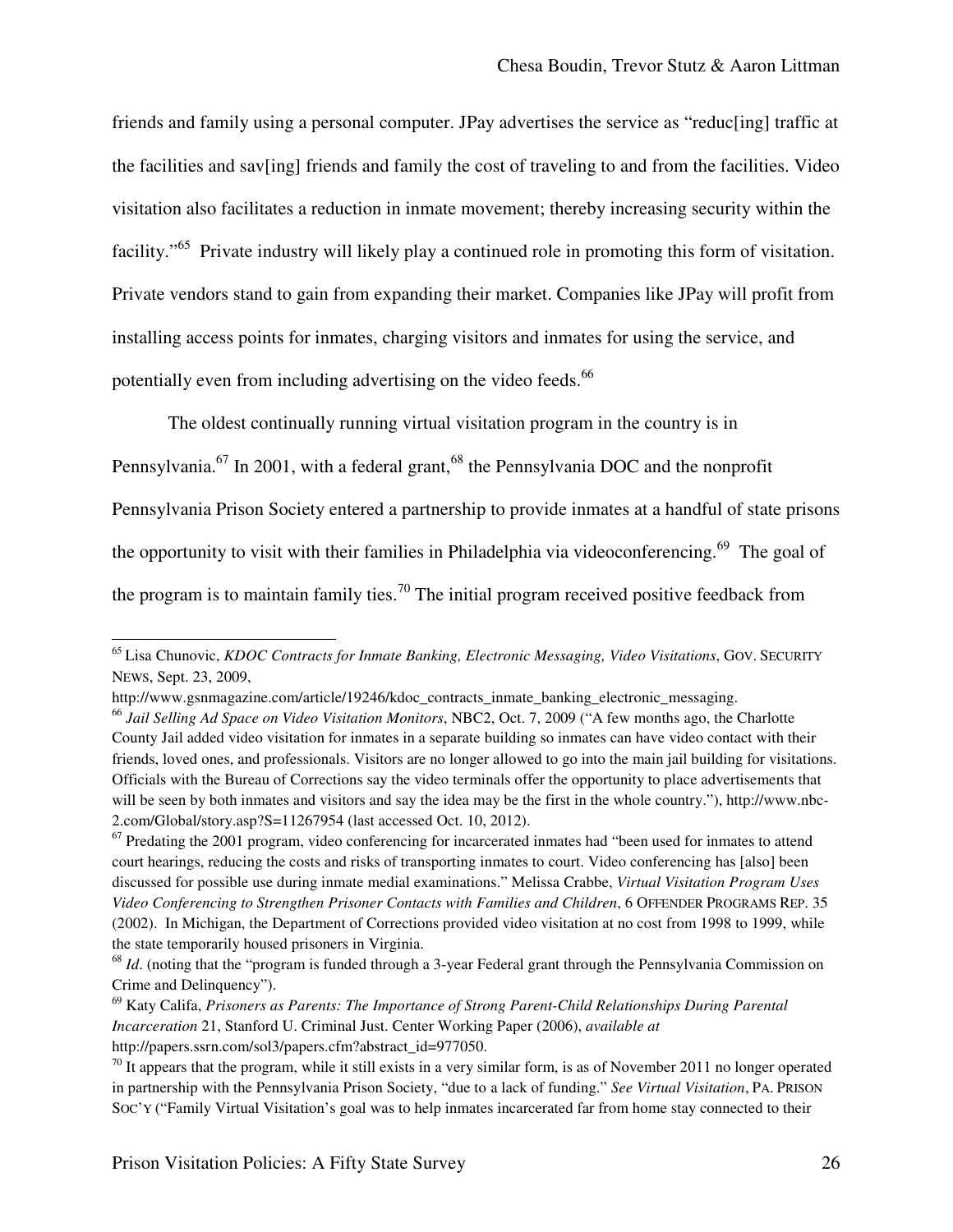inmates and corrections officials.<sup>71</sup> Today, the program has expanded from four prisons to eight prisons in Pennsylvania, one in Michigan, and one in Virginia.<sup>72</sup> The program allows families "real time" visits with the inmate. Families can schedule a 55-minute visit once a month in the Prison Society's Philadelphia office, where the Society provides family friendly rooms.<sup>73</sup> Visits cost \$20, effectively pricing out many prisoners and their families. According to the DOC policy directive, families can also schedule visits in the Pittsburgh area.<sup>74</sup>

As we noted, seven jurisdictions provide for some form of video visitation in their policy directives or regulations (IN, MN, NM, OR, PA, VA, WI), while another eleven (AK, CO, FL, GA, ID, LA, MO, NJ, NY, OH, WA) have also implemented programs that are not mentioned in the policy directives.75 Indiana and Wisconsin allow video visitation where the inmate is not permitted other forms of visitation. Wisconsin's regulations provide that among the limitations that can be placed on visitation, "no contact visits or visitation provided by technological means not requiring direct personal contact, such as video connections" can be applied.<sup>76</sup> Indiana's

 $\overline{a}$ 

families. Some family members cannot travel the long distance to prison locations due to their age, the cost of transportation, or disabilities. The virtual visits provided an opportunity for families who might not otherwise have a chance to see their loved ones at all. We believe that creating stronger links between families is important for the stability of the inmate's family and his/her successful reentry into the community. Increasing the frequency of family visits helped support family relationships and improves the inmate's ability to adjust to life in prison."), http://www.prisonsociety.org/progs/ifs\_fvv.shtml (last visited Oct. 10, 2012).<br><sup>71</sup> Crabbe, *supra* note 65 ("Participating in the virtual visitation program has been viewed as an effective inmate

management tool. Better behavior from inmates involved in the program has been identified, as well as inmates providing positive feedback, indicating program success. However, the program has not come about without encountering obstacles, such as whether to allow program participation by sex offenders, and future funding. Part of the success of the program is that few, if any negative incidents have taken place in the first year of operation.").<br>
<sup>72</sup> Supra note 68, *Virtual Visitation*, PA. PRISON SOC'Y.<br>
<sup>73</sup> Id.<br>
<sup>74</sup> Pa. Dep't of Corr. Policy

<sup>75</sup> Alaska, Colorado, Florida, Georgia, Idaho, Louisiana, Missouri, New Jersey, New York, Ohio, and Washington's programs are not addressed in detail because they do not appear in the states' policy directives. Washington plans to pilot a JPay program at its women's prison in the imminent future. Note, too, that Michigan has used video conferencing technology for more than a decade to save on inmate transportation costs for doctor visits, parole hearings and so forth, but not for visiting. Patrick Doyle et al., *Prison Video Conferencing*, *supra* note 45. <sup>76</sup> Wis. Adm. Code DOC § 309.08(3). Wisconsin also intends to create a program for tele-visits, with terminals at community sites, for visitors who would have to travel long distances.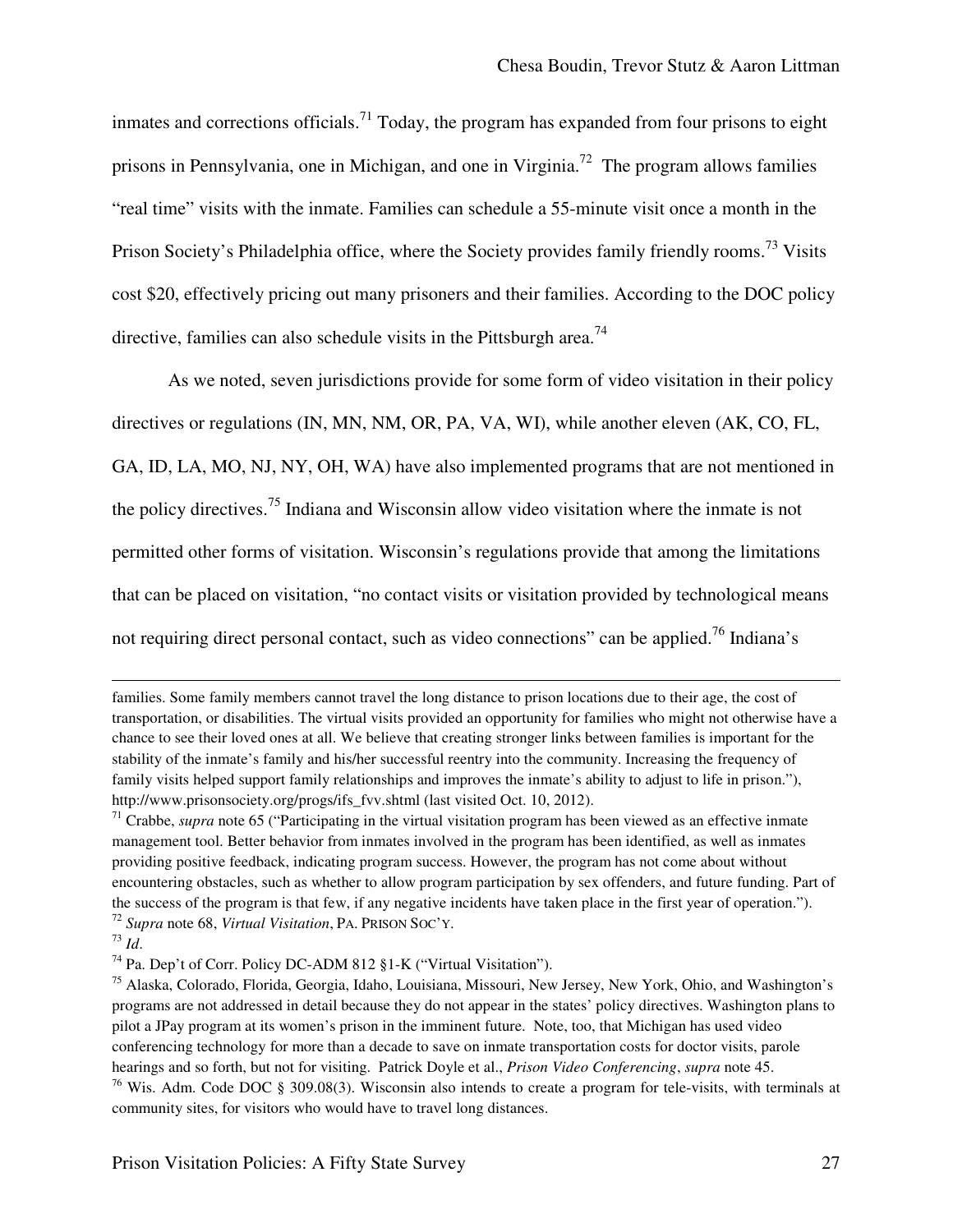policy directive has merged the two concepts of video visitation and "non-contact" visitation, so that video visitation is offered as an alternative to contact visits only where contact visits are prohibited.<sup>77</sup> Offenders in segregation may also have access to video visitation where restricted to "non-contact" visits. Indiana defines video visitation as a "method of visitation which allows offenders to visit through electronic media"<sup>78</sup> and does not specify whether a visitor can conduct her visit from home or is required to appear at a specific location. One provision does indicate that visitors could video-conference from outside a facility through vendors, where available:

Offenders who are placed on non-contact visitation may have the option of regular non-contact visits, intra-facility video visitation or video visitation through a vendor, if these options are available at the facility. There shall be no cost for intra-facility video visitation; however, there may be a cost associated with video visitation provided by a vendor.<sup>79</sup>

Pennsylvania's policy directive provides the most comprehensive explanation of any

virtual visitation program:

1. Virtual Visitation shall be available at the facilities listed in the Virtual Visiting Program Facilities . . . and limited to persons living in the Philadelphia and Pittsburgh areas.

2. The Virtual Visitation Program uses video conferencing technology as a means to:

a. enhance the parenting skills program;

b. allow an inmate to visit with immediate family members, caregivers of the inmate's children, and other individuals on the inmate's approved visiting list approved by the Facility Manager/designee with whom he/she would otherwise not be able to visit;

c. increase the frequency of visits for an inmate with the individuals listed on the inmate's approved visiting list; and

d. permit the scheduling of visits at times that are best for the individuals

 $77$  "The Department recognizes that in some cases, the visitation privilege can be abused or used for inappropriate purposes and for this reason the Department shall establish visitation guidelines. These guidelines may include the imposition of restrictions ranging from non-contact visits, including video visits, to not allowing certain persons to visit." Ind. Dep't of Corr. Policy & Admin. Proc. 02-01-102 §II ("Policy Statement"). 78 *Id.* §III ("Definitions").

<sup>79</sup> *Id.* §XVIII ("Bodily Contact Between Offenders and Visitors"). Message boards indicate that the vendor option may only be available in a handful of facilities. See *Video Visits*, JPAY FORUM,

http://forum.jpay.com/showthread.php?57-video-visits (last visited Oct. 10, 2012) (last posting Aug. 24, 2009).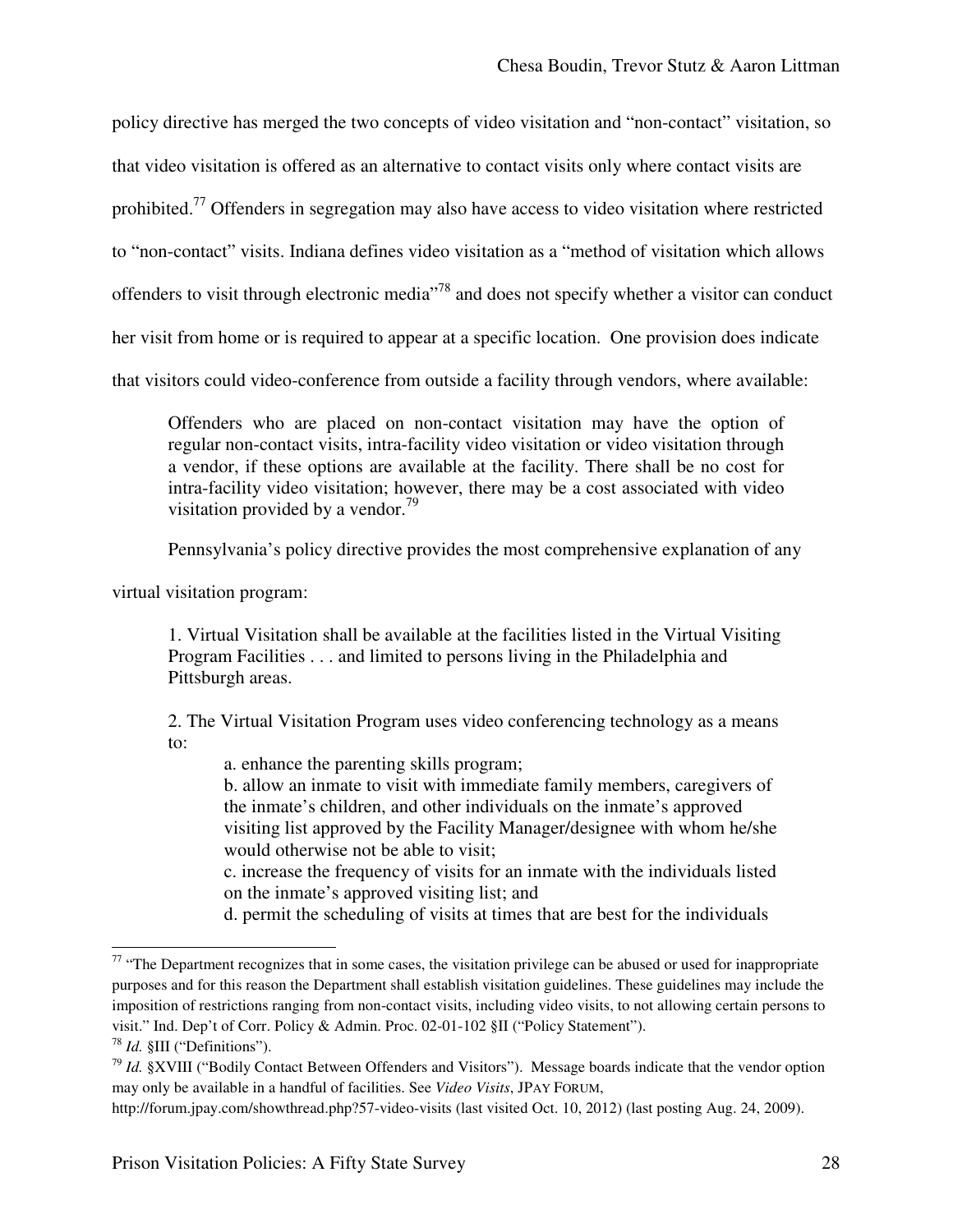listed on the inmate's approved visiting list.

3. The cost to the inmate or his/her family participating in this program shall be determined by the Department.

4. Inmate participation in the Virtual Visitation Program is voluntary and every inmate in general population status, regardless of his/her custody level, is eligible. An inmate housed in Administrative and Disciplinary Custody is not permitted to participate in the Virtual Visitation Program. . . .

6. The Department shall attempt to reserve at least 10 percent of the Virtual Visitation Program visiting slots per month for long-term offender inmates. A long-term offender inmate is defined as having a minimum sentence of 10 or more years and an inmate serving a life sentence.

7. Up to five persons will be permitted to visit if space permits.  $\ldots$ <sup>80</sup>

New Mexico and Oregon follow the Pennsylvania model of affirmative forms of virtual visitation. New Mexico distinguishes between video visitation and tele-visits. A video visit is a limitation—a "non-contact visit using video cameras to permit visits between an inmate and any visitor"<sup>81</sup> which is used within the prison "when a resident is not allowed to visit face-to-face."<sup>82</sup> Tele-visits are "[p]rearranged televised visits coordinated through [partner organization] PBJ Family Services, Inc. and the facility between inmates and their child/children from the facility to a community site. The visits are designed to promote healthy family relationships by reunifying and connecting children with their incarcerated parents."83 Inmates must meet certain criteria to be eligible for tele-visits and the "child/children participating in the visit must be relatives or the inmate must have been in a parenting relationship prior to the incarceration."<sup>84</sup> Once inmates have met the eligibility requirements, New Mexico provides a detailed step-by-

<sup>&</sup>lt;sup>80</sup> Pa. Dep't of Corr. Policy DC-ADM 812 §1-K ("Virtual Visitation").<br><sup>81</sup> N.M. Dep't of Corr. Policy CD-100200, at 4.

<sup>82</sup> N.M. DEP'T OF CORR., GUIDE FOR FAMILIES AND FRIENDS OF JUSTICE INVOLVED NEW MEXICANS 16, *available at*  http://www.corrections.state.nm.us/family/docs/Offender\_Family\_Guidebook.pdf. 83 N.M. Dep't of Corr. Policy CD-100200, at 4.

<sup>84</sup> N.M. Dep't of Corr. Policy CD-100204.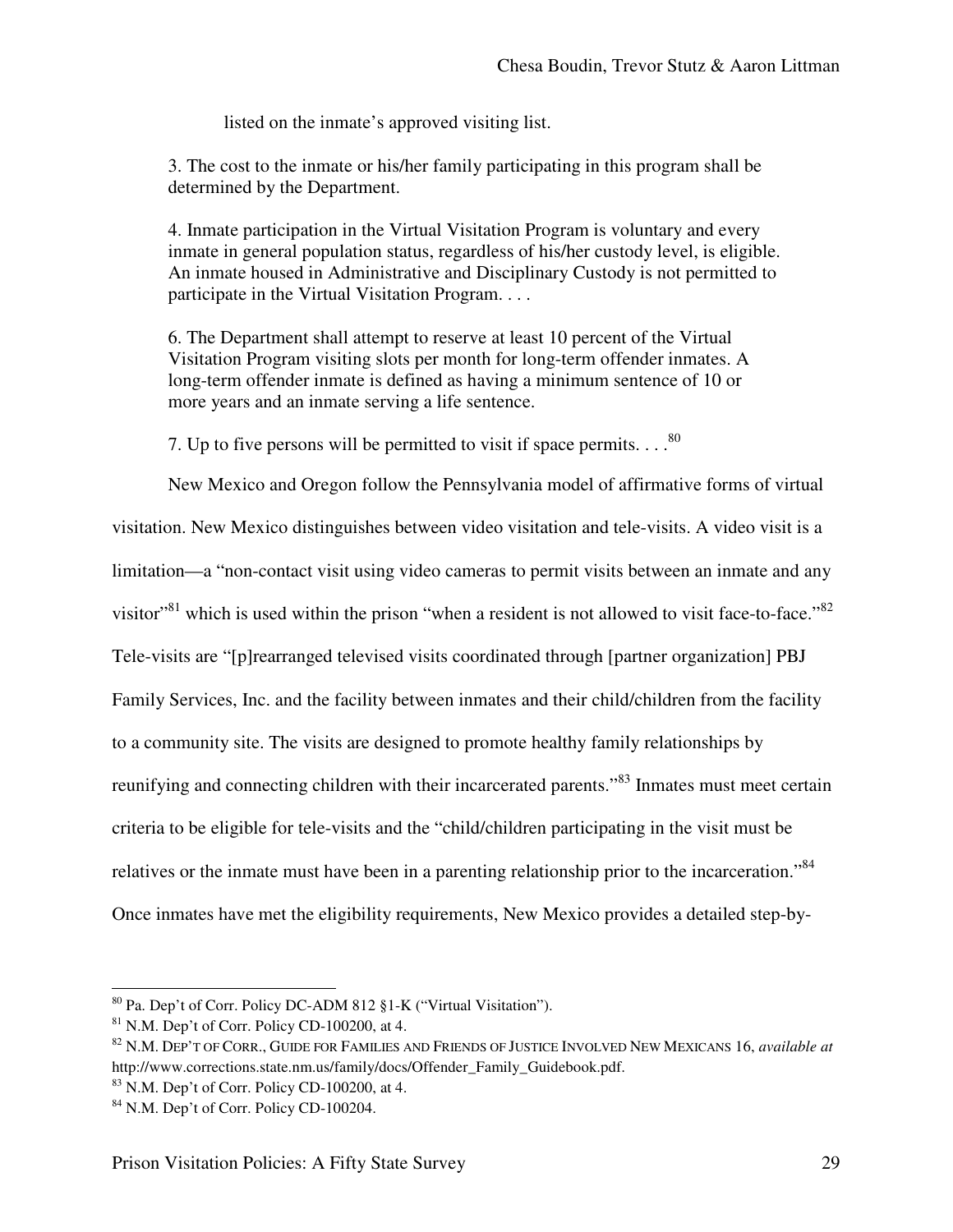step process for arranging a tele-visit.<sup>85</sup> In a parallel manner, Oregon determined that the limitations caused by inclusion of video visiting within the visiting rule could be avoided if the chance to have visual and audio contact were open to all inmates through video interactive phones." The decision to allow video interactive phones maintains security limits within the visiting rule while allowing contact with friends and family who may visit by computer from home.<sup>86</sup>

According to the Virginia DOC website, it appears that Virginia has followed

Pennsylvania's model of partnering with nonprofits and establishing off-site visiting centers for

visitors to log into the system.<sup>87</sup> Virginia's program is now included in its DOC policy for those

"selected facilities" where it is available.<sup>88</sup>

As with any technological innovation, and any correctional policy judgment, video visitation has potential trade-offs. Among the salutary benefits, video visits can enhance access to visits for far-flung relatives and friends, young children who may be unable to comply with

<sup>85</sup> *Id.*

<sup>1.</sup> The facility coordinator will communicate with the designated contact staff at Peanut Butter and Jelly (PB & J) Family Services, Inc., to inform of the approval and the regional area where the child/children are located. The Tele-visit Application Form (CD-100204.1) indicating approval will be faxed to PB & J informing that the visit was approved at the facility level.

<sup>2.</sup> PB & J will contact the family and provide assistance in preparing the child/children for the visit, through support and therapy as needed. PB & J will inform the designated prison coordinator that the family has agreed to the visit and services.

<sup>3.</sup> PB & J will schedule the visit at the community site, make arrangements for transportation, and coordinate the time and date with the prison sponsor.

<sup>4.</sup> PB & J will provide ongoing support and therapy for the child/children following each of the visits. PB & J will coach inmate parents before and after the visit if needed.

<sup>5.</sup> Following each visit, PB & J staff will document an evaluation of the televised visit.

<sup>6.</sup> Prior to the actual visit, PB & J will conduct a tele-visit orientation with the inmate parent. The session will explain the program and process.

<sup>7.</sup> PB & J staff will conduct a group session yearly with the parent inmate for feedback and evaluation. The Corrections Family Services Liaison will coordinate this session.

<sup>&</sup>lt;sup>86</sup> Or. Admin. Rule 291-127-0210. This program becomes active November 01, 2012.<br><sup>87</sup> *Video Visitation Program*, VA. DEP'T OF CORR., http://www.vadoc.state.va.us/offenders/prison-

life/videoVisitation.shtm (last accessed Oct. 10, 2012) (effective date Jan. 30, 2010). 88 Va. Op. Proc. 851.1.IV.O.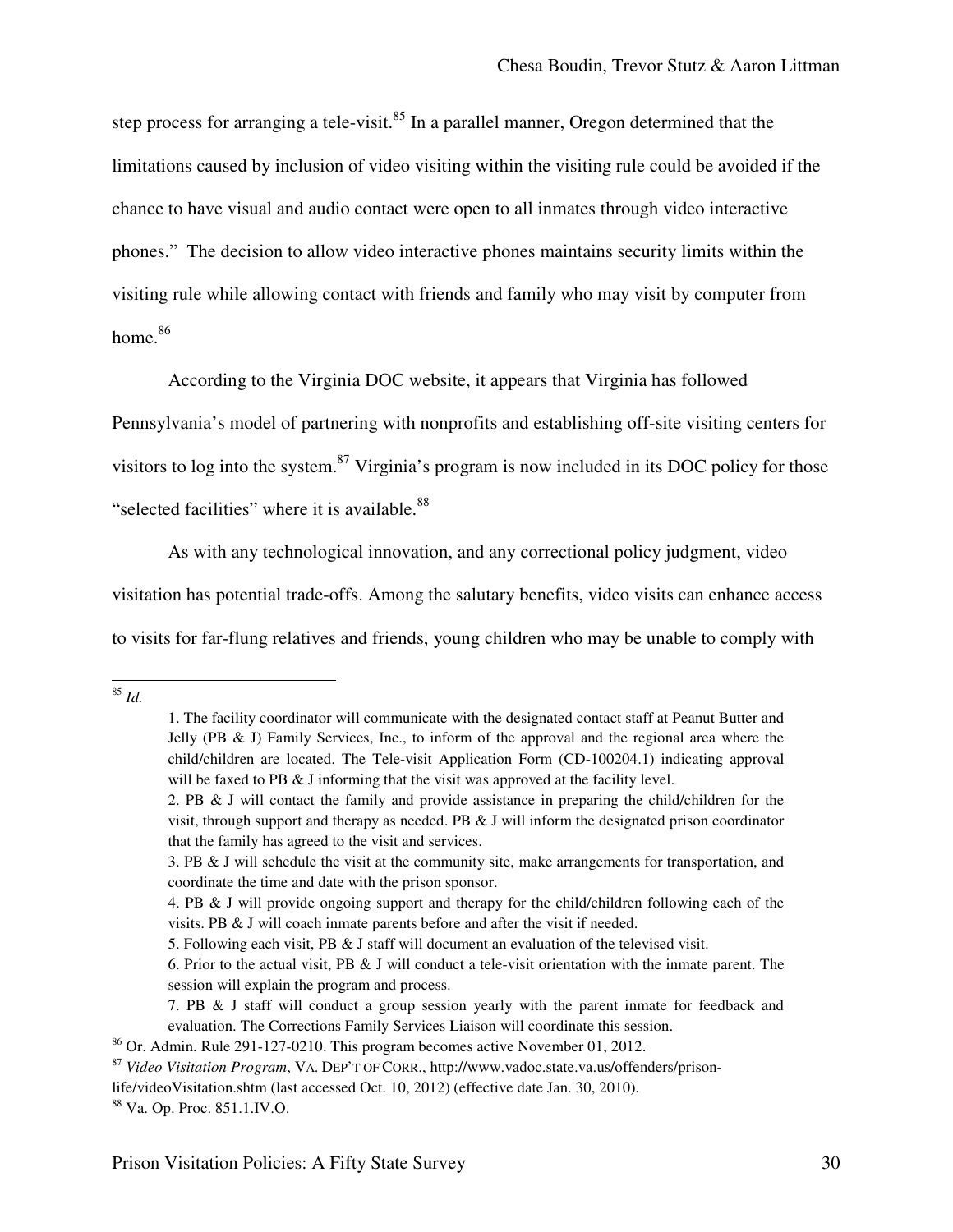prison visiting rules, and elderly and disabled visitors. Video visits can save the cost and time of travel for visitors, as well as reduce costs for prison facilities.<sup>89</sup> The possibility for the exchange of contraband is eliminated, and prisons reduce the movement of persons through their facilities. Visitors would not be subjected to intense processing and search procedures. Visitors, especially children, could choose to avoid the potential trauma and intimidation of entering a prison.<sup>90</sup>

The flip side, however, is that video visitation could be used as an alternative or replacement for in-person visits. If video visitation is cheaper, easier, and safer, then prisons may begin to prefer this form of visitation, reducing or eliminating the availability of contact visits, and placing less of a priority on locating inmates in facilities near their families.<sup>91</sup> Virtual visits that replace contact visits, even if potentially more frequent and less costly for visitors, might not serve as effectively to strengthen or maintain family ties and thereby reduce recidivism. Additionally, the loss of non-contact visits (which might be viewed as equivalent to telephone call privileges) may not provide as strong a disincentive to disciplinary infractions in the prison, thereby decreasing rather than increasing security in correctional facilities.<sup>92</sup>

<sup>&</sup>lt;sup>89</sup> Primonics, Inc. claimed the technology would save Westchester County \$300,000 by increasing the efficiency of visits. *See* Press Release, Primonics, *supra* note 62 ("County officers like bail expeditors and probation officers don't have to visit the jail. It saves on the cost of transportation and of correction officers to take the prisoners in and out of the housing locations.").

 $90$  As the Indiana Directive notes, "Facilities shall take into consideration the impact that visits with parents or grandparents in a correctional facility may have on young children, especially preschool age children." Ind. Dep't of Corr. Policy 02-01-102.IV.

<sup>&</sup>lt;sup>91</sup> This concern was raised by the *Washington Post*, in response to the decision to replace in-person visits at the D.C. jail with (free) virtual visits. Editorial, *Virtual Visits for Inmates?*, WASH. POST, July 26, 2012 ("While there may be benefits to video visitation, there are also significant drawbacks. In-person visits provide the obvious benefit of strengthening family ties in times that can threaten those bonds, and they do much to preserve inmates' morale."), http://www.washingtonpost.com/opinions/virtual-visits-for-inmates/2012/07/26/gJQAultJCX\_story.html; *see also*  Adeshina Emmanuel, *In-Person Visits Fade as Jails Set Up Video Units for Inmates and Families*, N.Y. TIMES, Aug. 7, 2012, http://www.nytimes.com/2012/08/07/us/some-criticize-jails-as-they-move-to-video-visits.html.  $92$  This point and the preceding one are necessarily speculative; because virtual visitation in prisons is a relatively

new phenomenon, there has been no research evaluating its impact on family relationships and on inmate behavior – or assessing whether it in fact increases visitation rates, by how much, and for whom.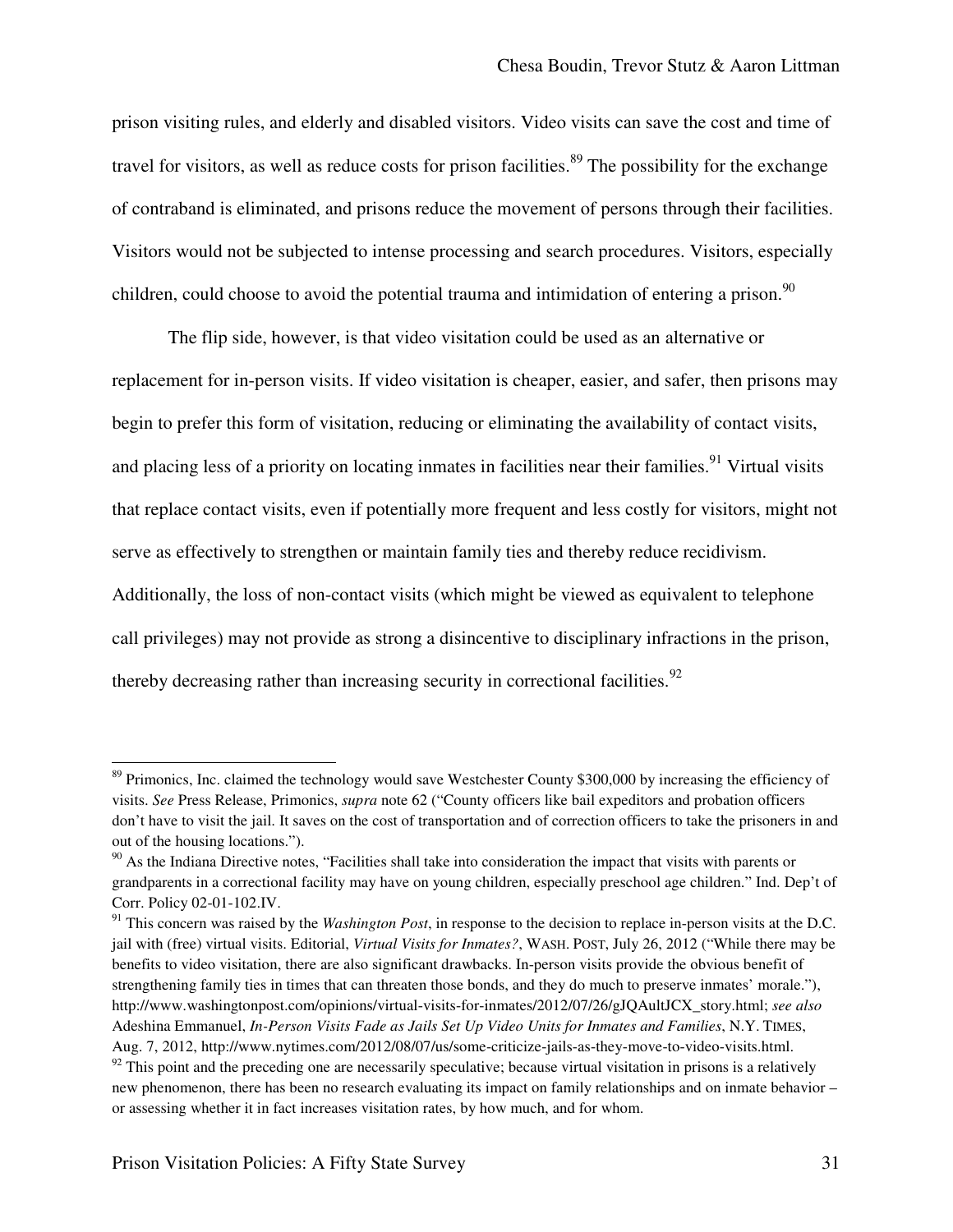Virtual visitation in prisons is still an emergent concept. Advocates in Illinois have pushed for virtual visits;<sup>93</sup> Florida has experimented with it;<sup>94</sup> and Congress inserted it into a 2004 House bill, though it did not pass.<sup>95</sup> More generally, virtual visitation is a new concept in family law, where there is a relatively sparse literature analyzing virtual visitation in child custody disputes.96 Undoubtedly, the technology will spread.

As virtual visitation expands, any jurisdiction seeking to implement such a program will have to consider several important factors: (1) how and where inmates will access the interface – in the yard, in a private booth, in a shared visiting room; (2) where visitors will access their interface – at the prison itself, at a partner organization, from their homes; (3) the degree to which video visits will be used to supplement or replace in-person visits; and (4) all of the related rules that accompany other forms of visitation—the degree of monitoring for the visits, eligibility to participate, sanctions for breaking the rules, the frequency and duration of visits, etc. These decisions will likely determine the contours of virtual visitation in a state or institution – how much it is used, by whom, and to what effect.

## **PART IV: FURTHER RESEARCH**

Our fifty-one jurisdiction survey was a significant undertaking, but much work remains to be done. This final Part considers four categories of next steps: (1) further analysis of the

<sup>93</sup> Jeffrey M. Levring, *Illinois Virtural Visitation for Incarcerated Fathers*, FATHERS' RIGHTS, Apr. 1, 2009, http://dadsrights.com/index.php/illinois-virtual-visitation-for-incarcerated-fathers/.

<sup>94</sup> Califa, *supra* note 67, at 22.

<sup>&</sup>lt;sup>95</sup> *Id.* at 23 n.3. The 2004 Re-Entry Enhancement Act, H.R. 5075, 108th Congress § 101(a)(17) (2004) was proposed, but not passed, by Congress. The bill generally supported enhanced visitation opportunities, including "developing programs and activities that support parent-child relationships, such as . . . (B) using videoconferencing to allow virtual visitation when incarcerated persons are more than 100 miles from their families"). The proposed Act also promoted family visits of the sort discussed in our previous sub-part.

<sup>96</sup> *See, e.g.*, Charles P. Kindregan, Jr., *Family Interests in Competition: Relocation and Visitation*, 36 SUFFOLK U. L. REV. 31 (2003); Anne LeVasseur, Note, *Virtual Visitation: How Will Courts Respond to a New and Emerging Issue*, 17 QUINNIPIAC PROB. L.J. 362 (2004).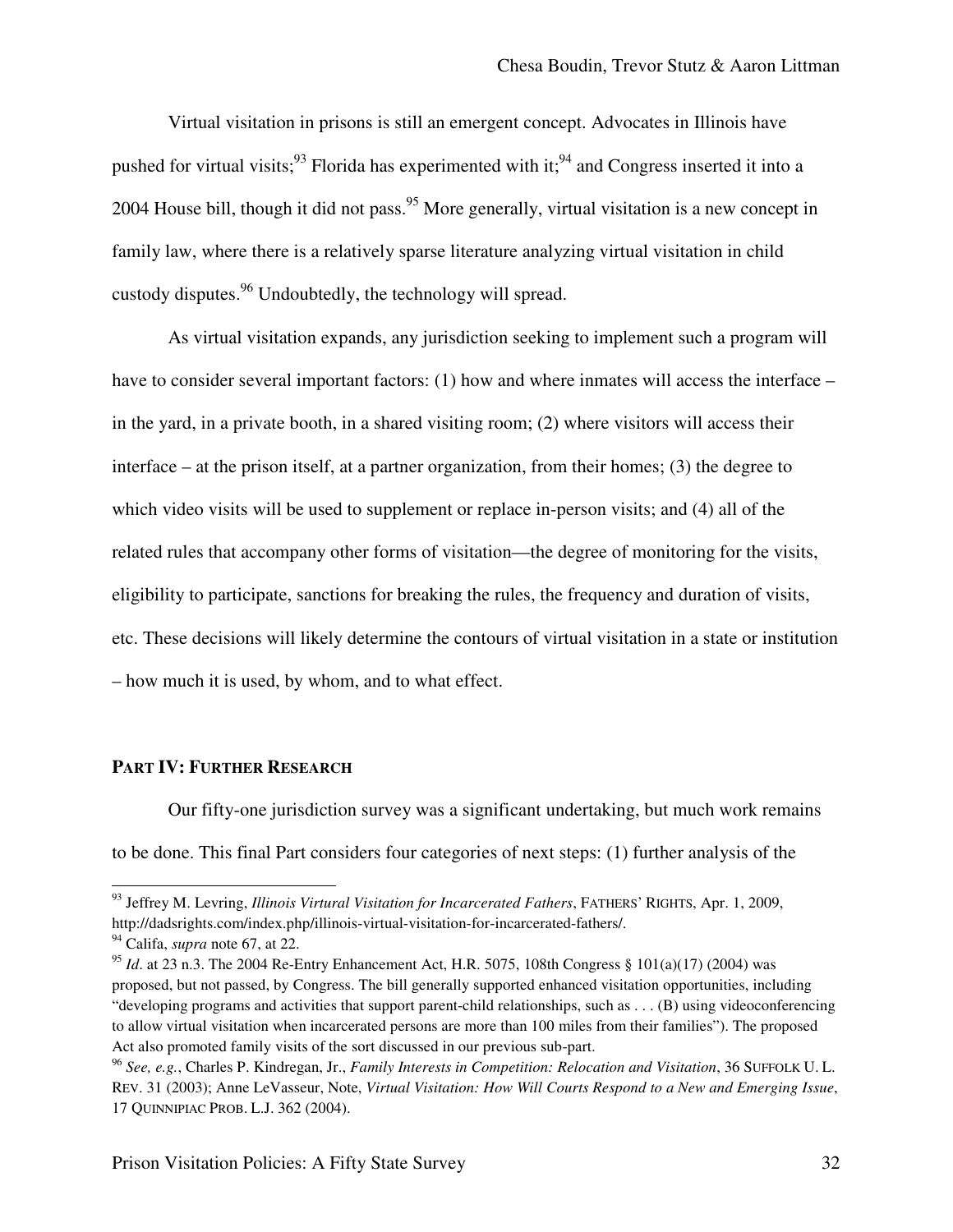information already available to us; (2) relating the data we have gathered to existing indicators of correctional success or failure; (3) gathering of additional information to add depth and breadth to our survey; and (4) presentation of these findings in accessible formats.

First, the areas detailed *supra* in Part III – extended family visitation and virtual visitation – as well as other topics in the accompanying spreadsheet, such as grievance procedures and limitations on numbers of visitors or hours of visitation, warrant more detailed treatment. As an example, additional research might track language in regulations referring to children (or to gender, marital status, or any number of other variables) and analyze the ways in which children (or males/females, or married/unmarried persons) are specially privileged or burdened in the context of prison visitation. Another analysis might scrutinize the various ways that visitation policies define "family," where family members are granted special privileges. For example, which states recognize civil unions as equivalent to marriages for the purposes of visitation? Further analysis might likewise focus on the category of "special visits" by attorneys, clergy, and child welfare officials bringing children in their charge to see a parent. These arrangements tend to be subject to their own particular rules, and many of states have detailed provisions on point. With the wealth of information in our spreadsheet and database, there are numerous other topics that could be worth pursuing.

Second, it could be valuable to combine the data we have gathered about visitation policies with data about correctional outcomes, such as recidivism rates and institutional security, to learn about correlations between certain visitation policies and better or worse correctional outcomes. These correlations could then in turn prompt research to better understand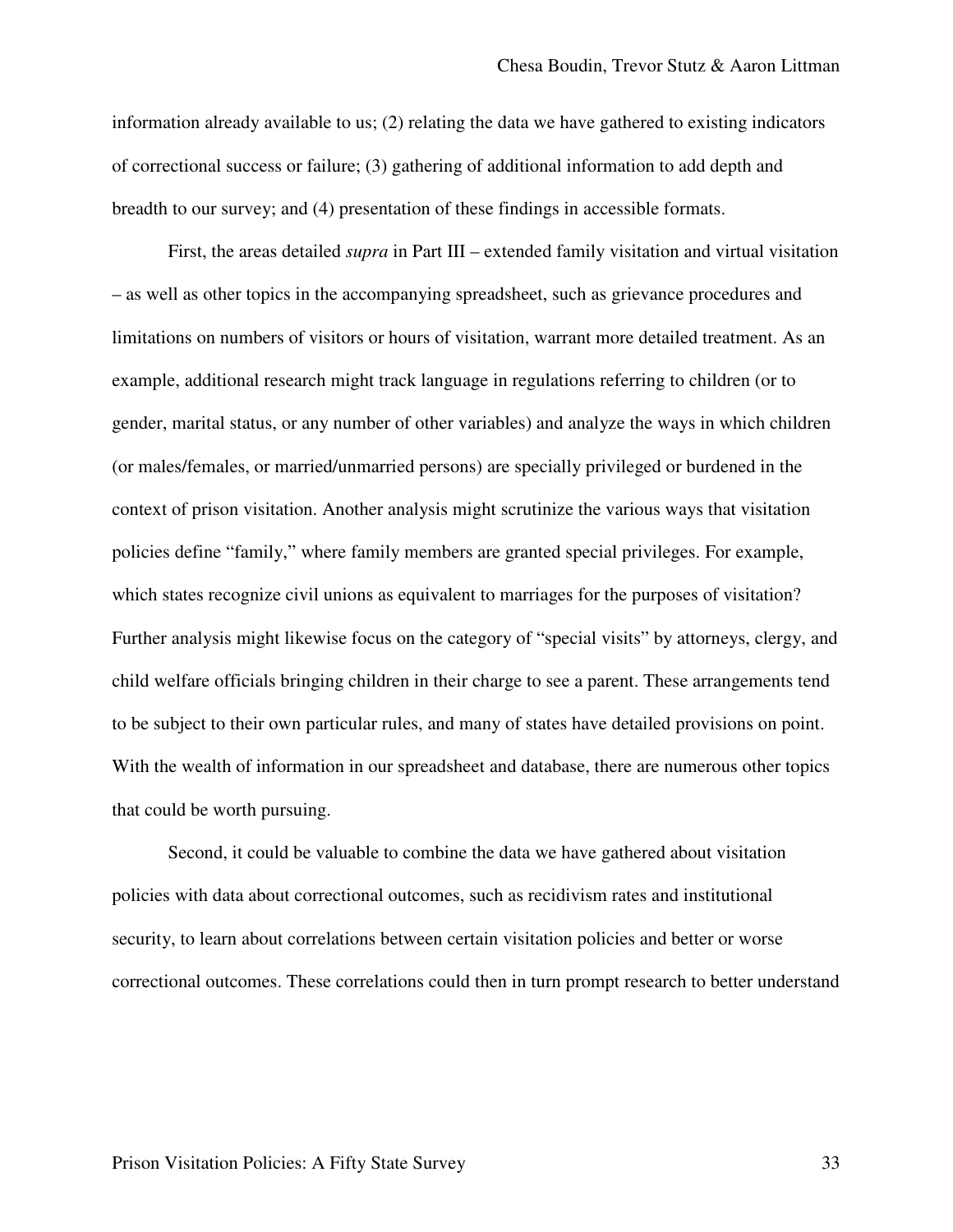whether and how overall rates of visitation and specific features of visitation systems contributed to or detracted from the correctional mission of security and rehabilitation.<sup>97</sup>

 Third, gathering more information could substantially enhance the value of our data for scholars, policymakers, and practitioners. Specifically, as we discussed, it would be useful to get more information on how visitation policies operate at the level of individual institutions. The administrator of each facility has substantial discretion to implement polices, and hence there is an inevitable gap between policies on paper and in practice. Similarly, it would be useful to look into the legislative or regulatory process used in each jurisdiction to develop the regulations or policy directives currently on the books. In addition, other studies could adopt a broader scope by looking at visitation policies in detention facilities not covered by this data set, including jails and immigration detention centers.

 Fourth, it would be valuable to present the information we have gathered in a format that is accessible not only those who make and study visitation regulations, but also to those whose interpersonal relationships are so profoundly affected by them: inmates and their families and friends. Ensuring that prisoners and prison visitors can easily access clear and comprehensive information about the rules governing their visits would allow them to maximize contact with loved ones and avoid frustration, and promote institutional security though compliance. Discretion will always be a necessary feature of visitation management, but making visitation policies and their implementation in practice more transparent might even create opportunities for those who participate in the visitation process to work with correctional administrators to improve it.

 In conducting the first fifty state survey of prison visitation regulations, we have likely raised more questions than we answered. This report offers a sense of the policy landscape, and ı

<sup>97</sup> *See, e.g.*, MINN. DEP'T OF CORR., *supra* note 57.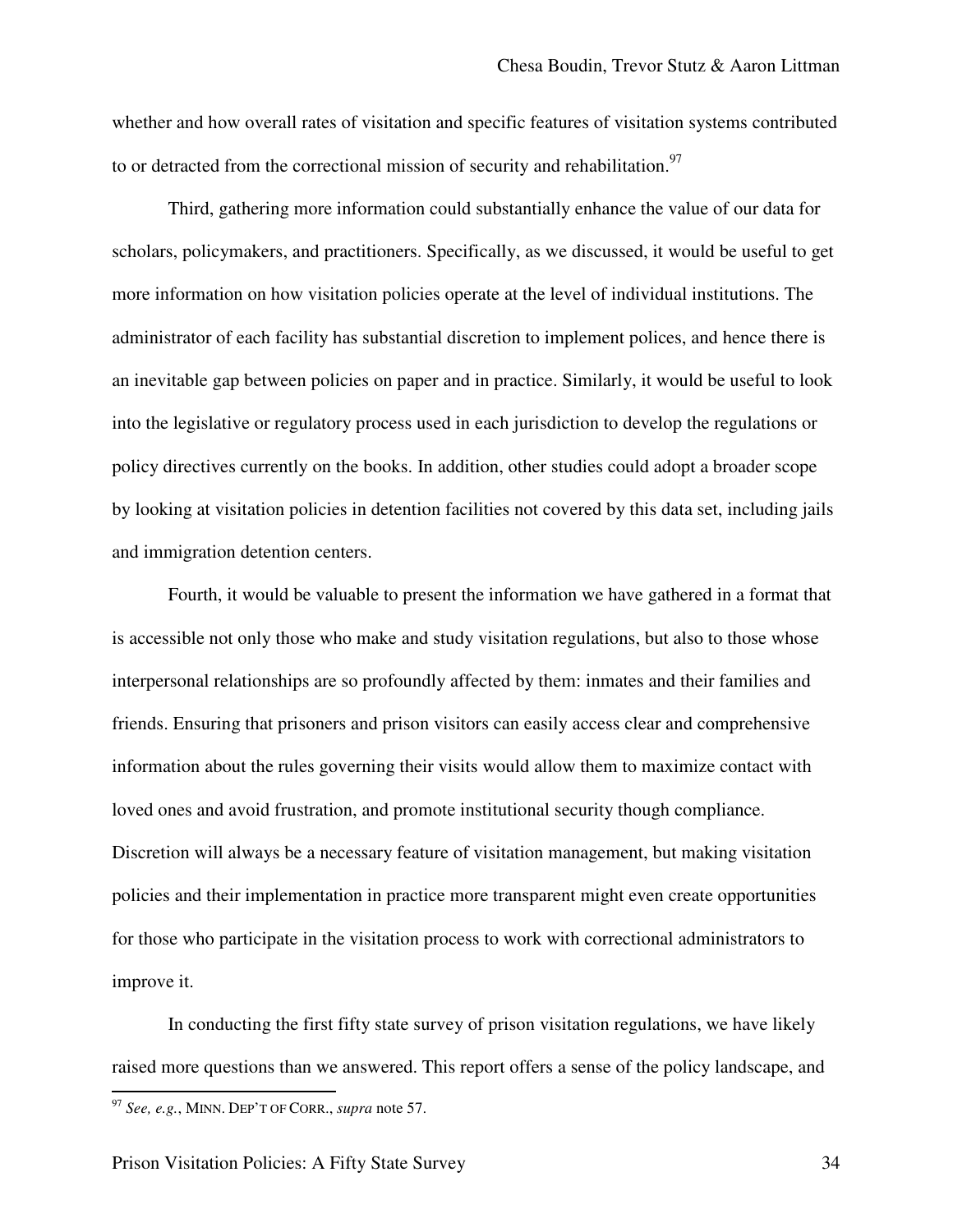through further work on our part and the part of other researchers, we aim to better understand the ways these policies work in practice and impact specific groups of inmates and their families and friends. We hope, too, that this research will offer correctional administrators the tools to consider their own and other states' approaches and develop best practices.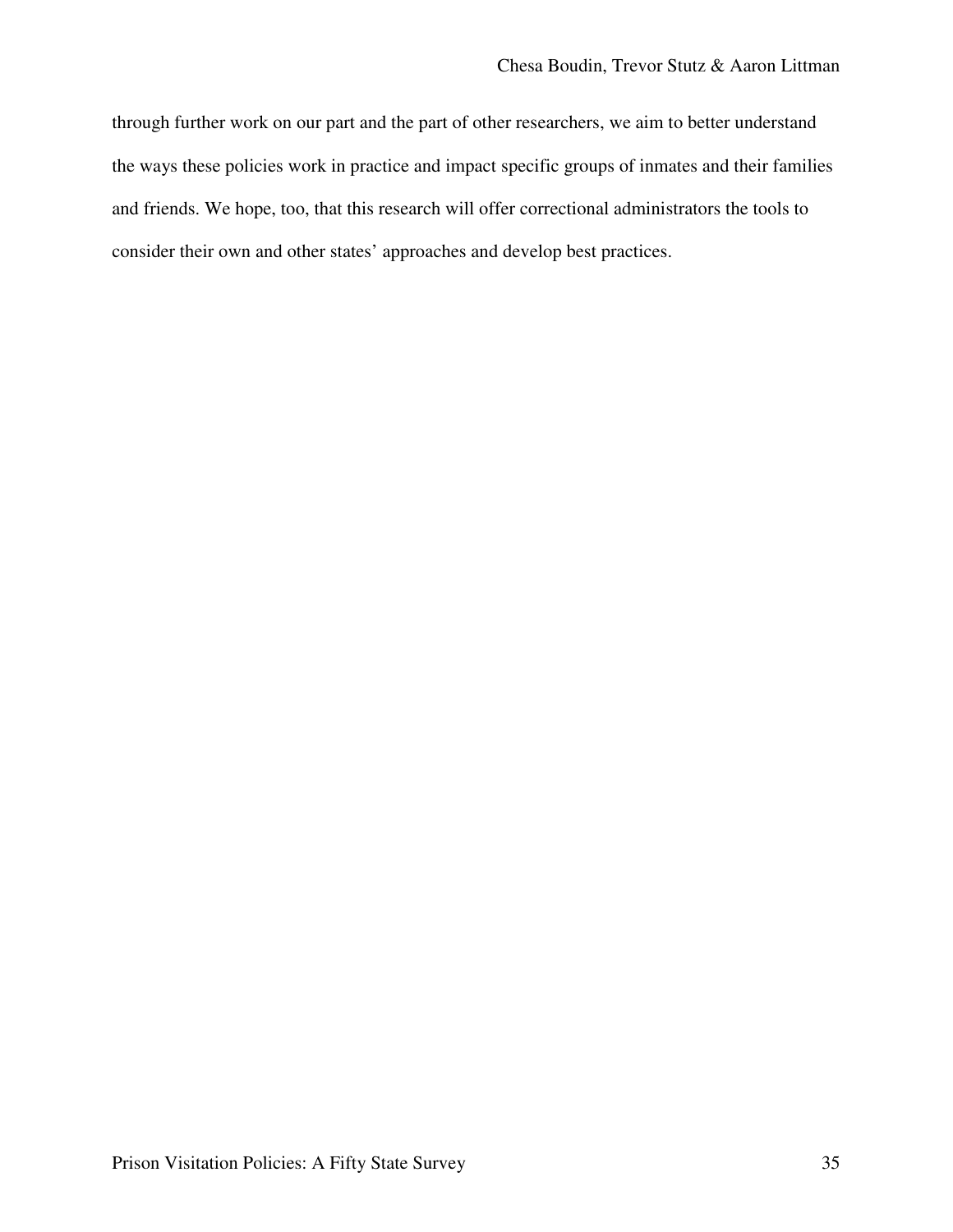| Զ<br><b>Nebsite</b><br><b>Department</b><br>$\left(\text{mO}\right)$<br><b>Corrections</b><br>Policies on<br>ă<br>Ę<br>Policy on<br>Visiting<br>ă<br>Policies on<br>URL for<br>Website | available on<br><b>Regulation</b><br>Westlaw?<br>Has a Visiting<br>from<br><b>Directive</b><br><b>Policy</b><br><b>Has a</b><br>ğ | Plain English<br><b>Handbook or</b><br>Has a Visitor's<br>ustructions?<br>source<br>recent<br>most<br><b>Date of</b><br>locume | <b>UOLIBIE</b><br>E<br>ents?                                                                                                                                                                                                                                                            | Limits number of visitors on approved list?                                                     |
|----------------------------------------------------------------------------------------------------------------------------------------------------------------------------------------|-----------------------------------------------------------------------------------------------------------------------------------|--------------------------------------------------------------------------------------------------------------------------------|-----------------------------------------------------------------------------------------------------------------------------------------------------------------------------------------------------------------------------------------------------------------------------------------|-------------------------------------------------------------------------------------------------|
|                                                                                                                                                                                        |                                                                                                                                   |                                                                                                                                |                                                                                                                                                                                                                                                                                         |                                                                                                 |
|                                                                                                                                                                                        |                                                                                                                                   |                                                                                                                                |                                                                                                                                                                                                                                                                                         |                                                                                                 |
|                                                                                                                                                                                        |                                                                                                                                   |                                                                                                                                |                                                                                                                                                                                                                                                                                         |                                                                                                 |
|                                                                                                                                                                                        |                                                                                                                                   |                                                                                                                                |                                                                                                                                                                                                                                                                                         | Yes                                                                                             |
|                                                                                                                                                                                        |                                                                                                                                   |                                                                                                                                |                                                                                                                                                                                                                                                                                         | Ala. Admin. Reg. 303, "Visitation," at V.B (2006).<br>8. Can change list only every six months. |
|                                                                                                                                                                                        |                                                                                                                                   | $\chi_{\rm{es}}$                                                                                                               | δÁ                                                                                                                                                                                                                                                                                      | visitors. Id. at V.B.6.<br>Specifies gender/relationship status of allowed                      |
| http://www.doc.s                                                                                                                                                                       |                                                                                                                                   | Packages and<br>about sending<br>Information                                                                                   | visitation program in accordance with this regulation."<br>participating in the<br>"It is the policy of the ADOC to afford inmates the privilege of                                                                                                                                     | unless family.<br>Visitors can only be on one inmate's visitation list                          |
| Alabama<br>http://www.do<br>state.al.us/<br>Yes<br>Š<br>tate.al.us/adminr<br>dse sa                                                                                                    | δŃ<br>Ιğ                                                                                                                          | Mail, not<br><b>Visiting</b><br>2009                                                                                           | Ala. Admin. Reg. 303, "Visitation," at II (2006)                                                                                                                                                                                                                                        | $ld$ . at V.B.12.                                                                               |
| ct.state.ak.us/cor<br>rections/commis<br>Statutes $\&$<br>h/statutes.jsf<br>http://www.corre<br>Admin:                                                                                 |                                                                                                                                   |                                                                                                                                | Yes                                                                                                                                                                                                                                                                                     |                                                                                                 |
| http://www.co<br>Procedures:<br>Policies &                                                                                                                                             | http://www.corre 22 Alaska Admin.<br>Υë                                                                                           |                                                                                                                                | this policy and as necessary to protect persons and maintain order and<br>success after release. Visitation is subject only to the limitations in<br>family and community ties increase the likelihood of a prisoner's<br>"The Department encourages prisoner visitation because strong |                                                                                                 |
| Alaska<br>rrect.state.ak.u<br>ndex.jsf<br>s/corrections/i<br>Yes<br>$Y$ es<br>ct.state.ak.us/cor<br>cies.jsf                                                                           | rections/pnp/poli Visitation of<br>$\text{Code } 05.130$<br>prisoners<br>Yes                                                      | š<br>2010                                                                                                                      | Alaska Dep't Corr. Policy 810.02 VLA.<br>security in the institution."                                                                                                                                                                                                                  | Š                                                                                               |
|                                                                                                                                                                                        |                                                                                                                                   |                                                                                                                                |                                                                                                                                                                                                                                                                                         |                                                                                                 |
| ze:www.//:dup<br>http://www.azeor<br>rections.gov/Pol                                                                                                                                  | š                                                                                                                                 |                                                                                                                                |                                                                                                                                                                                                                                                                                         | $Y$ es<br>$\infty$                                                                              |
| <b>Arizona</b><br>corrections.go<br>Yes<br>٧ë<br>cies/900/0911.pd                                                                                                                      | But see Arizona<br>Admin. Code, Title 5 Yes                                                                                       | ks<br>2012                                                                                                                     | Γ                                                                                                                                                                                                                                                                                       | Ariz. Dep't of Corr. Policy 911.01.1.1.1                                                        |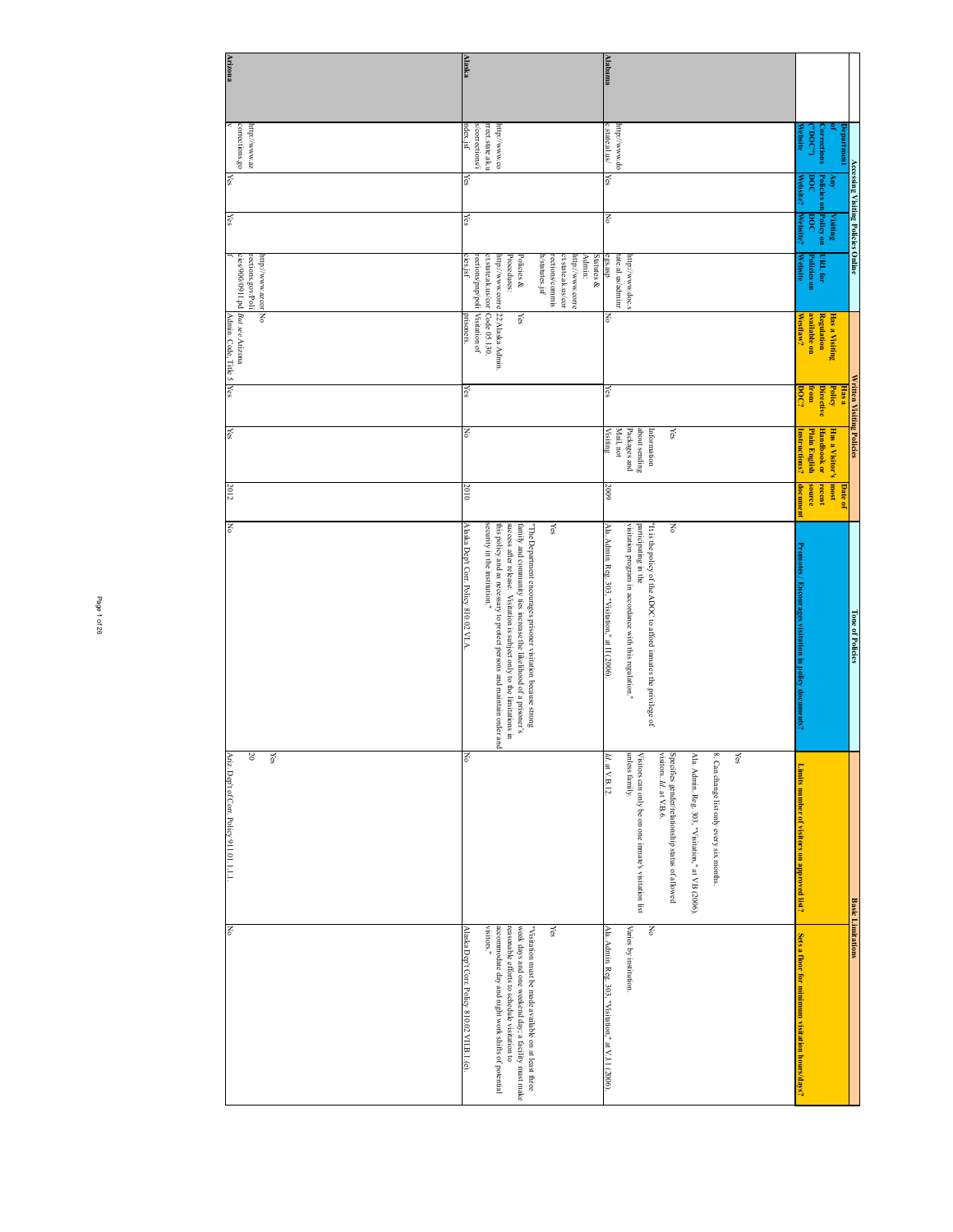|                |                                                                                                                                                                                                                                               | Special Visiting Provision                                                                                    |                                                                                                                                                                                                                                                                 | <b>Specific Procedures</b>                                                                                                                                                                                                                                                                                                                                                                                                                                                                                                                                                                                                                                                                                                                                                                                                                                                                                                          |                                                                                                                                                                                                                                                                                                                                                                                                   | <b>Specific Rules</b>                                                                                                                                                                                                                                                                                                                                                                                                                      |                                                                                                                                                                                      |                         |
|----------------|-----------------------------------------------------------------------------------------------------------------------------------------------------------------------------------------------------------------------------------------------|---------------------------------------------------------------------------------------------------------------|-----------------------------------------------------------------------------------------------------------------------------------------------------------------------------------------------------------------------------------------------------------------|-------------------------------------------------------------------------------------------------------------------------------------------------------------------------------------------------------------------------------------------------------------------------------------------------------------------------------------------------------------------------------------------------------------------------------------------------------------------------------------------------------------------------------------------------------------------------------------------------------------------------------------------------------------------------------------------------------------------------------------------------------------------------------------------------------------------------------------------------------------------------------------------------------------------------------------|---------------------------------------------------------------------------------------------------------------------------------------------------------------------------------------------------------------------------------------------------------------------------------------------------------------------------------------------------------------------------------------------------|--------------------------------------------------------------------------------------------------------------------------------------------------------------------------------------------------------------------------------------------------------------------------------------------------------------------------------------------------------------------------------------------------------------------------------------------|--------------------------------------------------------------------------------------------------------------------------------------------------------------------------------------|-------------------------|
|                | Contains provision for long-<br>distance visitors ("special<br><b>STORY</b>                                                                                                                                                                   | overnight visiting (referred to as<br>family reunion / extended /<br>Contains provision for<br>ugal visitingi | Contains provisions for<br>video visitation?                                                                                                                                                                                                                    | Contains provisions for grievance procedures for<br>when visitation is suspended?                                                                                                                                                                                                                                                                                                                                                                                                                                                                                                                                                                                                                                                                                                                                                                                                                                                   | <b>Snecifies search</b><br>Drocedures tor v<br><b>SIOT</b>                                                                                                                                                                                                                                                                                                                                        | imits visitors based on security<br>classifications?                                                                                                                                                                                                                                                                                                                                                                                       | E<br>Compo                                                                                                                                                                           | <b>Notes for reader</b> |
|                |                                                                                                                                                                                                                                               |                                                                                                               |                                                                                                                                                                                                                                                                 |                                                                                                                                                                                                                                                                                                                                                                                                                                                                                                                                                                                                                                                                                                                                                                                                                                                                                                                                     |                                                                                                                                                                                                                                                                                                                                                                                                   |                                                                                                                                                                                                                                                                                                                                                                                                                                            | under 19 nineteen years of age."<br>Yes<br>"Visitation," at III.B (2006).<br>Ala. Admin. Reg. 303,<br>Children defined as "Anyone                                                    |                         |
| Alabama        | state family.<br>Once per six months for out of<br>Yes<br>Ala. Admin. Reg. 303,<br>"Visitation," at V.B.13 (2006).                                                                                                                            | Š                                                                                                             | Š                                                                                                                                                                                                                                                               | Ala. Admin. Reg. 303, "Visitation," at VN.9 (2006)<br>Write the warden.<br>χes                                                                                                                                                                                                                                                                                                                                                                                                                                                                                                                                                                                                                                                                                                                                                                                                                                                      | <b>Yes</b><br>Ala.<br>Admin. Reg. 303, "Visitation," at V<br>(2006)                                                                                                                                                                                                                                                                                                                               | δŃ                                                                                                                                                                                                                                                                                                                                                                                                                                         | interrupt other visitors."<br>children so that they do not<br>to control the behavior of the<br>children to visit will be expected<br>Įď.<br>Visitors who bring minor<br>. at V.1.2. |                         |
| Alaska         | situations such as families<br>traveling long distances or for<br>authorize extended visits for<br>Yes<br>Alaska Dep't Corr. Policy<br>810.02 VII.C.3(d).<br>extended hours of contact."<br>professionals requiring<br>The Superintendent may | Š                                                                                                             | Chiefs Conference.<br>Š<br>corrections/institutions/images<br>http://www.correct.state.ak.us/<br>See<br>by contractor and by Tanana<br>Hudson, Colo. Service offered<br>inmates at contract facility in<br>But does exist only for<br>Hudsonvideovisitation.pdf | Grievances.<br>denial or restriction of<br>"A prisoner may file a grievance concerning the<br>Υes<br>Alaska Dept Corr. Policy 810.02 VILD.4<br>Grievance Coordinator. See policy #808.03, Prisoner<br>through the facility<br>visitation directly to the Director of Institutions                                                                                                                                                                                                                                                                                                                                                                                                                                                                                                                                                                                                                                                   | Alaska Dept Corr. Policy 810.02 VILF.5<br>χes                                                                                                                                                                                                                                                                                                                                                     | F                                                                                                                                                                                                                                                                                                                                                                                                                                          | <b>NILE</b><br>Alaska Dep't Corr. Policy 810.02<br>χes                                                                                                                               |                         |
| <b>Arizona</b> | 911.05.<br>Yes<br>Ariz. Dep't of Corr. Policy                                                                                                                                                                                                 | ΙŠ                                                                                                            | ΙŠ                                                                                                                                                                                                                                                              | Ariz. Dep't of Corr. Policy 911.06<br>appeals process."<br>Operations Director for review. The Regional<br>shall be addressed to, reviewed by, and decided by<br>through the inmate disciplinary system. Inmate<br>Operations Director's decision is final."<br>forward the appeal to the appropriate Regional<br>the Warden and not a designee. The Warden shall<br>circumstance and/or types of contraband detected."<br>appropriate action based on the specific<br>Warden or Deputy Warden shall determine<br>five work days of the incident."<br>Warden or unit Deputy Warden for review within<br>χes<br>appeals involving visitation suspensions may be<br>"Visitor appeals relating to visitation suspensions<br>The visitor may submit a written statement to the<br>iddressed through the inmate disciplinary system<br>Inmate visitation suspensions may be addressed<br>'After reviewing all available information, the | Yes<br>the search."<br>to search. The owner/user shall be present during<br>"All vehicles on Department property are subject<br>Detection) by a Department Service Dog, and/or<br>devices, barrier sniff screening (Narcotics<br>physical search by staff, electronic metal detection<br>Ariz. Dep't of Corr. Policy 911.03<br>"All visitors and their possessions are subject to<br>lon Scanning | only. All maximum custody<br>block, and is always non-contact,<br>eustody & various "phases."<br>Visitation shall be by appointment<br>Ariz. Dep't of Corr. Policy 911.08.<br>Greater privileges for lower<br>inmate is in."<br>regardless of what phase the<br>Maximum custody inmates shall<br>χes<br>inmate visitations shall be for one<br>one, 2-hour block per week.<br>be allowed to visit a maximum of<br>Maximum Custody Inmates- | $\overline{\mathbb{N}}$                                                                                                                                                              |                         |
|                |                                                                                                                                                                                                                                               |                                                                                                               |                                                                                                                                                                                                                                                                 |                                                                                                                                                                                                                                                                                                                                                                                                                                                                                                                                                                                                                                                                                                                                                                                                                                                                                                                                     |                                                                                                                                                                                                                                                                                                                                                                                                   |                                                                                                                                                                                                                                                                                                                                                                                                                                            |                                                                                                                                                                                      |                         |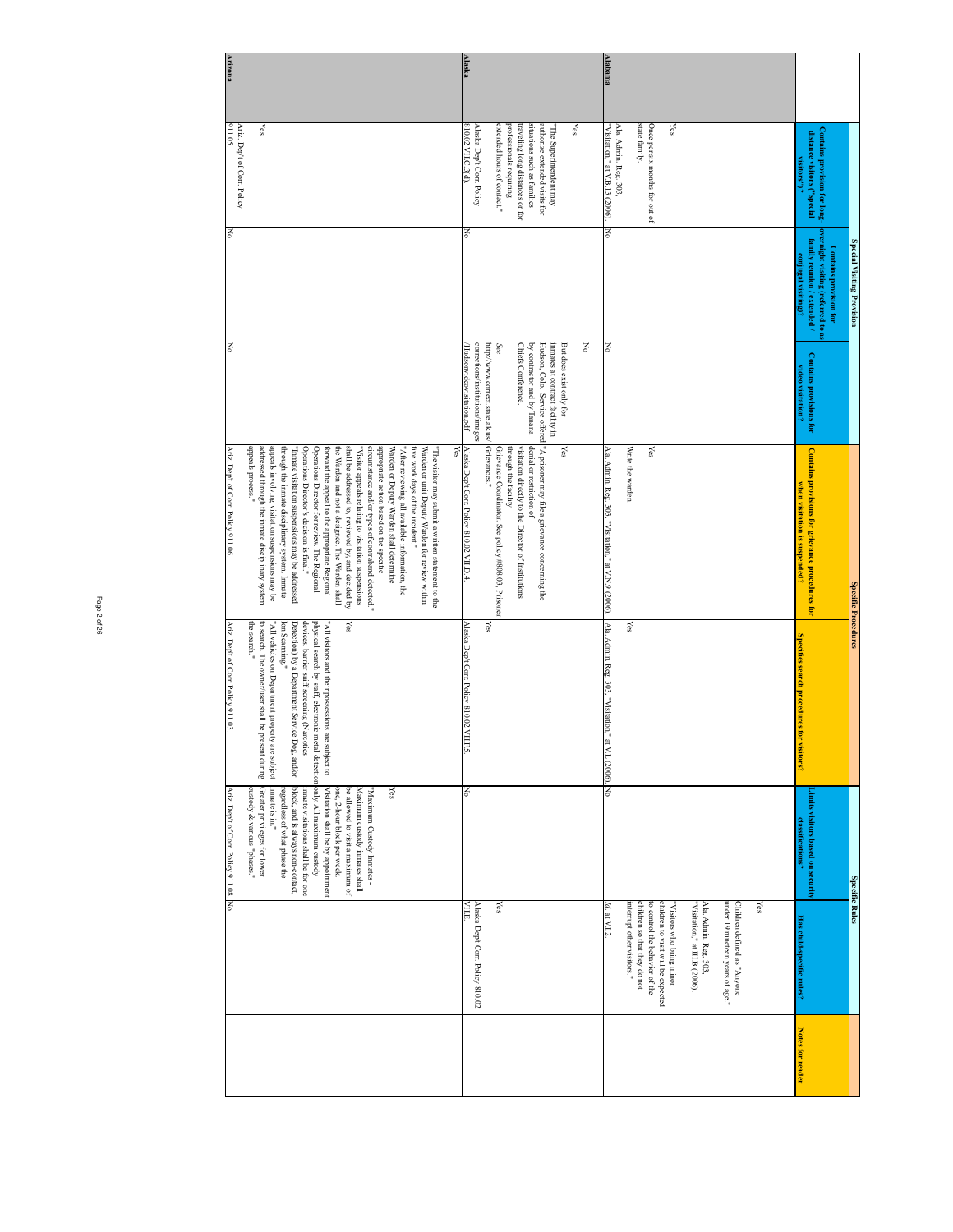|                   |                                       |                             | Accessing Visiting Policies Online |                                                                                                     |                                                                          | <b>Written Visiting Policies</b>                               |                                       |                                  | <b>Tone of Policies</b>                                                                                                                                                                                                                                                                                                                                                                                                                                                                                                                                                                                  | <b>Basic Limitations</b>                                                                                                                                                                                                                              |                                                                                                                                     |
|-------------------|---------------------------------------|-----------------------------|------------------------------------|-----------------------------------------------------------------------------------------------------|--------------------------------------------------------------------------|----------------------------------------------------------------|---------------------------------------|----------------------------------|----------------------------------------------------------------------------------------------------------------------------------------------------------------------------------------------------------------------------------------------------------------------------------------------------------------------------------------------------------------------------------------------------------------------------------------------------------------------------------------------------------------------------------------------------------------------------------------------------------|-------------------------------------------------------------------------------------------------------------------------------------------------------------------------------------------------------------------------------------------------------|-------------------------------------------------------------------------------------------------------------------------------------|
|                   | <b>Department</b><br>orrections       | Policies on<br>χω           | Policy on<br>Visiting              | URL for                                                                                             | <b>Regulation</b><br>Has a Visiting                                      | Policy<br><b>Directive</b><br><b>Has</b> a                     | <b>Handbook or</b><br>Has a Visitor's | <b>nost</b><br>recent<br>Date of |                                                                                                                                                                                                                                                                                                                                                                                                                                                                                                                                                                                                          |                                                                                                                                                                                                                                                       |                                                                                                                                     |
|                   | CaDOCLa<br>∤ebsite                    | Website?<br>00 <sub>d</sub> | Website?<br>00 <sub>d</sub>        | Website<br><b>Policies</b> on                                                                       | available on<br>Westlaw?                                                 | from<br>500                                                    | Plain English                         | source<br>ocumen                 | Promotes / Encourages visitation in policy documents?                                                                                                                                                                                                                                                                                                                                                                                                                                                                                                                                                    | Limits number of visitors on approved list?                                                                                                                                                                                                           | Sets a floor for minimum visitation hours/days?                                                                                     |
|                   |                                       |                             |                                    |                                                                                                     |                                                                          |                                                                |                                       |                                  | Yes                                                                                                                                                                                                                                                                                                                                                                                                                                                                                                                                                                                                      | $\approx$<br>Yes                                                                                                                                                                                                                                      |                                                                                                                                     |
| <b>Arkansas</b>   | http://www.ad<br>: arkansas.gov       | Yes                         | Yes                                | as.gov/resources<br>http://adc.arkans                                                               | Documents/adca   Ark. Admin. Code<br>r_pdf/AR865.pdf 004.00.2-865<br>Yes | Yes                                                            | Yes                                   | 2011                             | Ark Dept of Corr. Policy 11-49.II.<br>upon release."<br>sustaining family life and ensuring relationship in the community<br>Notes that visitation "is essential to maintaining good morale,                                                                                                                                                                                                                                                                                                                                                                                                             | to be placed on any other inmate visitor list.<br>If a visitor is removed from list, must wait 6 months Saturdays and Sundays from Noon until 4 p.m.,<br>Ark. Dept of Corr. Policy 11-49.III.A.9.<br>Ark. Dep't of Corr. Policy 11-49.III.G.I.<br>Yes | depending on security level.<br>Ark. Dept of Corr. Policy 11-49.III.C.                                                              |
|                   |                                       |                             |                                    |                                                                                                     |                                                                          |                                                                |                                       |                                  | Yes                                                                                                                                                                                                                                                                                                                                                                                                                                                                                                                                                                                                      |                                                                                                                                                                                                                                                       |                                                                                                                                     |
| <b>California</b> | $cr$ $ca$ $g$ $o$ v/<br>http://www.cd | Yes                         | Yes                                | http://www.cdcr. $CA\text{Code of Reg}\xspace$ ca.gov/Regulatio [Title 15, Art. 7,<br>ns/index.html | Visiting<br>χes                                                          | $5,$ Art. $42,$<br>Visiting<br>Operations<br>Manual, Ch<br>Yes | Yes                                   | 2011                             | Op. Man. 54020.1<br>the need to maintain order, the safety of persons, the security of the<br>conducted in as accommodating a manner as possible in keeping with<br>and community relationships." It is a privilege for inmates to have<br>(CDCR) encourage inmates to develop and maintain healthy family<br>operations."<br>facilities. Visiting in CDCR institutions and facilities shall be<br>personal contact visits while confined in CDCR institutions and<br>institution/facility, and the requirements of prison activities and<br>The California Department of Corrections and Rehabilitation | Affirmative ban on limiting the number of visitors.<br>Op. Man. 54020.18<br>Š<br>Yes                                                                                                                                                                  | "Each institution/facility shall establish a schedule that provides a minimum of $12$ visiting hours per week."<br>Op. Man. 54020.7 |
|                   |                                       |                             |                                    |                                                                                                     |                                                                          |                                                                |                                       |                                  | $\chi_{\rm{es}}$                                                                                                                                                                                                                                                                                                                                                                                                                                                                                                                                                                                         |                                                                                                                                                                                                                                                       |                                                                                                                                     |
|                   | http://www.do                         |                             |                                    | http://www.doc.s<br>tate.co.us/visitin                                                              | (But see 8 Colo.<br>δ                                                    |                                                                |                                       |                                  | relationships important to offender stability while incarcerated, as<br>integrity of the facility."<br>well as upon release; while foremost maintaining the security and<br>'[P]romotes the furtherance of family and other supporting                                                                                                                                                                                                                                                                                                                                                                   | application but do not count towards this cap.<br>12; minor children must be named on the visitor<br>$Y$ es                                                                                                                                           |                                                                                                                                     |
| Colorado          | c.state.co.us/                        | $\frac{1}{2}$               | Yes                                | g-rules                                                                                             | Code Reg. 1503)                                                          | Yes                                                            | Ιš                                    | 2009                             | Colo. Admin. Reg. 300.01.1 & II. But see id. at IV. A.1                                                                                                                                                                                                                                                                                                                                                                                                                                                                                                                                                  | Colo. Admin. Reg. 300.01.IV.B.1<br>$\overline{\mathsf{S}}$                                                                                                                                                                                            |                                                                                                                                     |

Page 3 of 26 Page 3 of 26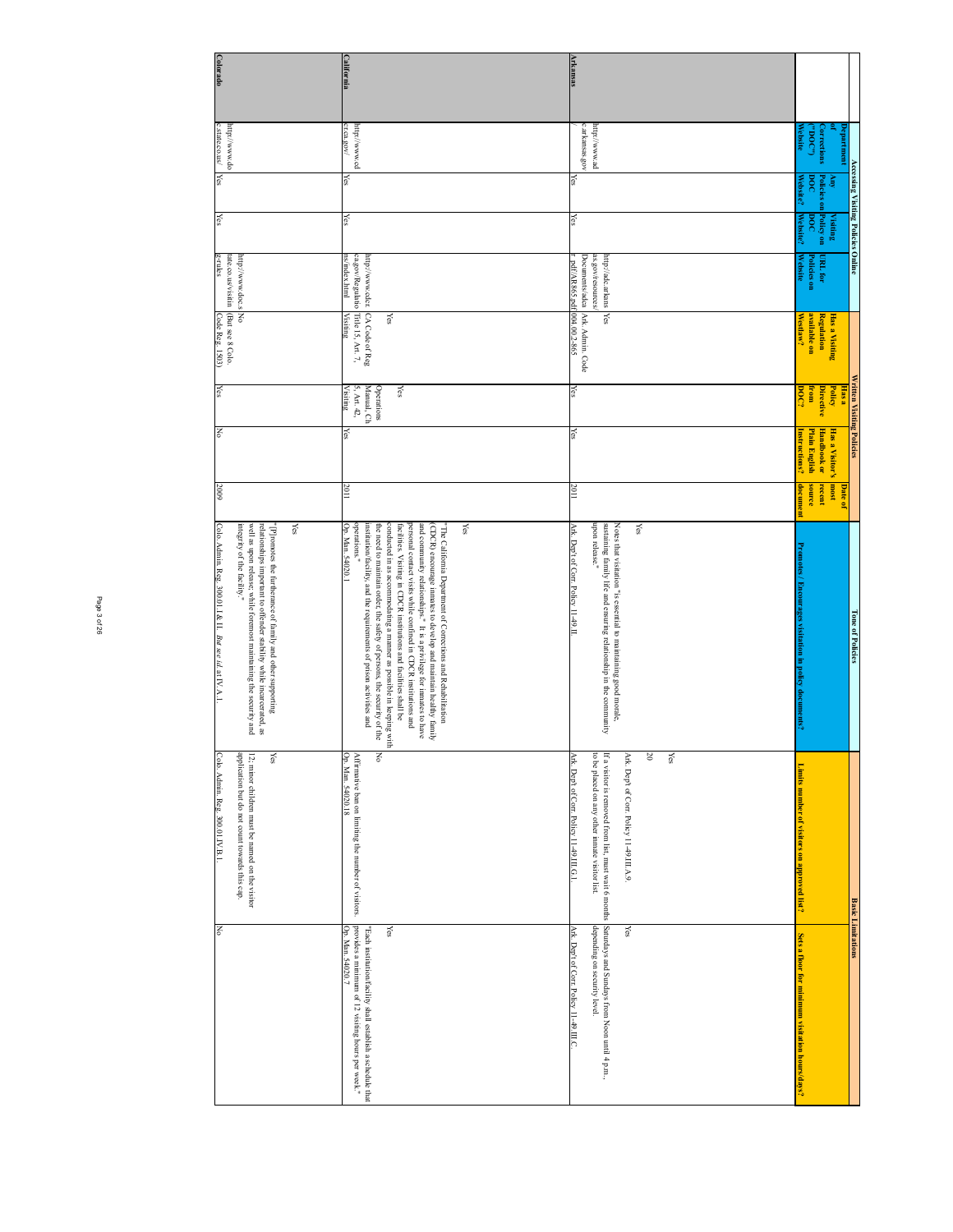|                                     |                                                                                                                                                                                                                                                                                                        | Special Visiting Provision                                                                                                                                               |                                                                                                                                                                | Specific Procedures                                                                                                                                                                                                                                                                                                                                                                                                                                                                |                                                                                                                                                                                                                                                                                                                                                                                                                                                           | <b>Specific Rules</b>                                                                                                                                                                                                                                                                                                                                                                                                                                                                                                                                                                             |                                                                                                                                                                                                                                                                                                                                                                                                                                                                                          |                                                                                                                                                                                                                                            |
|-------------------------------------|--------------------------------------------------------------------------------------------------------------------------------------------------------------------------------------------------------------------------------------------------------------------------------------------------------|--------------------------------------------------------------------------------------------------------------------------------------------------------------------------|----------------------------------------------------------------------------------------------------------------------------------------------------------------|------------------------------------------------------------------------------------------------------------------------------------------------------------------------------------------------------------------------------------------------------------------------------------------------------------------------------------------------------------------------------------------------------------------------------------------------------------------------------------|-----------------------------------------------------------------------------------------------------------------------------------------------------------------------------------------------------------------------------------------------------------------------------------------------------------------------------------------------------------------------------------------------------------------------------------------------------------|---------------------------------------------------------------------------------------------------------------------------------------------------------------------------------------------------------------------------------------------------------------------------------------------------------------------------------------------------------------------------------------------------------------------------------------------------------------------------------------------------------------------------------------------------------------------------------------------------|------------------------------------------------------------------------------------------------------------------------------------------------------------------------------------------------------------------------------------------------------------------------------------------------------------------------------------------------------------------------------------------------------------------------------------------------------------------------------------------|--------------------------------------------------------------------------------------------------------------------------------------------------------------------------------------------------------------------------------------------|
|                                     | Contains provision for long-<br>distance visitors ("special<br><b>VISIONS</b>                                                                                                                                                                                                                          | overnight visiting (referred to as<br>family reunion / extended /<br>Contains provision for<br>conjugal visiting)?                                                       | <b>Contains provisions for</b><br>video visitation?                                                                                                            | Contains provisions for grievance procedures for<br>when visitation is suspended?                                                                                                                                                                                                                                                                                                                                                                                                  | Specifies search procedures for vi<br>is le                                                                                                                                                                                                                                                                                                                                                                                                               | imits visitors based on security<br>classifications?                                                                                                                                                                                                                                                                                                                                                                                                                                                                                                                                              |                                                                                                                                                                                                                                                                                                                                                                                                                                                                                          | <b>Notes for reader</b>                                                                                                                                                                                                                    |
|                                     | "Visitation," at VLF.1 (2001);<br>Ark. Dep't of Corr. Policy 11-<br>Ark. Admin. Reg. 865,<br>Yes                                                                                                                                                                                                       |                                                                                                                                                                          |                                                                                                                                                                |                                                                                                                                                                                                                                                                                                                                                                                                                                                                                    | wigs and religious headgear. Brief cut and<br><b>Yes</b><br>provocative clothing is not permitted.<br>Visitors must submit to searches, including of                                                                                                                                                                                                                                                                                                      | schedule of the lower class<br>of the same immediate family are<br>Ark. Dep't of Corr. Policy 11-<br>imnate.<br>to visit on the same day, per the<br>Warden/Center Supervisor may<br>schedule. In cases where inmates<br>month as determined by the Unit':<br>second and fourth Saturday of the<br>third Saturday of the month or the<br>visits a month, either the first and<br>visits.All Class II, III and IV<br>permitted weekly Sunday<br>χē<br>approve requests by those inmates Yes<br>housed at the same unit/center, the<br>imnates will be permitted two<br>All Class I inmates will be | Ark. Dep't of Corr. Policy 11-<br>must present photo ID.<br>Only visitors over the age of 12                                                                                                                                                                                                                                                                                                                                                                                             | guidebook as noted in<br>authors that it is<br>correspondence with the<br>Indicated in<br>he availability of a<br>visitaiton program. The<br>implementing a virtual<br>The Ark. Dep't of Corr.<br><b>OC</b> also referenced<br>considering |
| <b>Califorma</b><br><b>Arkansas</b> | Yes<br>of visiting.<br>Yes<br>to allow two consecutive days<br>days. This exception is applied outlined in detail.<br>of 250 miles or more and has<br>overcrowding will not apply if<br>49.III.B.<br>not visited within the last 30<br>visitor has traveled a distance<br>Termination of visits due to | A "privilege earned by the inmate<br>participation," Family Visiting is<br>Yes<br>through successful program<br>Š<br>Op. Man. 54020.33 - 33.20.13                        | Ιš<br>š                                                                                                                                                        | Op. Man. 54020.34<br>Chapter 5, Article 42."<br>conducted or scheduled at the earliest opportunity.<br>Yes<br>š<br>procedures contained in CCR Section 3179 and<br>complaints/appeals regarding visiting through<br>Visitors and/or inmates may register<br>visiting supervisor for resolution. Interviews shall be<br>visiting-related issues are encouraged to contact the<br>To then appeal: "Visitors who wish to discuss<br>Visitation can be denied under Op. Man. 54020.23. | Unclothed Searches - Op. Man. 54020.13.3<br>Contraband / Metal Detectors - Op. Man<br>Visitor Consent for Search - Op. Man. 54020.14<br>Clothed Searches - Op. Man. 54020.13.<br>54020.13.1<br>Documentation of Info Leading to Search - Op.<br>54020.14.1<br><b>Yes</b><br>Search of Minors - Op. Man. 54020.14<br>Man. 54020.14.2<br>Refusal to Submit to Search - Op. Man.<br>Includes provisions for.<br>Ark. Dep't of Corr. Policy 11-49.III.E.<br>N | Yes<br>49.III.C<br>CCR Section 3170                                                                                                                                                                                                                                                                                                                                                                                                                                                                                                                                                               | Op. Man 54020.10.1<br>Section 3173.1"<br>with provisions of CCR<br>specified criminal acts against<br>Op. Man 54020.10<br>of emancipation."<br>a certified copy of the court order<br>requires a one-time submission of<br>an emancipated minor's visit<br>to visit the inmate. Approval of<br>an adult who has been approved<br>visiting with minors in accordance<br>minors shall be prohibited from<br>"Any imnate convicted of<br>ξś<br>49.III.D.<br>"Minors shall be accompanied by | Manual are available<br>and the Operations<br>Both the Regulations<br>overlapping<br>online and contain<br>column H.<br>information                                                                                                        |
| <b>Colorado</b>                     | 300.01.IV.A.C.<br>Colo. Admin. Reg.<br>visitors who have traveled over<br>overcrowding does not apply to<br>listance.<br>isits are available for visitors<br>200 miles one way. Extended<br>who have traveled a long<br>Fermination of visits due to                                                   | Yes<br>overnight visits with children<br>Apartment Program, which allows lity/ccf-centennial-correctional<br>Facility has implemented the<br>Denver Women's Correctional | Š<br>facility<br>implements virtual visitation.<br>But does exist: the Centennial<br>See<br>Correctional Facility currently<br>nttp://www.doc.state.co.us/faci | may appeal in writing to Administrative Head.<br>Colo. Admin. Reg. 300.01.IV.K<br>inmates'.<br>Sanctions can include permanent denial of Visitor's<br>not come for 1 year. For any suspension the Visitor<br>Yes<br>Visitation can be suspended/denied when visitor has<br>right to visit. Focuses on visitor's rights and not                                                                                                                                                     | Colo. Admin. Reg. 300.01.IVH.<br>Yes                                                                                                                                                                                                                                                                                                                                                                                                                      | š                                                                                                                                                                                                                                                                                                                                                                                                                                                                                                                                                                                                 | Z                                                                                                                                                                                                                                                                                                                                                                                                                                                                                        |                                                                                                                                                                                                                                            |

Page 4 of 26 Page 4 of 26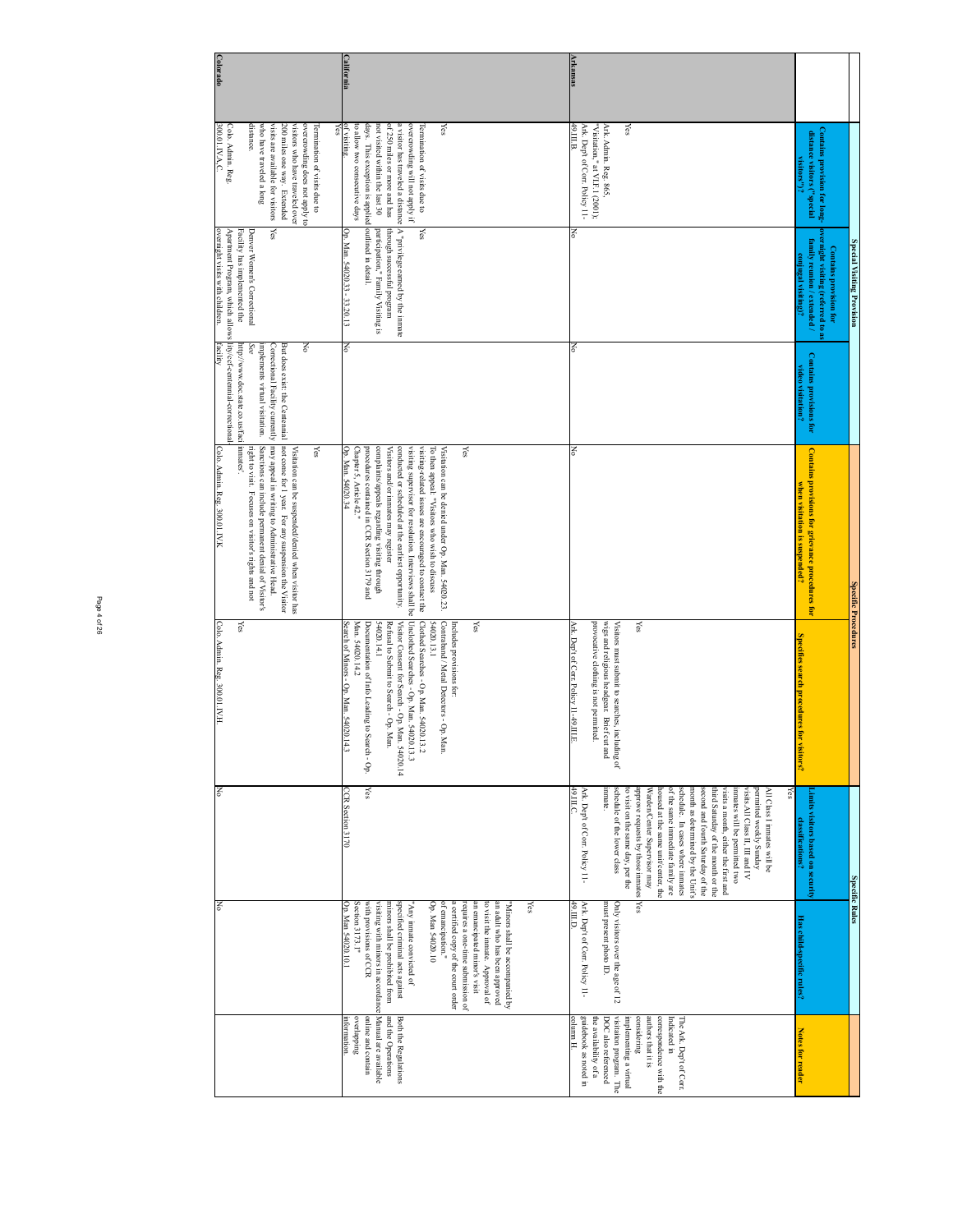|                |                                                |                  | Accessing Visiting Policies Online |                                                                         |                                                  | Written Visiting Policies  |                                       |                | <b>Tone of Policies</b>                                                                                                                                                                                                              |                                                                                          | <b>Basic Limitations</b>                                                                                                              |
|----------------|------------------------------------------------|------------------|------------------------------------|-------------------------------------------------------------------------|--------------------------------------------------|----------------------------|---------------------------------------|----------------|--------------------------------------------------------------------------------------------------------------------------------------------------------------------------------------------------------------------------------------|------------------------------------------------------------------------------------------|---------------------------------------------------------------------------------------------------------------------------------------|
|                | Department                                     |                  |                                    |                                                                         |                                                  | <b>HaS a</b>               |                                       | <b>Date of</b> |                                                                                                                                                                                                                                      |                                                                                          |                                                                                                                                       |
|                | Corrections                                    | Policies on<br>ξ | Policy on<br>Visiting              | URL for                                                                 | <b>Regulation</b><br>Has a Visiting              | <b>Policy</b><br>Directive | <b>Handbook or</b><br>Has a Visitor's | recent<br>180m |                                                                                                                                                                                                                                      |                                                                                          |                                                                                                                                       |
|                | (1,000)                                        | 50c              | <b>boc</b>                         | <b>Policies</b> on                                                      | available on                                     | from                       | <b>Plain English</b>                  | source         |                                                                                                                                                                                                                                      |                                                                                          |                                                                                                                                       |
|                | <b>Website</b>                                 | Website?         | Website?                           | <b>Website</b>                                                          | Westlaw?                                         | <b>DOC:</b>                | nstructions?                          | documen        | Promotes / Encourages visitation in policy documents?                                                                                                                                                                                | Limits number of visitors on approved list?                                              | Sets a floor for minimum visitation hours/days?                                                                                       |
|                |                                                |                  |                                    | http://www.ct.go                                                        |                                                  |                            |                                       |                |                                                                                                                                                                                                                                      | Yes                                                                                      | visits; and, 3. Visits of at least one (1) hour in duration.<br>At least one (1) evening visit weekly; 2. Weekend<br>$\chi_{\rm{6S}}$ |
| Connecticut    | efault.asp<br>gov/doc/site/d<br>http://www.ct. | Yes              | Yes                                | $-0.366t1 = 149286$<br>450576&docNav<br>v/doc/cwp/view.<br>$\mathbb{I}$ | Agencies Regs. Title<br>But see Conn.<br>δ<br>¤ĕ | Yes                        | Yes                                   | 2009           | Š                                                                                                                                                                                                                                    | Conn. Dep't of Corr. Policy 10.6.4.B.<br>From 5-10 depending on security classification. | Conn. Dept of Corr. Policy 10.6.6.B<br>regular visits each week.<br>Imnates shall normally be allowed a minimum of two                |
|                |                                                |                  |                                    |                                                                         |                                                  |                            |                                       |                |                                                                                                                                                                                                                                      |                                                                                          | Š                                                                                                                                     |
|                |                                                |                  |                                    | re.gov/informati<br>http://doc.delawa                                   |                                                  |                            |                                       |                |                                                                                                                                                                                                                                      |                                                                                          | week.<br>from one 45 minute visit per month to 1.5 hours per<br>Visits are by appointment only. Visiting hours range                  |
| Delaware       | http://doc.dela<br>ware.gov/                   | Yes              | Š                                  | Manual.shtml<br>on/DOC_Policy                                           | ΟŃ                                               | Yes                        | Yes                                   | 2001           | š                                                                                                                                                                                                                                    | Š                                                                                        | Del. Dep't. of Corr. Pol. 5.2, at IV.A, G (2001).                                                                                     |
|                |                                                |                  |                                    |                                                                         |                                                  |                            |                                       |                |                                                                                                                                                                                                                                      |                                                                                          |                                                                                                                                       |
|                |                                                |                  |                                    | ate.fl.us/secretar<br>http://www.dc.st                                  | But see Fla. Admin.<br>ŠΔ                        |                            |                                       |                |                                                                                                                                                                                                                                      | Yes<br>15 plus children under age 12.                                                    | Saturday and Sunday.<br>$_{\rm res}$<br>Visits allowed between 9:00 a.m. and 3:00 p.m. each                                           |
| <b>Florida</b> | state.fl.us/<br>http://www.dc.                 | Yes              | Yes                                | y/legal/ch33/inde<br>k.html                                             | Code Title 33, Chpt.<br>33-5.                    | Š                          | Š                                     | 2010           | š                                                                                                                                                                                                                                    | Fla. Admin. Code 33-601.716(3) (2005).                                                   | Fla. Admin. Code Ann. r.33-601.722 (2005)                                                                                             |
|                |                                                |                  |                                    |                                                                         |                                                  |                            |                                       |                | Yes                                                                                                                                                                                                                                  |                                                                                          |                                                                                                                                       |
|                |                                                |                  |                                    | elnfo'FamilyInfo<br>state.ga.us/Inmat<br>http://www.dcor.               | Code, Title 125,<br>(Georgia Admin<br>Yes        |                            |                                       |                | Others. Visitation is a privilege for inmates and should not be considered a right."<br>and maintenance of positive relationships with family and Significant<br>[P]rovide visiting programs that are conducive to the establishment | Yes<br>12                                                                                | visitation periods on Saturdays, Sundays and holidays.<br>A minimum of 6 hours shall be allotted each day for<br>$\chi_{\rm{es}}$     |
| Georgia        | or.state.ga.us/<br>http://www.dc               | Yes              | Yes                                | <b>Friends.html</b><br>Families-                                        | <b>Visitation</b> )<br>Chpt. 125-3-4.            | Yes                        | $Y$ es                                | 2006           | Ga. Dep't of Corr. Policy IIB01-0005.I.                                                                                                                                                                                              | Ga. Dept of Corr. Policy IIB01-0005.VLD.1.                                               | Ga. Dep't of Corr. Policy IIB01-0005.VI.C.1.                                                                                          |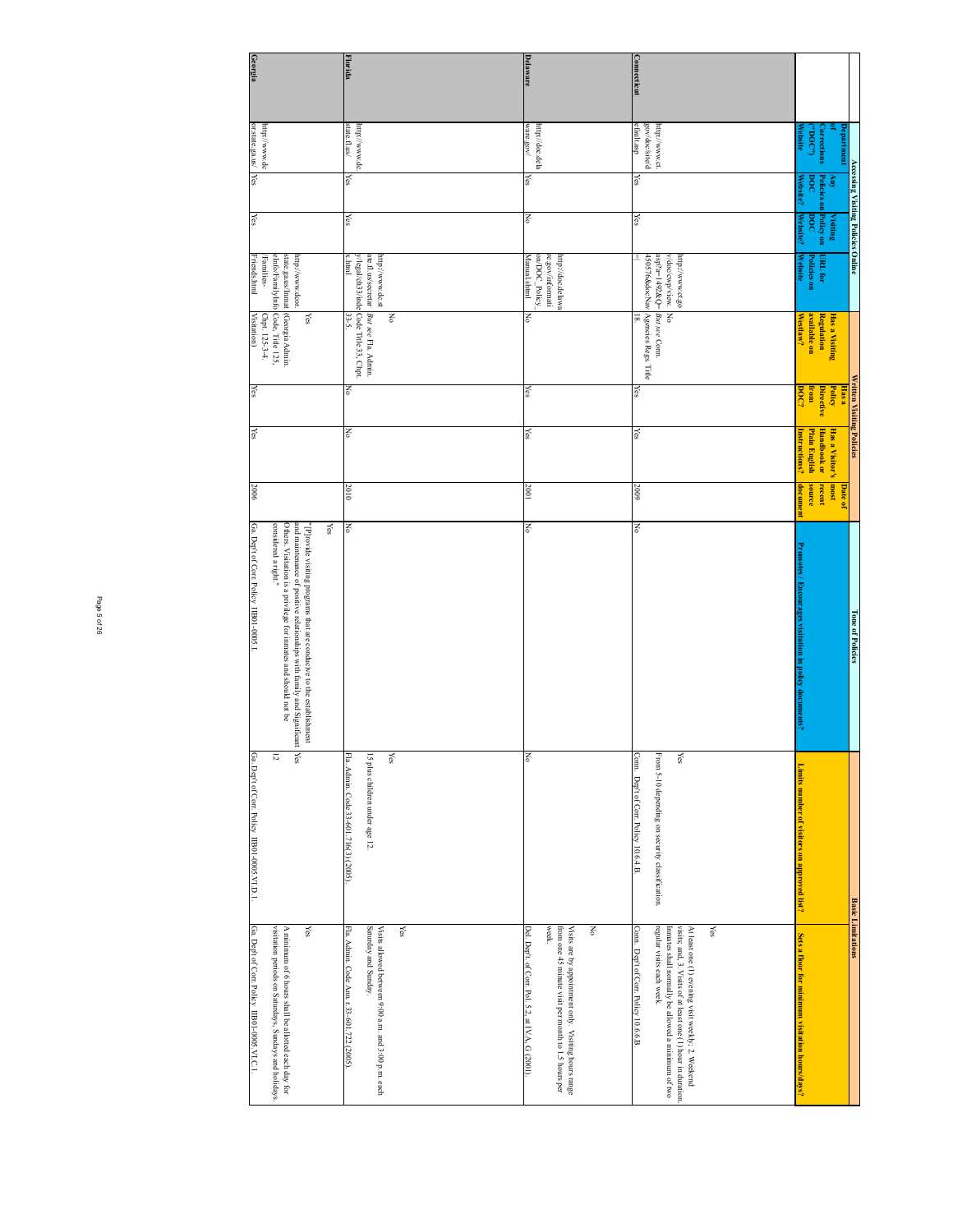|                    | Contains provision for long-<br>distance visitors ("special                                                                                                                          | overnight visiting (referred to as<br>family reunion / extended /<br>Special Visiting Provision<br>Contains provision for<br>conjugal visiting)?                                                                        | Contains provisions for<br>video visitation?                                                                                              | Contains provisions for grievance procedures for<br>when visitation is suspended?<br><b>Specific Procedures</b>                                                                        | Specifies search procedures for<br>itors?                                                                                 | imits visitors based on security<br>classifications?<br><b>Specific Rules</b>               | Has child-specific rules?                                                                                                                                                                                 | Notes for reader |
|--------------------|--------------------------------------------------------------------------------------------------------------------------------------------------------------------------------------|-------------------------------------------------------------------------------------------------------------------------------------------------------------------------------------------------------------------------|-------------------------------------------------------------------------------------------------------------------------------------------|----------------------------------------------------------------------------------------------------------------------------------------------------------------------------------------|---------------------------------------------------------------------------------------------------------------------------|---------------------------------------------------------------------------------------------|-----------------------------------------------------------------------------------------------------------------------------------------------------------------------------------------------------------|------------------|
|                    | Yes                                                                                                                                                                                  | guardian, in a designated secure<br>population.<br>and specified immediate family<br>prolonged visit between an inmate<br>Yes<br>area separate from the inmate<br>member(s), and/or a legal<br>Extended Family Visit. A |                                                                                                                                           |                                                                                                                                                                                        |                                                                                                                           | Yes                                                                                         |                                                                                                                                                                                                           |                  |
| <b>Connecticut</b> | Com. Dept of Corr. Policy<br>visitors.<br>For out-of-state one-time<br>10.6.5.A.                                                                                                     | Not currently offering conjugal<br>Com. Dept of Cor. Policy<br> 10.6.5.E.<br>visits in any state facilities.                                                                                                            | š                                                                                                                                         | See Conn. Dept of Corr. Policy 10.6.4.A.6.                                                                                                                                             | Yes<br>Conn.<br>Dep't of Corr. Policy 10.6.6.G.                                                                           | of facility.<br>Com. Dep't of Corr. Policy<br>10.6.6.k.<br>Limits the number based on level | Yes<br>Scattered references                                                                                                                                                                               |                  |
|                    | Yes                                                                                                                                                                                  |                                                                                                                                                                                                                         |                                                                                                                                           |                                                                                                                                                                                        | Criminal background check may be required.<br>Yes<br>Del. Dep't. of Corr. Pol. 8.48, at VLB (2011).                       |                                                                                             |                                                                                                                                                                                                           |                  |
| Delaware           | IV.Q (2001)<br>Del. Dep't. of Corr. Pol. 5.2, at<br>For visitors living more than<br>00 miles away.                                                                                  | 공                                                                                                                                                                                                                       | Νo                                                                                                                                        | Š                                                                                                                                                                                      | Del. Dep't. of Corr. Pol. 5.2, at IV.E, T1<br>Various clothing requirements (e.g. no tight clothing) specified.<br>(2001) | χes<br>IV.G (2001).<br>Del. Dep't. of Corr. Pol. 5.2, at                                    | Del. Dep't. of Corr. Pol. 5.2, at<br>Yes<br>N.C, D, F (2001)                                                                                                                                              |                  |
|                    |                                                                                                                                                                                      |                                                                                                                                                                                                                         |                                                                                                                                           |                                                                                                                                                                                        |                                                                                                                           |                                                                                             | during visitation."<br>children to assist visitors with<br>small toys and other suitable<br>keeping their children occupied<br>activities are available for small<br>Warden to "ensure that games,<br>res |                  |
| <b>Florida</b>     | Am. r.33-601.736 (2005)<br>See also Fla. Admin. Code<br>infrequency of visits.<br>great travel distance or<br>hours based on such factors as<br>May allow additional visiting<br>Yes | ko                                                                                                                                                                                                                      | ξ<br>But does exist. See Patrick<br>3, May 15, 201<br>Conferencing, Vermont<br>Doyle, et al., Prison Video<br>egislative Research Service | concerning visiting privileges in accordance with the<br>Inmates shall be allowed to file grievances<br>provisions of Rule 33-103.005.<br>Fla. Admin. Code Ann. r.33-601.732(5) (2005) | Fla. Admin. Code Ann. r.33-601.726, (2005)<br>χes                                                                         | ļζ                                                                                          | child misbehaves.<br>601.721 (2005).<br>601.727 (2005)<br>Fla. Admin. Code Ann. r.33-<br>Visit Subject to termination if<br>Fla. Admin. Code Ann. r.33-                                                   |                  |
|                    | Yes                                                                                                                                                                                  | δ<br>Family programming exists                                                                                                                                                                                          | Ko                                                                                                                                        |                                                                                                                                                                                        |                                                                                                                           |                                                                                             | control.<br>keeping children under their<br>Yes<br>Visitors are responsible for                                                                                                                           |                  |
| Georgia            | IIB01-0005.VI.C.5.<br>See Ga. Dept of Corr. Policy                                                                                                                                   | the women's prison, but no<br>overnight visitation occurs<br>through the Children's Center in                                                                                                                           | directive.<br>Georgia reported a program<br>that does not appear in its                                                                   | ΙŠ                                                                                                                                                                                     | See Ga. Dept of Corr. Policy IIB01-0005.VLJ.<br>Yes                                                                       | ξ                                                                                           | 0005.VI.O.6.<br>Ga. Dep't of Corr. Policy IIB01-                                                                                                                                                          |                  |

Page 6 of 26 Page 6 of 26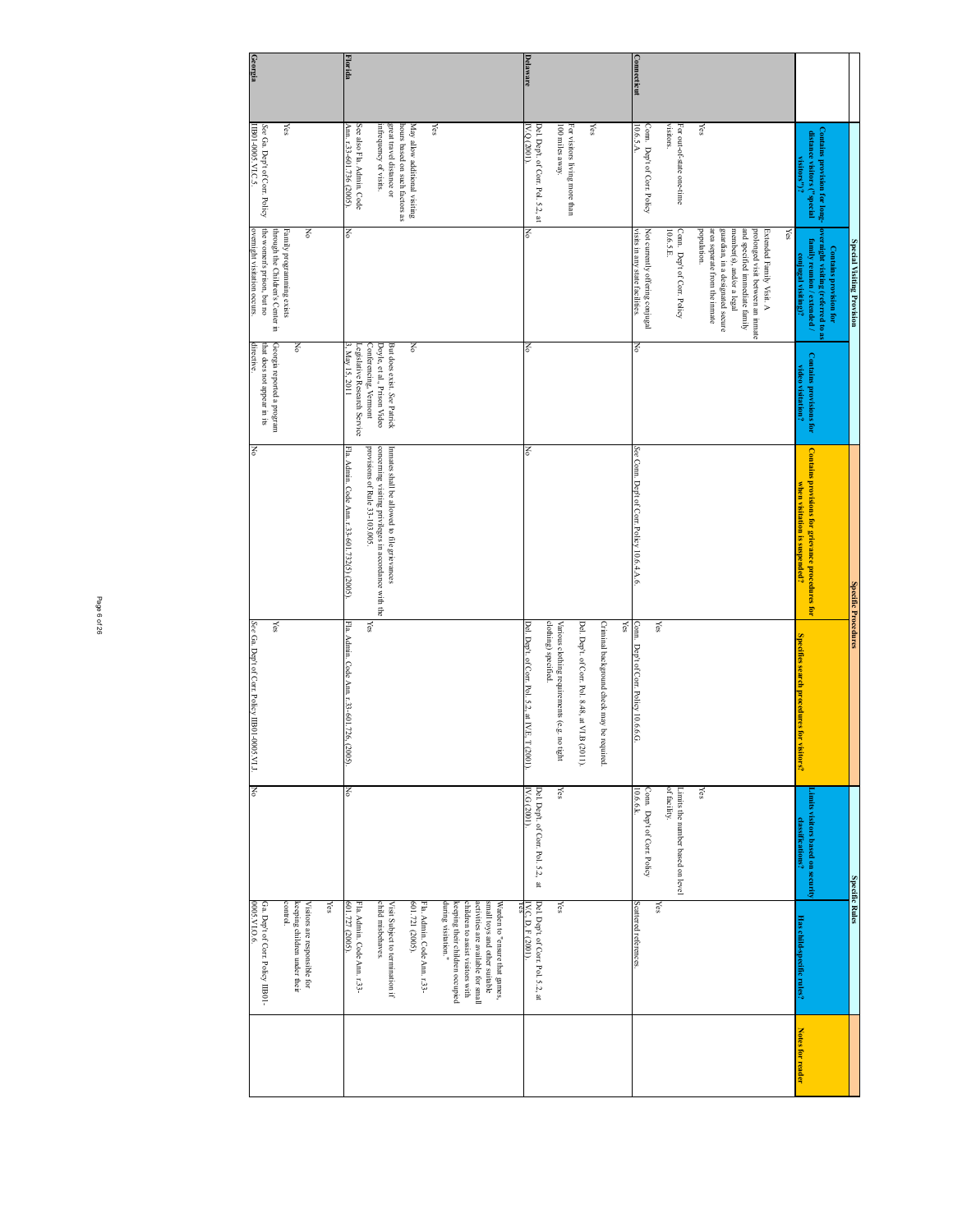|              |                                                   |                  | Accessing Visiting Policies Online |                                                                                                           |                                            | Written Visiting Policies |                                     |                           | <b>Tone of Policies</b>                                                                                                                                                                                                                                                         | <b>Basic Limitations</b>                           |                                                                          |
|--------------|---------------------------------------------------|------------------|------------------------------------|-----------------------------------------------------------------------------------------------------------|--------------------------------------------|---------------------------|-------------------------------------|---------------------------|---------------------------------------------------------------------------------------------------------------------------------------------------------------------------------------------------------------------------------------------------------------------------------|----------------------------------------------------|--------------------------------------------------------------------------|
|              | <b>Department</b>                                 | Ę                | <b>Visiting</b>                    |                                                                                                           | Has a Visiting                             | Policy<br><b>Has</b> a    | Has a Visitor's                     | $180 \text{m}$<br>Date of |                                                                                                                                                                                                                                                                                 |                                                    |                                                                          |
|              | $\left(\right.$ and $\left(\right.$<br>orrections | Policies on<br>š | Policy on<br>poc                   | URL for<br>Policies on                                                                                    | <b>Regulation</b>                          | Directive                 | <b>Handbook or</b>                  | recent                    |                                                                                                                                                                                                                                                                                 |                                                    |                                                                          |
|              | (ensute                                           |                  |                                    | Website                                                                                                   | available on<br>Westlaw?                   | from<br>ğ                 | Plain English<br><b>Baractions?</b> | source<br><b>Secure</b>   | Encourages visitation in                                                                                                                                                                                                                                                        | imits number of visitors on approved list?<br>Sets | floor for minimum visitation hours/days?                                 |
|              |                                                   |                  |                                    |                                                                                                           |                                            |                           |                                     |                           |                                                                                                                                                                                                                                                                                 |                                                    |                                                                          |
|              |                                                   |                  |                                    | COR/3-P-<br>procedures/P-P/3<br>http://hawaii.gov<br>P%20Table%20o<br>P%20Contents/3-<br>psd/policies-and |                                            |                           |                                     |                           |                                                                                                                                                                                                                                                                                 |                                                    |                                                                          |
|              | http://hawaii.g                                   | Yes              |                                    | 2003-23-<br>COR/COR%20P<br>2009.html/?searc Rules, Title 23,<br>P/a20Contents%<br>P%20Table%20c           | Yes<br>Code of Hawaii                      |                           | ξ                                   | 2010                      | Yes<br>rehabilitative process of inmates."<br>Privilege not a right, but "visitation is intregral to the correctional and                                                                                                                                                       |                                                    |                                                                          |
| Hawaii       | beq/vo                                            |                  | $Y$ es                             | hterm=Visitation                                                                                          | Subtitle 2, Chpt 100                       | $\overline{\text{Yes}}$   |                                     |                           | Yes<br>Haw. Dep't of Pub. Safety Policy COR.15.04.3.0.                                                                                                                                                                                                                          | ķο<br>Κ                                            |                                                                          |
|              |                                                   |                  |                                    | http://www.corr.s                                                                                         | Idaho Admin. Code,<br>Yes                  |                           |                                     |                           | maintain relationships and<br>contact with the outside world."<br>their friends and family. Visitation is important for offenders to<br>between offenders and<br>"The Idaho Department of Correction (IDOC) encourages visitation                                               |                                                    |                                                                          |
| <b>Idaho</b> | r.state.id.us/<br>риф://www.co                    | Yes              | $Y$ es                             | us/policy.htm<br>tate.id.us/about_                                                                        | Agency 06, Title 01,<br>Chpt 01.604        | Yes                       | Yes                                 | 2009                      | daho Dep't of Corr. Policy 604.02.01.001                                                                                                                                                                                                                                        | ķο<br>Κo                                           |                                                                          |
|              |                                                   |                  |                                    |                                                                                                           |                                            |                           |                                     |                           |                                                                                                                                                                                                                                                                                 | $\mathop{\leq}$                                    |                                                                          |
|              |                                                   |                  |                                    | http://www.idoc.                                                                                          | Yes                                        |                           |                                     |                           |                                                                                                                                                                                                                                                                                 |                                                    | visiting hours."<br>[E]ach correctional facility shall establish regular |
| lllinois     | http://www.id<br>oc.state.il.us/                  | Yes              | $\chi_{\rm{es}}$                   | tions/visitationru<br>les/default.shtml<br>state.il.us/subsec                                             | Title 20, Part 525.20<br>III. Admin. Code, | Ko                        | Š                                   | 2003                      | š                                                                                                                                                                                                                                                                               | Š<br>Privileges."                                  | III. Adnin. Code tit. 20, § 525.20(a), "Visiting                         |
|              |                                                   |                  |                                    |                                                                                                           |                                            |                           |                                     |                           | Yes                                                                                                                                                                                                                                                                             |                                                    |                                                                          |
|              |                                                   |                  |                                    |                                                                                                           |                                            |                           |                                     |                           | effective if a visitation program permits the maintenance of social<br>community and that the offender's eventual reintegration will be more<br>friends [T]he majority of offenders will be released into the<br>[E]ncourage offender communication and contact with family and |                                                    |                                                                          |
|              |                                                   |                  |                                    |                                                                                                           |                                            |                           |                                     |                           | available to help facilitate persons unable to travel to facilities."<br>and non-contact), alternative methods of visitation may be made<br>relationships. In addition to traditional forms of visitation (contact                                                              | Yes<br>10 family and 2 friends.                    |                                                                          |
| Indiana      | gov/idoc/<br>http://www.in.                       | Yes              | $\chi_{\rm{es}}$                   | http://www.in.go<br>v/idoc/2322.htm                                                                       | δŃ                                         | Yes                       | Yes                                 | 2009                      | Ind. Dep't of Corr. Policy 02-01-102.II.<br>Yes                                                                                                                                                                                                                                 | Ind. Dep't of Corr. Policy 02-01-102.VI<br>ζ       |                                                                          |
|              |                                                   |                  |                                    |                                                                                                           |                                            |                           |                                     |                           |                                                                                                                                                                                                                                                                                 |                                                    |                                                                          |
|              |                                                   |                  |                                    |                                                                                                           | Yes                                        |                           |                                     |                           | It is the policy of the IDOC to allow offenders, including violator                                                                                                                                                                                                             | $X$ es                                             |                                                                          |
|              | http://www.do                                     |                  |                                    |                                                                                                           | http://www.doc.s lowa Admin. Code          |                           |                                     |                           | program offenders, visiting privileges to maintain and strengthen<br>relationships with family members and friends."                                                                                                                                                            | 4 plus family and children.                        |                                                                          |
| гмот         | c.state.ia.us/                                    | Yes              | $\chi_{\rm{es}}$                   | hours.asp<br>tate.ia.us/visiting                                                                          | 20.3(904)<br>Agency 201, Chpt              | Yes                       | Š                                   | 2010                      | lowa Dep't of Corr. Policy 3 at II.                                                                                                                                                                                                                                             | Iowa Dept of Corr. Policy 3 at IV.A.1<br>$\leq$    |                                                                          |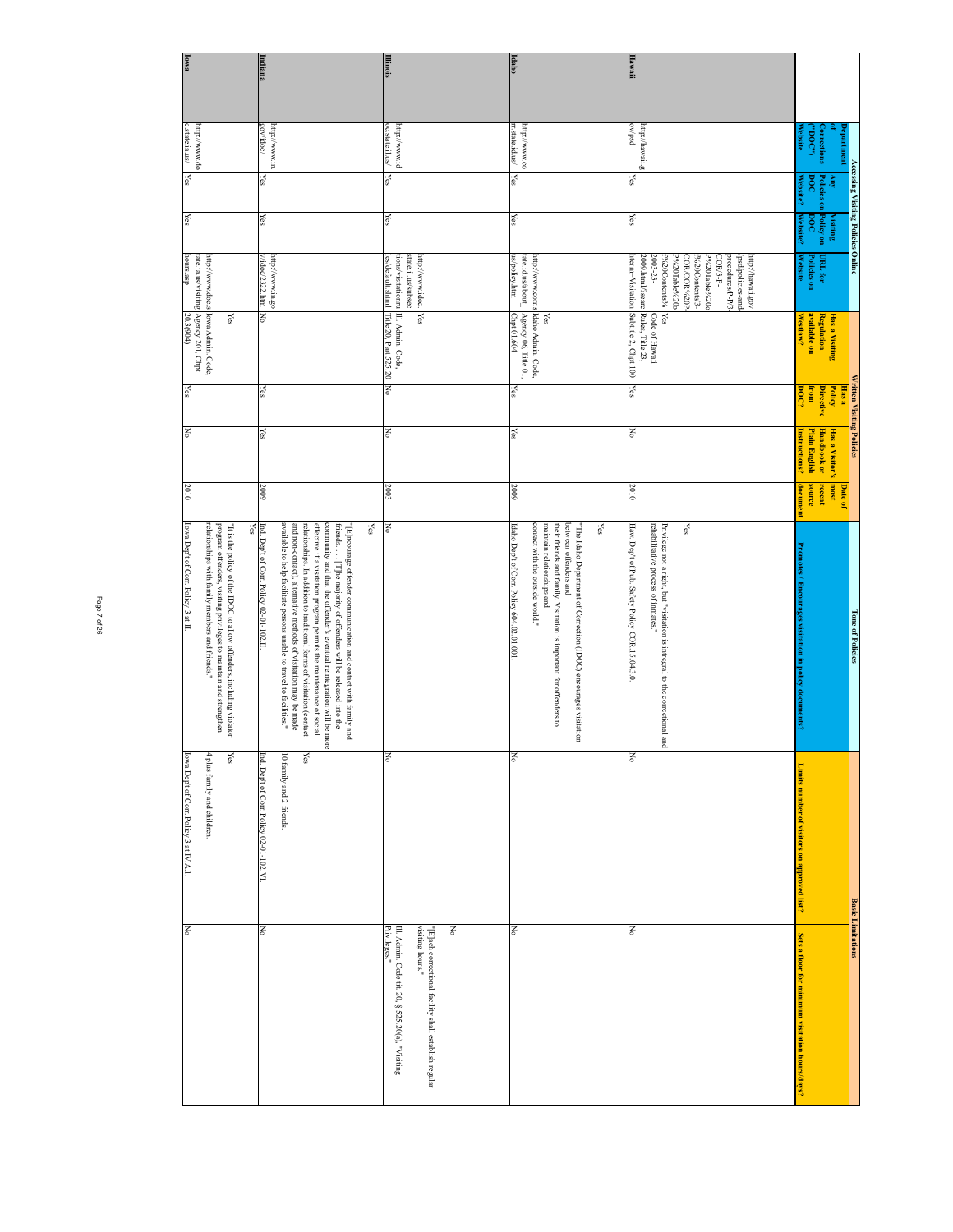|               |                                                                                                                                                                                                                           | Special Visiting Provision                                                                                         |                                                                                                                                                                   | Specific Procedures                                                                                                                                                                                                                                                             |                                                                                                                                                                 | Specific Rules                                       |                                                                                                                                                                                                                             |                                                                                                                                                                                                                                                                     |
|---------------|---------------------------------------------------------------------------------------------------------------------------------------------------------------------------------------------------------------------------|--------------------------------------------------------------------------------------------------------------------|-------------------------------------------------------------------------------------------------------------------------------------------------------------------|---------------------------------------------------------------------------------------------------------------------------------------------------------------------------------------------------------------------------------------------------------------------------------|-----------------------------------------------------------------------------------------------------------------------------------------------------------------|------------------------------------------------------|-----------------------------------------------------------------------------------------------------------------------------------------------------------------------------------------------------------------------------|---------------------------------------------------------------------------------------------------------------------------------------------------------------------------------------------------------------------------------------------------------------------|
|               | Contains provision for long-<br>distance visitors ("special<br>ditors")                                                                                                                                                   | overnight visiting (referred to as<br>family reunion / extended /<br>Contains provision for<br>conjugal visiting)? | Contains provisions for<br>video visitation?                                                                                                                      | Contains provisions for grievance procedures for<br>when visitation is suspended?                                                                                                                                                                                               | <b>Specifies search</b><br>procedures for<br>iara f                                                                                                             | imits visitors based on security<br>classifications? | Ias child-specific rules?                                                                                                                                                                                                   | Notes for reader                                                                                                                                                                                                                                                    |
|               | $\chi_{\rm{es}}$                                                                                                                                                                                                          |                                                                                                                    |                                                                                                                                                                   |                                                                                                                                                                                                                                                                                 |                                                                                                                                                                 |                                                      |                                                                                                                                                                                                                             |                                                                                                                                                                                                                                                                     |
| <b>Hawaii</b> | Where not on the same island.<br>Policy COR. 15.04.3.2.<br>Haw. Dep't of Pub. Safety                                                                                                                                      | δĀ                                                                                                                 | Š                                                                                                                                                                 | š                                                                                                                                                                                                                                                                               | COR.15.04.3.9.<br>Š<br>See Haw. Dep't of Pub. Safety Policy                                                                                                     | Š                                                    | Policy COR.15.04.3.8.<br>See Haw. Dep't of Pub. Safety<br>Yes                                                                                                                                                               |                                                                                                                                                                                                                                                                     |
| <b>Idaho</b>  | ks<br>604.02.01.001.22.<br>processing of the visiting<br>application.<br>does not permit normal<br>traveled a distance and time<br>family members who have<br>Normally limited to immediate<br>daho Dep't of Corr. Policy | ΙŠ                                                                                                                 | $\overline{\mathbf{S}}$<br>Doyle, et al., Prison Video<br>3, May 15, 2011<br>Conferencing, Vermont<br>But does exist. See Patrick<br>Legislative Research Service | ldaho Dept of Corr. Policy 604.02.01.001 at Table<br>9,1.<br>the offender is not immediate family, reapplies one $(1)$ year. Decision cannot be appealed.<br>Yes<br>reapplies in 90 days or files an appeal. If denied, and<br>If denied, and the offender is immediate family, | See Idaho Dep <sup>t</sup> of Corr. Policy 604.02.01.001. at<br>Yes<br>Table 15.1                                                                               | Κ                                                    | See Idaho Dept of Corr. Policy<br><u>604.02.01.001.6</u> .<br>Yes                                                                                                                                                           |                                                                                                                                                                                                                                                                     |
| Illinois      | 525.20(a)(2), "Visiting<br>Privileges."<br>Yes<br>III. Admin. Code tit. 20, §                                                                                                                                             | δ                                                                                                                  | Š                                                                                                                                                                 | ζ                                                                                                                                                                                                                                                                               | Visitors shall be subject to search in accordance with III. Admin. Code tit. $20$ , $\S$ 501.220.<br>Yes                                                        | ζ                                                    | 525.20(b)(2)<br>III. Admin. Code tit. 20, §<br>consent of a parent or guardian,<br>unless waiver granted.<br>visitor and have the written<br>be accompanied by an approved<br><b>Yes</b><br>Depending on age, children must | the Illinois Department<br>Administrative Code.<br>of Corrections directive<br>and each facility has an<br>administrative directive,<br>in the Illinois<br>Visitation Policy is to<br>nstitutional directive.<br>There is also an agency<br>The link for the Inmate |
| Indiana       | $\chi_{\rm{GS}}$<br>Ind. Dep't of Corr. Policy 02-01<br>102.XIV.                                                                                                                                                          | ŠΔ                                                                                                                 | immate not allowed non-<br>contact or contact visists.<br>Ind. Dept of Corr. Policy 02-<br>01-102.XV & XVIII.<br>Only as punishment where<br>$\chi_{\rm{es}}$     | Yes<br>See Ind. Dep't of Corr. Policy 02-01-102 XVI                                                                                                                                                                                                                             | $K-9s$ .<br>detectors and ion scanning equipment, and trained<br>Yes<br>Ind. Dep't of Corr. Policy 02-01-102.XII<br>Includes possibility of frisk search, metal | š                                                    | Restrictions on visits with minors<br>Yes<br>Ind. Dep't of Corr. Policy 02-01-<br>102.XX.                                                                                                                                   |                                                                                                                                                                                                                                                                     |
| lowa          | lowa Dep't of Corr. Policy 3 at<br>IV.J.<br>Yes                                                                                                                                                                           | δ                                                                                                                  | No                                                                                                                                                                | lowa Dep't of Corr. Policy 3 at IV.D.<br>within 45 days.<br>Applicant can appeal denial of visit or restriction<br>Yes                                                                                                                                                          | No                                                                                                                                                              | Νo                                                   | Š                                                                                                                                                                                                                           |                                                                                                                                                                                                                                                                     |

Page 8 of 26 Page 8 of 26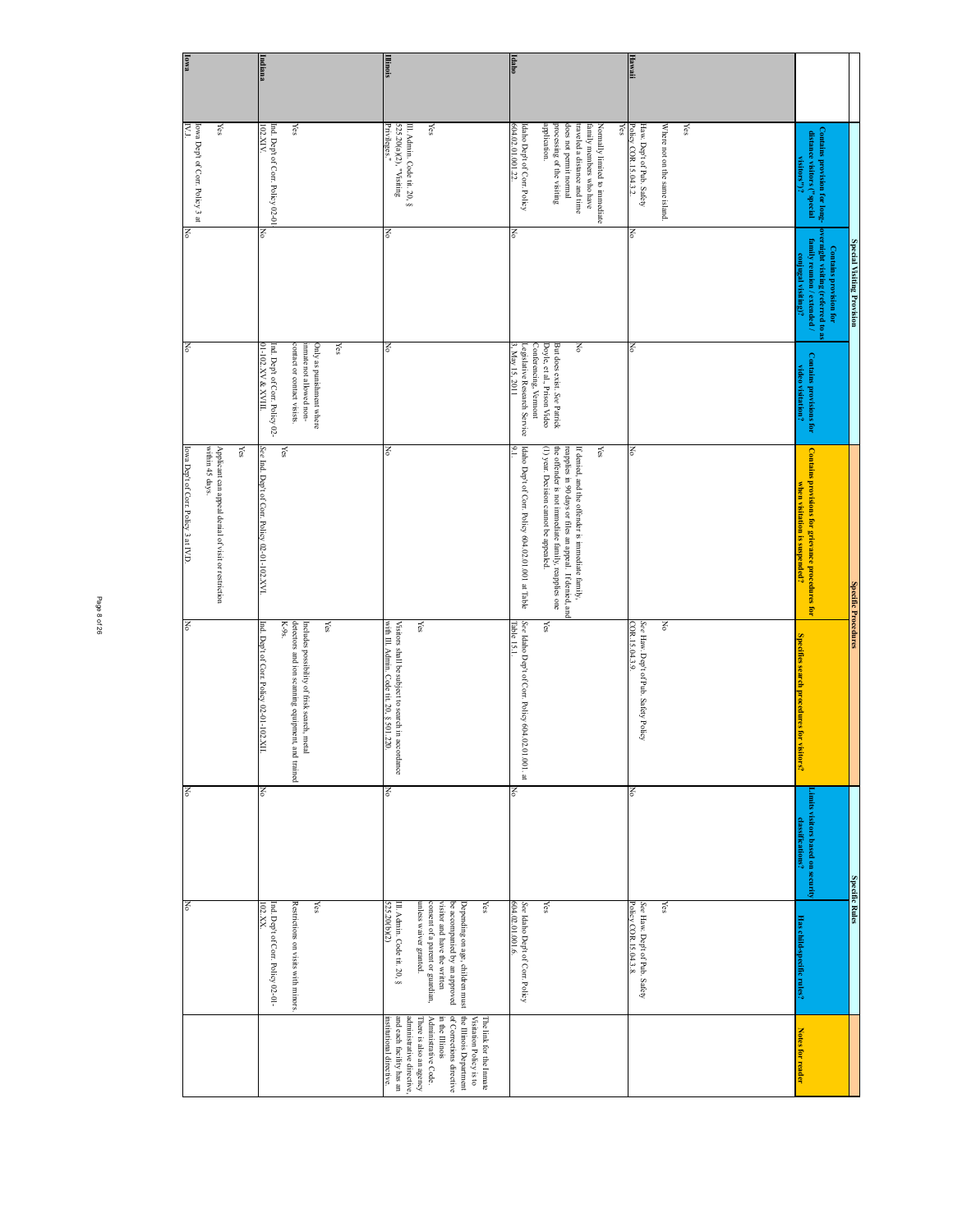|                 |                                        |                  | Accessing Visiting Policies Online |                                                                                                           |                                                                 | <b>Written Visiting Policies</b> |                                |                        | <b>Tone of Policies</b>                                                                                                                                                                                |                                                                                                                                                                                                         | <b>Basic Limitations</b>                                                                     |
|-----------------|----------------------------------------|------------------|------------------------------------|-----------------------------------------------------------------------------------------------------------|-----------------------------------------------------------------|----------------------------------|--------------------------------|------------------------|--------------------------------------------------------------------------------------------------------------------------------------------------------------------------------------------------------|---------------------------------------------------------------------------------------------------------------------------------------------------------------------------------------------------------|----------------------------------------------------------------------------------------------|
|                 | Department                             |                  |                                    |                                                                                                           |                                                                 | <b>Has</b> a                     |                                | Date of                |                                                                                                                                                                                                        |                                                                                                                                                                                                         |                                                                                              |
|                 | <b>Jorrections</b>                     | Policies on<br>Ę | Policy on<br><b>Visiting</b>       | URL for                                                                                                   | <b>Regulation</b><br>Has a Visiting                             | Directive<br>Policy              | Has a Visitor's<br>Handbook or | <b>180CH</b><br>recent |                                                                                                                                                                                                        |                                                                                                                                                                                                         |                                                                                              |
|                 | "DOC")                                 | 50c              | <b>DOC</b>                         | <b>Policies on</b>                                                                                        | available on                                                    | from                             | <b>Plain English</b>           | source                 |                                                                                                                                                                                                        |                                                                                                                                                                                                         |                                                                                              |
|                 | Website                                | Website?         | Website?                           | <b>Website</b>                                                                                            | Westlaw?                                                        | <u>၁၀</u>                        | nstructions?                   | docume                 | Promotes<br>' Encourages visitation in policy documents?                                                                                                                                               | Limits number of visitors on approved list?                                                                                                                                                             | Sets a floor for minimum visitation hours/days?                                              |
|                 |                                        |                  |                                    | s.gov/kdoc-<br>http://www.doc.k                                                                           | Kansas Admin.<br>Yes                                            |                                  |                                |                        |                                                                                                                                                                                                        | clergy, law enforcement, a primary visitor, and<br>immediate family members."<br>Yes<br>Level I shall be limited to visits from attorneys,<br>20 for Inmates Level II and III, "Inmates assigned to Yes | Minimum of four (4) hours per week of visiting for all<br>inmates in the general population. |
| Kansas          | state.ks.us/<br>http://www.dc.         | Yes              | Yes                                | earchterm=IMPP<br>policies/impp/2s                                                                        | Regulations, 44-7-<br>104                                       | Yes                              | Yes                            | 2009                   | ζ                                                                                                                                                                                                      | Kan. Dep't of Corr. Policy 10-113.                                                                                                                                                                      | Kan. Dep't of Corr. Policy 10-113.V.                                                         |
|                 |                                        |                  |                                    |                                                                                                           |                                                                 |                                  |                                |                        |                                                                                                                                                                                                        |                                                                                                                                                                                                         |                                                                                              |
| <b>Kentucky</b> | rrections.ky.go<br>http://www.co<br>≤. | Yes              | Yes                                | dures/Pages/defa<br>20and%20Proce<br>ityinfo/Policies%<br>http://corrections<br>ult.aspx<br>hy.gov/commun | Regulations, Title<br>Kentucky Admin.<br>Yes<br>501, Chpt 3:140 | Yes                              | $\leq$                         | 2012                   | Š                                                                                                                                                                                                      | 3 plus family<br>Ky. Cor. Policy 16.1.II.D<br>Yes                                                                                                                                                       | Ky. Corr. Policy 16.1.II.C.1<br>Minimum of eight (8) hours per month.<br>Yes                 |
|                 |                                        |                  |                                    |                                                                                                           |                                                                 |                                  |                                |                        |                                                                                                                                                                                                        |                                                                                                                                                                                                         |                                                                                              |
|                 |                                        |                  |                                    |                                                                                                           |                                                                 |                                  |                                |                        | Yes<br>maintenance of an offender's family ties; visitation is an integral<br>"The department recognizes the importance of visitation in the                                                           |                                                                                                                                                                                                         | Yes                                                                                          |
|                 |                                        |                  |                                    |                                                                                                           |                                                                 |                                  |                                |                        | public safety and encourage offender accountability. Authorized<br>component of institutional management Visiting can improve<br>visitation is permitted by the department to facilitate an offender's | Yes                                                                                                                                                                                                     | Two visits per month per visitor                                                             |
|                 | c.louisiana.go<br>http://www.do        |                  |                                    |                                                                                                           | χes                                                             |                                  |                                |                        | institutional adjustment in accordance with the department's goals and mission." $\,$                                                                                                                  | $\overline{\circ}$                                                                                                                                                                                      | Two hour visit is "optimum."                                                                 |
| Louisiana       |                                        | š                | ŠΣ                                 |                                                                                                           | La Admin Code,<br>Title 22, Sec 316                             | $\frac{1}{2}$                    | Yes                            | 2009                   | L.A. Dep't Pub. Saf. & Corr. Policy C-02-008.5.                                                                                                                                                        | L.A. Dept Pub. Saf. & Corr. Policy C-02-008.7.C.                                                                                                                                                        | L.A. Dept Pub. Saf. & Corr. Policy C-02-008.7.F.                                             |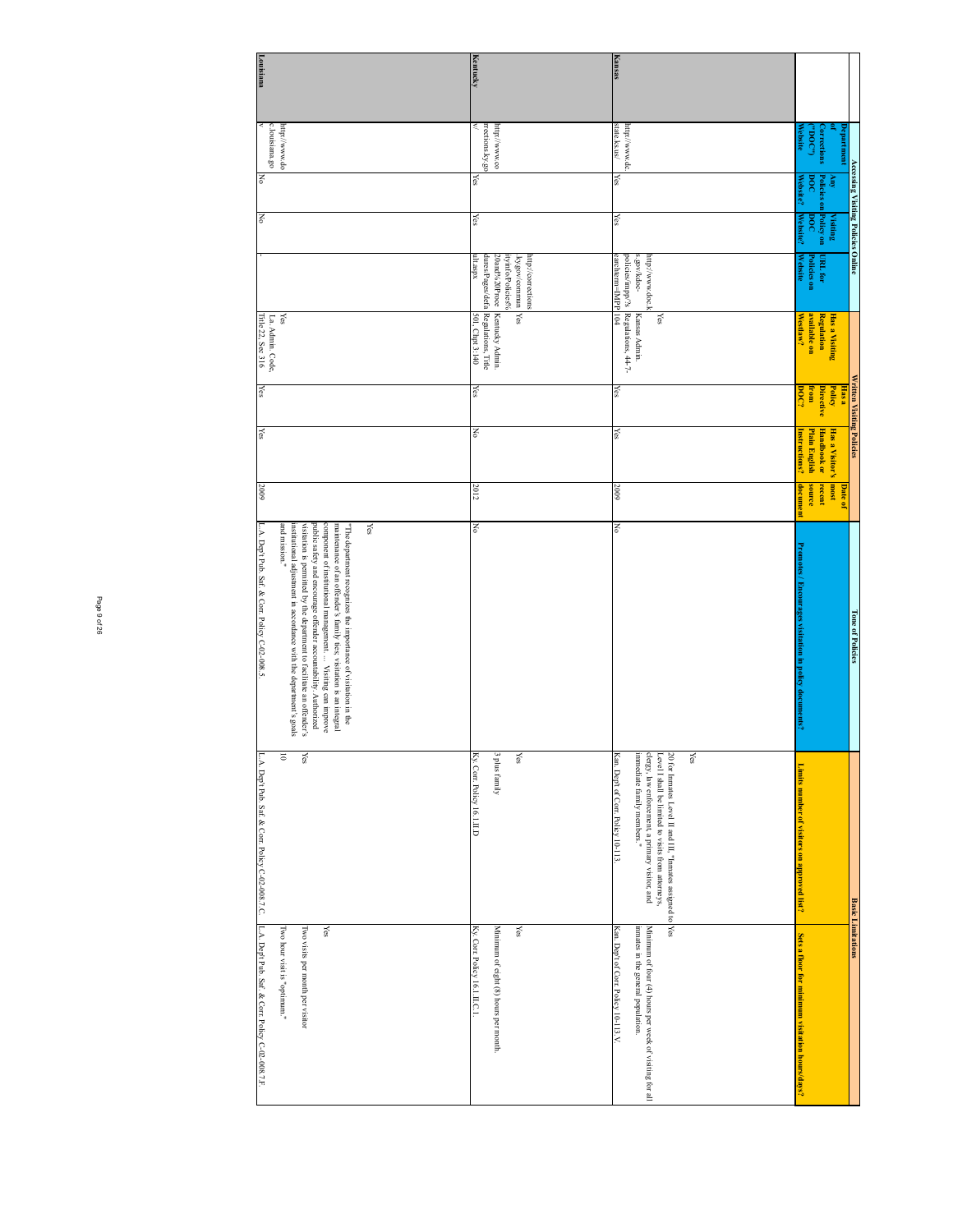|           |                                                                                                                                                                                                                                                                                                                                                                                  |                                                                                                                                               |                                                                                                             | Specific Procedures                                                                                                                                                                                                                                                                                                                                                                                       |                                                                | <b>Specific Rules</b>                                |                                                                                                                                                                                     |                                                                                                                                                                                                                            |
|-----------|----------------------------------------------------------------------------------------------------------------------------------------------------------------------------------------------------------------------------------------------------------------------------------------------------------------------------------------------------------------------------------|-----------------------------------------------------------------------------------------------------------------------------------------------|-------------------------------------------------------------------------------------------------------------|-----------------------------------------------------------------------------------------------------------------------------------------------------------------------------------------------------------------------------------------------------------------------------------------------------------------------------------------------------------------------------------------------------------|----------------------------------------------------------------|------------------------------------------------------|-------------------------------------------------------------------------------------------------------------------------------------------------------------------------------------|----------------------------------------------------------------------------------------------------------------------------------------------------------------------------------------------------------------------------|
|           | Contains provision for long-<br>distance visitors ("special<br><b>STOTES</b>                                                                                                                                                                                                                                                                                                     | overnight visiting (referred to as<br>family reunion / extended /<br>Special Visiting Provision<br>Contains provision for<br>iugal visiting)? | Contains provisions for<br>rideo visitation?                                                                | Contains provisions for grievance procedures for<br>when visitation is suspended?                                                                                                                                                                                                                                                                                                                         | Specifies search procedures for <b>v</b><br><b>Lers?</b>       | imits visitors based on security<br>classifications? | Has child-specific rules?                                                                                                                                                           | <b>Notes for reader</b>                                                                                                                                                                                                    |
|           | Yes                                                                                                                                                                                                                                                                                                                                                                              |                                                                                                                                               |                                                                                                             |                                                                                                                                                                                                                                                                                                                                                                                                           |                                                                |                                                      |                                                                                                                                                                                     |                                                                                                                                                                                                                            |
|           | correctional goals.<br>Kan. Dep't of Corr. Policy 10-<br>the best interest of the inmate's<br>3. When the special visit is in<br>verification and approval of<br>prior to background<br>cehabilitative needs or other<br>a distance of 150 miles (one<br>2. When the visitor has traveled<br>subsequent visits;<br>way) or more; or, (ACI 3-4442)<br>Requests for a single visit |                                                                                                                                               |                                                                                                             |                                                                                                                                                                                                                                                                                                                                                                                                           | Yes                                                            |                                                      |                                                                                                                                                                                     |                                                                                                                                                                                                                            |
| Kansas    | Yes<br>13. VIII.B.                                                                                                                                                                                                                                                                                                                                                               | No                                                                                                                                            | Š                                                                                                           | š                                                                                                                                                                                                                                                                                                                                                                                                         | Kan. Dep't of Corr. Policy 10-113.XI.                          | Š                                                    | Š                                                                                                                                                                                   |                                                                                                                                                                                                                            |
|           | of a business or property.<br>or visitor; or A visit for<br>is needed that substantially<br>Health problems of an inmate<br>visits for a particular inmate;<br>visitor travels; Frequency of<br>affects the assets or prospects<br>business purposes if a decision<br>Factors include: Distance the                                                                              |                                                                                                                                               |                                                                                                             |                                                                                                                                                                                                                                                                                                                                                                                                           |                                                                |                                                      | stepchild on lap. Ky. Corr. Policy<br>Ky. Corr. Policy 16.1.II.H.6.<br>control.<br>Visitors are responsible for<br>keeping children under their<br>Yes<br>Inmates may hold child or | a parent." Ky. Corr.<br>child to whom the<br>include "those who may<br>family" broadly, to<br>Defines "immediate<br>palce of parents" and "a<br>reared the inmate in<br>imnate, although not a<br>aatural parent, acted as |
| Kentucky  | Ky. Corr. Policy 16.1.II.C.3                                                                                                                                                                                                                                                                                                                                                     | δÄ                                                                                                                                            | š                                                                                                           | Nos                                                                                                                                                                                                                                                                                                                                                                                                       | Š                                                              | Š                                                    | 16.1.II.H.10                                                                                                                                                                        | Policy 16.1.I                                                                                                                                                                                                              |
|           |                                                                                                                                                                                                                                                                                                                                                                                  |                                                                                                                                               |                                                                                                             | notice.<br>sending a letter within 15 days of the date of the<br>may appeal the Warden's decision to the Secretary by<br>will be reviewed after a specified amount of time.<br>visiting lists, the reason why and that the removal<br>writing that he has been removed from all applicable<br>The Warden or designee shall notify the visitor in<br>The visitor shall also be notified in writing that he |                                                                |                                                      |                                                                                                                                                                                     |                                                                                                                                                                                                                            |
|           |                                                                                                                                                                                                                                                                                                                                                                                  |                                                                                                                                               | Σρ<br>Though Louisiana reported a                                                                           | or designee shall review the appeal and investigate,<br>visitor shall be notified of the time, date and location  Yes<br>as appropriate, within 30 days of notice. If<br>necessary, a hearing shall be scheduled and the<br>If the visitor exercises this appeal right, the Secretary                                                                                                                     |                                                                |                                                      | times. Adults are responsible for<br>parents or legal guardians at all<br>Minors must be accompanied by<br>Yes                                                                      |                                                                                                                                                                                                                            |
| Louisiana | Yes<br>Policy C-02-008.7.N<br>.A. Dep't Pub. Saf. & Corr.                                                                                                                                                                                                                                                                                                                        | Š                                                                                                                                             | included under special<br>in its directive explicitly, but is<br>visitation<br>program that does not appear | of the hearing.<br>L.A. Dep't Pub. Saf. & Corr. Policy C-02-008.12.1.(1 $\frac{1}{2}$ Dep't Pub. Saf. & Corr. Policy C-02-008                                                                                                                                                                                                                                                                             | See La. Admin Code. tit. 22, pt. I, § 303; L.A.<br>Attachment. | ζ                                                    | behavior of children<br>Policy C-02-008 Attachment<br>L.A. Dep't Pub. Saf. & Corr.                                                                                                  |                                                                                                                                                                                                                            |

Page 10 of 26 Page 10 of 26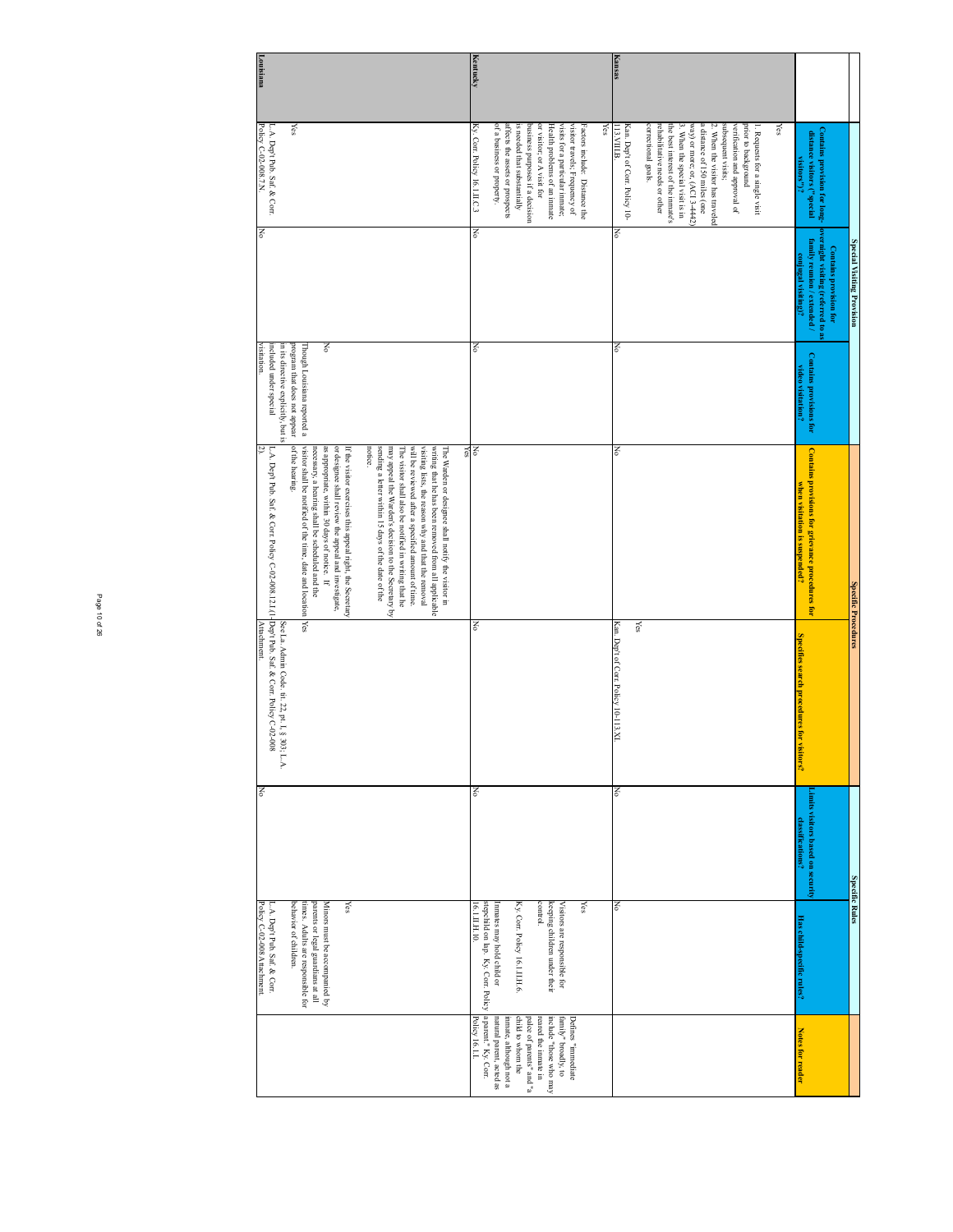|               |                                                                                        |               | Accessing Visiting Policies Online |                                                           |                                                      | Written Visiting        | Policies           |                | <b>Tone of Policies</b>                                                                             | <b>Basic Limitations</b>                       |                                                                                   |
|---------------|----------------------------------------------------------------------------------------|---------------|------------------------------------|-----------------------------------------------------------|------------------------------------------------------|-------------------------|--------------------|----------------|-----------------------------------------------------------------------------------------------------|------------------------------------------------|-----------------------------------------------------------------------------------|
|               | partment                                                                               |               |                                    |                                                           |                                                      | Has a                   |                    | <b>Jate of</b> |                                                                                                     |                                                |                                                                                   |
|               |                                                                                        | Áшу           | Visiting                           |                                                           | Has a Visiting                                       | Policy                  | Has a Visitor's    | 180CH          |                                                                                                     |                                                |                                                                                   |
|               | Corrections                                                                            | Policies on   | Policy on                          | URL for                                                   | <b>Regulation</b>                                    | <b>Directive</b>        | <b>Handbook or</b> | recent         |                                                                                                     |                                                |                                                                                   |
|               | (1,0.001)                                                                              | 500           | 500                                | <b>Policies on</b>                                        | available on                                         | from                    | Plain English      | source         |                                                                                                     |                                                |                                                                                   |
|               |                                                                                        |               |                                    |                                                           |                                                      |                         |                    |                |                                                                                                     |                                                |                                                                                   |
|               | lehsite                                                                                |               |                                    | Website                                                   | Westlaw?                                             | ă                       | ustructions?       | locum          | moments<br>konod un                                                                                 | Limits number of visitors on approved list?    | Sets a floor for minimum visitation hours/days?                                   |
|               |                                                                                        |               |                                    |                                                           |                                                      |                         |                    |                |                                                                                                     |                                                |                                                                                   |
|               |                                                                                        |               |                                    |                                                           |                                                      |                         |                    |                |                                                                                                     |                                                |                                                                                   |
|               |                                                                                        |               |                                    |                                                           |                                                      |                         |                    |                |                                                                                                     |                                                |                                                                                   |
|               |                                                                                        |               |                                    |                                                           |                                                      |                         |                    |                |                                                                                                     |                                                |                                                                                   |
|               |                                                                                        |               |                                    |                                                           |                                                      |                         |                    |                |                                                                                                     |                                                |                                                                                   |
|               |                                                                                        |               |                                    |                                                           |                                                      |                         |                    |                |                                                                                                     |                                                |                                                                                   |
|               |                                                                                        |               |                                    |                                                           |                                                      |                         |                    |                |                                                                                                     |                                                |                                                                                   |
|               |                                                                                        |               |                                    |                                                           |                                                      |                         |                    |                |                                                                                                     |                                                |                                                                                   |
|               |                                                                                        |               |                                    |                                                           |                                                      |                         |                    |                |                                                                                                     |                                                |                                                                                   |
|               |                                                                                        |               |                                    |                                                           |                                                      |                         |                    |                |                                                                                                     |                                                |                                                                                   |
|               |                                                                                        |               |                                    | http://www.state.                                         |                                                      |                         |                    |                |                                                                                                     |                                                |                                                                                   |
|               | http://www.sta                                                                         |               |                                    | me.us/correction                                          | οN                                                   |                         |                    |                |                                                                                                     |                                                |                                                                                   |
|               | te.me.us/corre                                                                         |               |                                    | s/PublicInterest/                                         | (But see, Code of                                    | $\overline{\text{Yes}}$ | Š                  |                |                                                                                                     |                                                | Š                                                                                 |
| Maine         | ctions/                                                                                | Yes           | Yes                                | policies.htm                                              | Maine Rules, 03)                                     |                         |                    | 2006           | š                                                                                                   | Š                                              |                                                                                   |
|               |                                                                                        |               |                                    | tate.md.us/comar<br>/SubtitleSearch.a<br>http://www.dsd.s |                                                      |                         |                    |                | Yes                                                                                                 |                                                |                                                                                   |
|               |                                                                                        |               |                                    | spx?search=12.0                                           |                                                      |                         |                    |                | friends, and community groups to<br>The Division of Correction (DOC) encourages visiting by family, | Yes                                            | $\chi_{\rm{es}}$                                                                  |
|               |                                                                                        |               |                                    | http://www.dpsc<br>$2.16.*$                               | Yes                                                  |                         |                    |                | maintain the morale of the inmate and to develop closer relationships                               | $\overline{5}$                                 |                                                                                   |
|               | processive dp                                                                          |               |                                    | s.state.md.us/loc                                         | Regulations. Title<br>Code of Md.                    |                         |                    |                | between the inmate and family<br>members or others in the community.                                | Md. Division of Corr. Inmate Handbook at IV. L | least two visits per week.<br>Friday, Saturday, Sunday, Monday visiting hours. At |
|               | scs.state.md.u                                                                         |               |                                    | 틸<br>ations/prisons.sh                                    | $\frac{1}{16}$ , Subtitle 2, Chpt<br>$\frac{16}{16}$ |                         |                    |                |                                                                                                     | (2007). See also Md. Div. of Corr. Policy      |                                                                                   |
| Maryland      |                                                                                        | Š             | Š                                  |                                                           |                                                      | Yes                     | Yes                | 2011           | Md. Div. of Corr. Policy 195.0001.01                                                                | 195.0001.05.M.1.                               | Md. Div. of Corr. Policy 195.0001.05.F, G.                                        |
|               | ss.gov/?page1<br>http://www.ma                                                         |               |                                    |                                                           |                                                      |                         |                    |                |                                                                                                     |                                                |                                                                                   |
|               |                                                                                        |               |                                    |                                                           |                                                      |                         |                    |                |                                                                                                     |                                                |                                                                                   |
|               | $\begin{array}{ll} \mathrm{Deopsagency} \\ \mathrm{landing}\& \mathrm{Id} \end{array}$ |               |                                    |                                                           |                                                      |                         |                    |                |                                                                                                     |                                                |                                                                                   |
|               | &L0=Home&                                                                              |               |                                    |                                                           |                                                      |                         |                    |                |                                                                                                     |                                                |                                                                                   |
|               | $L1 =$ Public+Sa                                                                       |               |                                    |                                                           |                                                      |                         |                    |                |                                                                                                     |                                                |                                                                                   |
|               | &L2=Massach<br>$fety+Agenices$                                                         |               |                                    |                                                           |                                                      |                         |                    |                |                                                                                                     |                                                | Yes                                                                               |
|               | usetts+Depart                                                                          |               |                                    | http://www.dpscs/Yes                                      |                                                      |                         |                    |                |                                                                                                     |                                                | 3 days per week (including a weekend day and a                                    |
|               | ment+of+Corr                                                                           |               |                                    | state.md.us/loca                                          | Code of Mass.                                        |                         |                    |                | Yes                                                                                                 |                                                | weekday evening)                                                                  |
|               | ection&sid=E                                                                           |               |                                    | tions/prisons sht Regulations, Title<br>ml                |                                                      |                         |                    |                |                                                                                                     |                                                |                                                                                   |
| Massachusetts | sqo                                                                                    | Yes           | $\frac{1}{2}$                      |                                                           |                                                      | Yes                     | Yes                | 2004           | Mass. Dep't of Corr. Family and Friends Handbook 18 (2001)                                          | ē                                              | 103 CMR 483.08(4)                                                                 |
|               |                                                                                        |               |                                    |                                                           |                                                      |                         |                    |                |                                                                                                     |                                                |                                                                                   |
|               |                                                                                        |               |                                    |                                                           |                                                      |                         |                    |                |                                                                                                     |                                                |                                                                                   |
|               |                                                                                        |               |                                    |                                                           |                                                      |                         |                    |                |                                                                                                     | Yes                                            |                                                                                   |
|               |                                                                                        |               |                                    | igan.gov/correcti<br>http://www.mich                      |                                                      |                         |                    |                |                                                                                                     |                                                |                                                                                   |
|               | http://www.mi<br>chigan.gov/cor                                                        |               |                                    | ons/0,1607,7-119                                          | Yes                                                  |                         |                    |                |                                                                                                     | 10 plus immediate family                       |                                                                                   |
| Michigan      | rections                                                                               | $\frac{1}{2}$ | Yes                                | .00.html<br>$1441 - 4369 -$                               | $\overline{1628}$<br>Mich. Admin. Code,              | $\sqrt{es}$             | Yes                | 2007           | ΙŠ                                                                                                  | Mich. Dept. of Corr. Policy 5.03.140.G         | ko                                                                                |
|               |                                                                                        |               |                                    |                                                           |                                                      |                         |                    |                |                                                                                                     |                                                |                                                                                   |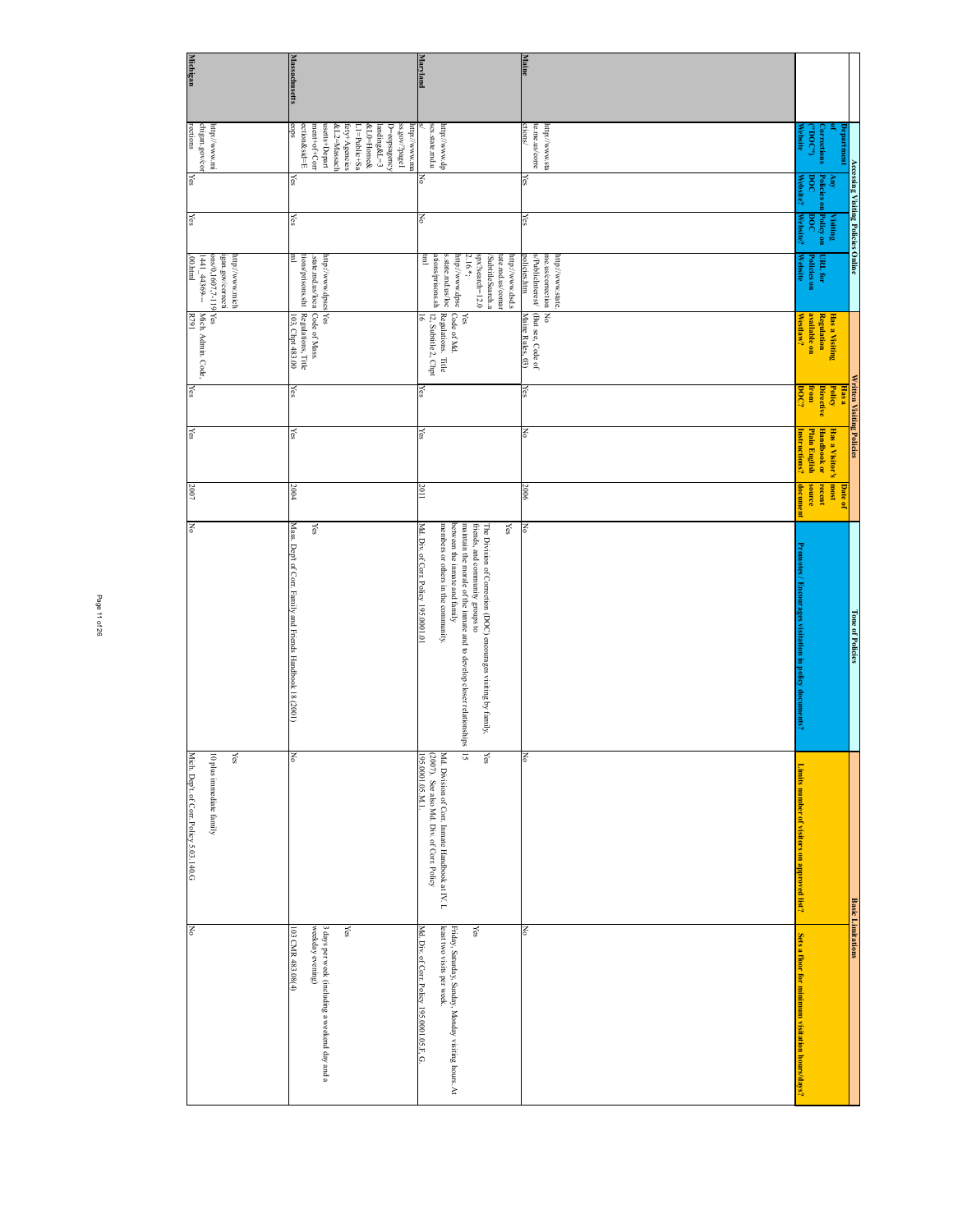|               |                                                                                                                                   | Special Visiting Provision                                                                                     |                                             | <b>Specific Procedures</b>                                                                                                                                                                                                                                                                                                                                                                                                                                                                                                                                                                                                                                                                                                                                                                                                                                                                                                                                                                                                                                                                    |                                                                                                                            |                                                      | <b>Specific Rules</b>                                                                                                                                                                                                            |                         |
|---------------|-----------------------------------------------------------------------------------------------------------------------------------|----------------------------------------------------------------------------------------------------------------|---------------------------------------------|-----------------------------------------------------------------------------------------------------------------------------------------------------------------------------------------------------------------------------------------------------------------------------------------------------------------------------------------------------------------------------------------------------------------------------------------------------------------------------------------------------------------------------------------------------------------------------------------------------------------------------------------------------------------------------------------------------------------------------------------------------------------------------------------------------------------------------------------------------------------------------------------------------------------------------------------------------------------------------------------------------------------------------------------------------------------------------------------------|----------------------------------------------------------------------------------------------------------------------------|------------------------------------------------------|----------------------------------------------------------------------------------------------------------------------------------------------------------------------------------------------------------------------------------|-------------------------|
|               | Contains provision for long-<br>distance visitors ("special<br>Elitors")?                                                         | overnight visiting (referred to as<br>family reunion / extended /<br>Contains provision for<br>ugal visiting)? | Contains provisions for<br>ideo visitation? | Contains provisions for grievance procedures for<br>when visitation is suspended?                                                                                                                                                                                                                                                                                                                                                                                                                                                                                                                                                                                                                                                                                                                                                                                                                                                                                                                                                                                                             | Specifies search procedures for <b>v</b><br>isrs?                                                                          | imits visitors based on security<br>classifications? | Has child-specific rules?                                                                                                                                                                                                        | <b>Notes for reader</b> |
|               | e.g., visit from out of state.<br>Yes<br>In extenuating circumstances,                                                            |                                                                                                                |                                             | Officer and only with the approval of the<br>A prisoner may use the grievance process to grieve a<br>suspension or restriction of visiting privileges,<br>contact visitation, would be sufficient to address the<br>suspension of the prisoner's visiting privileges shall<br>Commissioner of Corrections. The suspension may<br>last only as long as necessary to resolve the risk to<br>may be imposed only by the Chief Administrative<br>Any suspension of the prisoner's visiting privileges<br>Yes<br>notification<br>designee, within se ven (7) business days of written<br>by writing to the Chief Administrative Officer, or<br>denial, suspension or restriction of visiting privileges<br>restrict visiting privileges. A visitor may contest a<br>whether imposed on the prisoner or the visitor.<br>The prisoner shall be notified in writing of a<br>risk.<br>visiting privileges, such as a requirement of non-<br>not be imposed in any case in which a restriction of<br>safety, security, or orderly management. A<br>decision to terminate a visit or to deny, suspend or |                                                                                                                            |                                                      | prisoners<br>minors are permitted to visit<br>Yes<br>Each facility shall ensure that                                                                                                                                             |                         |
| Maine         | Me. Dep't of Corr. Policy<br>21.4.VLA.9.                                                                                          | δ                                                                                                              | Š                                           | Me. Dept of Corr. Policy 21.4.VI.G.                                                                                                                                                                                                                                                                                                                                                                                                                                                                                                                                                                                                                                                                                                                                                                                                                                                                                                                                                                                                                                                           | Κo                                                                                                                         | Š                                                    | 21.4.VLH.<br>Me. Dep't of Corr. Policy                                                                                                                                                                                           |                         |
| Maryland      | Md. Div. of Corr. Policy<br>greater than 200 miles, etc.<br>Where travel one way is<br>Yes<br>195.0001.05.T.                      | Κo                                                                                                             | š                                           | Md. Div. of Cort. Policy 195.0001.05.W, X<br>Yes                                                                                                                                                                                                                                                                                                                                                                                                                                                                                                                                                                                                                                                                                                                                                                                                                                                                                                                                                                                                                                              | K, Y<br>See also Md. Div. of Corr. Policy 195.0001.05.I, J<br>Code of Md. Reg. 12.02.16.06 Visitor Searches.<br><b>Yes</b> | Š                                                    | Md. Div. of Corr. Policy<br>facilites for children visitors.<br>If space is available may provide<br>$\chi_{\rm eS}$<br>195.0001.05.E.7                                                                                          |                         |
|               | Special accomodations, which<br>Yes<br>for visitors travelling long<br>vary by facility, are available<br>listances               | Σō                                                                                                             | š                                           | days<br>Visitor's may contest restrictions in a letter within 15<br>Yes<br>103 CMR 483.16(6)                                                                                                                                                                                                                                                                                                                                                                                                                                                                                                                                                                                                                                                                                                                                                                                                                                                                                                                                                                                                  | See 103 CMR 483.14<br>χes                                                                                                  | institution<br>Depends on the particular             | area.<br>each visiting room has a children's<br>items for children and infants, and<br>clothing exclusions and allowable<br>parents. There are specific<br>visiting minors unaccompanied by<br>Requires consent forms for<br>Yes |                         |
| Massachusetts |                                                                                                                                   |                                                                                                                |                                             |                                                                                                                                                                                                                                                                                                                                                                                                                                                                                                                                                                                                                                                                                                                                                                                                                                                                                                                                                                                                                                                                                               |                                                                                                                            |                                                      |                                                                                                                                                                                                                                  |                         |
|               | Yes<br>400 miles round trip.<br>visitors who have traveled over<br>overcrowding does not apply to<br>Termination of visits due to |                                                                                                                |                                             | Yes                                                                                                                                                                                                                                                                                                                                                                                                                                                                                                                                                                                                                                                                                                                                                                                                                                                                                                                                                                                                                                                                                           |                                                                                                                            |                                                      |                                                                                                                                                                                                                                  |                         |
| Michigan      | 5.03.140.HH<br>Mich. Dep't of Corr. Policy                                                                                        | Δp                                                                                                             | ļΣ                                          | provisions including L; LL; XX).<br>See Mich. Dep't. of Corr. Policy 5.03.140. (scattered                                                                                                                                                                                                                                                                                                                                                                                                                                                                                                                                                                                                                                                                                                                                                                                                                                                                                                                                                                                                     | ŠΡ                                                                                                                         | ΙŠ                                                   | ļξ                                                                                                                                                                                                                               |                         |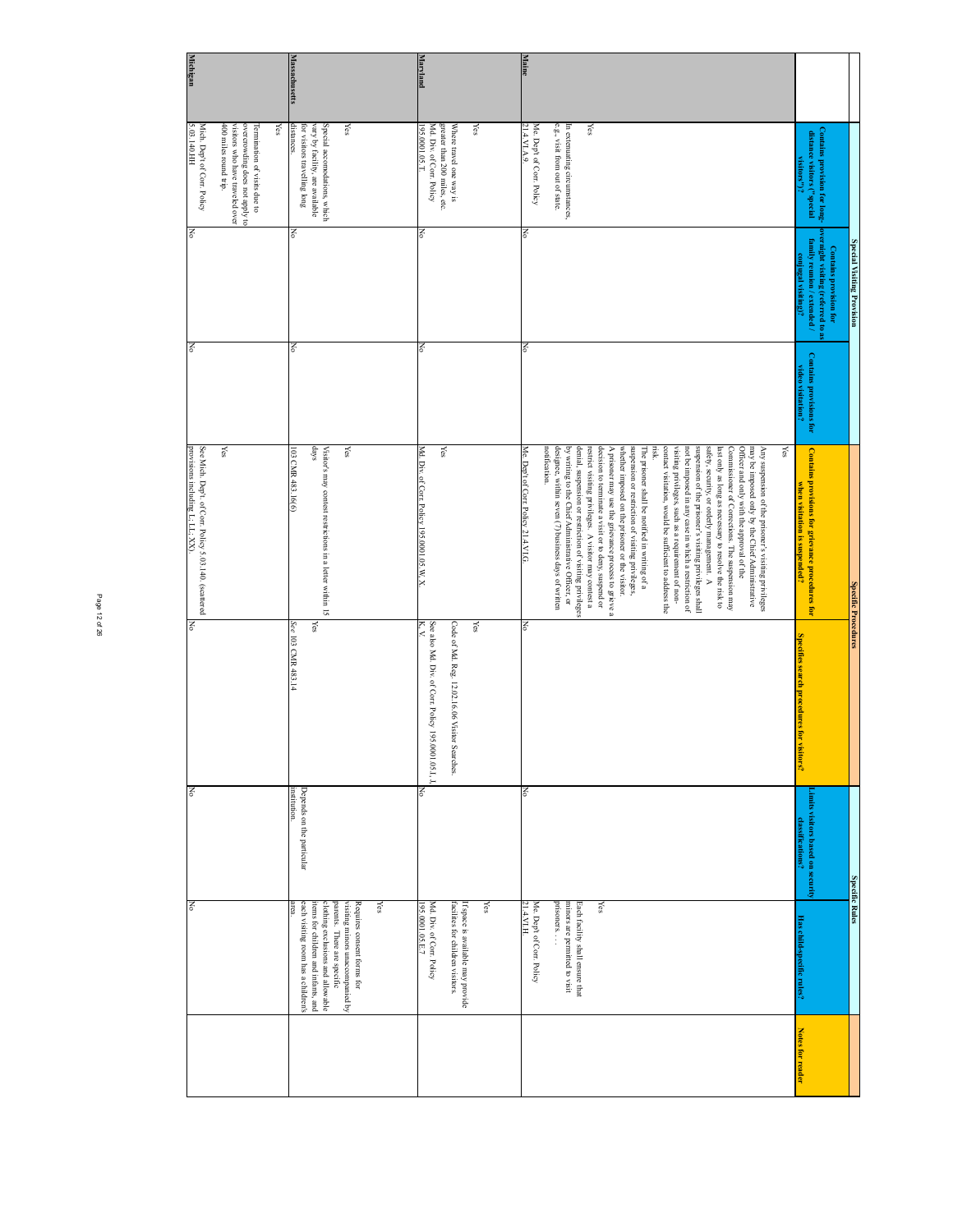|                 | Department<br>χmy                                                            | Accessing Visiting Policies Online<br>Visiting |                                                       | Has a Visiting                                  | <b>Written Visiting Policies</b><br><b>Policy</b><br><b>Hasa</b> | Has a Visitor's                                     | <b>hoom</b><br>Date of     | <b>Tone of Policies</b>                                                                                                                                    | <b>Basic Limitations</b>                                                                                                                |
|-----------------|------------------------------------------------------------------------------|------------------------------------------------|-------------------------------------------------------|-------------------------------------------------|------------------------------------------------------------------|-----------------------------------------------------|----------------------------|------------------------------------------------------------------------------------------------------------------------------------------------------------|-----------------------------------------------------------------------------------------------------------------------------------------|
|                 | moon)<br>orrections<br>ebsite)<br>Policies on<br>Website?<br>00 <sub>d</sub> | Policy on<br><b>Website?</b><br>500            | Website<br>Policies on<br>URL for                     | available on<br>Regulation<br>Westlaw?          | from<br>Directive<br>500                                         | <b>Handbook or</b><br>Plain English<br>nstructions? | source<br>recent<br>ocumen | Promotes / Encourages visitation in policy documents?                                                                                                      | Limits number of visitors on approved list?                                                                                             |
|                 | http://www.do<br>Yes                                                         |                                                | tate.mn.us/DOcp<br>olicy2/html/DP<br>http://www.doc.s | (see, e.g. Mim.<br>Rules 2945.2520)<br>Yes      | Yes                                                              |                                                     | 2010                       | carefully screened family and friends while incarcerated.<br>Yes<br>To provide the opportunity for offenders to receive visits from                        | Minn. Dept of Corr. Policy 302.100.B.1<br>24<br>Yes                                                                                     |
| Minnesota       | state.mn.us/                                                                 | $\frac{1}{2}$                                  | W Main.asp                                            |                                                 |                                                                  | $\frac{1}{2}$                                       |                            | Minn. Dep't of Corr. Policy 302.100                                                                                                                        |                                                                                                                                         |
|                 | doc.state.ms.u<br>urwww//:dnp<br>Š                                           | Yes                                            |                                                       | Š<br>જી<br>Admin. Code, Title<br>(But see Miss. | Yes                                                              | Yes                                                 | 2011                       | š                                                                                                                                                          | $Y$ es                                                                                                                                  |
| Mississippi     |                                                                              |                                                |                                                       |                                                 |                                                                  |                                                     |                            |                                                                                                                                                            | Miss. Dep't of Corr. Policy 31-03-01 at 417-26.<br>months. No cross listing of visitors.<br>10, not including children. Updated every 6 |
|                 |                                                                              |                                                |                                                       |                                                 |                                                                  |                                                     |                            |                                                                                                                                                            |                                                                                                                                         |
|                 |                                                                              |                                                |                                                       | š<br>But see, Missouri                          |                                                                  |                                                     |                            | Yes<br>community.<br>Strongly supports and encourages use of the visiting privilege to<br>assist the offender population in maintaining strong ties to the | visiting. Background check on all proposed visitors.<br>20. May change list twice per year. No cross<br>Yes                             |
| <b>Missouri</b> | $60\sqrt{ }$<br>http://doc.mo.<br>ΙŠ                                         | ΙŠ                                             |                                                       | Regulations, Title 14) Yes<br>Code of State     |                                                                  | Yes                                                 | 2010                       | Mo. Dep't of Corr. Policy IS13-3.1. I                                                                                                                      | Mo. Dept of Cor. Policy IS13-3.1.III.11,, L.1.                                                                                          |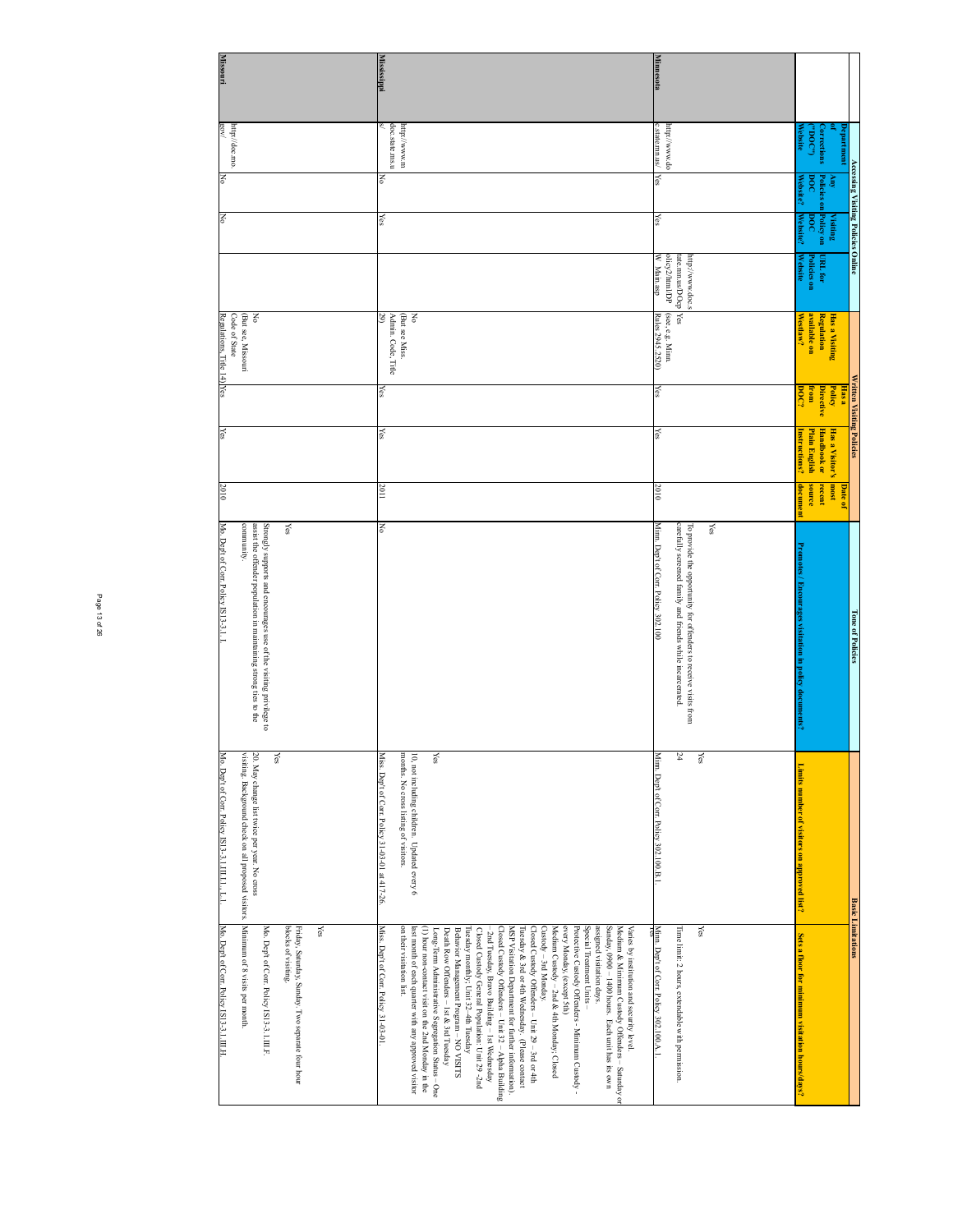|                 |                                                                                                                                                                                                             | Special Visiting Provision                                                                                                                                                                                                                                                                                                       |                                                                                                                                       | <b>Specific Procedures</b>                                                                                                                                                                                                                                           |                                                           | <b>Specific Rules</b>                                                                                                                                              |                                                                                                                                                                                                                                                                            |                                                                                                                                                                                                                                    |
|-----------------|-------------------------------------------------------------------------------------------------------------------------------------------------------------------------------------------------------------|----------------------------------------------------------------------------------------------------------------------------------------------------------------------------------------------------------------------------------------------------------------------------------------------------------------------------------|---------------------------------------------------------------------------------------------------------------------------------------|----------------------------------------------------------------------------------------------------------------------------------------------------------------------------------------------------------------------------------------------------------------------|-----------------------------------------------------------|--------------------------------------------------------------------------------------------------------------------------------------------------------------------|----------------------------------------------------------------------------------------------------------------------------------------------------------------------------------------------------------------------------------------------------------------------------|------------------------------------------------------------------------------------------------------------------------------------------------------------------------------------------------------------------------------------|
|                 | Contains provision for long-<br>distance visitors ("special<br>sitors")?                                                                                                                                    | overnight visiting (referred to as<br>family reunion / extended /<br><b>Contains provision for</b><br>conjugal visiting)?                                                                                                                                                                                                        | Contains provisions for<br>video visitation?                                                                                          | Contains provisions for grievance procedures for<br>when visitation is suspended?                                                                                                                                                                                    | Specifies search procedures for <b>v</b><br><b>iers?</b>  | imits visitors based on security<br>classifications?                                                                                                               | Has child-specific rules?                                                                                                                                                                                                                                                  | <b>Notes for reader</b>                                                                                                                                                                                                            |
| Minnesota       | visiting time when there are<br>May request an extension of<br>Minn. Dep't of Corr. Policy<br>visitor has driven more than<br>100 miles to visit.<br>special circumstances or the<br>Yes<br>302.100.A.1; G. | š                                                                                                                                                                                                                                                                                                                                | Yes<br>Minn. Dep't of Corr. Policy<br>302.100OPH.                                                                                     | decision within 5 days from the receipt of the appeal.<br>writing within 15 days of an official written decision<br>Yes<br>Minn. Dep't of Corr. Policy 302.100.F<br>to the warden or designee, who will render a<br>Denial of visiting privileges may be appealed in | Yes<br>Minn. Dep't of Corr. Policy 302.100.D.             | Minn. Dep't of Corr. Policy<br>throm<br>throm<br>302.100.A.1<br>χes<br>Levels 2 and 1: 36 hours per<br>Level 3: 24 hours per month<br>Levels 5 and 4: 16 hours per | Minn. Dep't of Corr. Policy<br>in the past.<br>inmates who have abused children<br>restrictions on visitation within<br>authorize. There are additional<br>guardian or another adult they<br>accompanied by a parent or<br>Minors can visit only if<br>Yes<br>302.100.B.2. |                                                                                                                                                                                                                                    |
|                 |                                                                                                                                                                                                             | Yes                                                                                                                                                                                                                                                                                                                              |                                                                                                                                       |                                                                                                                                                                                                                                                                      |                                                           |                                                                                                                                                                    |                                                                                                                                                                                                                                                                            |                                                                                                                                                                                                                                    |
| Mississippi     | Miss. Dep't of Corr. Policy 31-<br><u>03-01 at 506</u> .<br>Yes<br>members not on approved list<br>Death bed visits and family                                                                              | 01 at 99-100, 634-82, 745-47, 773-<br>85.<br>months. Spouses of inmates with<br>STD's may be prohibited.<br>Miss. Dep't of Corr. Policy 31-03-<br>Maximum of 5 nights every three<br>married to other imnates after<br>visit, but not available for inmates<br>Conjugal visit/extended family<br>1999. Ten dollar per night fee. | Š                                                                                                                                     | š                                                                                                                                                                                                                                                                    | Miss. Dep't of Corr. Policy 31-03-01 at<br>Yes<br>93-220. | 03-01 at 453-505.<br>See Miss. Dep't of Corr. Policy 31.<br>Yes                                                                                                    | Miss. Dept of Corr. Policy 31-03-<br> 01 at 261-263, 288.<br>allowed.<br>Diaper bags allowed. Toys not<br>Yes                                                                                                                                                              | immediate family<br>Policy 31-03-01 at 597-<br>598.<br>Miss. Dep't of Con.<br>(January and July).<br>to visit each other two<br>Offenders who have<br>incarcerated at the same<br>facility will be allowed<br>$(2)$ times per year |
|                 | for good behavior.<br>Xes<br>Food visits" as an incentive                                                                                                                                                   |                                                                                                                                                                                                                                                                                                                                  |                                                                                                                                       | Yes                                                                                                                                                                                                                                                                  |                                                           |                                                                                                                                                                    | provided.<br>Yes<br>Play areas for children will be                                                                                                                                                                                                                        |                                                                                                                                                                                                                                    |
|                 | 3.1.III.K.3.<br>Mo. Dep't of Corr. Policy IS13-                                                                                                                                                             |                                                                                                                                                                                                                                                                                                                                  | Ko                                                                                                                                    | suspension of visiting privileges to the appropriate<br>A visitor may appeal visiting restrictions or<br>deputy division director in Central Office. May also                                                                                                        |                                                           |                                                                                                                                                                    | Children's birthday celebrations<br>3.1.III.D.3.<br>Mo. Dep't of Corr. Policy IS13-                                                                                                                                                                                        |                                                                                                                                                                                                                                    |
| <b>Missouri</b> | Mo. Dep't of Corr. Policy IS13-<br>3.1.III.S.<br>travel; terminal illnes; etc.)<br>(military leave; long distance<br>Various kinds of special visits                                                        | No                                                                                                                                                                                                                                                                                                                               | 3, May 15, 2011<br>Conferencing, Vernont<br>Doyle, et al., Prison Video<br>But does exist. See Patrick<br>egislative Research Service | Mo. Dep't of Corr. Policy IS13-3.1. III.R (termination<br>of visiting privileges - visitor).<br>Mo. Dep't of Corr. Policy IS13-3.1. III.L.11. See also "Trace technology searches."<br>reapply after one year.                                                       | Mo. Dept of Corr. Policy IS13-3.1. III.N<br>χes           | ŠΛ                                                                                                                                                                 | ىي<br>Mo. Dep't of Corr. Policy IS13-<br>birthday (12 and under).<br>within one month of actual<br>$3.1\,\mathrm{I}\,\mathrm{L}\,\mathrm{K}\,4.$                                                                                                                           |                                                                                                                                                                                                                                    |
|                 |                                                                                                                                                                                                             |                                                                                                                                                                                                                                                                                                                                  |                                                                                                                                       |                                                                                                                                                                                                                                                                      |                                                           |                                                                                                                                                                    |                                                                                                                                                                                                                                                                            |                                                                                                                                                                                                                                    |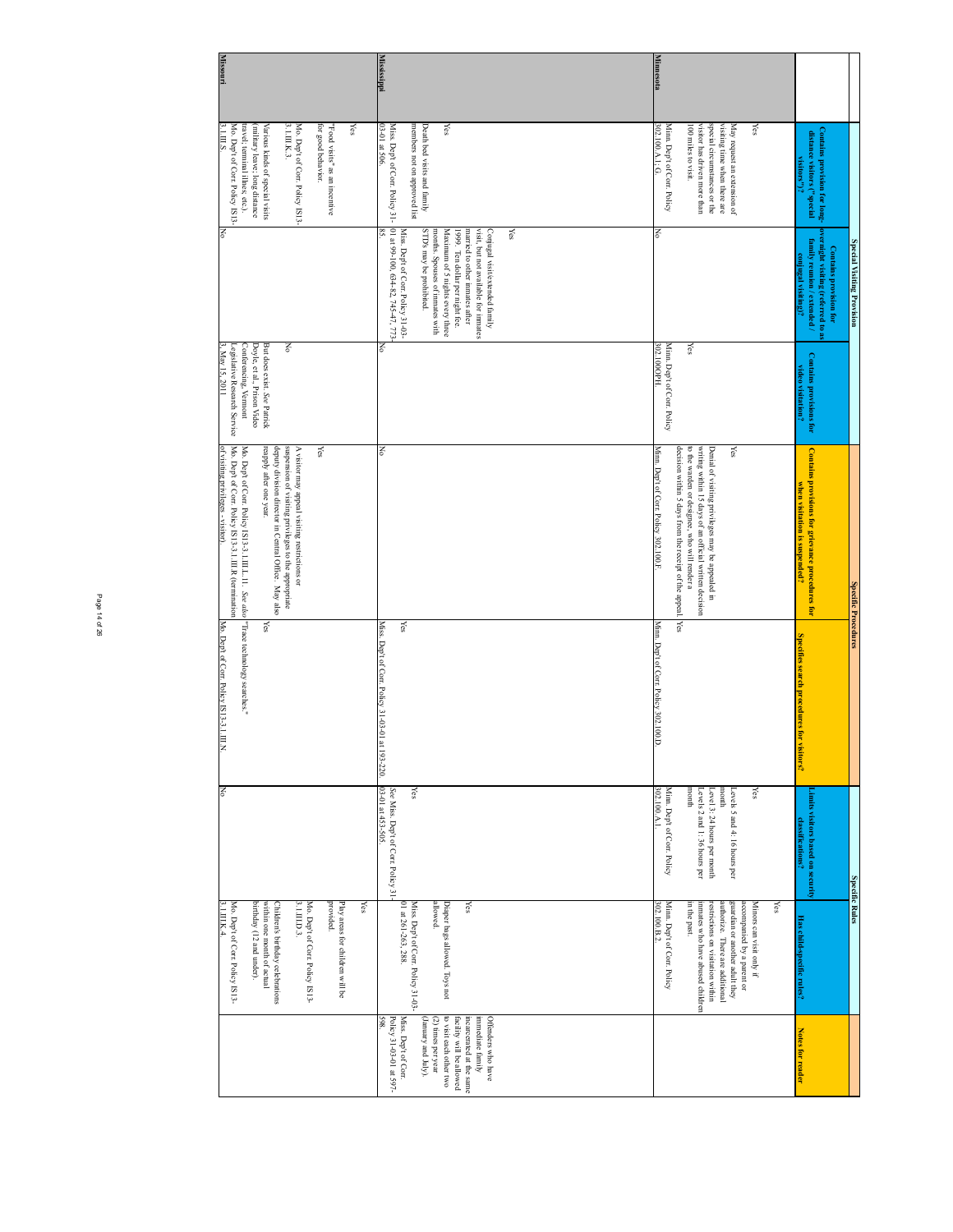|                 |                                                         | Accessing Visiting Policies Online |                      |                                                                                 |                                                                 | Written Visiting Policies |                               |                                | <b>Tone of Policies</b>                                                                                                                                                                                                                                          | <b>Basic Limitations</b>                                          |                                                                        |
|-----------------|---------------------------------------------------------|------------------------------------|----------------------|---------------------------------------------------------------------------------|-----------------------------------------------------------------|---------------------------|-------------------------------|--------------------------------|------------------------------------------------------------------------------------------------------------------------------------------------------------------------------------------------------------------------------------------------------------------|-------------------------------------------------------------------|------------------------------------------------------------------------|
|                 | <b>Department</b>                                       | λων                                | Visiting             |                                                                                 | Has a Visiting                                                  | Policy<br><b>HaS a</b>    | Has a Visitor's               | <b>18000</b><br><b>Date of</b> |                                                                                                                                                                                                                                                                  |                                                                   |                                                                        |
|                 | <b>Corrections</b>                                      | Policies on                        | Policy on            | URL for                                                                         | <b>Regulation</b>                                               | Directive                 | <b>Handbook or</b>            | recent                         |                                                                                                                                                                                                                                                                  |                                                                   |                                                                        |
|                 | <b><i>Nebsite</i></b><br>moc")                          | Website?<br>boc                    | Website?<br>boc      | <b>Website</b><br>Policies on                                                   | Westlaw?<br>available on                                        | poc<br>from               | Plain English<br>nstructions? | document<br>source             | Promotes / Encourages visitation in policy documents?                                                                                                                                                                                                            | <b>Limits number of visitors on approved list?</b>                | Sets a floor for minimum visitation hours/days?                        |
|                 |                                                         |                                    |                      |                                                                                 |                                                                 |                           |                               |                                |                                                                                                                                                                                                                                                                  |                                                                   |                                                                        |
| Montana         | нир://www.cor<br>.mt.gov/defaul<br>xdour:<br><b>Yes</b> |                                    | Yes                  | s/Policy/default.<br>mt.gov/Resource Rules of Mont.,<br>mepx<br>http://www.cor. | 20.9.622 (for<br>(But see, Admin.<br>δ<br>juvenile facilities)) | $\overline{\text{Yes}}$   | Yes                           | 2011                           | Mont. Dep't of Con. Policy 3.3.8.1.<br>stability of offenders while incarcerated and upon release.<br>Yes<br>Encourages family ties and supportive relationships important to the                                                                                | ξ<br>Š                                                            |                                                                        |
|                 |                                                         |                                    |                      |                                                                                 |                                                                 |                           |                               |                                |                                                                                                                                                                                                                                                                  |                                                                   |                                                                        |
| <b>Nebraska</b> | aska.gov/<br>rrections.nebr<br>http://www.co<br>Yes     |                                    | Yes                  | ctions.nebraska.g Yes<br>honevisit.html<br>http://www.corre                     | ov/policiesmailp Neb. Admin. Code.<br>Title 68, Chpt 4          | Yes                       | ko                            | 2010                           | ko                                                                                                                                                                                                                                                               | $\overline{\mathbb{R}}$<br>Š                                      |                                                                        |
|                 | http://www.do<br>Yes                                    |                                    | Yes                  | v.gov/ar/index.p<br>http://www.doc.n (But see, Nev.                             | Admin. Code, Ch.<br>211 on jails)<br>δ                          | Yes                       | š                             | 2011                           | ŠΚ                                                                                                                                                                                                                                                               | $\overline{\mathbf{z}}$<br>No                                     |                                                                        |
| <b>Nevada</b>   | c.nv.gov/                                               |                                    |                      | 0=mumicqi                                                                       |                                                                 |                           |                               |                                |                                                                                                                                                                                                                                                                  | But see Nev. Dept of Corr. Admin. Reg. 719.7.                     |                                                                        |
|                 |                                                         |                                    |                      |                                                                                 |                                                                 |                           |                               |                                |                                                                                                                                                                                                                                                                  | Yes                                                               |                                                                        |
|                 |                                                         |                                    |                      |                                                                                 |                                                                 |                           |                               |                                | Yes                                                                                                                                                                                                                                                              | 20 plus family.                                                   |                                                                        |
|                 |                                                         |                                    |                      |                                                                                 |                                                                 |                           |                               |                                | To foster relationships with family and community volunteers that                                                                                                                                                                                                | N.H. Code Admin. R. Corr. 305.02(i).                              |                                                                        |
|                 |                                                         |                                    |                      | http://www.hh.g                                                                 | Υës                                                             |                           |                               |                                | will improve the opportunities for inmates to successfully reintegrate<br>into the community.                                                                                                                                                                    | family.<br>No visitor can visit more than one inmate unless<br>Νo |                                                                        |
| New Hampshire   | .gov/nhdoc/<br>prospective and<br>Yes                   |                                    | $\frac{1}{\sqrt{2}}$ | ents/7-09.pdf                                                                   | ov/nhdoc/docum N.H. Code Admin. R<br>Cor 305                    | Yes                       | ļζ                            | 2009                           | N.H. Dep't of Corr. Policy 7.09.I.<br>Yes                                                                                                                                                                                                                        | N.H. Dep't of Corr. Policy 7.09.IVI.10                            | each unit listed)<br>But see N.H. Dept of Corr. Policy 7.09. (Hours of |
|                 |                                                         |                                    |                      |                                                                                 |                                                                 |                           |                               |                                | 'It is the mission of the Department of Corrections' inmate visit                                                                                                                                                                                                |                                                                   |                                                                        |
|                 | te.nj.us/correct<br>http://www.sta                      |                                    |                      | ie.com/newjerse<br>y/lpext.dll?f=tem<br>http://www.mich                         | Υës                                                             |                           |                               |                                | programs to encourage inmates to maintain the closest ties possible<br>may have a constructive influence on the inmate."<br>with family, friends and other members of the community, including clegy, and any other persons as determined by the Department, who |                                                                   |                                                                        |
| New Jersey      | ex.shtml<br>ions/pages/ind<br>Š                         |                                    | Š                    | h.htm&cp=<br>plates&fn=main-N.J. Admin. Code                                    | 10A, Chpt 18                                                    | Yes                       | ζ                             |                                | N.J. Dep't of Corr. Policy IMM.007.000.                                                                                                                                                                                                                          | No<br>$_{\rm No}$                                                 |                                                                        |
|                 |                                                         |                                    |                      |                                                                                 |                                                                 |                           |                               |                                |                                                                                                                                                                                                                                                                  |                                                                   |                                                                        |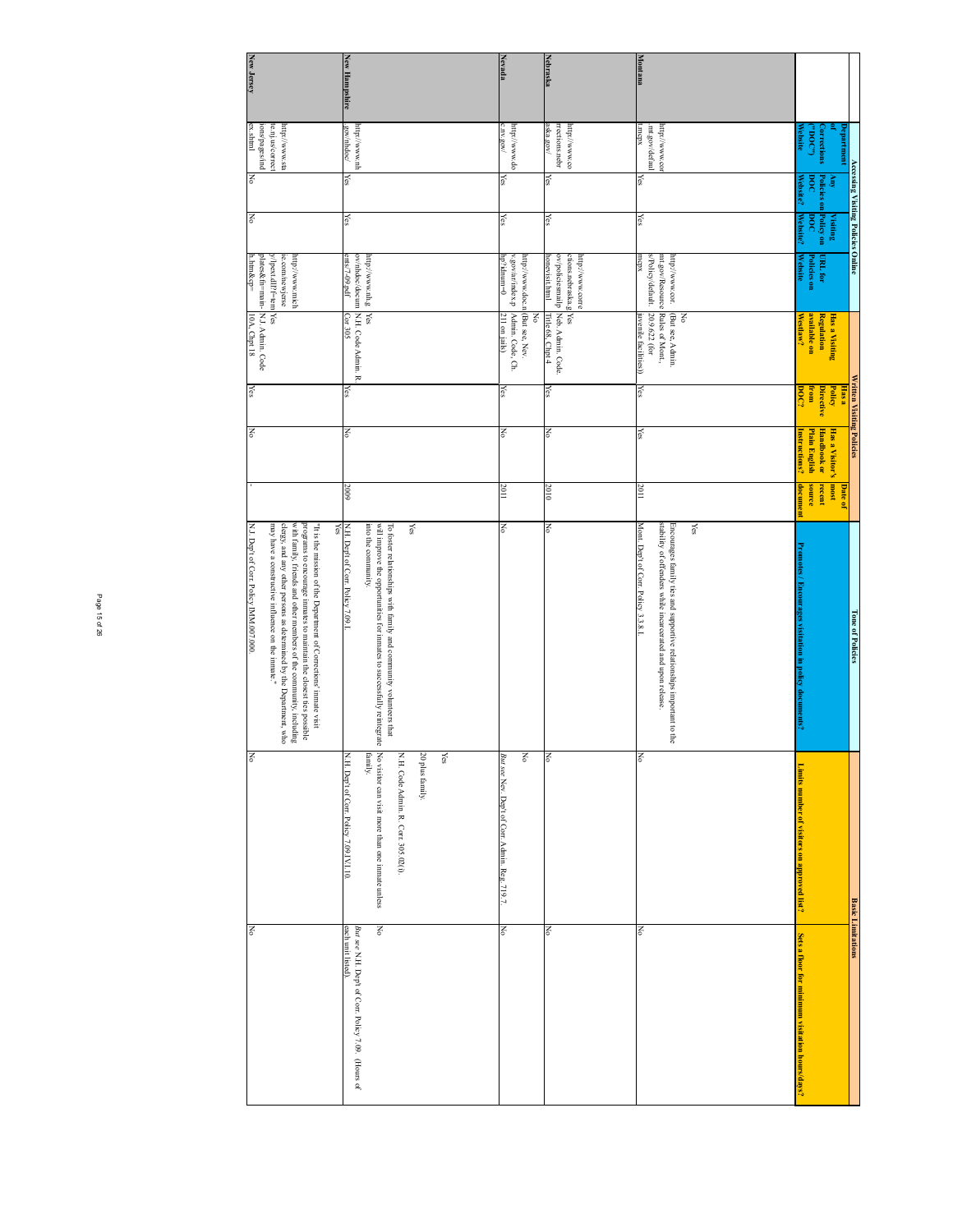Page 16 of 26 Page 16 of 26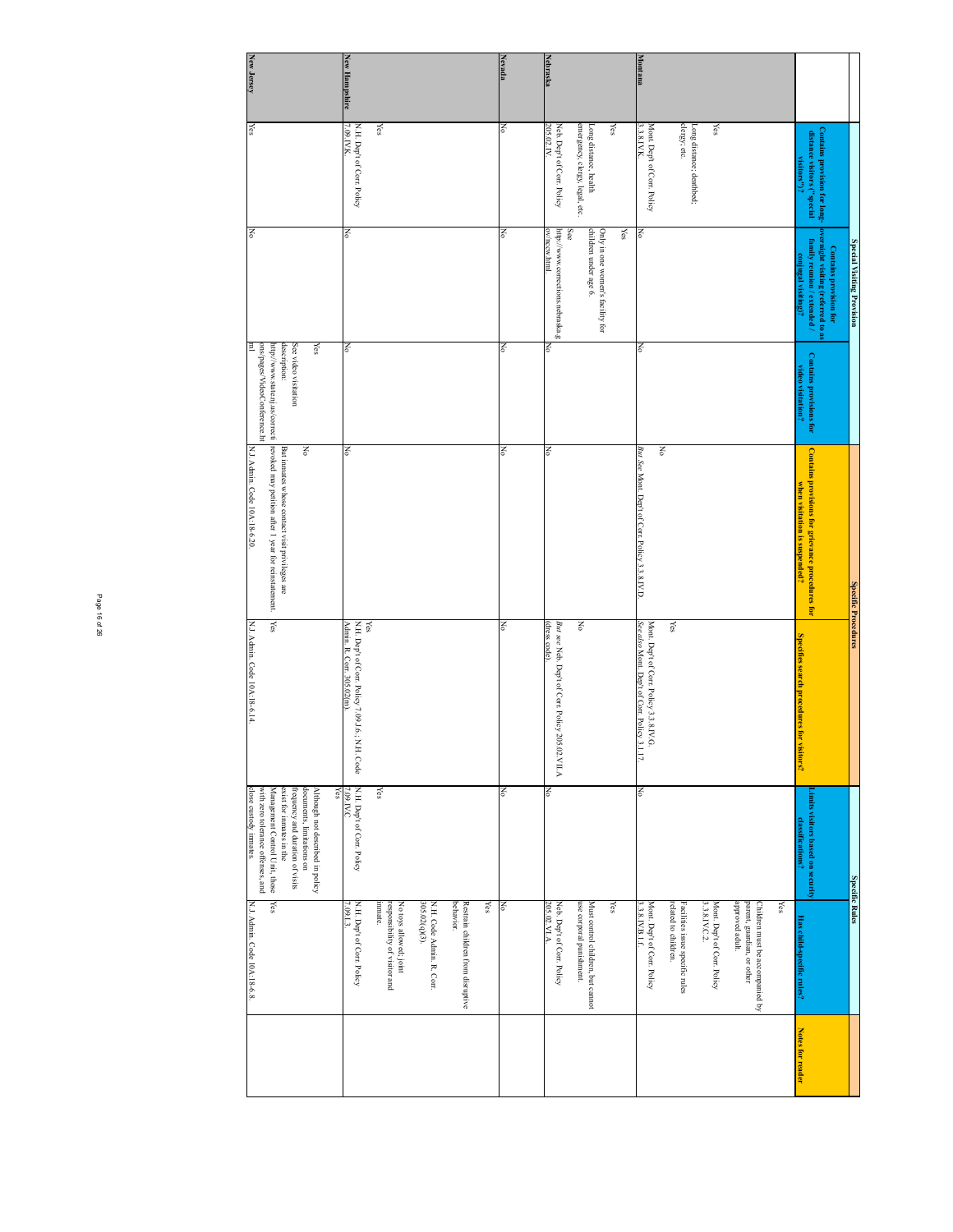|                       |                                   |                                     | Accessing Visiting Policies Online |                                         |                                                                                     | Written Visiting    | Policies                             |                        | <b>Lone of Policies</b>                                                                                                                        |                                                                                                   | <b>Basic Limitations</b>                                                                                         |
|-----------------------|-----------------------------------|-------------------------------------|------------------------------------|-----------------------------------------|-------------------------------------------------------------------------------------|---------------------|--------------------------------------|------------------------|------------------------------------------------------------------------------------------------------------------------------------------------|---------------------------------------------------------------------------------------------------|------------------------------------------------------------------------------------------------------------------|
|                       | <b>Pepartment</b>                 |                                     | Visiting                           |                                         | Has a Visiting                                                                      | Policy<br>Has a     | Has a Visitor's                      | 180CH<br>Date of       |                                                                                                                                                |                                                                                                   |                                                                                                                  |
|                       | <b>Corrections</b>                | Policies on<br>50 <sub>q</sub><br>Ę | Policy on<br>$\frac{5}{2}$         | URL for                                 | <b>Regulation</b><br>available on                                                   | <b>Directive</b>    | <b>Handbook or</b>                   | recent                 |                                                                                                                                                |                                                                                                   |                                                                                                                  |
|                       | $(nOOO_{\text{th}})$<br>/ebsite   |                                     |                                    | Website<br>Policies on                  |                                                                                     | from<br>ğ           | Plain English<br><b>istructions?</b> | source                 | E                                                                                                                                              | Limits number of visitors on approved list?                                                       | floor for minimum visitation hours/days?                                                                         |
|                       |                                   |                                     |                                    |                                         |                                                                                     |                     |                                      |                        |                                                                                                                                                |                                                                                                   |                                                                                                                  |
|                       |                                   |                                     |                                    |                                         |                                                                                     |                     |                                      |                        |                                                                                                                                                |                                                                                                   |                                                                                                                  |
|                       |                                   |                                     |                                    |                                         |                                                                                     |                     |                                      |                        |                                                                                                                                                |                                                                                                   |                                                                                                                  |
|                       |                                   |                                     |                                    |                                         |                                                                                     |                     |                                      |                        |                                                                                                                                                |                                                                                                   | Yes                                                                                                              |
|                       |                                   |                                     |                                    |                                         |                                                                                     |                     |                                      |                        |                                                                                                                                                |                                                                                                   | Hours from 830-3 at least on weekends                                                                            |
|                       |                                   |                                     |                                    |                                         |                                                                                     |                     |                                      |                        |                                                                                                                                                |                                                                                                   | New Mexicans, N.M. Dep't of Corr. at 18 (no date).<br>Guide for Families and Friends of Justice Involved         |
|                       |                                   |                                     |                                    | http://www.corre                        |                                                                                     |                     |                                      |                        | Yes                                                                                                                                            |                                                                                                   | The number of visitors an inmate may receive and the                                                             |
|                       |                                   |                                     |                                    | ctions.state.mn.u<br>s/policies/current |                                                                                     |                     |                                      |                        | Shall provide a visiting program designed to enhance the inmates'<br>opportunities to establish or maintain family and personal                | Yes                                                                                               | length of visits may be limited only by the institution's                                                        |
|                       | rrections.state.<br>http://www.co |                                     |                                    | 100200English.p<br>Ģ                    |                                                                                     |                     |                                      |                        | relationships.                                                                                                                                 | Ω,                                                                                                | schedule, space, and personnel constraints, or when<br>there are substantial reasons to justify such limitations |
| New Mexico            | $/$ sn. mm                        | Yes                                 | Υë                                 | ≒                                       | k                                                                                   | ks                  | l≋                                   | 2010                   | Yes<br>N.M Dep't of Corr. Policy CD-100200 at Policy B.                                                                                        | N.M Dept of Corr. Policy CD-100200 at Policy C.1. N.M Dept of Corr. Policy CD-100200 at Policy I. |                                                                                                                  |
|                       |                                   |                                     |                                    |                                         |                                                                                     |                     |                                      |                        |                                                                                                                                                |                                                                                                   |                                                                                                                  |
|                       |                                   |                                     |                                    |                                         | Yes                                                                                 |                     |                                      |                        | To provide inmates with an opportunity to maintain relationships with<br>friends and relatives in order to promote better community adjustment |                                                                                                   | $\chi_{\rm{es}}$                                                                                                 |
|                       | www.docs.stat                     |                                     |                                    | state.ny.us/Rules<br>http://www.docs.   | N.Y. Code of Rules                                                                  |                     |                                      |                        | upon release.                                                                                                                                  |                                                                                                   | Varies by security classification.                                                                               |
| New York              | e.ny.us/                          | ko                                  | Yes                                | Regs/index.html                         | $\frac{1}{1}$ and Regulations,                                                      | ks                  | Ιš                                   | $\overline{1661}$      | N.Y. Comp. Codes R. & Regs. 7, § 200.1                                                                                                         | Κ                                                                                                 | $\chi_{\rm{eS}}$<br>N.Y. Dept of Corr. Policy 4403.III                                                           |
|                       |                                   |                                     |                                    |                                         |                                                                                     |                     |                                      |                        |                                                                                                                                                | Yes                                                                                               |                                                                                                                  |
|                       |                                   |                                     |                                    |                                         | No<br>http://www.doc.s  N.C. Admin. Code<br> tate.nc.us/public  Title 15, Sec .0200 | Yes                 |                                      | 2006                   |                                                                                                                                                | 18. Can only make changes every 6 months.                                                         | legal/clergy visits)<br>No more than 1 visit per week of up to two hours (plus                                   |
| <b>North Carolina</b> | www.doc.state<br>.nc.us/          | Yes                                 | Yes                                | ations/                                 | <b>REPEALED</b>                                                                     | pougisum)<br>mles') | Yes                                  | (2010 for<br>handbook) | Š                                                                                                                                              | N.C. Dep't of Corr. Policy 956 at 1                                                               | N.C. Dep't of Corr. Policy 956 at 2                                                                              |
|                       |                                   |                                     |                                    |                                         |                                                                                     |                     |                                      |                        |                                                                                                                                                |                                                                                                   | $\chi_{\rm{es}}$                                                                                                 |
|                       |                                   |                                     |                                    |                                         |                                                                                     |                     |                                      |                        |                                                                                                                                                |                                                                                                   | Three days per week for two hours per day.                                                                       |
|                       |                                   |                                     |                                    |                                         |                                                                                     |                     |                                      |                        |                                                                                                                                                |                                                                                                   | N.D. Dept of Corr. Policy 6G-4.3.A.3.                                                                            |
|                       |                                   |                                     |                                    |                                         | δ<br>(But see, North                                                                |                     |                                      |                        |                                                                                                                                                | Σρ                                                                                                | Up to a total of 20 hours per month.                                                                             |
| <b>North Dakota</b>   | www.nd.gov/d                      | Š                                   | ko                                 | Š                                       | Dakota Admin.<br>Code, Title 94)                                                    | Yes                 | ko                                   | 2010                   | Κo                                                                                                                                             | But see N.D. Dep't of Corr. Policy 6G-4.3.B.                                                      | N.D. Dept of Corr. Policy 6G-4.3.C.2.                                                                            |
|                       |                                   |                                     |                                    |                                         |                                                                                     |                     |                                      |                        |                                                                                                                                                |                                                                                                   |                                                                                                                  |
|                       |                                   |                                     |                                    |                                         |                                                                                     |                     |                                      |                        |                                                                                                                                                |                                                                                                   |                                                                                                                  |
|                       |                                   |                                     |                                    |                                         |                                                                                     |                     |                                      |                        | Yes                                                                                                                                            |                                                                                                   |                                                                                                                  |
|                       |                                   |                                     |                                    |                                         | χes                                                                                 |                     |                                      |                        | The visiting program is designed to enhance contact with family and other support persons that will enable the offenders to successfully re-   | Yes                                                                                               | Š                                                                                                                |
|                       | www.drc.ohio.                     |                                     |                                    |                                         | Admin. Code 5120-9<br>(Baldwin's) Ohio                                              |                     |                                      |                        | enter society at the conclusion of their incarceration.                                                                                        | $\overline{\circ}$                                                                                | Discretion of each warden.                                                                                       |
| Ohio                  | $\frac{1}{2}$                     | Yes                                 | Yes                                | Κo                                      | 디                                                                                   | Yes                 | ξ                                    | 2009                   | Ohio Dep't of Corr. Policy 76-VIS-01.II.                                                                                                       | Ohio Dep't of Corr. Policy 76-VIS-01. VLC.1.                                                      | Ohio Admin. Code 5120-9-15(I)                                                                                    |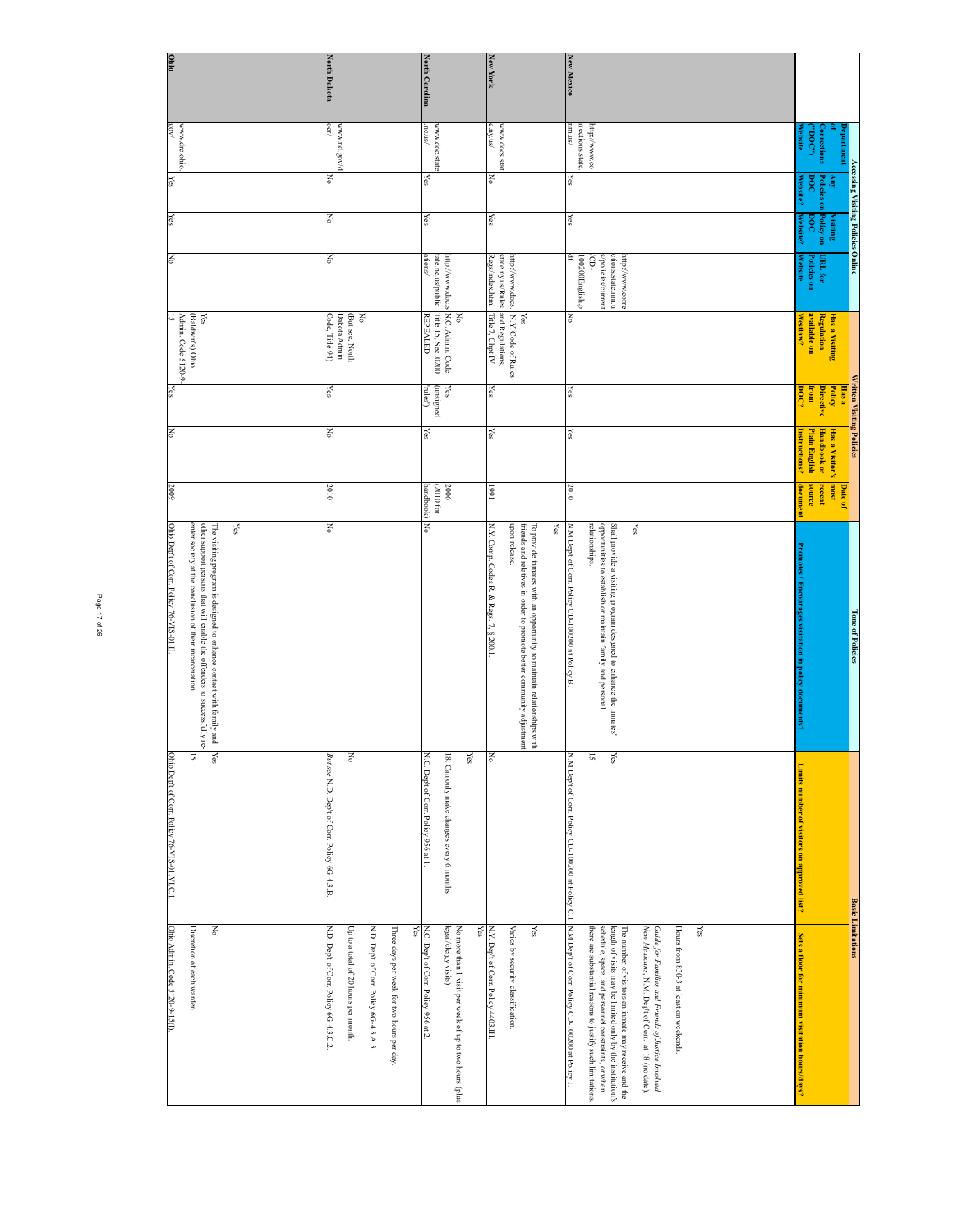|                       |                                                                                           | Special Visiting Provision                                                                                                                                                                                                                                                                                                          |                                                                                                                                                                                                                                                                          | <b>Specific Procedures</b>                                                                                                                                                                                                                                  |                                                                                                                                                                                                                                                                                                                                                 |                                                                                                                                                                                                                                                                                                                                                                             | <b>Specific Rules</b>                                                                                                                                                                                                                                                                                                                                                                                                                                                                |                                                                                               |
|-----------------------|-------------------------------------------------------------------------------------------|-------------------------------------------------------------------------------------------------------------------------------------------------------------------------------------------------------------------------------------------------------------------------------------------------------------------------------------|--------------------------------------------------------------------------------------------------------------------------------------------------------------------------------------------------------------------------------------------------------------------------|-------------------------------------------------------------------------------------------------------------------------------------------------------------------------------------------------------------------------------------------------------------|-------------------------------------------------------------------------------------------------------------------------------------------------------------------------------------------------------------------------------------------------------------------------------------------------------------------------------------------------|-----------------------------------------------------------------------------------------------------------------------------------------------------------------------------------------------------------------------------------------------------------------------------------------------------------------------------------------------------------------------------|--------------------------------------------------------------------------------------------------------------------------------------------------------------------------------------------------------------------------------------------------------------------------------------------------------------------------------------------------------------------------------------------------------------------------------------------------------------------------------------|-----------------------------------------------------------------------------------------------|
|                       | Contains provision for long-<br>distance visitors ("special                               | overnight visiting (referred to as<br>family reunion / extended /<br><b>Contains provision for</b>                                                                                                                                                                                                                                  | Contains provisions for<br>video visitation?                                                                                                                                                                                                                             | Contains provisions for grievance procedures for<br>when visitation is suspended?                                                                                                                                                                           |                                                                                                                                                                                                                                                                                                                                                 | imits visitors based on security<br>classifications?                                                                                                                                                                                                                                                                                                                        |                                                                                                                                                                                                                                                                                                                                                                                                                                                                                      |                                                                                               |
|                       |                                                                                           | conjugal visiting)                                                                                                                                                                                                                                                                                                                  |                                                                                                                                                                                                                                                                          |                                                                                                                                                                                                                                                             | fies search                                                                                                                                                                                                                                                                                                                                     |                                                                                                                                                                                                                                                                                                                                                                             | Yes<br>Has child-specific rules?                                                                                                                                                                                                                                                                                                                                                                                                                                                     | for read                                                                                      |
| <b>New Mexico</b>     | Yes                                                                                       | N.M Dept of Corr. Policy CD-<br>N.M. Dept of Corr. at 16 (no<br>Offenders."<br>overnight Visitation for Female<br>Policy CD-100205, "Family<br>date).<br>Yes<br>See also N.M Dep't of Corr.<br>100201, 2-CO-5D-01.<br>Justice Involved New Mexicans<br>Guide for Families and Friends of Yes<br>Up to 24 hours, but fee for visits. | N.M Dept of Corr. Policy CD-<br>Corr. at 16 (no date).<br>visitation is restricted.<br>Guide for Families and<br>100200, "Televised Visits."<br>New Mexicans, N.M. Dep't of<br>for imnates for whom contact<br>Friends of Justice Involved<br>'PB&J program." Especially | Investigations; Termination and Suspension of<br>Visiting Privileges."<br>Indefinite/Permanent Suspensions of a Relatives<br>Visiting Privileges."<br>Yes<br>N.M Dep't of Corr. Policy CD-100201, "Visitor<br>See also N.M Dep't of Corr. Policy CD-100203, | N.M Dept of Cor. Policy CD-100201,<br>Visiting Privileges" at G.<br>Investigations; Termination and Suspension of<br>N.M Dep't of Corr. Policy Attachment CD-<br>Published dress code.<br>(no date).<br><b>Yes</b><br>Involved New Mexicans, N.M. Dep't of<br>100201.B.<br>Guide for Families and Friends of Justice<br>"Visitor<br>Corr. at 14 | (no date).<br>N.M. Dept of Corr. at 14, 18-19<br>children.<br>can/cannot hold your own<br>χes<br>Visiting Privileges" at A.<br>Termination and Suspension of<br>N.M Dep't of Corr. Policy CD-<br>Depending on security level you<br>Justice Involved New Mexicans,<br>Guide for Families and Friends of length of visits may be limited<br>100201, "Visitor Investigations; | space, and personnel constraints,<br>only by the institution's schedule,<br>N.M Dept of Corr. Policy CD-<br>$\circledast$<br>N.M. Dept of Corr. at 16 (no<br>date).<br>reasons to justify such limitations<br>an inmate may receive and the<br>100200 at Policy I<br>Justice Involved New Mexicans,<br>or when there are substantial<br>long trip. The number of visitors<br>comfortable space for kids after<br>Guide for Families and Friends of<br>Hospitality centers to provide |                                                                                               |
|                       |                                                                                           | See N.Y. Dep't of Corr. Policy<br>Yes                                                                                                                                                                                                                                                                                               | Association - not in policy<br>New program run by Osbome<br>Yes                                                                                                                                                                                                          | N.Y. Comp. Codes R. & Regs. 7, § 200.5.<br>N.Y. Dept of Corr. Policy 4403.VIII.C.<br>Yes                                                                                                                                                                    | Yes                                                                                                                                                                                                                                                                                                                                             | N.Y. Dept of Corr. Policy<br>have expanded visiting hours.<br>Higher security classifications<br>χes                                                                                                                                                                                                                                                                        | Yes<br>Scattered references                                                                                                                                                                                                                                                                                                                                                                                                                                                          | family reunion program<br>directive for general<br>Separate policy<br>inmate visitor program, |
| <b>North Carolina</b> | 31 (2010)<br>Family and Friends of Innates<br>Υes<br>Dep't of Corr., Handbook for         | Family and Friends of Innates 32<br>Dep't of Corr., Handbook for<br>ζ<br>(2010)                                                                                                                                                                                                                                                     | š                                                                                                                                                                                                                                                                        | š<br>Dep't of Corr., Handbook for Family and Friends of<br>Inmates 33 (2010)                                                                                                                                                                                | Dep't of Corr., Handbook for Family an<br>N.C. Dep't of Corr. Policy 956 at 2.<br>Yes<br>N.Y. Dept of Corr. Policy 4403. VI<br>of Inmates 29-30 (2010).<br>Dress code<br>d Friends                                                                                                                                                              | N.C. Dept of Corr. Policy 956 at<br>Υes                                                                                                                                                                                                                                                                                                                                     | for Family and Friends of Inmates<br>š<br>36(2010)<br>But see Dep't of Corr., Handbook<br>N.Y. Dept of Corr. Policy 4403.                                                                                                                                                                                                                                                                                                                                                            |                                                                                               |
| <b>North Dakota</b>   | Policy 6G-4.3.B.4.o.<br>N.D. Dept of Corr. Policy 6G-<br>4.3.D; N.D. Dept of Corr.<br>χes | Š                                                                                                                                                                                                                                                                                                                                   | Š                                                                                                                                                                                                                                                                        | Š                                                                                                                                                                                                                                                           | N.D. Dep't of Corr. Policy 6G-4.3.F.2, 6,<br>Yes                                                                                                                                                                                                                                                                                                | š                                                                                                                                                                                                                                                                                                                                                                           | N.D. Dep't of Corr. Policy 6G-<br>4.3.F.8<br>diaper bag.<br>Visitors with children may bring a<br>χes                                                                                                                                                                                                                                                                                                                                                                                |                                                                                               |
|                       | χes                                                                                       |                                                                                                                                                                                                                                                                                                                                     | Š<br>But does exist as a new                                                                                                                                                                                                                                             | Š                                                                                                                                                                                                                                                           | δ<br>kept by the Department of Corrections.<br>including an electronic search through records<br>But visitor applicants are background checked,                                                                                                                                                                                                 |                                                                                                                                                                                                                                                                                                                                                                             | 01.VI.C.9.<br>Ohio Dep't of Corr. Policy 76-VIS<br>towards visitor list limitations.<br>fails to control children.<br>Visit will be terminated if visitor<br>Minor children do not count<br>χes                                                                                                                                                                                                                                                                                      |                                                                                               |
| Ohio                  | <b>VIS-01.VLE</b><br>Ohio Dep't of Corr. Policy 76-                                       | No                                                                                                                                                                                                                                                                                                                                  | documents, at four facilities.<br>program, not in policy                                                                                                                                                                                                                 | 10; Ohio Admin. Code 5120-9-15(H).<br>But see Ohio Dept of Corr. Policy 76-VIS-01. VLF.8-Ohio Dept of Corr. Policy 76-VIS-01. VLC.3.                                                                                                                        |                                                                                                                                                                                                                                                                                                                                                 | ξ                                                                                                                                                                                                                                                                                                                                                                           | 01.VLF.8.c.<br>Ohio Dep't of Corr. Policy 76-VIS                                                                                                                                                                                                                                                                                                                                                                                                                                     |                                                                                               |

Page 18 of 26 Page 18 of 26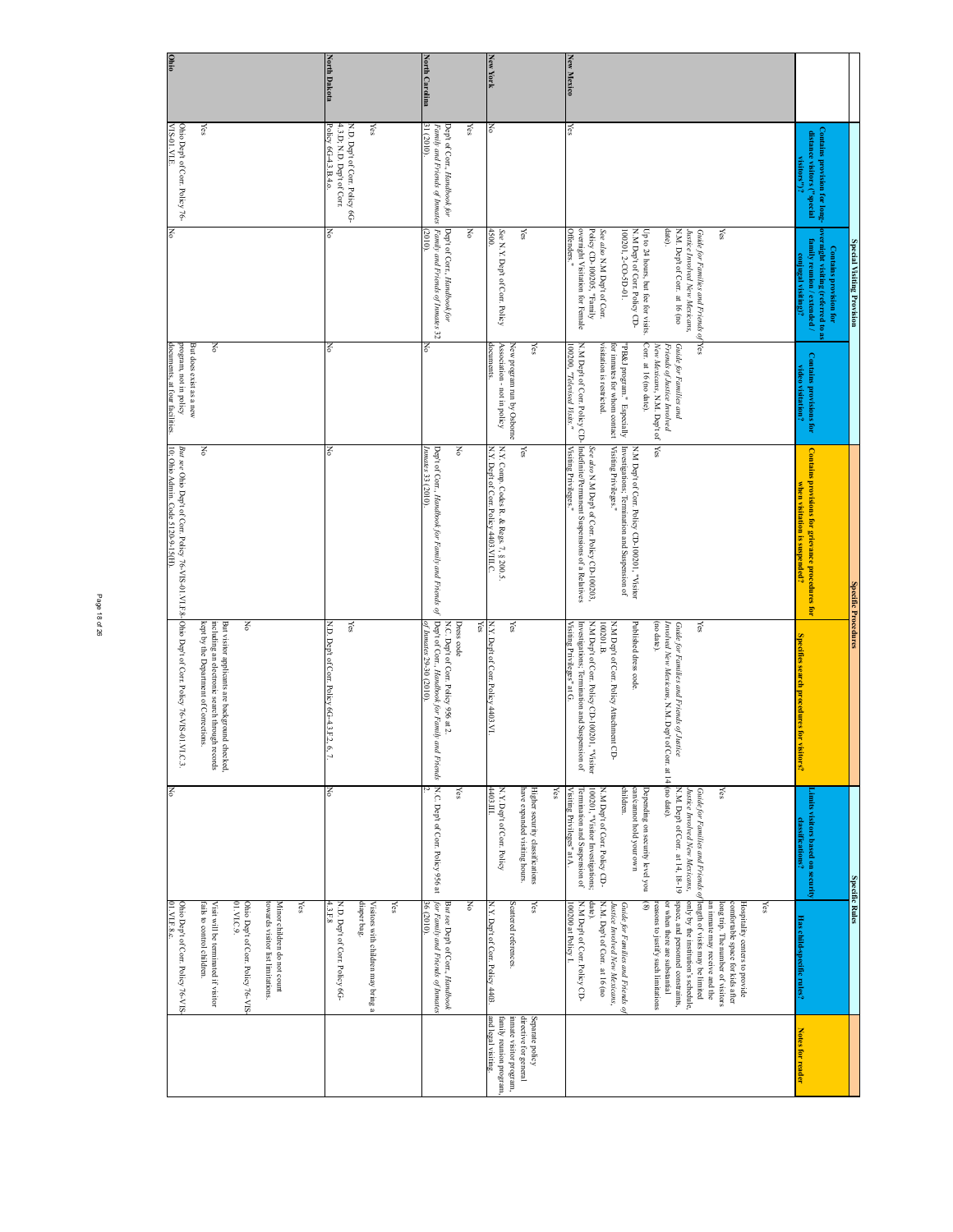| Oregon<br><b>Oklahoma</b><br>egon.gov/DO<br>C/index.shtml<br>http://www.or<br>http://www.do<br>c.state.ok.us/<br>Yes<br>Yes<br>Yes<br>$\frac{1}{2}$                                                                                                               |
|-------------------------------------------------------------------------------------------------------------------------------------------------------------------------------------------------------------------------------------------------------------------|
| <b>BSER/rules_poli</b><br>on.gov/DOC/PU<br>http://www.oreg<br>cies/rules_alpha. Oreg. Admin. Rules,<br>shtml<br>$\mathbf{y}_{\text{es}}$                                                                                                                          |
| 291-127<br>Š                                                                                                                                                                                                                                                      |
| Yes<br>with family<br>advocacy group.<br>In partnership<br>2011                                                                                                                                                                                                   |
| Or. Admin. R. 291-127-0200(2)<br>strengthen ties and increase the likelihood of success upon release.<br>The Department encourages productive relationships between<br>$\chi_{\rm{GS}}$<br>families and inmates and sees inmate visitation as a positive means to |
| Yes<br>Or. Admin. R. 291-127-0240(6)(A)<br>any time.<br>Prisoners may add or remove visitors from the list at Complicated point system for allocating visiting room<br>20, exclusive of children under age 13.                                                    |
| space on a monthly basis.<br>Or. Admin. R. 291-127-0260(5)(c).<br>up to four in total, on weekends and holidays.<br>Yes<br>See Or. Admin. R. 291-127-0250<br>Imnates are allowed one visit per day per visitor, but                                               |

Page 19 of 26 Page 19 of 26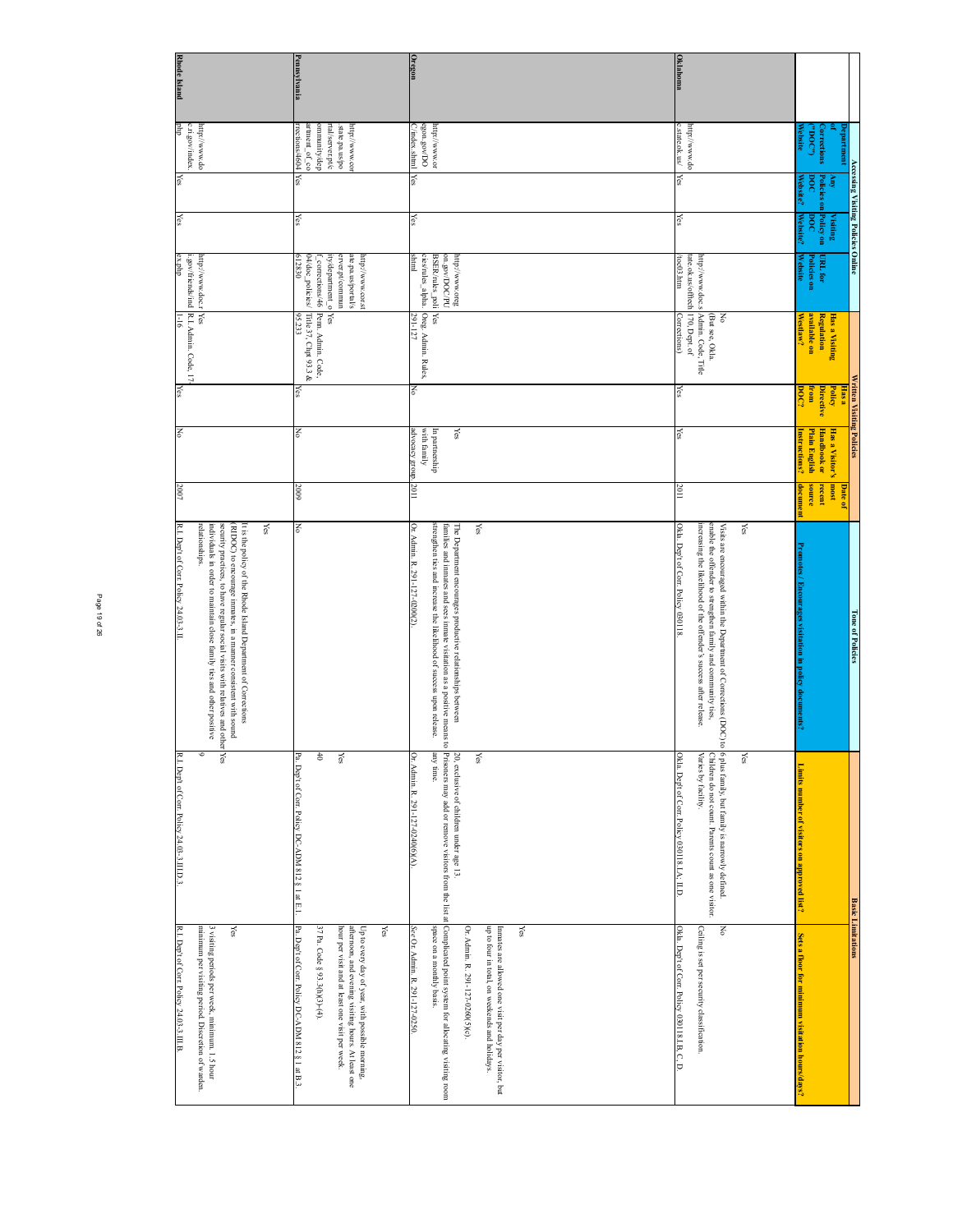|                     |                                                             | Special Visiting Provision                                                                  |                                                                                                                                                                                                                                                                          | <b>Specific Procedures</b>                                                                          |                                                                                                                                                                                             |                                                                                                                                                     | Specific Rules                                                                                                                                                                                                                                                                                   |                                                                                                                                      |
|---------------------|-------------------------------------------------------------|---------------------------------------------------------------------------------------------|--------------------------------------------------------------------------------------------------------------------------------------------------------------------------------------------------------------------------------------------------------------------------|-----------------------------------------------------------------------------------------------------|---------------------------------------------------------------------------------------------------------------------------------------------------------------------------------------------|-----------------------------------------------------------------------------------------------------------------------------------------------------|--------------------------------------------------------------------------------------------------------------------------------------------------------------------------------------------------------------------------------------------------------------------------------------------------|--------------------------------------------------------------------------------------------------------------------------------------|
|                     | Contains provision for long-<br>distance visitors ("special | overnight visiting (referred to as<br>family reunion / extended /<br>Contains provision for |                                                                                                                                                                                                                                                                          |                                                                                                     |                                                                                                                                                                                             | imits visitors based on security                                                                                                                    |                                                                                                                                                                                                                                                                                                  |                                                                                                                                      |
|                     |                                                             |                                                                                             | Contains provisions for<br>video visitation?                                                                                                                                                                                                                             | Contains provisions for grievance procedures for<br>when visitation is suspended?                   | ecifies search<br>itors?                                                                                                                                                                    | classifications?                                                                                                                                    | Has child-specific rules                                                                                                                                                                                                                                                                         | otes for reader                                                                                                                      |
|                     |                                                             |                                                                                             |                                                                                                                                                                                                                                                                          |                                                                                                     |                                                                                                                                                                                             | hours/week plus holidays; min is<br> 8).<br>lower the number of hours for<br>visits per week (max is just 4<br>δŚ<br>The higher security status the | δĀ                                                                                                                                                                                                                                                                                               | the opposite gender may<br>the approved visiting<br>list.<br>be listed as "friend" on<br>married, no person of<br>If the offender is |
| <b>Oklahoma</b>     | Okla. Dept of Corr. Policy<br>030118.III.D.<br>Yes          | Š                                                                                           | Š                                                                                                                                                                                                                                                                        | ko                                                                                                  | Okla. Dept of Corr. Policy 030118A, Okla. Dept<br>of Corr. Policy 030118D.<br>Yes                                                                                                           | Okla. Dept of Corr. Policy<br>030118.1.B, C, D.                                                                                                     | Okla. Dept of Corr. Policy<br>  080118.111.A.5.<br>Local rules govern children.                                                                                                                                                                                                                  | Okla. Dept of Corr.<br>Policy 030118. Add-<br>01.A.                                                                                  |
|                     |                                                             |                                                                                             |                                                                                                                                                                                                                                                                          |                                                                                                     |                                                                                                                                                                                             |                                                                                                                                                     | Yes                                                                                                                                                                                                                                                                                              |                                                                                                                                      |
|                     |                                                             |                                                                                             |                                                                                                                                                                                                                                                                          |                                                                                                     |                                                                                                                                                                                             |                                                                                                                                                     | older.<br>deducted for visitors age 65 and<br>0250(1)(b).<br>Or. Admin. R. 291-127-<br>Visiting points shall not be<br>is held during the visiting session.<br>age and under, as long as the child<br>deducted for a child one year of<br>Visiting points shall not be                           |                                                                                                                                      |
|                     | Or. Admin. R. 291-127-0280.<br>Yes                          |                                                                                             | not appear to exist in practice<br>place to allow video visitation<br>Robust policy provisions in<br>$\chi_{\rm{es}}$<br>Or. Admin. R. 291-127-<br>0210(29).<br>yet.<br>visitation and those for whom<br>both by prisoners on "basic"<br>it is more convenient, but does | Or. Admin. R. 291-127-0240(9)(b); Or. Admin. R.<br>291-127-0245; Or. Admin. R. 291-127-0330.<br>Yes | Yes<br>Dress code; no blue denim; must wear underwear.                                                                                                                                      |                                                                                                                                                     | children, including extended<br>children to be left unattended in<br>children not controlled; no<br>diaper bags; visit termination if<br>visits, and visiting rooms designed<br>programming for infants and<br>parked cars; etc.<br>Some facilities have special<br>Also scattered provisions on |                                                                                                                                      |
|                     | Yes<br>Pa. Dep't of Corr. Policy DC-                        |                                                                                             | Yes<br>"Virtual visitation"                                                                                                                                                                                                                                              | Yes                                                                                                 | individuals and their vehicles<br>Electronic drug detection can be used on<br>detector alarm will result in a no contact visit.<br>Yes<br>Prohibits pat/frisk searches. In some cases metal | χes                                                                                                                                                 | Yes                                                                                                                                                                                                                                                                                              |                                                                                                                                      |
| Pennsylvania        | ADM 812 § 2 at B; 37 Pa.<br>Code § 93.3(h)(7).              | Š                                                                                           | Pa. Dept of Corr. Policy DC-<br>ADM 812 §2 at K.                                                                                                                                                                                                                         | Pa. Dept of Corr. Policy DC-ADM 812 § 1 at N.                                                       | Pa. Dept of Corr. Policy DC-ADM 812<br>š3.                                                                                                                                                  | Pa. Dept of Corr. Policy DC-<br>ADM 812 § 1 at B.3.                                                                                                 | Pa. Dept of Cor. Policy DC-<br>ADM 812 § 1 at D.3.                                                                                                                                                                                                                                               |                                                                                                                                      |
|                     | Yes                                                         |                                                                                             |                                                                                                                                                                                                                                                                          | Yes                                                                                                 | R.I. Dep't of Corr. Policy 24.03-3.III.F.<br>wand frisk. Visual inspection of open mouth.<br>Yes<br>Dress code<br>Narcotics equipment, metal detector, hand or                              |                                                                                                                                                     | Children are not to run or play<br>lead to termination of visit.<br>Failure to control children will<br>Yes<br>loudly.                                                                                                                                                                           |                                                                                                                                      |
| <b>Rhode Island</b> | R.I. Dep't of Corr. Policy 24.03-<br>3.III.G.               | ļζ                                                                                          | k                                                                                                                                                                                                                                                                        | R.I. Dep't of Corr. Policy 24.03-3.III.F.10.                                                        | R.I. Dep't of Corr. Policy 24.03-3 Attachment 1.                                                                                                                                            | ļζ                                                                                                                                                  | 3.III.B.11(s).<br>R.I. Dep't of Corr. Policy 24.03-                                                                                                                                                                                                                                              |                                                                                                                                      |

Page 20 of 26 Page 20 of 26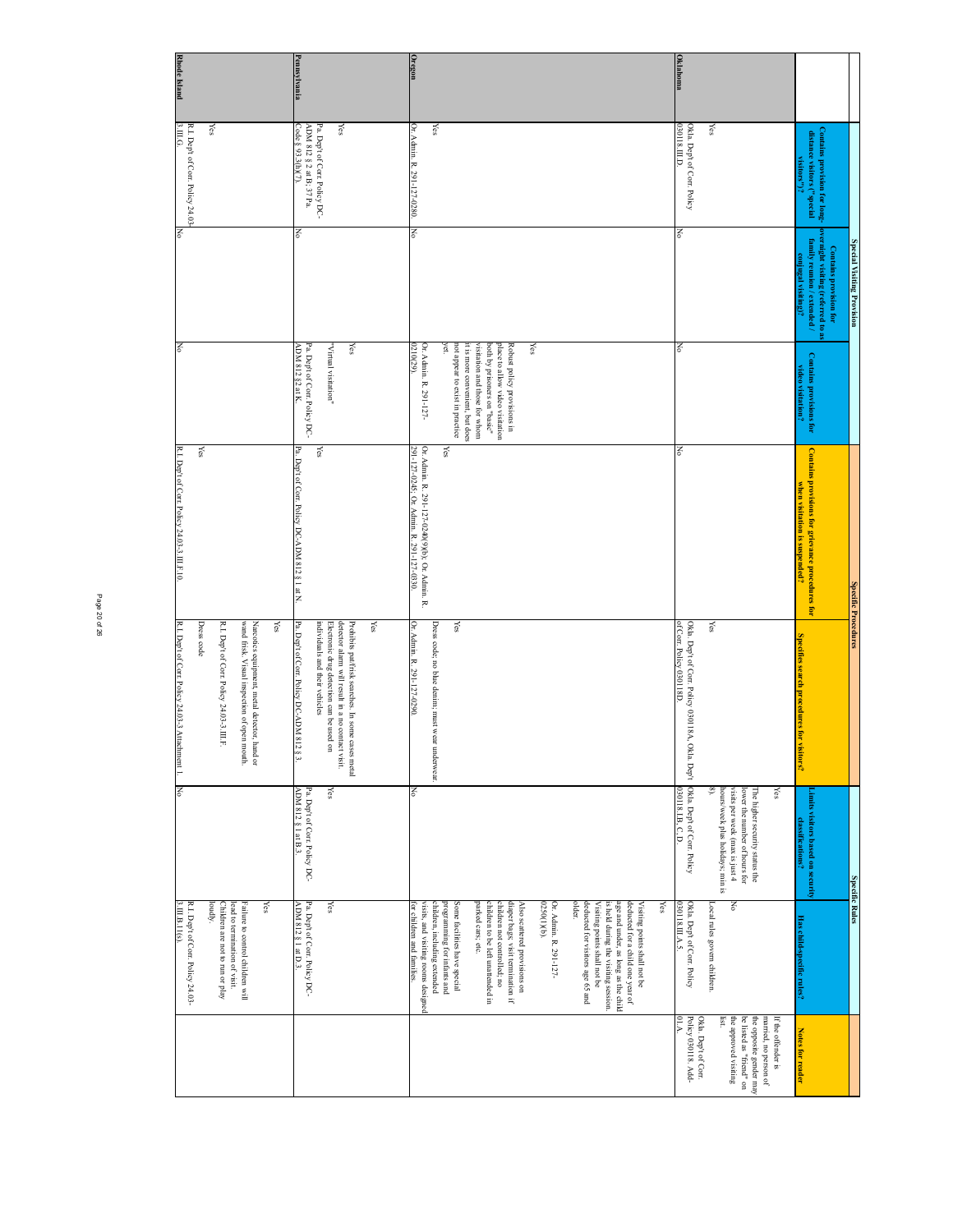|                |                                                   | Accessing Visiting Policies Online       |                                                                                                                                                                                                                                                                                                                                                                                                                                                                                                                                     |                                                                                                                                            | <b>Written Visiting Policies</b> |                                      |                   | <b>Tone of Policies</b>                                                                                                                                       |                                                                                                                                                                                          | <b>Basic Limitations</b>                                                                                                                                                 |
|----------------|---------------------------------------------------|------------------------------------------|-------------------------------------------------------------------------------------------------------------------------------------------------------------------------------------------------------------------------------------------------------------------------------------------------------------------------------------------------------------------------------------------------------------------------------------------------------------------------------------------------------------------------------------|--------------------------------------------------------------------------------------------------------------------------------------------|----------------------------------|--------------------------------------|-------------------|---------------------------------------------------------------------------------------------------------------------------------------------------------------|------------------------------------------------------------------------------------------------------------------------------------------------------------------------------------------|--------------------------------------------------------------------------------------------------------------------------------------------------------------------------|
|                | Department                                        | Visiting                                 |                                                                                                                                                                                                                                                                                                                                                                                                                                                                                                                                     | Has a Visiting                                                                                                                             | Policy<br><b>Hasa</b>            | Has a Visitor's                      | 180m<br>Date of   |                                                                                                                                                               |                                                                                                                                                                                          |                                                                                                                                                                          |
|                | Corrections                                       | Any<br>Policies on<br>DOC<br>Policy on   | URL for                                                                                                                                                                                                                                                                                                                                                                                                                                                                                                                             | Regulation                                                                                                                                 | <b>Directive</b>                 | <b>Handbook or</b>                   | recent            |                                                                                                                                                               |                                                                                                                                                                                          |                                                                                                                                                                          |
|                | Website<br>(a.30da                                | Website?<br>Website?<br>300 <sub>d</sub> | <b>Website</b><br>Policies on                                                                                                                                                                                                                                                                                                                                                                                                                                                                                                       | available on<br>Į                                                                                                                          | from<br><b>DOC:</b>              | <b>Plain English</b><br>nstructions? | documen<br>source | Fro<br>otes / Encourages visitation in policy docum<br><b>Gilb</b> <sup>?</sup>                                                                               | Limits number of visitors on approved list?                                                                                                                                              | Sets a floor for minimum visitation hours/days?                                                                                                                          |
|                |                                                   |                                          |                                                                                                                                                                                                                                                                                                                                                                                                                                                                                                                                     |                                                                                                                                            |                                  |                                      |                   |                                                                                                                                                               |                                                                                                                                                                                          |                                                                                                                                                                          |
|                |                                                   |                                          |                                                                                                                                                                                                                                                                                                                                                                                                                                                                                                                                     |                                                                                                                                            |                                  |                                      |                   |                                                                                                                                                               |                                                                                                                                                                                          |                                                                                                                                                                          |
|                |                                                   |                                          | http://www.doc.s                                                                                                                                                                                                                                                                                                                                                                                                                                                                                                                    | (But see, S.C. Code<br>š                                                                                                                   |                                  |                                      |                   | Yes<br>and classification requirements, to visit with family members and<br>friends.<br>Practice is to enable and encourage inmates, consistent with security | only once per 120 days.<br>15, must have no criminal record. Changes to list<br>$Y$ es                                                                                                   | Only on Friday, Saturday, Sunday, and holidays. One<br>visit per day. No more than 8 visits per month.<br>Yes                                                            |
| South Carolina | $c.s.$ gov/<br>http://www.do<br>Yes               | Yes                                      | tation.jsp                                                                                                                                                                                                                                                                                                                                                                                                                                                                                                                          | c.gov/family/visi of Regulations, Chpt.<br>33)                                                                                             | Yes                              | Yes                                  | 2006              | S.C. Dep't of Corr. Policy OP-22.09                                                                                                                           | S.C. Dept of Corr. Policy OP-22.09.4                                                                                                                                                     | S.C. Dept of Corr. Policy OP-22.09.2, 3.                                                                                                                                 |
|                |                                                   |                                          |                                                                                                                                                                                                                                                                                                                                                                                                                                                                                                                                     | χes                                                                                                                                        |                                  |                                      |                   |                                                                                                                                                               | Must clear background check first.<br>2, plus family.<br>$\leq$                                                                                                                          | οN                                                                                                                                                                       |
| South Dakota   | http://doc.sd.g<br>Š                              | Š                                        | Š                                                                                                                                                                                                                                                                                                                                                                                                                                                                                                                                   | Admin. Rules of So.<br>Dak., 17:50:02                                                                                                      | Yes                              | Yes                                  | 2007              | š                                                                                                                                                             | S.D. Dept of Corr. Policy 1.5.D.1.IV at "Approval for Visits" A.23; S.D. Admin. R. 17:50:02:01.                                                                                          | S.D. Admin. R. 17:50:02:02<br>Discretion of facility                                                                                                                     |
|                |                                                   |                                          |                                                                                                                                                                                                                                                                                                                                                                                                                                                                                                                                     |                                                                                                                                            |                                  |                                      |                   |                                                                                                                                                               |                                                                                                                                                                                          |                                                                                                                                                                          |
|                |                                                   |                                          |                                                                                                                                                                                                                                                                                                                                                                                                                                                                                                                                     |                                                                                                                                            |                                  |                                      |                   |                                                                                                                                                               |                                                                                                                                                                                          |                                                                                                                                                                          |
|                |                                                   |                                          |                                                                                                                                                                                                                                                                                                                                                                                                                                                                                                                                     |                                                                                                                                            |                                  |                                      |                   |                                                                                                                                                               | Yes                                                                                                                                                                                      | $\chi_{\rm{6S}}$                                                                                                                                                         |
| lennessee      | te.tn.us/correct<br>ion/<br>http://www.sta<br>Yes | $\chi_{\rm{es}}$                         | Š                                                                                                                                                                                                                                                                                                                                                                                                                                                                                                                                   | ξ<br>$\left(\begin{matrix} \text{But see, Rules & \& \\ \text{Regs.} & \text{Of State of} \end{matrix}\right)$<br>0420<br>lennessee, Chpt. | Yes                              | By facility<br>Yes                   | 2010              | Š                                                                                                                                                             | Tem. Dept of Corr. Policy 507.01. VLB.6(a), (o).<br>list and being put on another.<br>8 plus family. One year wait between being on one                                                  | Weekends, and holidays, plus one weeknight per week<br>plus more at discretion. Cannot visit both at evening<br>Tenn. Dept of Corr. Policy 507.01.VLE<br>and on weekend. |
|                |                                                   |                                          |                                                                                                                                                                                                                                                                                                                                                                                                                                                                                                                                     |                                                                                                                                            |                                  |                                      |                   |                                                                                                                                                               | $Y$ es                                                                                                                                                                                   |                                                                                                                                                                          |
|                |                                                   |                                          | $\begin{tabular}{ c c } \hline \textit{B} \end{tabular} \begin{tabular}{ c c } \hline \textit{U} & \textit{V} \end{tabular} \begin{tabular}{ c c } \hline \textit{V} \end{tabular} \end{tabular} \begin{tabular}{ c c c } \hline \textit{V} \end{tabular} \end{tabular} \begin{tabular}{ c c c c } \hline \textit{V} \end{tabular} \end{tabular} \begin{tabular}{ c c c c c } \hline \textit{V} \end{tabular} \end{tabular} \begin{tabular}{ c c c c $<br>ents/cid/Offende<br>http://www.tdcj.s<br>tate.tx.us/docum<br>Rules_and_Re | (But see, Tex.<br>οN                                                                                                                       |                                  |                                      |                   | Υes                                                                                                                                                           | list allowed every 6 months.<br>makes a decision to grant or deny visit. Changes to<br>the supervising agency, based on which Warden<br>10. Ex-offenders require written permission from | with up to two adult visitors for a maximum of two<br>hours at a time.<br>Yes<br>Weekends from 8am to 5pm. One visit per weekend                                         |
| Texas          | j.state.tx.us/<br>http://www.tde<br>Yes           | Yes                                      | $_{\rm 4g}$                                                                                                                                                                                                                                                                                                                                                                                                                                                                                                                         | ξ<br>Admin. Code, Title                                                                                                                    | Yes                              | Yes                                  | 2008              | Tex. Dept of Crim. Just. Policy I-218.                                                                                                                        | Tex. Dept of Crim. Just. Policy I-218.2.1 - 2.3.                                                                                                                                         | Tex. Dep't of Crim. Just. Policy 1-218.1.4.                                                                                                                              |

Page 21 of 26 Page 21 of 26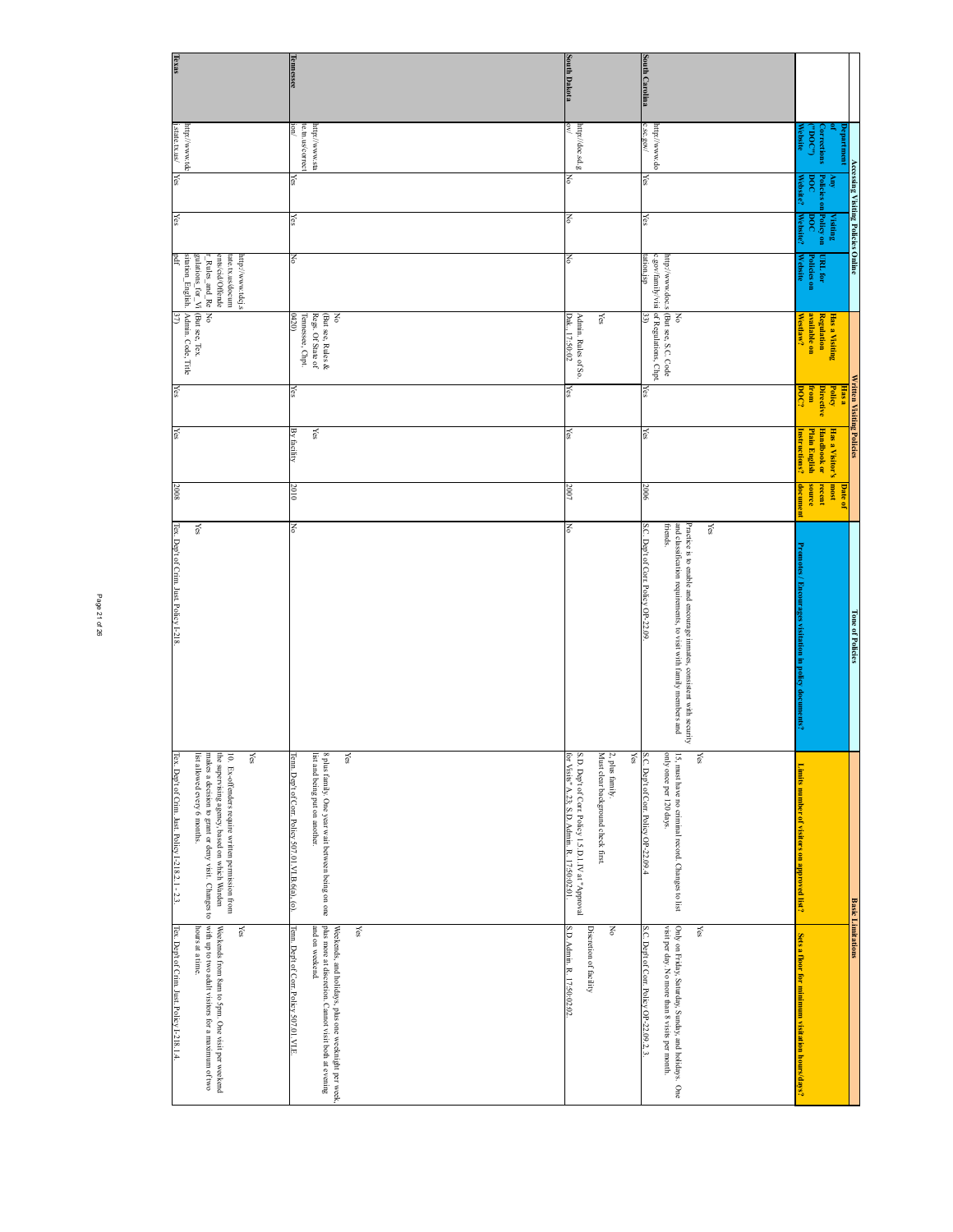|                       |                                                                                        | Special Visiting Provision                                                                  |                                              | Specific Procedures                                                                          |                                                                                                                 | Specific Rules                                                                                        |                                                                                                                                                                                                                                   |                            |
|-----------------------|----------------------------------------------------------------------------------------|---------------------------------------------------------------------------------------------|----------------------------------------------|----------------------------------------------------------------------------------------------|-----------------------------------------------------------------------------------------------------------------|-------------------------------------------------------------------------------------------------------|-----------------------------------------------------------------------------------------------------------------------------------------------------------------------------------------------------------------------------------|----------------------------|
|                       | Contains provision for long-<br>distance visitors ("special                            | overnight visiting (referred to as<br>family reunion / extended /<br>Contains provision for |                                              |                                                                                              |                                                                                                                 | imits visitors based on security                                                                      |                                                                                                                                                                                                                                   |                            |
|                       |                                                                                        |                                                                                             | Contains provisions for<br>video visitation? | Contains provisions for grievance procedures for<br>when visitation is suspended?            | Specifies search<br>ĮЗIО.                                                                                       | classifications?                                                                                      | child-specific rules?                                                                                                                                                                                                             | <b>Notes</b><br>for reader |
|                       |                                                                                        |                                                                                             |                                              |                                                                                              |                                                                                                                 |                                                                                                       | Yes                                                                                                                                                                                                                               |                            |
|                       |                                                                                        |                                                                                             |                                              |                                                                                              |                                                                                                                 |                                                                                                       | visit.<br>Only immediate family allowed to                                                                                                                                                                                        |                            |
|                       |                                                                                        |                                                                                             |                                              |                                                                                              | Yes                                                                                                             |                                                                                                       | 22.09.5.1.<br>S.C. Dep't of Corr. Policy OP-                                                                                                                                                                                      |                            |
|                       | Yes<br>on the visiting list.<br>Must be immediate family and                           |                                                                                             |                                              |                                                                                              | S.C. Dep't of Corr. Policy OP-22.09.7.1.<br>Dress code.                                                         | Yes                                                                                                   | visitors.<br>children are disturbing other<br>Visit subjection to termination if                                                                                                                                                  |                            |
| <b>South Carolina</b> | S.C. Dept of Corr. Policy OP-<br>22.09.5.12.                                           | Š                                                                                           | Š                                            | S.C. Dep't of Corr. Policy OP-22.09.17.2<br>Yes                                              | S.C. Dep't of Corr. Policy OP-22.09.8,<br>Search procedures                                                     | 22.09.2, 3.<br>S.C. Dep't of Corr. Policy OP-                                                         | S.C. Dep't of Corr. Policy OP-<br>22.09.7.7                                                                                                                                                                                       |                            |
|                       |                                                                                        | δ                                                                                           |                                              |                                                                                              | Š                                                                                                               |                                                                                                       |                                                                                                                                                                                                                                   |                            |
|                       | Yes                                                                                    | But see Women mother's weekend-                                                             |                                              |                                                                                              | But subject to search                                                                                           |                                                                                                       |                                                                                                                                                                                                                                   |                            |
| South Dakota          | S.D. Dept of Corr. Policy<br>1.5.D.1.IV at "Special Visits."                           | p/mip.aspx<br>http://doc.sd.gov/adult/facilities/w<br>long program:                         | ζ                                            | š                                                                                            | S.D. Dept of Corr. Policy 1.5.D.1.IV at<br>"Searches." S.D. Admin. R. 17:50:02:08                               | room.<br>No, but two classes of visiting                                                              | ₫š                                                                                                                                                                                                                                |                            |
|                       |                                                                                        |                                                                                             |                                              |                                                                                              |                                                                                                                 |                                                                                                       | family visitation program (pg 7).<br>Scattered provisions. Special                                                                                                                                                                |                            |
|                       |                                                                                        |                                                                                             |                                              |                                                                                              |                                                                                                                 |                                                                                                       | 507.01.VI.E.4(b).<br>Tenn. Dep't of Corr. Policy                                                                                                                                                                                  |                            |
|                       |                                                                                        |                                                                                             |                                              |                                                                                              |                                                                                                                 |                                                                                                       | each facility should therefore<br>of children (especially toddlers<br>and infants). Visitation rules of<br>the development<br>of family bonding in regards to<br>make reasonable allowances for<br>"The TDOC recognizes the value |                            |
|                       | Yes                                                                                    |                                                                                             |                                              |                                                                                              | Yes                                                                                                             | Minimum security inmates get<br>Yes                                                                   | Tem. Dep't of Corr. Policy<br>507.01.VI.F.2.<br>parents and toddlers and infants."                                                                                                                                                |                            |
|                       | crisis intervention, etc.<br>200 miles away, attomeys,<br>or children, those from over |                                                                                             |                                              | Yes                                                                                          | Dress code: no thongs, no water brassieres.                                                                     | secure areas for visiting.<br>Max security are limited to more<br>most choice of areas for visitation | Visits may be terminated if kids<br>misbehave.                                                                                                                                                                                    |                            |
| Tennessee             | Tem. Dep't of Corr. Policy<br>  507.01. VLE.4.<br>  Yes                                | No                                                                                          | ζ                                            | Review of visitation suspension every 6 months.<br>Tem. Dep't of Corr. Policy 507.01.VI.G.4. | Tem. Dep't of Corr. Policy 507.01.VI.M.<br>See also policy #506.06.                                             | Tenn. Dep't of Corr. Policy<br>507.01.VLK.                                                            | Tem. Dep't of Corr. Policy<br>507.01.VI.G.2(b).                                                                                                                                                                                   |                            |
|                       | Over 300 miles away, for                                                               |                                                                                             |                                              |                                                                                              | Yes                                                                                                             |                                                                                                       |                                                                                                                                                                                                                                   |                            |
|                       | Special visits include clergy;<br>immiediate family members                            |                                                                                             |                                              | Yes                                                                                          | Search of person and vehicle.<br>Tex. Dep't of Crim. Just. Policy 1-218.3.<br>$\mathbf{e}$                      |                                                                                                       | Yes                                                                                                                                                                                                                               |                            |
|                       | emergency; etc.<br>prospective employers; health                                       |                                                                                             |                                              | may appeal again 6 months later.<br>May appeal within 14 days of suspension. If denied,      | Visitor rules and dress code. Pants must be worn $\begin{bmatrix} 1 \\ 1 \end{bmatrix}$ at or above the waist." | Yes                                                                                                   | distrub other visitors.<br>Visit will be terminated if children                                                                                                                                                                   |                            |
| Texas                 | Tex. Dept of Crim. Just. Policy<br>1-218.6.0                                           | ŠΔ                                                                                          | Š                                            | Tex. Dept of Crim. Islam. 1213.3.12.3.13.17.                                                 | Tex. Dep't of Crim. Just. Policy 1-218.3.<br>$\vec{a}$                                                          | Tex. Dept of Crim. Just. Policy I- [Tex. Dept of Crim. Just. Policy I-<br>218.1.5.                    |                                                                                                                                                                                                                                   |                            |

Page 22 of 26 Page 22 of 26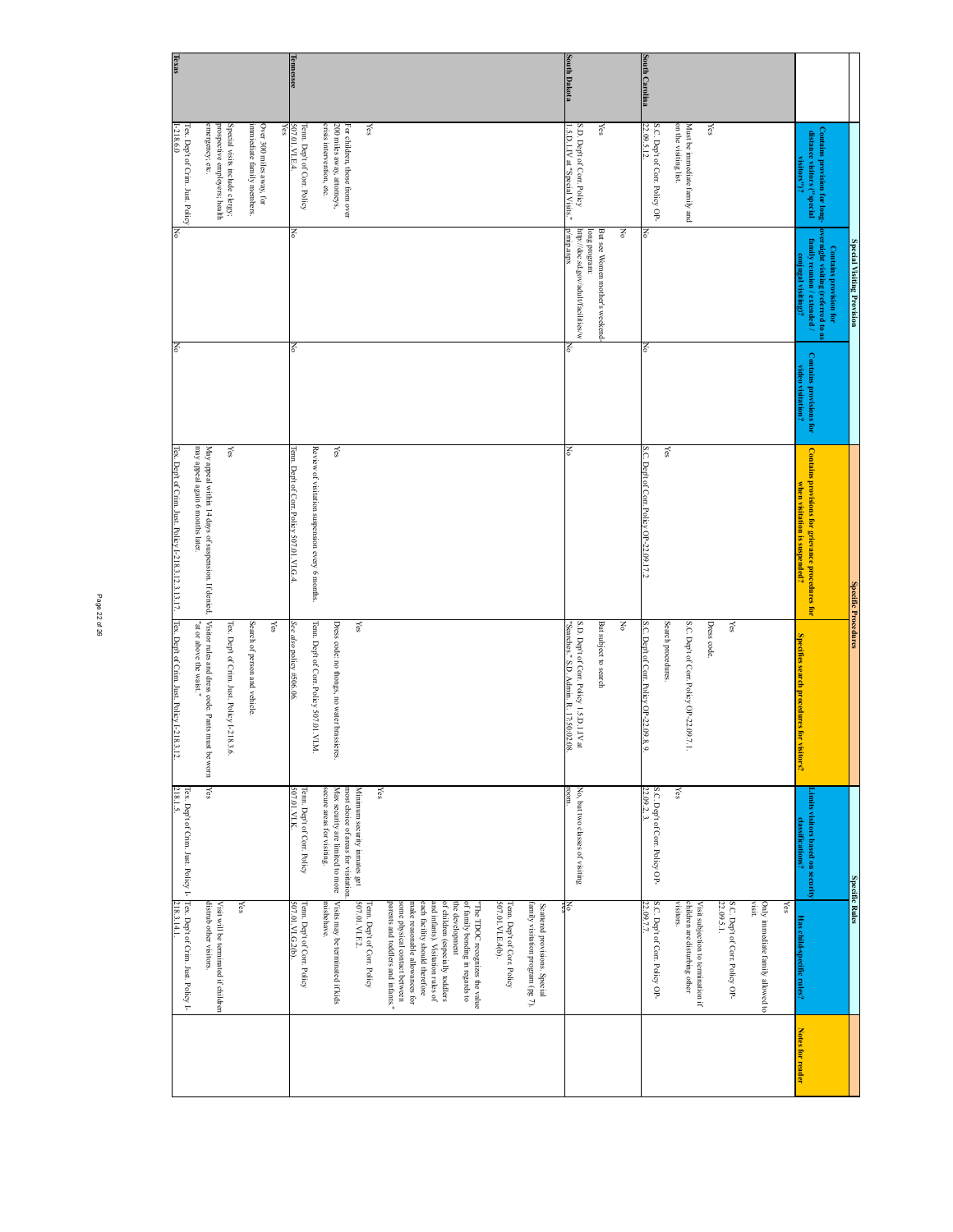|                   |                                                                      |                    | Accessing Visiting Policies Online |                                       |                                                    | Vritten Visiting Policies |                 |                   | <b>Tone of Policies</b>                                                                                                                         |                                                                                                        | <b>Basic Limitations</b>                                                                             |
|-------------------|----------------------------------------------------------------------|--------------------|------------------------------------|---------------------------------------|----------------------------------------------------|---------------------------|-----------------|-------------------|-------------------------------------------------------------------------------------------------------------------------------------------------|--------------------------------------------------------------------------------------------------------|------------------------------------------------------------------------------------------------------|
|                   | epartment                                                            |                    |                                    |                                       |                                                    | <b>Hasa</b>               |                 | Date of           |                                                                                                                                                 |                                                                                                        |                                                                                                      |
|                   |                                                                      | χωy                | $\sqrt{s}$ iting                   |                                       | Has a Visiting                                     | Policy                    | Has a Visitor's | 180 <sub>cm</sub> |                                                                                                                                                 |                                                                                                        |                                                                                                      |
|                   | moc")<br>orrections                                                  | 500<br>Policies on | Policy on<br>000                   | URL for                               | <b>Regulation</b>                                  | Directive                 | Handbook or     | recent            |                                                                                                                                                 |                                                                                                        |                                                                                                      |
|                   |                                                                      |                    | Website?                           | Website<br><b>Policies</b> on         | available on<br>Westlaw?                           | from<br>30K               | Plain English   | source<br>locume  | visitation in policy docum-                                                                                                                     | imits number of visitors on<br>approved list?                                                          | Sets a floor<br>Elling<br>visitation hours/days?                                                     |
|                   |                                                                      |                    |                                    |                                       |                                                    |                           |                 |                   |                                                                                                                                                 |                                                                                                        |                                                                                                      |
|                   |                                                                      |                    |                                    | http://corrections                    |                                                    |                           |                 |                   | Yes                                                                                                                                             |                                                                                                        |                                                                                                      |
|                   |                                                                      |                    |                                    | utah.gov/visitati                     |                                                    |                           |                 |                   |                                                                                                                                                 |                                                                                                        |                                                                                                      |
|                   |                                                                      |                    |                                    | ing.html<br>on_facilities/visit       |                                                    |                           |                 |                   | "Visitation serves an important role in preserving the relationship<br>between imnates and their families and friends."                         |                                                                                                        |                                                                                                      |
|                   |                                                                      |                    |                                    | http://corrections  Yes               |                                                    |                           |                 |                   |                                                                                                                                                 | ξ                                                                                                      |                                                                                                      |
|                   |                                                                      |                    |                                    |                                       | utah.gov/visitati Utah Admin. Code,                |                           |                 |                   | Jtah. Dep't of Corr. Inmate Oreintation Booklet 4, available at                                                                                 |                                                                                                        | Yes                                                                                                  |
| Utah              | ns.utah.gov/<br>http://correctio                                     | Σο                 | Yes                                | ing rules.html                        | on_facilities/visit R251-305 & R251-<br>90L        | Ιš                        | $\frac{1}{2}$   | 2011              | http://corrections.utah.gov/visitation_facilities/documents/friendsandf<br>amilymanual2012.pdf.                                                 | But all approved visitors must submit a renewal<br>form annually.                                      | No more than 2 hours per visit per day                                                               |
|                   |                                                                      |                    |                                    |                                       |                                                    |                           |                 |                   | $\chi_{\rm{es}}$                                                                                                                                |                                                                                                        |                                                                                                      |
|                   |                                                                      |                    |                                    |                                       |                                                    |                           |                 |                   | The Department urges and encourages extensive visiting to foster                                                                                |                                                                                                        |                                                                                                      |
|                   |                                                                      |                    |                                    |                                       |                                                    |                           |                 |                   | and maintain family and community ties. Therefore, in order to                                                                                  |                                                                                                        |                                                                                                      |
|                   |                                                                      |                    |                                    |                                       |                                                    |                           |                 |                   | and from their families and friends, each facility shall establish<br>ensure that the facility does not isolate the residents from the public   |                                                                                                        | Š                                                                                                    |
|                   |                                                                      |                    |                                    | http://www.doc.s                      | tate.vt.us/about/p (But see, Vermont<br>š          |                           |                 |                   | demands, and security will permit."<br>visiting practices that are as open as facility resources, program                                       |                                                                                                        | Discretion of each warden.                                                                           |
|                   | http://www.do<br>c.state.vt.us/                                      |                    |                                    | olicies/policies-                     | Admin. Code, Title<br>12, Subtitle 8)              |                           |                 |                   |                                                                                                                                                 |                                                                                                        |                                                                                                      |
| Vermont           |                                                                      | Yes                | Š                                  | home                                  |                                                    | Š                         | ŠΔ              | 2010              | Vt. Admin. Code 12-8-22:966                                                                                                                     | ξ                                                                                                      | Vt. Admin. Code 12-8-22:966                                                                          |
|                   |                                                                      |                    |                                    |                                       |                                                    |                           |                 |                   |                                                                                                                                                 |                                                                                                        | $\chi_{\rm{es}}$                                                                                     |
|                   |                                                                      |                    |                                    |                                       |                                                    |                           |                 |                   |                                                                                                                                                 |                                                                                                        |                                                                                                      |
|                   |                                                                      |                    |                                    |                                       | Virginia Admin.<br>χes                             |                           |                 |                   | Yes                                                                                                                                             |                                                                                                        | 'Newly received offenders'' no visitation for 60 days.                                               |
|                   |                                                                      |                    |                                    |                                       | Code, Title 6, Chpt<br>15-45-1840 (see             |                           |                 |                   |                                                                                                                                                 |                                                                                                        | Then, generally Saturday, Sunday and all state                                                       |
|                   |                                                                      |                    |                                    | c. virginia.gov/ab<br>http://www.vado | also,6 VAC 15-40-                                  |                           |                 |                   | other community representatives when visits do not pose a threat to<br>The DOC encourages visiting by the family, friends, clergy, and          |                                                                                                        | holidays. Though inmates given "one hour" on<br>'designated days" within that range if visits exceed |
|                   | ex:www//:duu                                                         |                    |                                    | out/procedures/d                      | 680; 6 VAC 15-40-<br>1330; 6 VAC 15-80-            |                           |                 |                   | others or violate any state or federal law."                                                                                                    |                                                                                                        | capacity.                                                                                            |
| Virginia          | $\begin{array}{ll} \text{doc. virginia.g} \\ \text{ov/} \end{array}$ | ko                 | ķδ                                 | ocuments/800/85<br>$1 - 1$            | (0/4)                                              | Yes                       | ks              | 2012              | Va. Op. Proc. 851.1.1                                                                                                                           | ē                                                                                                      | Va. Op. Proc. 851.1.IV.G.                                                                            |
|                   |                                                                      |                    |                                    |                                       |                                                    |                           |                 |                   |                                                                                                                                                 |                                                                                                        |                                                                                                      |
|                   |                                                                      |                    |                                    |                                       |                                                    |                           |                 |                   | Yes                                                                                                                                             |                                                                                                        |                                                                                                      |
|                   |                                                                      |                    |                                    |                                       |                                                    |                           |                 |                   |                                                                                                                                                 | ξ                                                                                                      |                                                                                                      |
|                   |                                                                      |                    |                                    |                                       |                                                    |                           |                 |                   | support offenders in maintaining ties with family, friends, and the<br>Recognizes the vital role families play in the re-entry process and will | But must be preapproved and visitors can only                                                          |                                                                                                      |
|                   |                                                                      |                    |                                    |                                       | Š                                                  |                           |                 |                   | community by setting reasonable criteria for pesonal visits.<br>Recognizes the need to engage community stakeholders, partners, and             | are made for immediate family to visit multiple<br>appear on one inmate's list, except that provisions |                                                                                                      |
|                   |                                                                      |                    |                                    | http://www.doc.                       | (But see, Wash.                                    |                           |                 |                   | offender families in the re-entry process                                                                                                       | inmates.                                                                                               |                                                                                                      |
| <b>Washington</b> | http://www.do<br>$c$ . wa.gov/                                       | Yes                | $\approx$                          | wa.gov/policies/<br>default.aspx      | Admin. Code, Title<br>137)                         | Yes                       | ks              | 2011              | Wash. Dep't of Corr. Policy 450.300 at Policy I, II                                                                                             | Wash. Dep't of Corr. Policy 450.300.IV.A, D                                                            | Ιš                                                                                                   |
|                   |                                                                      |                    |                                    |                                       |                                                    |                           |                 |                   |                                                                                                                                                 | $\overline{\mathbf{z}}$                                                                                |                                                                                                      |
|                   |                                                                      |                    |                                    |                                       |                                                    |                           |                 |                   |                                                                                                                                                 | But all visitors must apply and are subject to<br>background check. May only appear on one imnate's    |                                                                                                      |
|                   | http://www.wy                                                        |                    |                                    |                                       | (But see, West Va.<br>š                            |                           |                 |                   |                                                                                                                                                 | list unless family.                                                                                    |                                                                                                      |
| West Virginia     | doc.com/wvdo                                                         | Š                  | Š                                  | Κo                                    | Code of State Rules,<br>Title 90)                  | Yes                       | Š               | 2010              | ΘN                                                                                                                                              | W. Va. Div. of Corr. Policy 505.03.V.C, D. (2010).                                                     | Κo                                                                                                   |
|                   |                                                                      |                    |                                    |                                       |                                                    |                           |                 |                   |                                                                                                                                                 | Yes                                                                                                    |                                                                                                      |
|                   |                                                                      |                    |                                    |                                       |                                                    |                           |                 |                   |                                                                                                                                                 | 12, not counting children. Can only change list                                                        |                                                                                                      |
|                   |                                                                      |                    |                                    |                                       |                                                    |                           |                 |                   |                                                                                                                                                 | every 6 months. Must clear a background check.                                                         | $_{\rm Yes}$                                                                                         |
|                   |                                                                      |                    |                                    |                                       | Yes                                                |                           |                 |                   |                                                                                                                                                 | Wis. Dep't of Corr. Policy 309.06.01.II.B.2, III.D.                                                    | At least 9 hours per week.                                                                           |
| Wisconsin         | doc.com/<br>http://www.wi                                            | Yes                | Yes                                | .wisconsin.gov/                       | https://docs.legis Wisc. Admin. Code,<br>Chpt. 309 | Yes                       | Yes             | 2010              | δŃ                                                                                                                                              | Wis. Admin. Code DOC § 309.08(1)(a).                                                                   | Wis. Admin. Code DOC § 309.09(3),                                                                    |
|                   |                                                                      |                    |                                    |                                       |                                                    |                           |                 |                   |                                                                                                                                                 |                                                                                                        |                                                                                                      |

Page 23 of 26 Page 23 of 26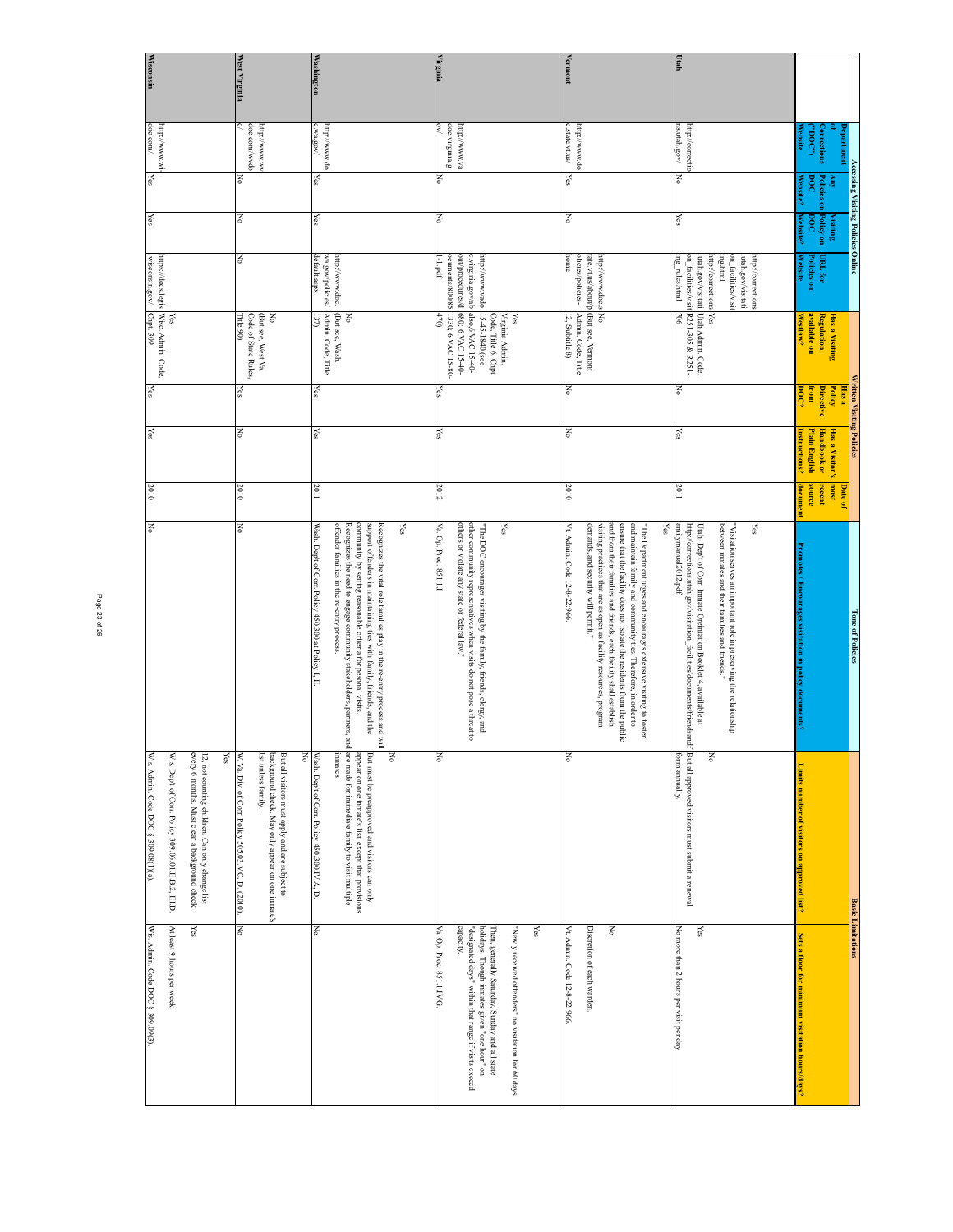|                   |                                                                                                                                                                                                               | Special Visiting Provision                                                                  |                                                                                                                                                                                                          | Specific Procedures                                                                                                                                                                                                       |                                                                                                                                                                          | Specific Rules                                                                                                                                                                                                                                                                           |                                                                                                                                                                                                                                       |                                                                                                                                                                                                                                   |
|-------------------|---------------------------------------------------------------------------------------------------------------------------------------------------------------------------------------------------------------|---------------------------------------------------------------------------------------------|----------------------------------------------------------------------------------------------------------------------------------------------------------------------------------------------------------|---------------------------------------------------------------------------------------------------------------------------------------------------------------------------------------------------------------------------|--------------------------------------------------------------------------------------------------------------------------------------------------------------------------|------------------------------------------------------------------------------------------------------------------------------------------------------------------------------------------------------------------------------------------------------------------------------------------|---------------------------------------------------------------------------------------------------------------------------------------------------------------------------------------------------------------------------------------|-----------------------------------------------------------------------------------------------------------------------------------------------------------------------------------------------------------------------------------|
|                   | Contains provision for long-<br>distance visitors ("special                                                                                                                                                   | overnight visiting (referred to as<br>family reunion / extended /<br>Contains provision for | Contains provisions for<br>rideo visitation?                                                                                                                                                             | Contains provisions for grievance procedures for<br>hen visitation<br>is suspended?                                                                                                                                       | procedures for<br>ĮВJ                                                                                                                                                    | imits visitors based on security<br>classifications?                                                                                                                                                                                                                                     | Has child-specific rules?                                                                                                                                                                                                             | for reader                                                                                                                                                                                                                        |
| Utah              | š<br>regularly make accomodations<br>for long distance, etc.<br>Not in policy but prisons                                                                                                                     | Š                                                                                           | š                                                                                                                                                                                                        | ments/friendsandfamilymanual2012.pdf.<br>http://corrections.utah.gov/visitation_facilities/docu<br>See also Utah. Dep't of Corr. Inmate Oreintation<br>Yes<br>Booklet 5, available at<br>Utah Admin. Code r.251-305-3(26) | Female visitors must wear a bra and<br>conservative to enhance a family atmosphere."<br>undergarments.<br>lonizer, property, vehicle search. Attire "must be<br>χes      | of visits allowed per week/month.<br>are all 'barrier'<br>The Inmate's Privilege Matrix<br>per visit. High level security visits Visitors with babies may bring<br>not exceed one and one-half hours<br>δŚ<br>Level shall determine the number<br>evel I and Level II inmates shall  Yes | shorts and sleeveless shirts.<br>Children under ten may wear<br>sippy cups allowed.<br>two diapers, one bottle, but no                                                                                                                | Website.<br>all information comes<br>All visits must be<br>Utah Dep't of Corr.<br>from rules posted on<br>conducted in English.<br>Unless otherwise noted                                                                         |
| Vermont           | š                                                                                                                                                                                                             | Š                                                                                           | Š                                                                                                                                                                                                        | Š                                                                                                                                                                                                                         | Š                                                                                                                                                                        | visiting program of a resident in a<br>special classification status.<br>Vt. Admin. Code 12-8-22:966.<br>χes<br>Limits may be placed on the                                                                                                                                              | š                                                                                                                                                                                                                                     |                                                                                                                                                                                                                                   |
|                   | sponsors, parole advisors, and<br>prospective employers,<br>clergy, attorneys, former or<br>Yes<br>travel distance."<br>immediate family on<br>Includes, but not limite to:<br>infrequent" visits or "extreme |                                                                                             | http://www.vadoc.virginia.gov<br>See<br>Va. Op. Proc. 851.1IV.O.<br>Yes                                                                                                                                  | Yes                                                                                                                                                                                                                       | Specific search procedures included<br>Va. Op. Proc. 851.1.IVA.6.<br>that procedure is not published online.<br>Reference is made to a specific procedure, though<br>Yes | published online.<br>be in accordance with Operating<br>offender may visit per month will<br>Yes<br>Procedure 440.4" which is not<br>"The total number of hours an                                                                                                                       | with a notarized statement.<br>Allows unaccompanied visitation<br>Yes                                                                                                                                                                 | of the program."<br>offender or the security<br>as "Offenders receive<br>to the safety of the<br>where there is<br>substantial evidence that<br>approved visitors except<br>Includes standards, such<br>he visitor poses a threat |
| Virginia          | Va. Op. Proc. 851.1 IV.E.                                                                                                                                                                                     | Š                                                                                           | life/videoVisitation.shtm<br>/offenders/prison-                                                                                                                                                          | Va. Op. Proc. 851.11VL.5.                                                                                                                                                                                                 | Va. Op. Proc. 851.1IVI.                                                                                                                                                  | Va. Op. Proc. 851.1.IV.G.7.                                                                                                                                                                                                                                                              | Yes<br>Va. Op. Proc. 851. LIV.F.3                                                                                                                                                                                                     | 851.1.IV.A.2<br>Va. Op. Proc                                                                                                                                                                                                      |
| <b>Washington</b> | clergy, attorneys, health crisis.<br><b>ASO 300. ILA.</b><br>Wash. Dep't of Corr. Policy<br>From over 300 miles away,<br>χes                                                                                  | Yes<br>0011065<br>Wash. Dep't of Corr. Policy                                               | a program in its women's<br>ζ<br>Vemont Legislative Research<br>Service 3, May 15, 2011<br>Prison Video Conferencing,<br>See Patrick Doyle, et al.,<br>facilities soon.<br>Though Washingont is piloting | Wash. Dep't of Corr. Policy 450.300.XIII.<br>Yes                                                                                                                                                                          | Canine searches, pat searches, electronic<br><b>kes</b><br>Wash. Dep't of Corr. Policy 450.300.XV and<br>420.340.<br>searches.                                           | members.<br>Wash. Dep't of Corr. Policy<br>Inmates in Intensive Management suitable for interaction by family<br>δŚ<br>visits with immediate family<br>Unit are limited to no contact<br>320.255                                                                                         | Wash. Dep't of Corr. Policy<br>$450.3001A.1(a), 1A.2, V.$<br>enfreement will be sensitive to<br>members of all ages"; "rule<br>visitors, particularly children."<br>will provide toys and games<br>Child friendly space: "visit rooms |                                                                                                                                                                                                                                   |
| West Virginia     | 505.00. V.F (2006)<br>W. Va. Div. of Cort. Policy<br>inmates, attorneys, clergy, etc.<br>χes<br>ong distances, hospitalized                                                                                   | Ιš                                                                                          | Ιš                                                                                                                                                                                                       | Ιš                                                                                                                                                                                                                        | Must present two forms of ID<br>W. Va. Div. of Corr. Policy 505.01. V.B (2004)<br>Yes                                                                                    | Ιš                                                                                                                                                                                                                                                                                       | Ιš                                                                                                                                                                                                                                    |                                                                                                                                                                                                                                   |
| <b>Wisconsin</b>  | Code DOC § 309.10.<br>309.06.01.V; Wis. Admin.<br>Wis. Dep't of Corr. Policy<br>Υes                                                                                                                           | š                                                                                           | 309.08(3).<br>Wis. Admin. Code DOC §<br>from normal visits<br>Where inmate is restricted<br>Yes                                                                                                          | Corr. Policy 309.06.01.III.G.<br>Wis. Admin. Code DOC § 309.12(4); Wis. Dep't of<br>Yes                                                                                                                                   | has an underwire.<br>Wis. Dept of Corr. Policy 309.06.01.VIII<br>Yes<br>Dress code. May be required to remove<br>the if it                                               | Š                                                                                                                                                                                                                                                                                        | 309.06.01.IX.E.<br>Yes<br>visitation.<br>Breastfeeding allowed during<br>Scattered provisions.<br>Wis. Dep't of Corr. Policy                                                                                                          |                                                                                                                                                                                                                                   |

Page 24 of 26 Page 24 of 26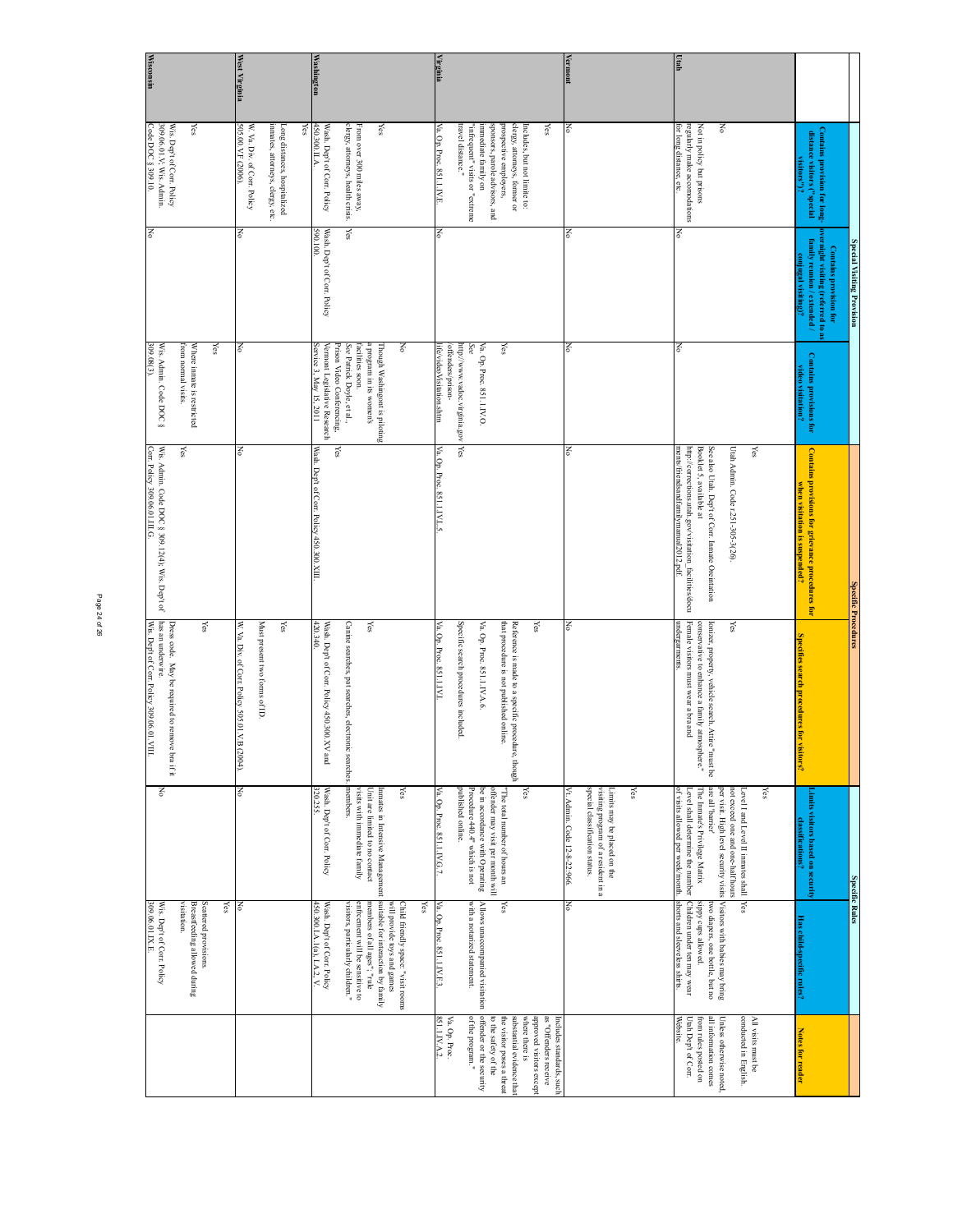|             |                      | Accessing Visiting Policies Online |                            |                                         | Written Visiting Policies |                      |                | <b>Tone of Policies</b>                                                                                                                                                                                              | <b>Basic Limitations</b>                                                                       |                                                                                                                                                                         |
|-------------|----------------------|------------------------------------|----------------------------|-----------------------------------------|---------------------------|----------------------|----------------|----------------------------------------------------------------------------------------------------------------------------------------------------------------------------------------------------------------------|------------------------------------------------------------------------------------------------|-------------------------------------------------------------------------------------------------------------------------------------------------------------------------|
|             | <b>Pepartment</b>    |                                    |                            |                                         | <b>HRS</b> 8              |                      | <b>Date of</b> |                                                                                                                                                                                                                      |                                                                                                |                                                                                                                                                                         |
|             | <b>Kury</b>          | Visiting                           |                            | Has a Visiting                          | Policy                    | Has a Visitor's most |                |                                                                                                                                                                                                                      |                                                                                                |                                                                                                                                                                         |
|             | orrections           | Policies on Policy on URL for      |                            | <b>Regulation</b>                       | <b>Directive</b>          | Handbook or recent   |                |                                                                                                                                                                                                                      |                                                                                                |                                                                                                                                                                         |
|             | woor"<br>500         | 300 <sub>d</sub>                   | Policies on                | available on                            | urom                      | Plain English source |                |                                                                                                                                                                                                                      |                                                                                                |                                                                                                                                                                         |
|             | <b>Vebsite</b>       | Website?<br>Website?               | <b>Website</b>             | Westlaw?                                | DOC:                      | Instructions?        | document       | Promotes / Encourages visitation in policy documents?                                                                                                                                                                | Limits number of visitors on approved list?                                                    | Sets a floor for minimum visitation hours/days?                                                                                                                         |
|             |                      |                                    |                            |                                         |                           |                      |                | Yes                                                                                                                                                                                                                  |                                                                                                |                                                                                                                                                                         |
|             |                      |                                    |                            |                                         |                           |                      |                | individuals in an orderly and safe environment. Visiting is an integral<br>to provide an opportunity for inmates to visit on-site with approved<br>"It is the policy of the Wyoming Department of Corrections (WDOC) | Yes<br>Yes                                                                                     |                                                                                                                                                                         |
|             |                      |                                    |                            | š<br>(But see, Wyoming                  |                           |                      |                | component of facility management, inmate habilitation and<br>community safety. Visiting can improve public safety and encourage<br>responsible familial relationships by holding inmates accountable and             | every 6 months. Those over age 16 must pass<br>10, not counting children. Can only change list | to at least 2 visiting periods per week for each general<br>visitation per institution per week required, with access<br>At least 3 days per week. At least 16 hours of |
|             | http://correctio     |                                    | http://corrections Rules & | .wy.gov/policies/Regulations)(listing a |                           |                      |                | reducing the risk of future criminal behavior."                                                                                                                                                                      | background check                                                                               | population immate.                                                                                                                                                      |
| Wyoming     | ns.wy.gov<br>Yes     | Yes                                | index.html                 | Department)                             | Yes                       | Yes                  | 2012           | Wyo. Dep't of Corr. Policy 5.400.II.A and B.                                                                                                                                                                         | Wyo. Dep't of Corr. Policy 5.400.IV.H.1                                                        | Wyo. Dep't of Corr. Policy 5.400.IV.A.4 and 5.                                                                                                                          |
|             |                      |                                    |                            |                                         |                           |                      |                |                                                                                                                                                                                                                      |                                                                                                |                                                                                                                                                                         |
|             | http://www.bo        |                                    | http://www.bop. Yes        | gov/policy/index 28 Code Fed. Reg.      |                           |                      |                |                                                                                                                                                                                                                      |                                                                                                |                                                                                                                                                                         |
| Federal BOP | p.gov/<br><b>Yes</b> | Yes                                | ď                          | 540.40 et. seq.                         | Yes                       | Z                    | 2006           | Yes                                                                                                                                                                                                                  | š<br>Š                                                                                         |                                                                                                                                                                         |